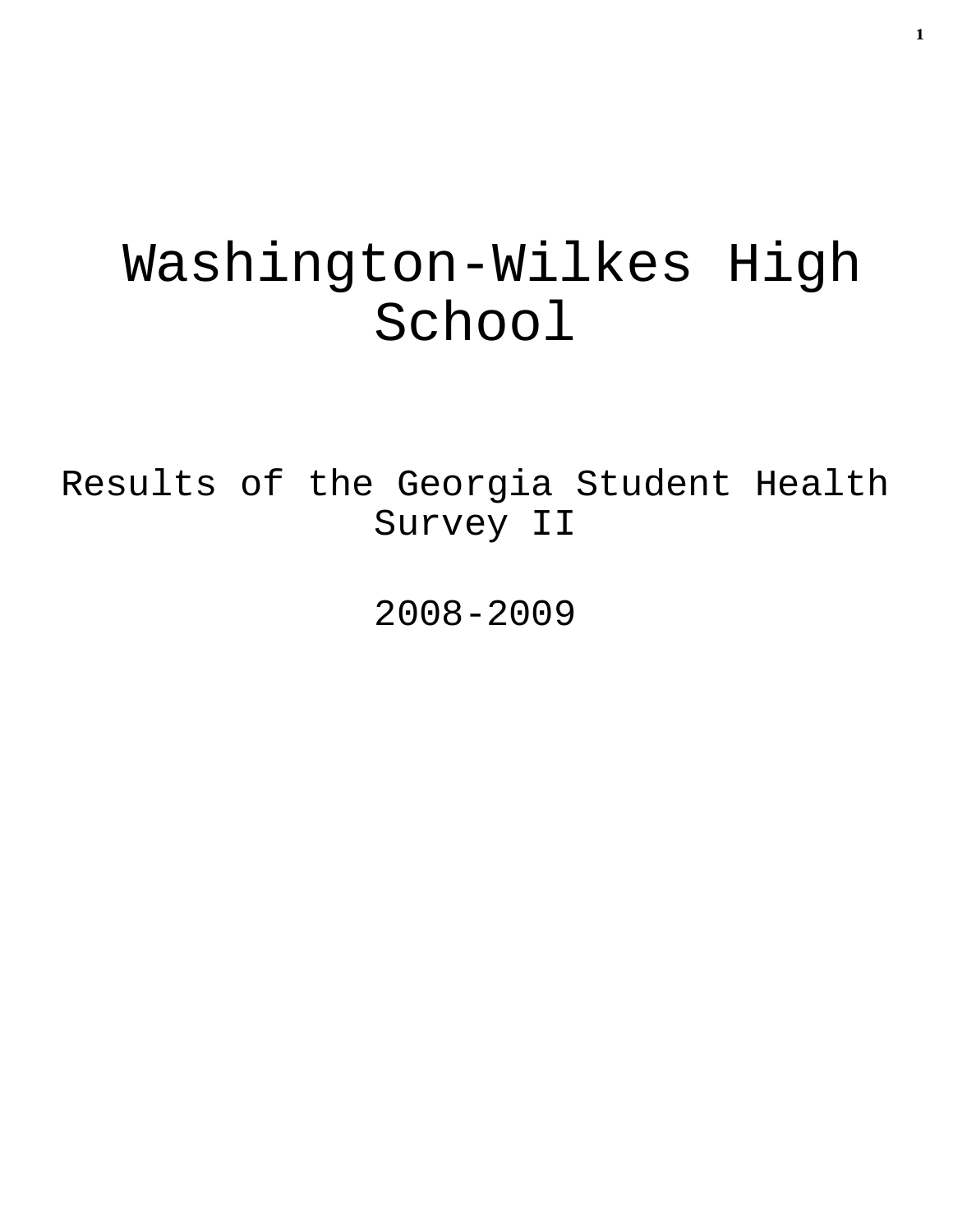# *Demographics* **2**

| Grade                    |    |  |  |
|--------------------------|----|--|--|
| <b>Grade   Frequency</b> |    |  |  |
| 10                       | 25 |  |  |
| 12                       | 24 |  |  |

| <b>Frequency</b> | <b>Table of Gender by Grade</b> |              |             |              |
|------------------|---------------------------------|--------------|-------------|--------------|
| <b>Col Pct</b>   |                                 | Grade(Grade) |             |              |
|                  | Gender(Gender)                  | <b>10</b>    | 12          | <b>Total</b> |
|                  | <b>Female</b>                   | 15<br>60.00  | 14<br>58.33 | 29           |
|                  | <b>Male</b>                     | 10<br>40.00  | 10<br>41.67 | 20           |
|                  | <b>Total</b>                    | 25           | 24          | 49           |

| <b>Frequency</b> | <b>Table of I</b>          |
|------------------|----------------------------|
| <b>Col Pct</b>   | <b>Ethnicity</b> (Ethnicit |
|                  | Blac                       |

| <b>Table of Ethnicity by Grade</b> |              |             |              |  |  |  |  |
|------------------------------------|--------------|-------------|--------------|--|--|--|--|
|                                    | Grade(Grade) |             |              |  |  |  |  |
| <b>Ethnicity</b> (Ethnicity)       | 10           | 12          | <b>Total</b> |  |  |  |  |
| <b>Black</b>                       | 14<br>56.00  | 14<br>58.33 | 28           |  |  |  |  |
| <b>White</b>                       | 11<br>44.00  | 10<br>41.67 | 21           |  |  |  |  |
| <b>Total</b>                       | 25           | 24          |              |  |  |  |  |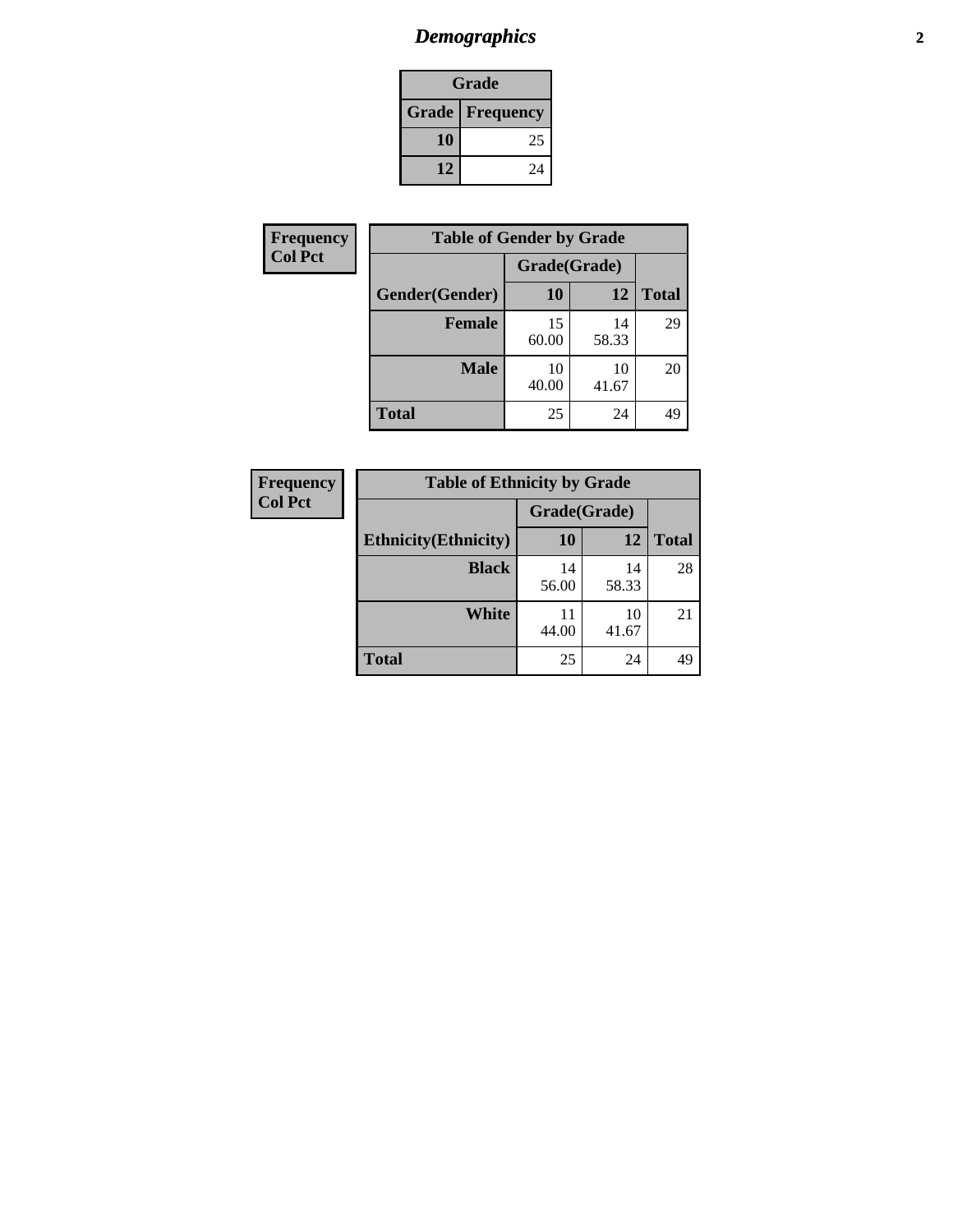### *Title IV, Part A, Schedule A* **3** *Goal 1: Ensure that all schools are drug-free Baseline Data: Year 2008-2009 Prevalence of Drug Use*

| Frequency<br><b>Col Pct</b> | <b>Table of AlcoholAlt by Grade</b> |              |             |              |  |
|-----------------------------|-------------------------------------|--------------|-------------|--------------|--|
|                             | AlcoholAlt(Alcohol                  | Grade(Grade) |             |              |  |
|                             | use, past 30 days)                  | <b>10</b>    | 12          | <b>Total</b> |  |
|                             | Yes                                 | 4.00         | 5<br>20.83  | 6            |  |
|                             | N <sub>0</sub>                      | 24<br>96.00  | 19<br>79.17 | 43           |  |
|                             | <b>Total</b>                        | 25           | 24          | 49           |  |

| Frequency      | <b>Table of TobaccoAny by Grade</b> |              |             |              |  |
|----------------|-------------------------------------|--------------|-------------|--------------|--|
| <b>Col Pct</b> | <b>TobaccoAny(Tobacco</b>           | Grade(Grade) |             |              |  |
|                | use, past 30 days)                  | 10           | 12          | <b>Total</b> |  |
|                | Yes                                 | 0.00         | 3<br>12.50  | 3            |  |
|                | N <sub>0</sub>                      | 25<br>100.00 | 21<br>87.50 | 46           |  |
|                | <b>Total</b>                        | 25           | 24          | 49           |  |

| Frequency<br><b>Col Pct</b> | <b>Table of MarijuanaAlt by Grade</b> |                          |                        |                |  |
|-----------------------------|---------------------------------------|--------------------------|------------------------|----------------|--|
|                             | MarijuanaAlt(Marijuana                | Grade(Grade)             |                        |                |  |
|                             | use, past 30 days)                    | 10                       | 12                     | <b>Total</b>   |  |
|                             | Yes                                   | $\left( \right)$<br>0.00 | $\mathfrak{D}$<br>8.33 | $\mathfrak{D}$ |  |
|                             | N <sub>0</sub>                        | 25<br>100.00             | 22<br>91.67            | 47             |  |
|                             | <b>Total</b>                          | 25                       | 24                     | 49             |  |

| <b>Frequency</b><br><b>Col Pct</b> | <b>Table of OtherDrugAny by Grade</b>  |              |              |    |
|------------------------------------|----------------------------------------|--------------|--------------|----|
|                                    | <b>OtherDrugAny(Other</b><br>drug use, | Grade(Grade) |              |    |
| past 30 days)                      | 10                                     | 12           | <b>Total</b> |    |
|                                    | N <sub>0</sub>                         | 25<br>100.00 | 24<br>100.00 | 49 |
|                                    | <b>Total</b>                           | 25           | 24           | 49 |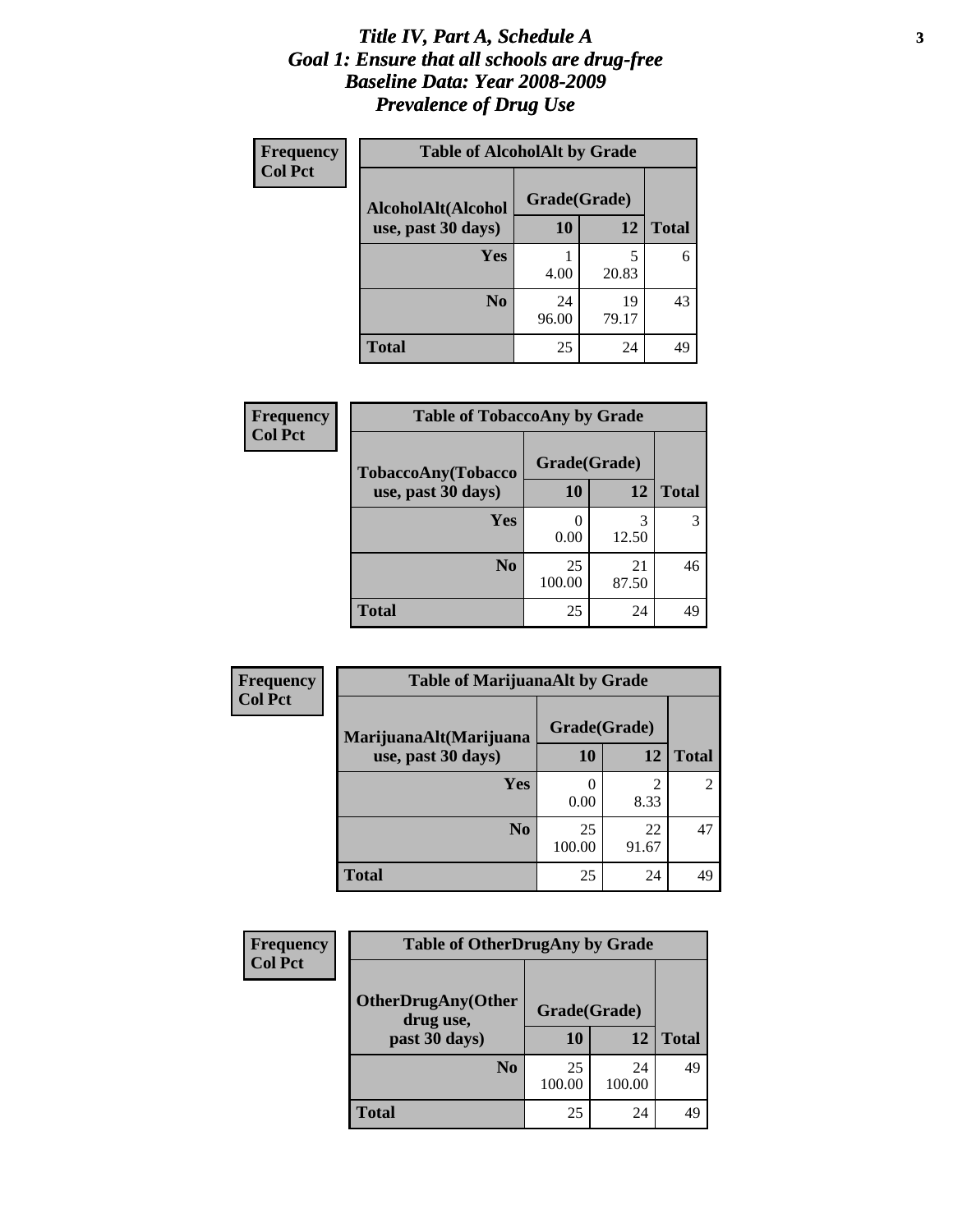### *Average Age of Onset of Use* **4** *Results for "Average Age of Onset of Use" questions exclude students who said they did not use that substance*

| <b>Variable</b>    | Label                                                              | <b>Mean</b> |
|--------------------|--------------------------------------------------------------------|-------------|
| Alcoholinit2       | I started using alcohol when I was                                 | 15.00       |
| Cigarettesinit2    | I started smoking tobacco when I was                               | 15.67       |
| Smokelessinit2     | I started chewing tobacco when I was                               |             |
| Marijuanainit2     | I started using marijuana when I was                               | 16.33       |
| Cocaineinit2       | I started using cocaine when I was                                 |             |
| Inhalantsinit2     | I started using inhalants when I was                               |             |
| Steroidsinit2      | I started using steroids when I was                                |             |
| Ecstasyinit2       | I started using ecstasy when I was                                 |             |
| Methinit2          | I started using methamphetamines when I was                        |             |
| Hallucinogensinit2 | I started using hallucinogens when I was                           |             |
| Prescriptioninit2  | I started using prescription drugs not prescribed to me when I was | 16.00       |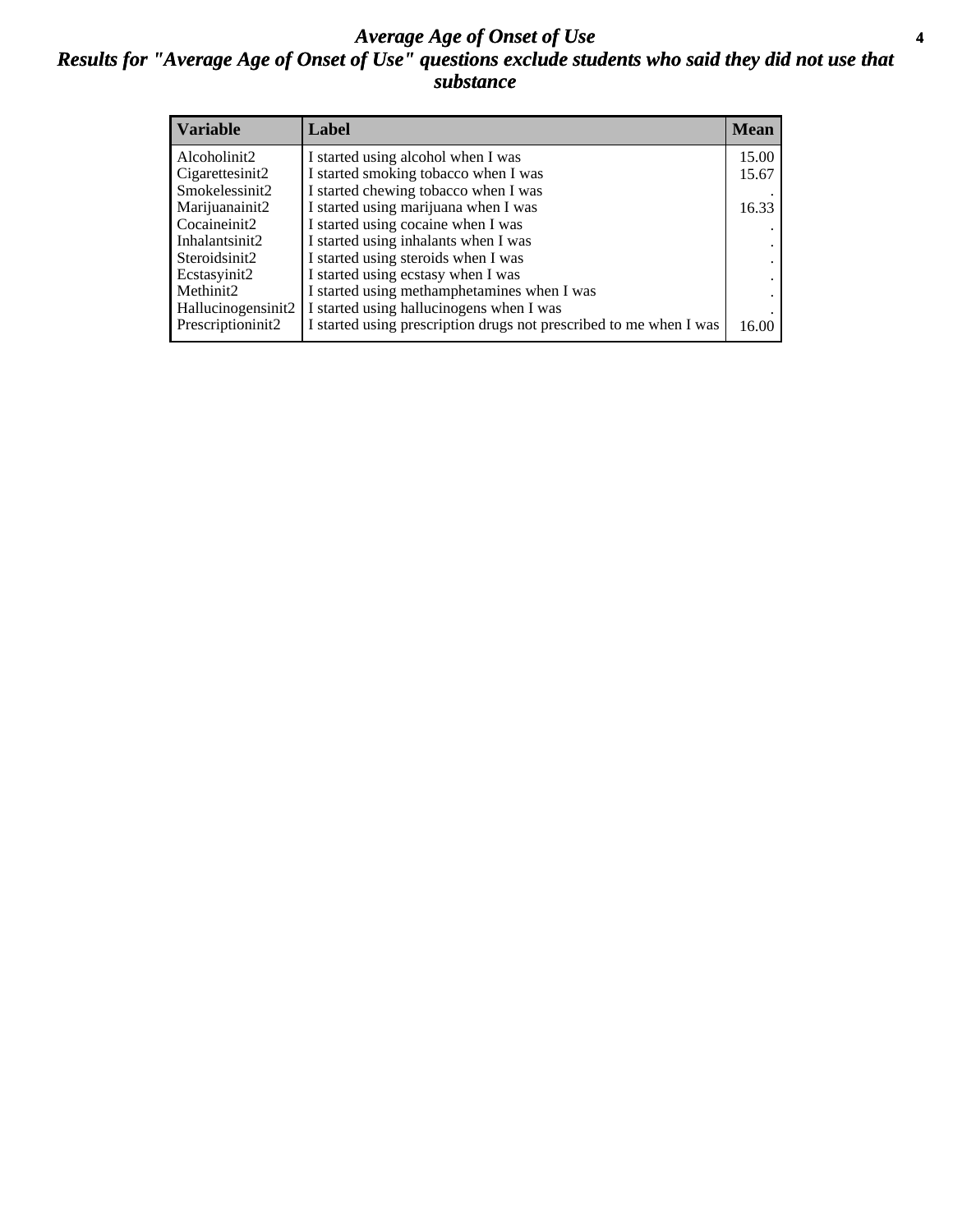# *Perception of Health Risk* **5**

| <b>Frequency</b> | <b>Table of Alcoholharmdich by Grade</b> |              |             |              |  |
|------------------|------------------------------------------|--------------|-------------|--------------|--|
| <b>Col Pct</b>   | Alcoholharmdich(I<br>think alcohol is    | Grade(Grade) |             |              |  |
|                  | harmful)                                 | 10           | 12          | <b>Total</b> |  |
|                  | Yes                                      | 19<br>76.00  | 19<br>79.17 | 38           |  |
|                  | N <sub>0</sub>                           | 6<br>24.00   | 5<br>20.83  | 11           |  |
|                  | <b>Total</b>                             | 25           | 24          | 49           |  |

| Frequency      | <b>Table of Tobaccoharmdich by Grade</b> |              |             |              |
|----------------|------------------------------------------|--------------|-------------|--------------|
| <b>Col Pct</b> | Tobaccoharmdich(I<br>think tobacco is    | Grade(Grade) |             |              |
|                | harmful)                                 | 10           | 12          | <b>Total</b> |
|                | Yes                                      | 21<br>84.00  | 23<br>95.83 | 44           |
|                | N <sub>0</sub>                           | 16.00        | 4.17        | $\sim$       |
|                | <b>Total</b>                             | 25           | 24          | 49           |

| Frequency      | <b>Table of Marijuanaharmdich by Grade</b> |              |             |              |  |
|----------------|--------------------------------------------|--------------|-------------|--------------|--|
| <b>Col Pct</b> | Marijuanaharmdich(I<br>think marijuana is  | Grade(Grade) |             |              |  |
|                | harmful)                                   | <b>10</b>    | 12          | <b>Total</b> |  |
|                | Yes                                        | 19<br>76.00  | 20<br>83.33 | 39           |  |
|                | N <sub>0</sub>                             | 6<br>24.00   | 4<br>16.67  | 10           |  |
|                | <b>Total</b>                               | 25           | 24          | 49           |  |

| <b>Frequency</b> | <b>Table of Otherdrugharmdich by Grade</b>   |              |             |              |  |
|------------------|----------------------------------------------|--------------|-------------|--------------|--|
| <b>Col Pct</b>   | Otherdrugharmdich(I<br>think other drugs are | Grade(Grade) |             |              |  |
|                  | harmful)                                     | 10           | 12          | <b>Total</b> |  |
|                  | <b>Yes</b>                                   | 21<br>84.00  | 23<br>95.83 | 44           |  |
|                  | N <sub>0</sub>                               | 16.00        | 4.17        | 5            |  |
|                  | <b>Total</b>                                 | 25           | 24          | 49           |  |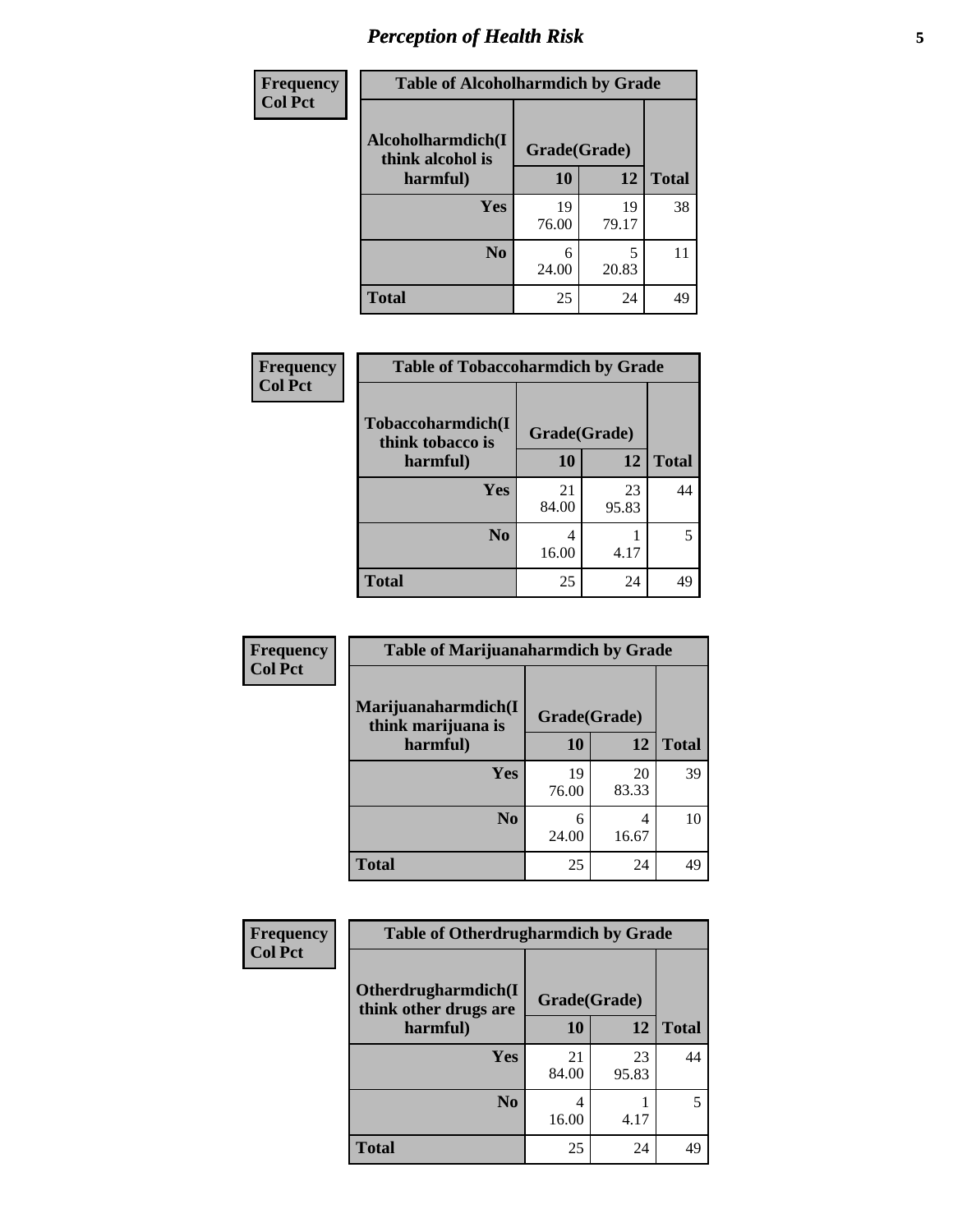# *Social Disapproval* **6**

| Frequency      | <b>Table of Alcoholpeerdich by Grade</b>                    |              |             |              |  |  |  |
|----------------|-------------------------------------------------------------|--------------|-------------|--------------|--|--|--|
| <b>Col Pct</b> | Alcoholpeerdich(My<br>friends would<br>disapprove if I used | Grade(Grade) |             |              |  |  |  |
|                | alcohol)                                                    | 10           | 12          | <b>Total</b> |  |  |  |
|                | <b>Yes</b>                                                  | 15<br>60.00  | 9<br>37.50  | 24           |  |  |  |
|                | N <sub>0</sub>                                              | 10<br>40.00  | 15<br>62.50 | 25           |  |  |  |
|                | <b>Total</b>                                                | 25           | 24          | 49           |  |  |  |

| <b>Frequency</b> |
|------------------|
| <b>Col Pct</b>   |

| <b>Table of Tobaccopeerdich by Grade</b>                    |              |             |              |  |  |  |
|-------------------------------------------------------------|--------------|-------------|--------------|--|--|--|
| Tobaccopeerdich(My<br>friends would<br>disapprove if I used | Grade(Grade) |             |              |  |  |  |
| tobacco)                                                    | 10           | 12          | <b>Total</b> |  |  |  |
| Yes                                                         | 19<br>76.00  | 15<br>62.50 | 34           |  |  |  |
| N <sub>0</sub>                                              | 6<br>24.00   | 9<br>37.50  | 15           |  |  |  |
| <b>Total</b>                                                | 25           | 24          | 49           |  |  |  |

| <b>Frequency</b> | <b>Table of Marijuanapeerdich by Grade</b>                    |              |             |              |  |
|------------------|---------------------------------------------------------------|--------------|-------------|--------------|--|
| <b>Col Pct</b>   | Marijuanapeerdich(My<br>friends would<br>disapprove if I used | Grade(Grade) |             |              |  |
|                  | marijuana)                                                    | 10           | 12          | <b>Total</b> |  |
|                  | <b>Yes</b>                                                    | 18<br>72.00  | 17<br>70.83 | 35           |  |
|                  | N <sub>0</sub>                                                | 28.00        | 29.17       | 14           |  |
|                  | <b>Total</b>                                                  | 25           | 24          | 49           |  |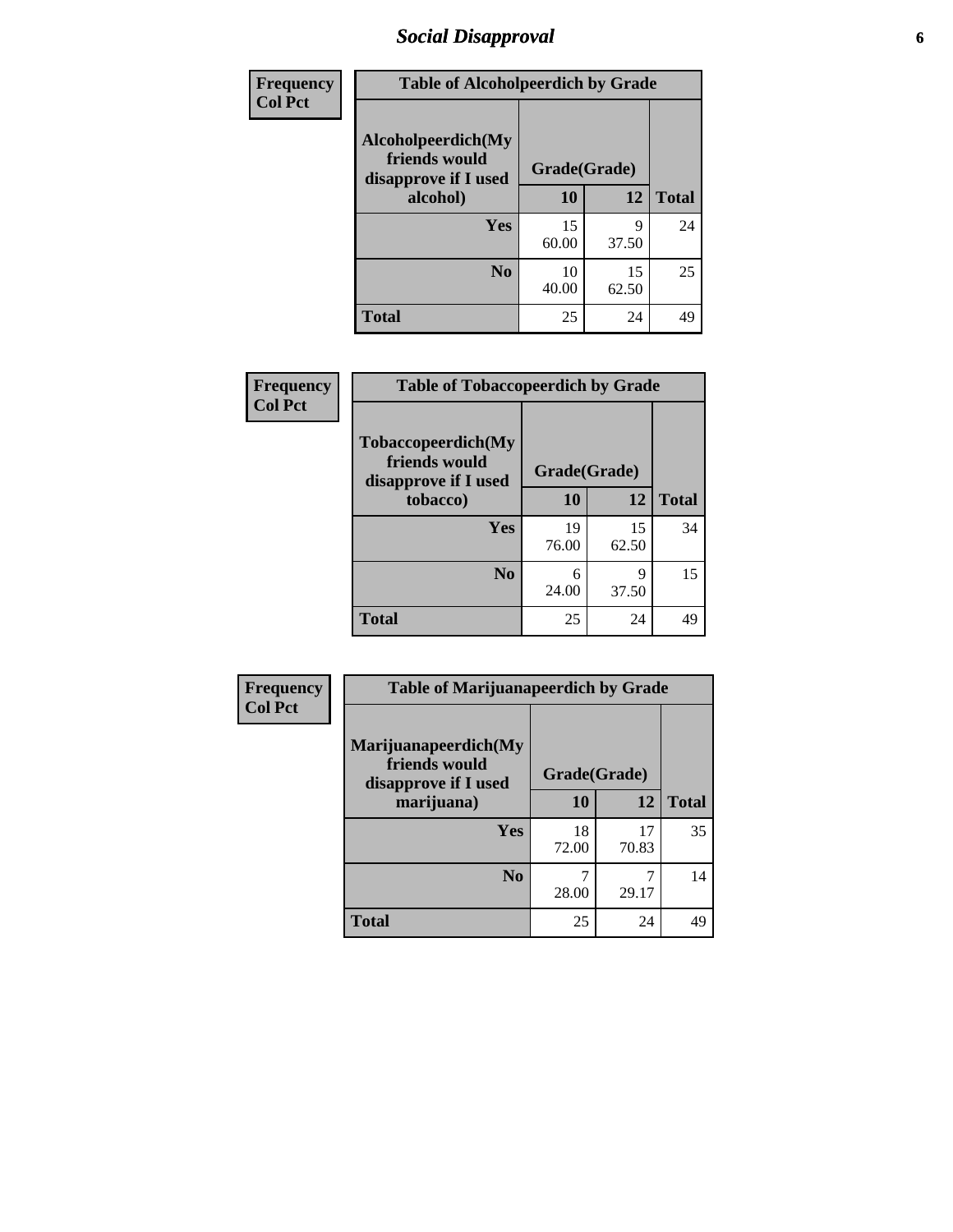# *Social Disapproval* **7**

| Frequency      | <b>Table of Otherdrugpeerdich by Grade</b>                    |              |             |              |  |  |
|----------------|---------------------------------------------------------------|--------------|-------------|--------------|--|--|
| <b>Col Pct</b> | Otherdrugpeerdich(My<br>friends would<br>disapprove if I used | Grade(Grade) |             |              |  |  |
|                | other drugs)                                                  | 10           | 12          | <b>Total</b> |  |  |
|                | Yes                                                           | 19<br>76.00  | 22<br>91.67 | 41           |  |  |
|                | N <sub>0</sub>                                                | 6<br>24.00   | 2<br>8.33   | 8            |  |  |
|                | <b>Total</b>                                                  | 25           | 24          | 49           |  |  |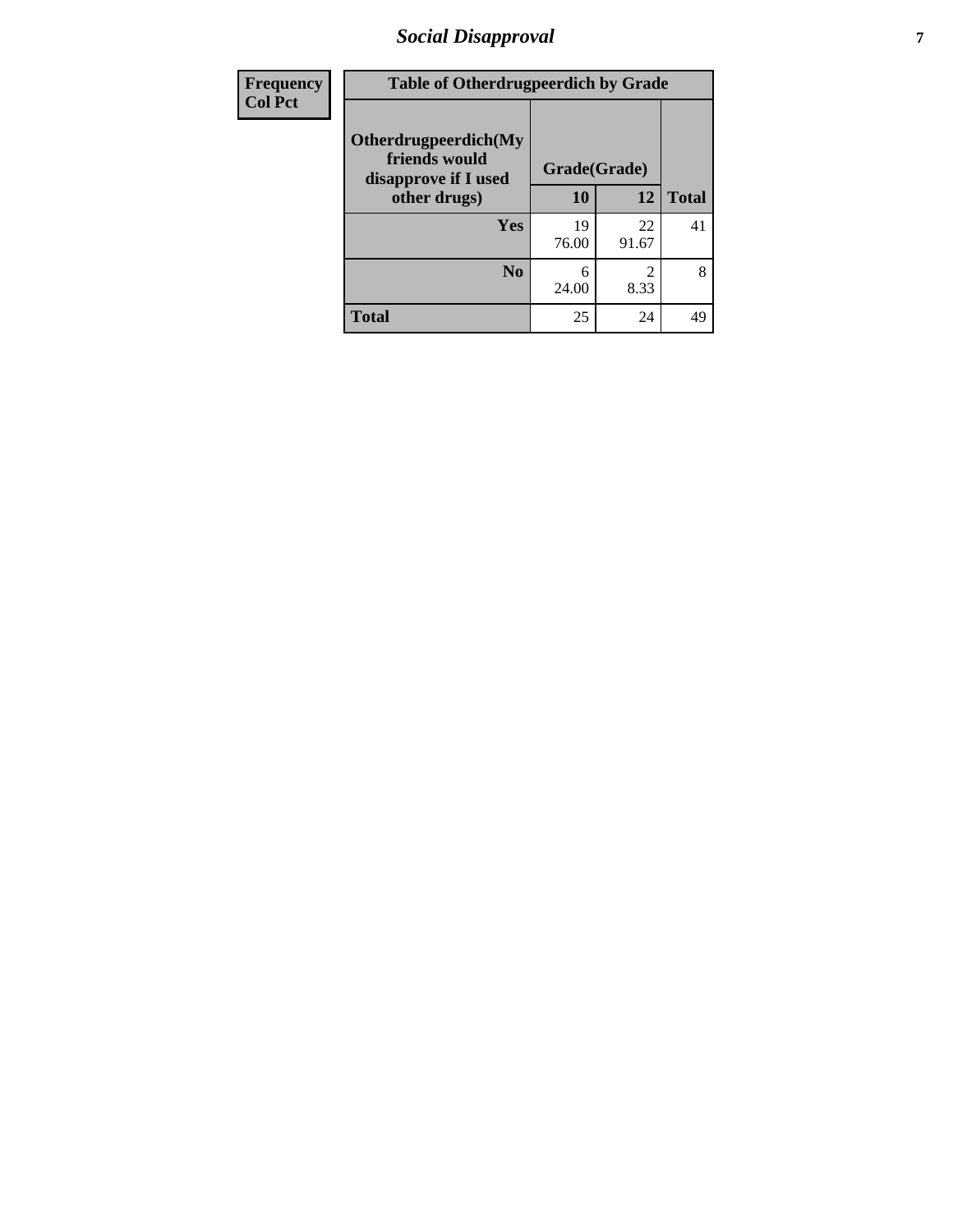### Title IV, Part A, Schedule A **8** *Goal 2: To help ensure that all schools are safe and disciplined Baseline Data: Year 2008-2009 Student Involvement in Gang Activity*

| Frequency      | <b>Table of Gangself by Grade</b>                                                        |              |              |              |
|----------------|------------------------------------------------------------------------------------------|--------------|--------------|--------------|
| <b>Col Pct</b> | Gangself(I<br>have<br>participated<br>in illegal<br>gang<br>activities in<br>the past 30 | Grade(Grade) |              |              |
|                | days)                                                                                    | 10           | 12           | <b>Total</b> |
|                | N <sub>0</sub>                                                                           | 25<br>100.00 | 24<br>100.00 | 49           |
|                | <b>Total</b>                                                                             | 25           | 24           | 49           |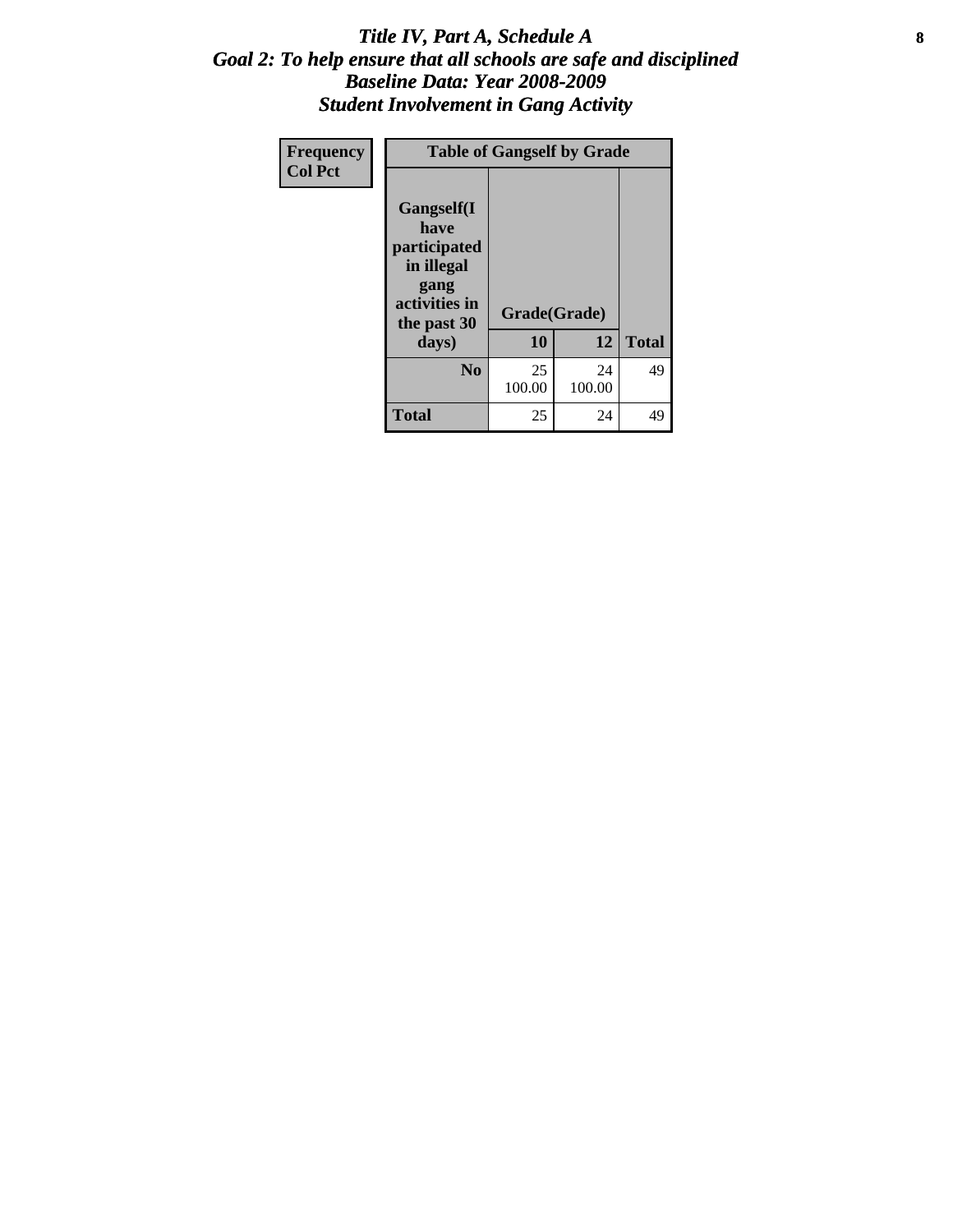# *Student Perception of School Safety* **9**

| <b>Frequency</b><br>Row Pct |
|-----------------------------|
|                             |

| <b>Table of Grade by Safeschool</b> |                          |                                                                                                               |            |            |    |  |  |
|-------------------------------------|--------------------------|---------------------------------------------------------------------------------------------------------------|------------|------------|----|--|--|
|                                     |                          | Safeschool (School is a place at which I feel<br>safe)                                                        |            |            |    |  |  |
| Grade(Grade)                        | <b>Strongly</b><br>Agree | Somewhat<br><b>Somewhat</b><br><b>Strongly</b><br><b>Disagree</b><br><b>Disagree</b><br><b>Total</b><br>Agree |            |            |    |  |  |
| <b>10</b>                           | 8.00                     | 12<br>48.00                                                                                                   | 8<br>32.00 | 3<br>12.00 | 25 |  |  |
| 12                                  | 6<br>25.00               | 11<br>45.83                                                                                                   | 4<br>16.67 | 3<br>12.50 | 24 |  |  |
| Total                               | 8                        | 23                                                                                                            | 12         | 6          | 49 |  |  |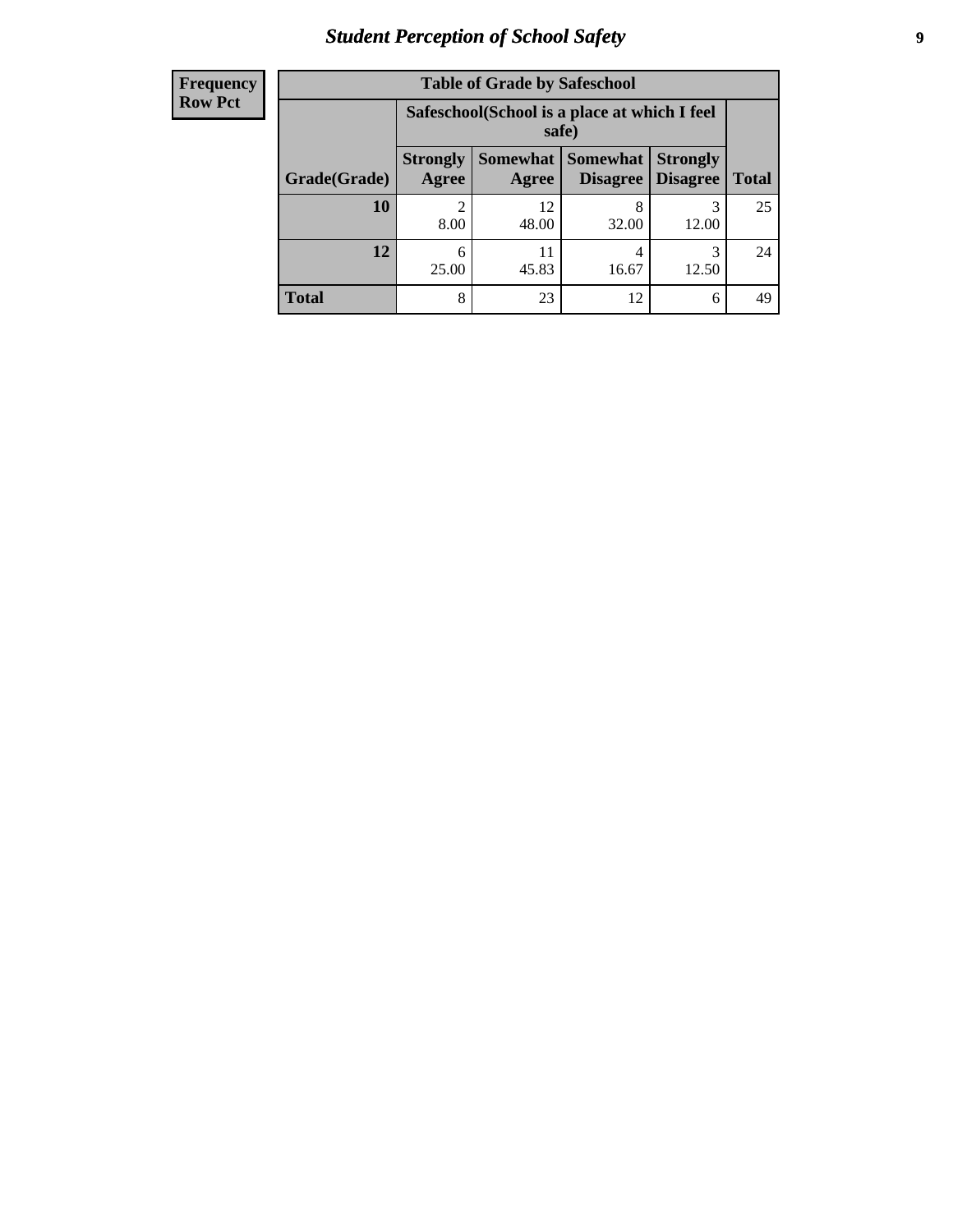### *Students Who Have Been Bullied* **10**

| <b>Frequency</b> | <b>Table of Grade by Bullied</b> |                                                                               |                        |                                     |                  |                       |           |              |
|------------------|----------------------------------|-------------------------------------------------------------------------------|------------------------|-------------------------------------|------------------|-----------------------|-----------|--------------|
| <b>Row Pct</b>   |                                  | <b>Bullied</b> (I have been bullied by other<br>students in the past 30 days) |                        |                                     |                  |                       |           |              |
|                  |                                  | $\mathbf{0}$                                                                  | 1 or<br>2              | 3 <sub>to</sub><br>5                | 10<br>to  <br>19 | <b>20</b><br>to<br>29 | All<br>30 |              |
|                  | Grade(Grade)                     | Days                                                                          | days                   | days                                | days             | days                  | days      | <b>Total</b> |
|                  | 10                               | 19<br>76.00                                                                   | 4.00                   | $\mathcal{D}_{\mathcal{L}}$<br>8.00 | 4.00             | 4.00                  | 4.00      | 25           |
|                  | 12                               | 22<br>91.67                                                                   | $\mathfrak{D}$<br>8.33 | $\Omega$<br>0.00                    | $\Omega$<br>0.00 | $\Omega$<br>0.00      | 0<br>0.00 | 24           |
|                  | <b>Total</b>                     | 41                                                                            | 3                      | 2                                   |                  |                       | 1         | 49           |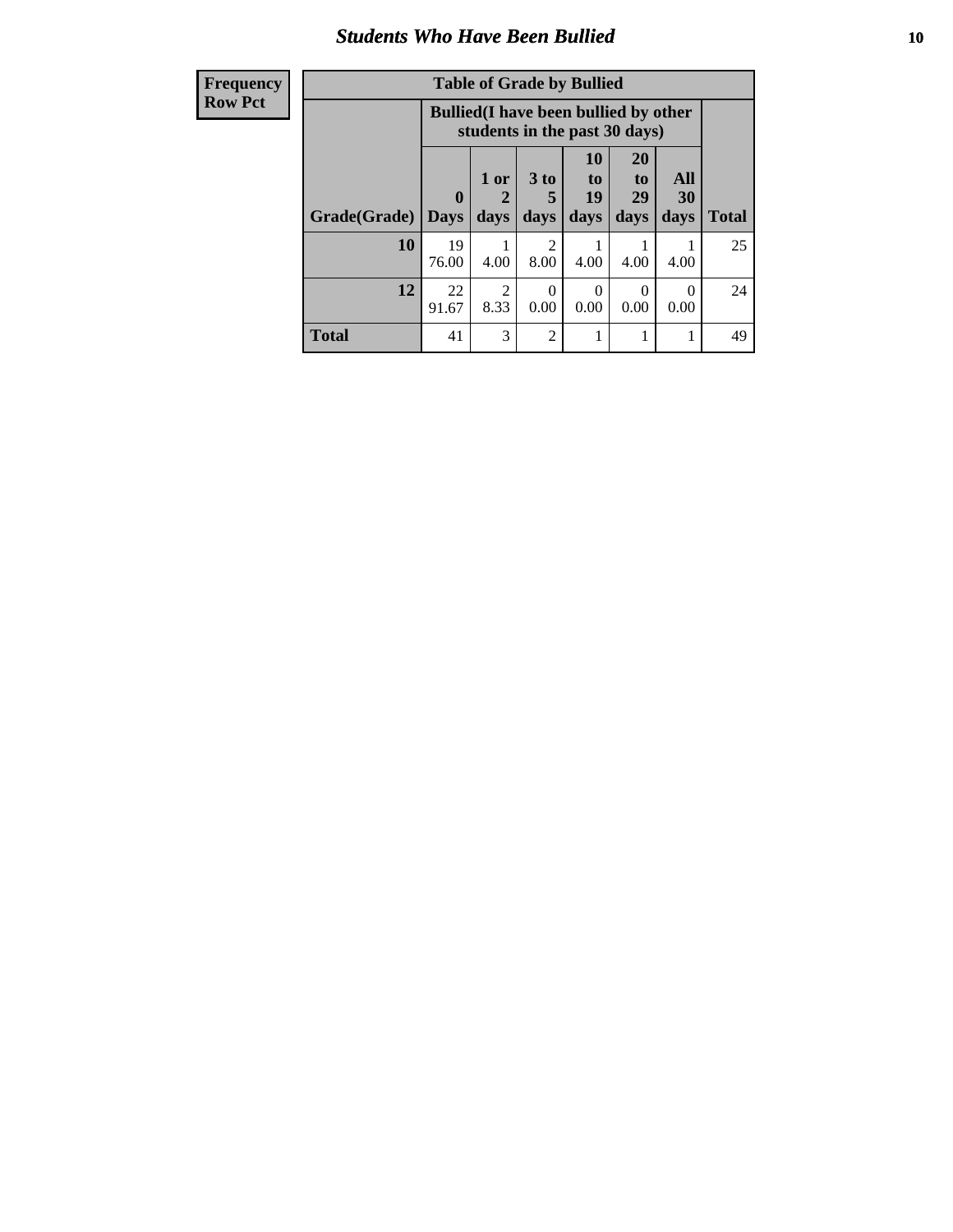### *School Climate* **11**

| <b>Frequency</b> | <b>Table of SchoolClimate1 by Grade</b> |                    |             |              |  |  |
|------------------|-----------------------------------------|--------------------|-------------|--------------|--|--|
| <b>Col Pct</b>   | SchoolClimate1(I<br>like school)        | Grade(Grade)<br>10 | 12          | <b>Total</b> |  |  |
|                  | <b>Strongly Agree</b>                   | 6<br>24.00         | 3<br>12.50  | 9            |  |  |
|                  | <b>Somewhat Agree</b>                   | 12<br>48.00        | 17<br>70.83 | 29           |  |  |
|                  | <b>Somewhat Disagree</b>                | 6<br>24.00         | 4.17        | 7            |  |  |
|                  | <b>Strongly Disagree</b>                | 4.00               | 3<br>12.50  | 4            |  |  |
|                  | <b>Total</b>                            | 25                 | 24          | 49           |  |  |

| <b>Frequency</b> |
|------------------|
| <b>Col Pct</b>   |

| <b>Table of SchoolClimate2 by Grade</b>           |                    |             |              |  |  |
|---------------------------------------------------|--------------------|-------------|--------------|--|--|
| SchoolClimate2(I<br>feel successful at<br>school) | Grade(Grade)<br>10 | 12          | <b>Total</b> |  |  |
| <b>Strongly Agree</b>                             | 8<br>32.00         | 9<br>37.50  | 17           |  |  |
| <b>Somewhat Agree</b>                             | 14<br>56.00        | 14<br>58.33 | 28           |  |  |
| <b>Somewhat Disagree</b>                          | 3<br>12.00         | 0.00        | 3            |  |  |
| <b>Strongly Disagree</b>                          | 0<br>0.00          | 4.17        |              |  |  |
| <b>Total</b>                                      | 25                 | 24          | 49           |  |  |

| Frequency      | <b>Table of SchoolClimate3 by Grade</b>                      |                                     |                                  |              |  |
|----------------|--------------------------------------------------------------|-------------------------------------|----------------------------------|--------------|--|
| <b>Col Pct</b> | <b>SchoolClimate3(My</b><br>school has high<br>standards for | Grade(Grade)                        |                                  |              |  |
|                | achievement)                                                 | 10                                  | 12                               | <b>Total</b> |  |
|                | <b>Strongly Agree</b>                                        | 12<br>48.00                         | 9<br>37.50                       | 21           |  |
|                | <b>Somewhat Agree</b>                                        | 10<br>40.00                         | 13<br>54.17                      | 23           |  |
|                | <b>Somewhat Disagree</b>                                     | $\mathcal{D}_{\mathcal{L}}$<br>8.00 | ∩<br>0.00                        | 2            |  |
|                | <b>Strongly Disagree</b>                                     | 4.00                                | $\overline{\mathcal{L}}$<br>8.33 | 3            |  |
|                | Total                                                        | 25                                  | 24                               | 49           |  |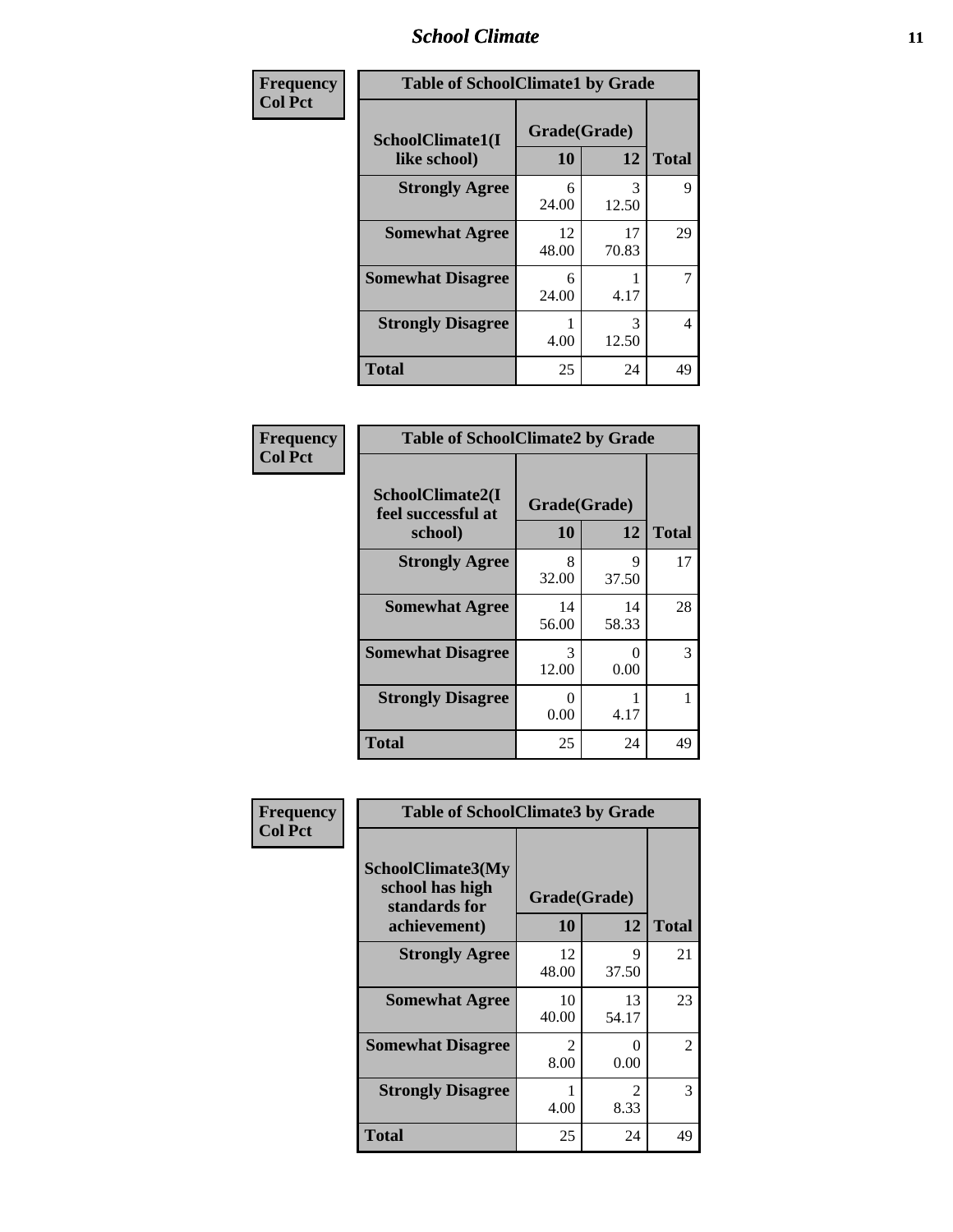### *School Climate* **12**

| Frequency      |                                                                      | <b>Table of SchoolClimate4 by Grade</b> |                        |              |  |
|----------------|----------------------------------------------------------------------|-----------------------------------------|------------------------|--------------|--|
| <b>Col Pct</b> | <b>SchoolClimate4(My</b><br>school sets clear<br>rules for behavior) | Grade(Grade)<br>10                      | 12                     | <b>Total</b> |  |
|                | <b>Strongly Agree</b>                                                | 10<br>40.00                             | 8<br>33.33             | 18           |  |
|                | <b>Somewhat Agree</b>                                                | 10<br>40.00                             | 13<br>54.17            | 23           |  |
|                | <b>Somewhat Disagree</b>                                             | $\mathcal{D}_{\mathcal{L}}$<br>8.00     | 4.17                   | 3            |  |
|                | <b>Strongly Disagree</b>                                             | 3<br>12.00                              | $\mathfrak{D}$<br>8.33 | 5            |  |
|                | Total                                                                | 25                                      | 24                     | 49           |  |

| <b>Table of SchoolClimate5 by Grade</b>                   |                        |             |              |  |  |
|-----------------------------------------------------------|------------------------|-------------|--------------|--|--|
| SchoolClimate5(I<br>know what to do in<br>an emergency at | Grade(Grade)           |             |              |  |  |
| school)                                                   | 10                     | 12          | <b>Total</b> |  |  |
| <b>Strongly Agree</b>                                     | 10<br>40.00            | 15<br>62.50 | 25           |  |  |
| <b>Somewhat Agree</b>                                     | 13<br>52.00            | 8<br>33.33  | 21           |  |  |
| <b>Somewhat Disagree</b>                                  | $\mathfrak{D}$<br>8.00 | 4.17        | 3            |  |  |
| <b>Total</b>                                              | 25                     | 24          | 49           |  |  |

| Frequency      | <b>Table of SchoolClimate6 by Grade</b>                  |                        |             |              |  |
|----------------|----------------------------------------------------------|------------------------|-------------|--------------|--|
| <b>Col Pct</b> | <b>SchoolClimate6(Teachers</b><br>treat me with respect) | Grade(Grade)<br>10     | 12          | <b>Total</b> |  |
|                | <b>Strongly Agree</b>                                    | 8<br>32.00             | 6<br>25.00  | 14           |  |
|                | <b>Somewhat Agree</b>                                    | 10<br>40.00            | 13<br>54.17 | 23           |  |
|                | <b>Somewhat Disagree</b>                                 | 5<br>20.00             | 4<br>16.67  | 9            |  |
|                | <b>Strongly Disagree</b>                                 | $\mathfrak{D}$<br>8.00 | 4.17        | 3            |  |
|                | <b>Total</b>                                             | 25                     | 24          | 49           |  |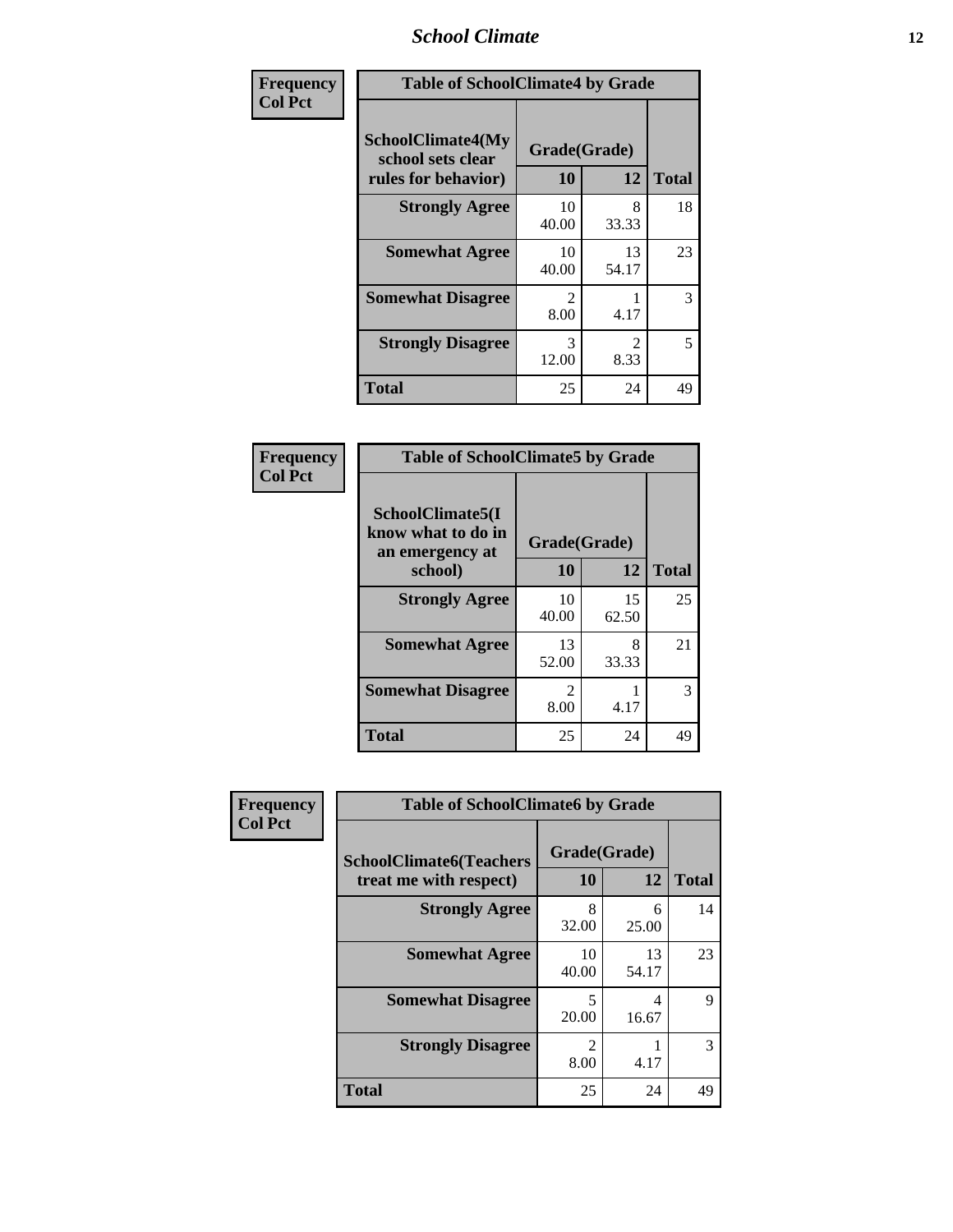### *School Climate* **13**

| Frequency      | <b>Table of SchoolClimate7 by Grade</b>                                       |                           |             |                |
|----------------|-------------------------------------------------------------------------------|---------------------------|-------------|----------------|
| <b>Col Pct</b> | <b>SchoolClimate7(Behaviors</b><br>in my class allow the<br>teacher to teach) | Grade(Grade)<br><b>10</b> | 12          | <b>Total</b>   |
|                | <b>Strongly Agree</b>                                                         | 9<br>36.00                | 3<br>12.50  | 12             |
|                | <b>Somewhat Agree</b>                                                         | 8<br>32.00                | 17<br>70.83 | 25             |
|                | <b>Somewhat Disagree</b>                                                      | 6<br>24.00                | 4<br>16.67  | 10             |
|                | <b>Strongly Disagree</b>                                                      | $\mathfrak{D}$<br>8.00    | 0<br>0.00   | $\mathfrak{D}$ |
|                | <b>Total</b>                                                                  | 25                        | 24          | 49             |

| Frequency      | <b>Table of SchoolClimate8 by Grade</b>                                 |                        |                       |              |
|----------------|-------------------------------------------------------------------------|------------------------|-----------------------|--------------|
| <b>Col Pct</b> | <b>SchoolClimate8(Students</b><br>are frequently<br>recognized for good | Grade(Grade)           |                       |              |
|                | behavior)                                                               | 10                     | 12                    | <b>Total</b> |
|                | <b>Strongly Agree</b>                                                   | $\mathcal{R}$<br>12.00 | 7<br>29.17            | 10           |
|                | <b>Somewhat Agree</b>                                                   | 11<br>44.00            | 14<br>58.33           | 25           |
|                | <b>Somewhat Disagree</b>                                                | 10<br>40.00            | 3<br>12.50            | 13           |
|                | <b>Strongly Disagree</b>                                                | 4.00                   | $\mathcal{O}$<br>0.00 |              |
|                | <b>Total</b>                                                            | 25                     | 24                    | 49           |

| Frequency      | <b>Table of SchoolClimate9 by Grade</b>                                           |                                     |             |                |
|----------------|-----------------------------------------------------------------------------------|-------------------------------------|-------------|----------------|
| <b>Col Pct</b> | SchoolClimate9(School<br>counselor would be<br>helpful if I needed<br>assistance) | Grade(Grade)<br>10                  | 12          | <b>Total</b>   |
|                | <b>Strongly Agree</b>                                                             | 11<br>44.00                         | 17<br>70.83 | 28             |
|                | <b>Somewhat Agree</b>                                                             | 28.00                               | 6<br>25.00  | 13             |
|                | <b>Somewhat Disagree</b>                                                          | $\overline{\mathcal{L}}$<br>20.00   | 4.17        | 6              |
|                | <b>Strongly Disagree</b>                                                          | $\mathcal{D}_{\mathcal{L}}$<br>8.00 | 0<br>0.00   | $\overline{2}$ |
|                | <b>Total</b>                                                                      | 25                                  | 24          | 49             |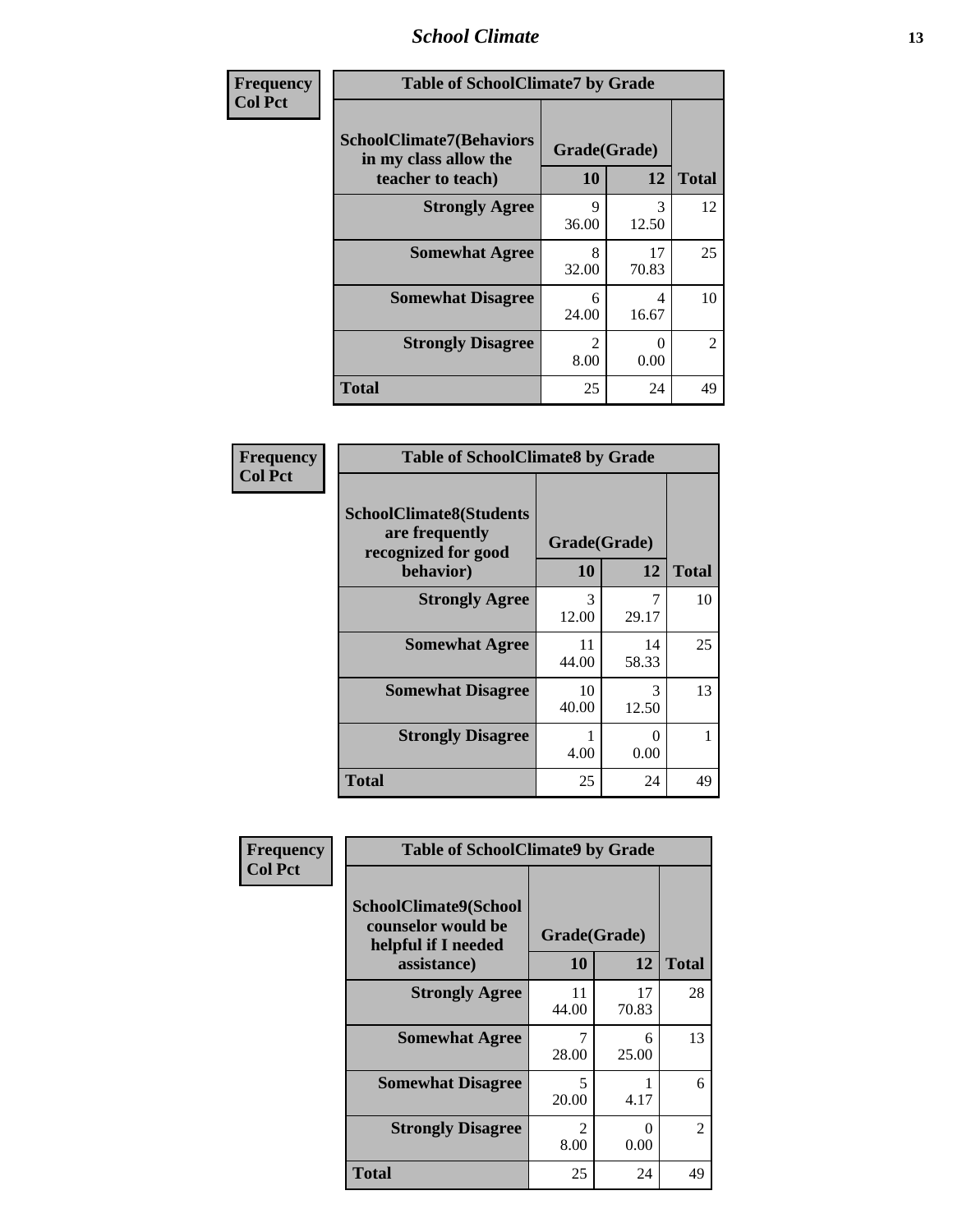### *Reasons for Dropping Out* **14**

| Frequency      |                                                                          | <b>Table of Dropoutreason by Grade</b> |                        |              |  |
|----------------|--------------------------------------------------------------------------|----------------------------------------|------------------------|--------------|--|
| <b>Col Pct</b> | Dropoutreason(If<br>I dropped out the<br>reason would<br>most likely be) | Grade(Grade)<br>10                     | 12                     | <b>Total</b> |  |
|                | <b>Won't Drop out</b>                                                    | 15<br>60.00                            | 12<br>50.00            | 27           |  |
|                | <b>Bored</b>                                                             | 4<br>16.00                             | 4<br>16.67             | 8            |  |
|                | <b>Family Reasons</b>                                                    | 4.00                                   | $\mathfrak{D}$<br>8.33 | 3            |  |
|                | <b>Being Bullied</b>                                                     | 4.00                                   | 0<br>0.00              | 1            |  |
|                | <b>Other</b>                                                             | 4<br>16.00                             | 6<br>25.00             | 10           |  |
|                | <b>Total</b>                                                             | 25                                     | 24                     | 49           |  |

| Frequency      | <b>Table of Dropout by Grade</b>                            |             |              |              |  |  |
|----------------|-------------------------------------------------------------|-------------|--------------|--------------|--|--|
| <b>Col Pct</b> | Dropout(I<br>have<br>thought<br>about<br>dropping<br>out of |             | Grade(Grade) |              |  |  |
|                | school)                                                     | 10          | 12           | <b>Total</b> |  |  |
|                | Yes                                                         | 4<br>16.00  | 6<br>25.00   | 10           |  |  |
|                | N <sub>0</sub>                                              | 21<br>84.00 | 18<br>75.00  | 39           |  |  |
|                | <b>Total</b>                                                | 25          | 24           | 49           |  |  |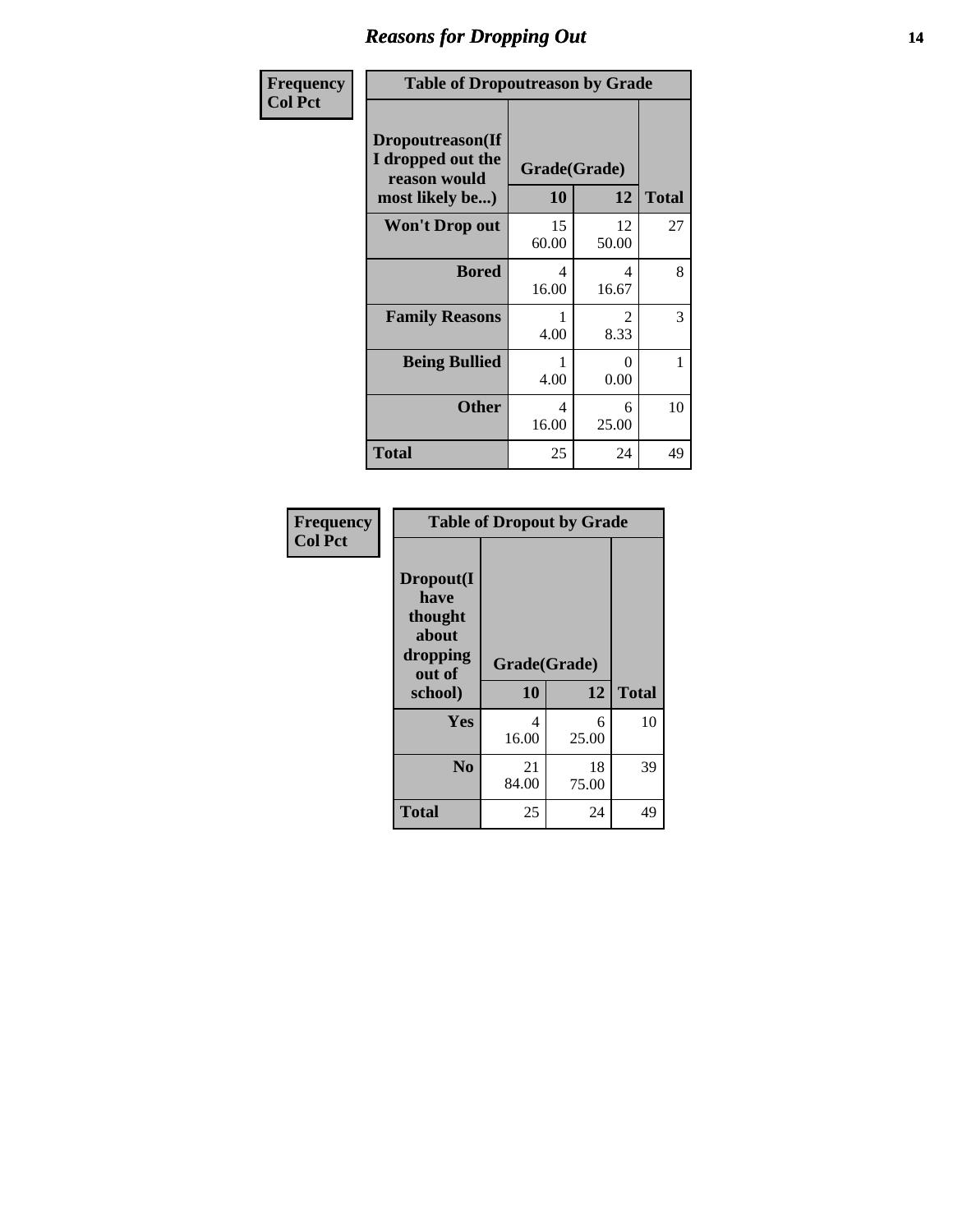# *School Safety* **15**

| Frequency      | <b>Table of Gangself by Grade</b>                                                        |              |              |              |
|----------------|------------------------------------------------------------------------------------------|--------------|--------------|--------------|
| <b>Col Pct</b> | Gangself(I<br>have<br>participated<br>in illegal<br>gang<br>activities in<br>the past 30 | Grade(Grade) |              |              |
|                | days)                                                                                    | 10           | 12           | <b>Total</b> |
|                | N <sub>0</sub>                                                                           | 25<br>100.00 | 24<br>100.00 | 49           |
|                | Total                                                                                    | 25           | 24           | 49           |

| Frequency<br><b>Col Pct</b> | <b>Table of Gangpeers by Grade</b>                                                                                             |                    |             |              |
|-----------------------------|--------------------------------------------------------------------------------------------------------------------------------|--------------------|-------------|--------------|
|                             | <b>Gangpeers</b> (I<br>have friends<br>who have<br>participated<br>in illegal<br>gang<br>activities in<br>the past 30<br>days) | Grade(Grade)<br>10 | 12          | <b>Total</b> |
|                             | Yes                                                                                                                            | 3<br>12.00         | 1<br>4.17   | 4            |
|                             | N <sub>0</sub>                                                                                                                 | 22<br>88.00        | 23<br>95.83 | 45           |
|                             | <b>Total</b>                                                                                                                   | 25                 | 24          | 49           |

| Frequency      | <b>Table of Pickedon by Grade</b>                                                        |                    |                                     |              |  |  |
|----------------|------------------------------------------------------------------------------------------|--------------------|-------------------------------------|--------------|--|--|
| <b>Col Pct</b> | <b>Pickedon</b> (I have<br>been picked on or<br>teased at school in<br>the past 30 days) | Grade(Grade)<br>10 | 12                                  | <b>Total</b> |  |  |
|                | <b>Strongly Agree</b>                                                                    | 4<br>16.00         | $\mathcal{D}_{\mathcal{L}}$<br>8.33 | 6            |  |  |
|                | <b>Somewhat Agree</b>                                                                    | 10<br>40.00        | 5<br>20.83                          | 15           |  |  |
|                | <b>Somewhat Disagree</b>                                                                 | 3<br>12.00         | 4.17                                | 4            |  |  |
|                | <b>Strongly Disagree</b>                                                                 | 8<br>32.00         | 16<br>66.67                         | 24           |  |  |
|                | <b>Total</b>                                                                             | 25                 | 24                                  | 49           |  |  |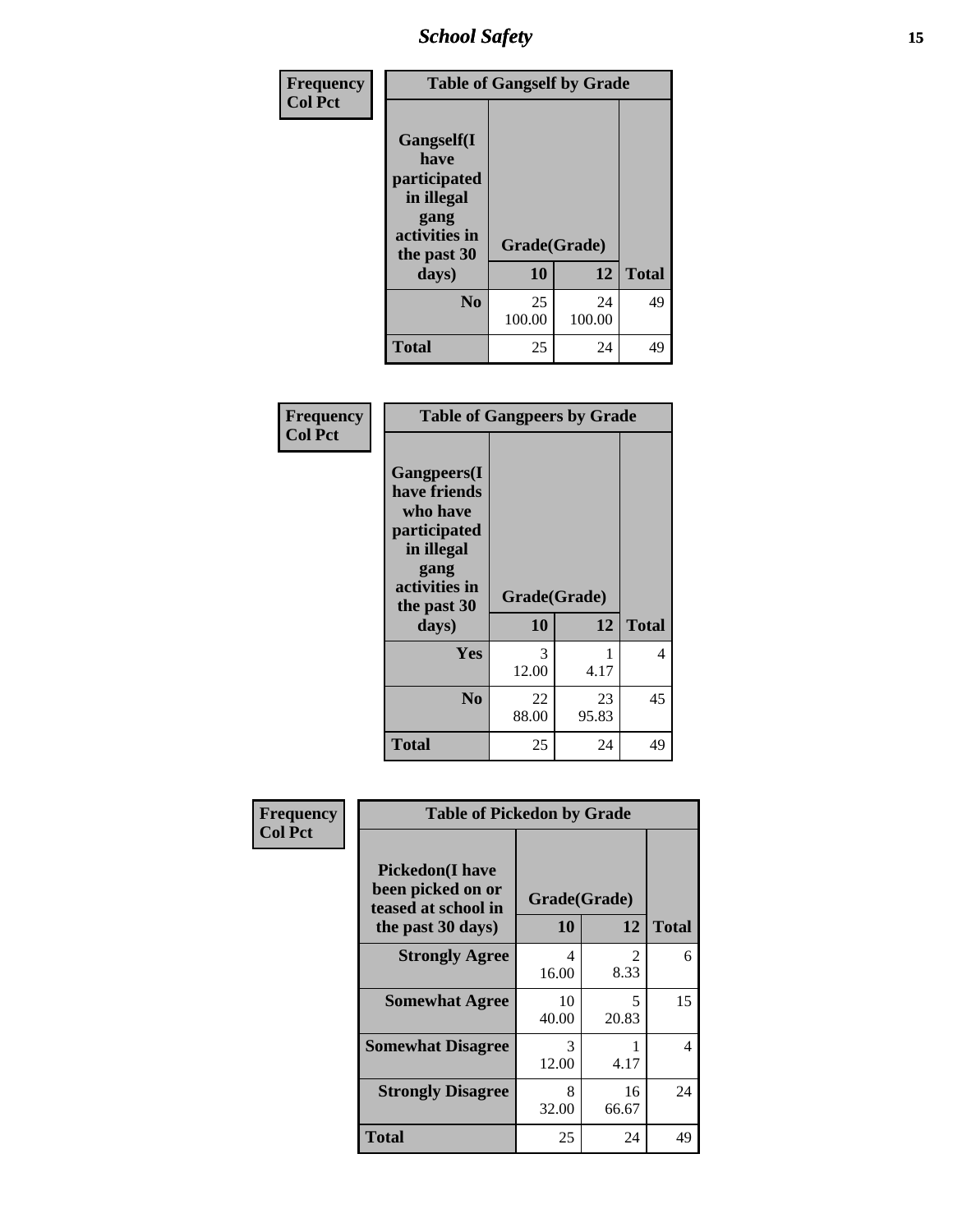*School Safety* **16**

| Frequency<br><b>Col Pct</b> | <b>Table of Safeschool by Grade</b>                      |                                     |             |              |  |
|-----------------------------|----------------------------------------------------------|-------------------------------------|-------------|--------------|--|
|                             | Safeschool(School<br>is a place at which I<br>feel safe) | Grade(Grade)<br>10                  | 12          | <b>Total</b> |  |
|                             | <b>Strongly Agree</b>                                    | $\mathcal{D}_{\mathcal{L}}$<br>8.00 | 6<br>25.00  | 8            |  |
|                             | <b>Somewhat Agree</b>                                    | 12<br>48.00                         | 11<br>45.83 | 23           |  |
|                             | <b>Somewhat Disagree</b>                                 | 8<br>32.00                          | 4<br>16.67  | 12           |  |
|                             | <b>Strongly Disagree</b>                                 | 3<br>12.00                          | 3<br>12.50  | 6            |  |
|                             | <b>Total</b>                                             | 25                                  | 24          | 49           |  |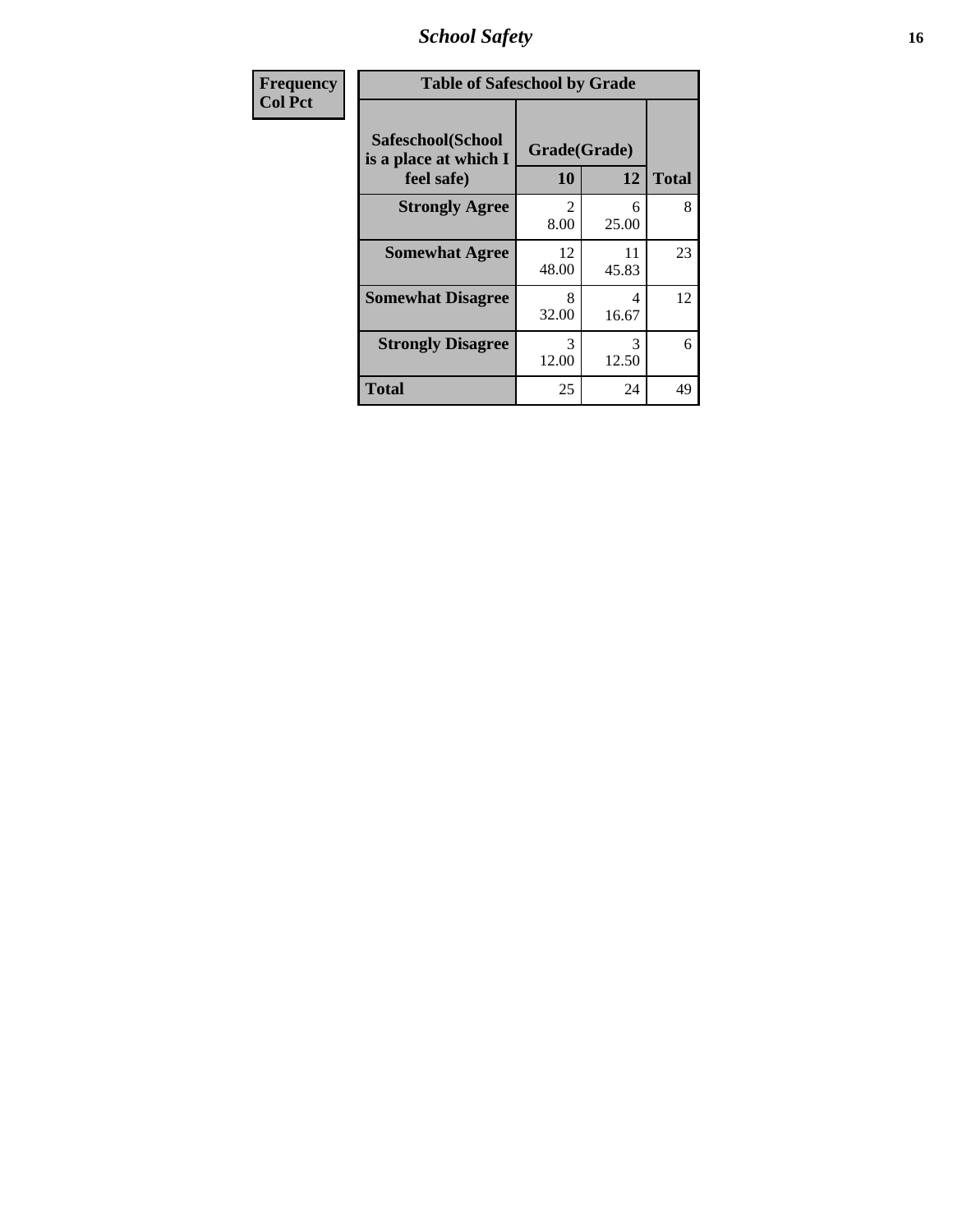*School Safety* **17**

| <b>Frequency</b> |              | <b>Table of Grade by Bullied</b>                                              |           |                        |                  |                  |                  |              |
|------------------|--------------|-------------------------------------------------------------------------------|-----------|------------------------|------------------|------------------|------------------|--------------|
| <b>Row Pct</b>   |              | <b>Bullied</b> (I have been bullied by other<br>students in the past 30 days) |           |                        |                  |                  |                  |              |
|                  |              | $\mathbf{0}$                                                                  | 1 or      | 3 <sub>to</sub><br>5   | 10<br>to<br>19   | 20<br>to<br>29   | All<br>30        |              |
|                  | Grade(Grade) | <b>Days</b>                                                                   | days      | days                   | days             | days             | days             | <b>Total</b> |
|                  | 10           | 19<br>76.00                                                                   | 4.00      | $\mathfrak{D}$<br>8.00 | 4.00             | 4.00             | 4.00             | 25           |
|                  | 12           | 22<br>91.67                                                                   | 2<br>8.33 | 0<br>0.00              | $\theta$<br>0.00 | $\Omega$<br>0.00 | $\Omega$<br>0.00 | 24           |
|                  | <b>Total</b> | 41                                                                            | 3         | $\overline{c}$         |                  | 1                |                  | 49           |

| Frequency      | <b>Table of Grade by Bulliedothers</b> |                                                                  |                   |                               |                   |              |
|----------------|----------------------------------------|------------------------------------------------------------------|-------------------|-------------------------------|-------------------|--------------|
| <b>Row Pct</b> |                                        | <b>Bulliedothers(I bullied</b><br>others in the past 30<br>days) |                   |                               |                   |              |
|                | Grade(Grade)   Days                    | $\bf{0}$                                                         | 1 or<br>2<br>days | <b>20</b><br>to<br>29<br>days | All<br>30<br>days | <b>Total</b> |
|                | 10                                     | 20<br>80.00                                                      | 3<br>12.00        | 4.00                          | 4.00              | 25           |
|                | 12                                     | 23<br>95.83                                                      | 4.17              | 0<br>0.00                     | $\Omega$<br>0.00  | 24           |
|                | <b>Total</b>                           | 43                                                               | 4                 |                               | 1                 | 49           |

| <b>Frequency</b> | <b>Table of Grade by Weaponschool</b> |                                                                                    |              |  |
|------------------|---------------------------------------|------------------------------------------------------------------------------------|--------------|--|
| <b>Row Pct</b>   |                                       | <b>Weaponschool</b> (I<br>brought a<br>weapon to<br>school in the<br>past 30 days) |              |  |
|                  | Grade(Grade)                          | 0 Days                                                                             | <b>Total</b> |  |
|                  | 10                                    | 25<br>100.00                                                                       | 25           |  |
|                  | 12                                    | 24<br>100.00                                                                       | 24           |  |
|                  | Total                                 | 49                                                                                 | 49           |  |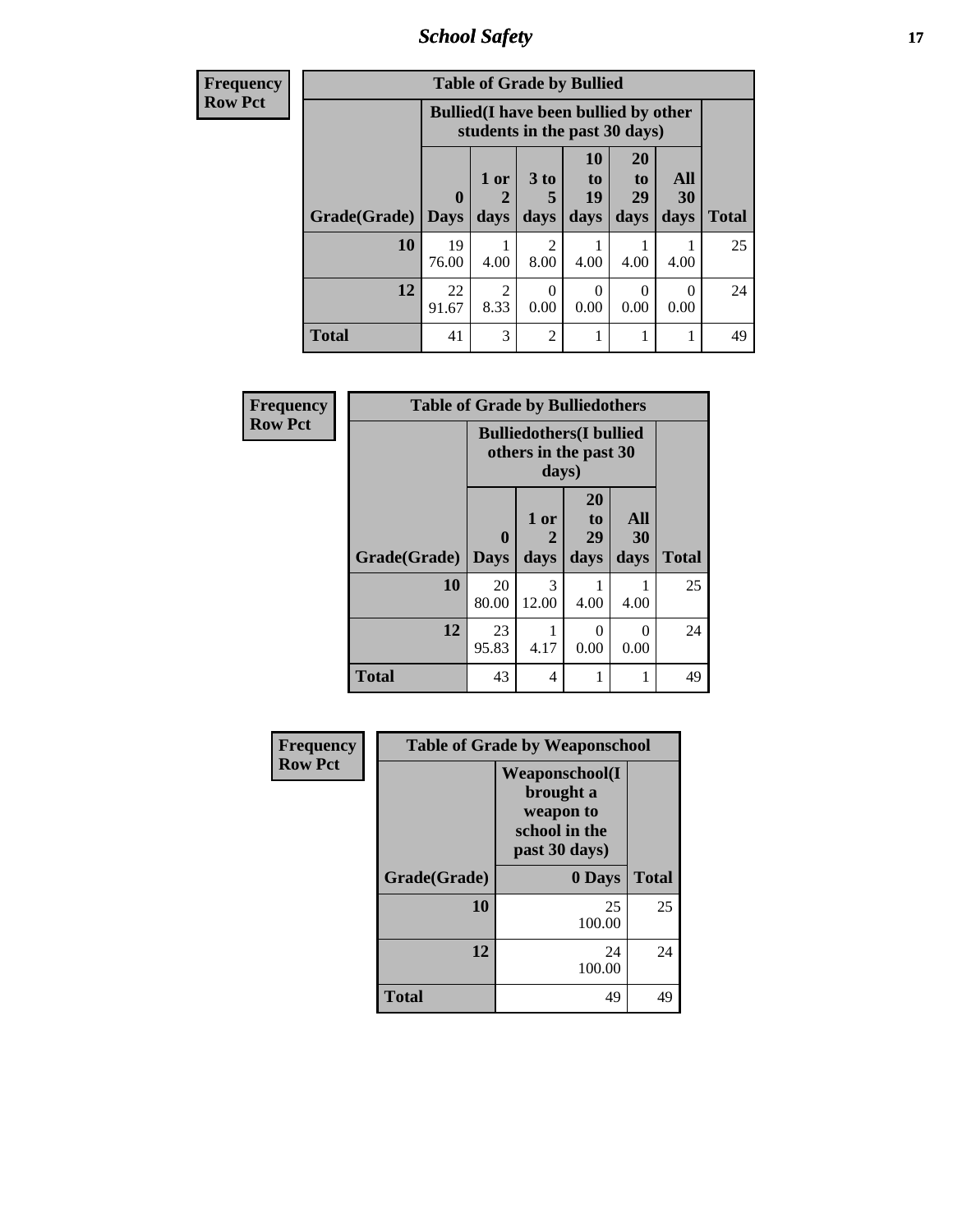*School Safety* **18**

| Frequency      | <b>Table of Grade by Absentunsafe</b>                                                     |              |                |              |  |  |
|----------------|-------------------------------------------------------------------------------------------|--------------|----------------|--------------|--|--|
| <b>Row Pct</b> | Absentunsafe(I)<br>have missed<br>school because I<br>felt unsafe in the<br>past 30 days) |              |                |              |  |  |
|                | Grade(Grade)                                                                              | 0 Days       | 1 or 2<br>days | <b>Total</b> |  |  |
|                | 10                                                                                        | 24<br>96.00  | 4.00           | 25           |  |  |
|                | 12                                                                                        | 24<br>100.00 | 0<br>0.00      | 24           |  |  |
|                | <b>Total</b>                                                                              | 48           | 1              | 49           |  |  |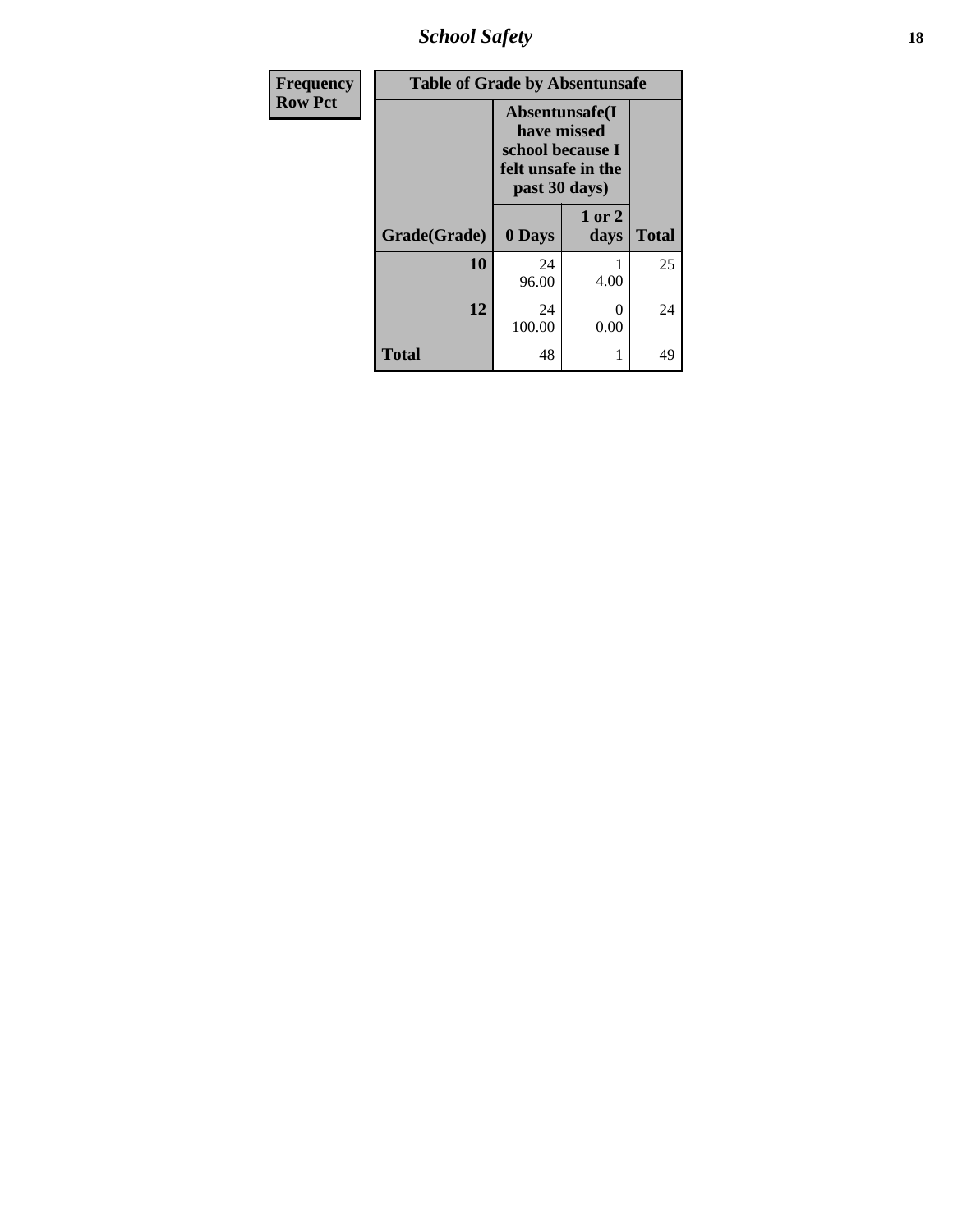# *Drug Use During Last 30 Days* **19**

### **Freq Row**

| quency | <b>Table of Grade by Alcohol</b> |                                 |                                       |                 |                   |                     |              |
|--------|----------------------------------|---------------------------------|---------------------------------------|-----------------|-------------------|---------------------|--------------|
| v Pct  |                                  |                                 | Alcohol(Alcohol use,<br>past 30 days) |                 |                   |                     |              |
|        | Grade(Grade)                     | <b>Did</b><br>not<br><b>use</b> | $1 - 2$<br>days                       | $3 - 5$<br>days | $20 - 29$<br>days | <b>Every</b><br>day | <b>Total</b> |
|        | 10                               | 24<br>96.00                     | 0<br>0.00                             | 0<br>0.00       | 0<br>0.00         | 4.00                | 25           |
|        | 12                               | 19<br>79.17                     | $\overline{2}$<br>8.33                | 4.17            | 2<br>8.33         | $\theta$<br>0.00    | 24           |
|        | <b>Total</b>                     | 43                              | $\overline{2}$                        | 1               | 2                 | 1                   | 49           |
|        |                                  |                                 |                                       |                 |                   |                     |              |

| Frequency      | <b>Table of Grade by Cigarettes</b> |                                                             |                 |               |              |  |  |
|----------------|-------------------------------------|-------------------------------------------------------------|-----------------|---------------|--------------|--|--|
| <b>Row Pct</b> |                                     | <b>Cigarettes</b> (Smoking<br>tobacco use,<br>past 30 days) |                 |               |              |  |  |
|                | Grade(Grade)                        | <b>Did</b><br>not<br><b>use</b>                             | $1 - 2$<br>days | 20-29<br>days | <b>Total</b> |  |  |
|                | 10                                  | 25<br>100.00                                                | 0<br>0.00       | 0<br>0.00     | 25           |  |  |
|                | 12                                  | 21<br>87.50                                                 | 2<br>8.33       | 4.17          | 24           |  |  |
|                | <b>Total</b>                        | 46                                                          | 2               | 1             | 49           |  |  |

| Frequency      |              | <b>Table of Grade by Smokeless</b>                         |              |  |  |  |
|----------------|--------------|------------------------------------------------------------|--------------|--|--|--|
| <b>Row Pct</b> |              | <b>Smokeless</b> (Chewing<br>tobacco use,<br>past 30 days) |              |  |  |  |
|                | Grade(Grade) | Did not use                                                | <b>Total</b> |  |  |  |
|                | 10           | 25<br>100.00                                               | 25           |  |  |  |
|                | 12           | 24<br>100.00                                               | 24           |  |  |  |
|                | <b>Total</b> | 49                                                         | 49           |  |  |  |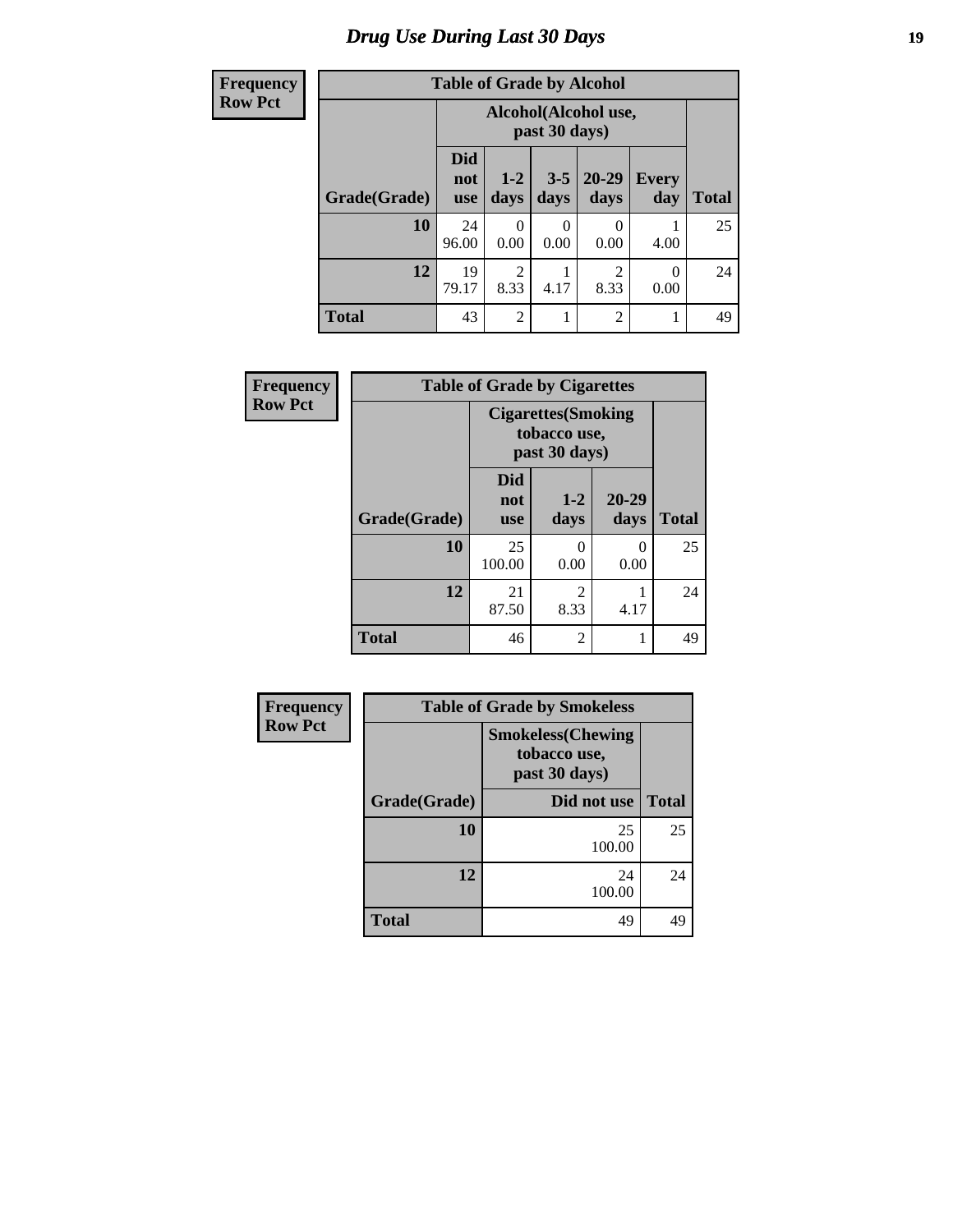# *Drug Use During Last 30 Days* 20

| <b>Frequency</b> | <b>Table of Grade by Marijuana</b> |                       |                 |                                            |              |  |  |
|------------------|------------------------------------|-----------------------|-----------------|--------------------------------------------|--------------|--|--|
| <b>Row Pct</b>   |                                    |                       |                 | Marijuana (Marijuana<br>use, past 30 days) |              |  |  |
|                  | Grade(Grade)                       | <b>Did</b><br>not use | $6 - 9$<br>days | 20-29<br>days                              | <b>Total</b> |  |  |
|                  | 10                                 | 25<br>100.00          | 0.00            | 0<br>0.00                                  | 25           |  |  |
|                  | 12                                 | 22<br>91.67           | 4.17            | 4.17                                       | 24           |  |  |
|                  | <b>Total</b>                       | 47                    |                 |                                            | 49           |  |  |

| <b>Frequency</b> | <b>Table of Grade by Cocaine</b> |                                                  |              |  |  |
|------------------|----------------------------------|--------------------------------------------------|--------------|--|--|
| <b>Row Pct</b>   |                                  | <b>Cocaine</b> (Cocaine<br>use,<br>past 30 days) |              |  |  |
|                  | Grade(Grade)                     | Did not use                                      | <b>Total</b> |  |  |
|                  | 10                               | 25<br>100.00                                     | 25           |  |  |
|                  | 12                               | 24<br>100.00                                     | 24           |  |  |
|                  | <b>Total</b>                     | 49                                               | 49           |  |  |

| Frequency      |              | <b>Table of Grade by Inhalants</b>               |              |
|----------------|--------------|--------------------------------------------------|--------------|
| <b>Row Pct</b> |              | <b>Inhalants</b> (Inhalant<br>use, past 30 days) |              |
|                | Grade(Grade) | Did not use                                      | <b>Total</b> |
|                | <b>10</b>    | 25<br>100.00                                     | 25           |
|                | 12           | 24<br>100.00                                     | 24           |
|                | <b>Total</b> | 49                                               | 49           |

| Frequency      | <b>Table of Grade by Steroids</b> |                                                   |              |  |
|----------------|-----------------------------------|---------------------------------------------------|--------------|--|
| <b>Row Pct</b> |                                   | <b>Steroids</b> (Steroid<br>use,<br>past 30 days) |              |  |
|                | Grade(Grade)                      | Did not use                                       | <b>Total</b> |  |
|                | 10                                | 25<br>100.00                                      | 25           |  |
|                | 12                                | 24<br>100.00                                      | 24           |  |
|                | <b>Total</b>                      | 49                                                | 49           |  |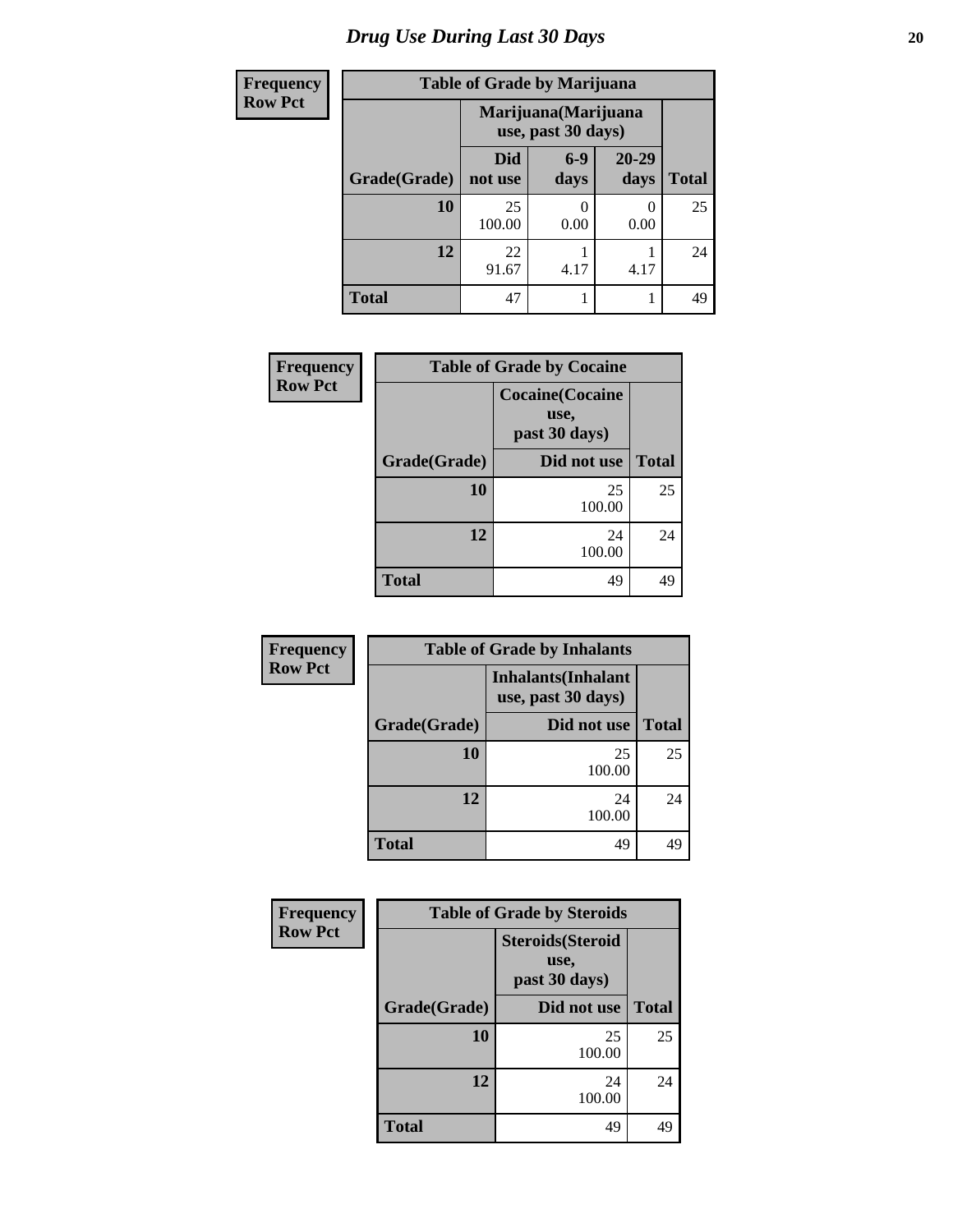| <b>Frequency</b> | <b>Table of Grade by Ecstasy</b>                 |              |              |  |
|------------------|--------------------------------------------------|--------------|--------------|--|
| <b>Row Pct</b>   | <b>Ecstasy</b> (Ecstasy<br>use,<br>past 30 days) |              |              |  |
|                  | Grade(Grade)                                     | Did not use  | <b>Total</b> |  |
|                  | 10                                               | 25<br>100.00 | 25           |  |
|                  | 12                                               | 24<br>100.00 | 24           |  |
|                  | <b>Total</b>                                     | 49           | 49           |  |

| <b>Frequency</b> | <b>Table of Grade by Meth</b> |                                                    |              |  |
|------------------|-------------------------------|----------------------------------------------------|--------------|--|
| <b>Row Pct</b>   |                               | <b>Meth</b> (Methamphetamine<br>use, past 30 days) |              |  |
|                  | Grade(Grade)                  | Did not use                                        | <b>Total</b> |  |
|                  | 10                            | 25<br>100.00                                       | 25           |  |
|                  | 12                            | 24<br>100.00                                       | 24           |  |
|                  | <b>Total</b>                  | 49                                                 | 49           |  |

| <b>Frequency</b>                                                    | <b>Table of Grade by Hallucinogens</b> |              |              |  |
|---------------------------------------------------------------------|----------------------------------------|--------------|--------------|--|
| <b>Row Pct</b><br>Hallucinogens (Hallucinogen<br>use, past 30 days) |                                        |              |              |  |
|                                                                     | Grade(Grade)                           | Did not use  | <b>Total</b> |  |
|                                                                     | 10                                     | 25<br>100.00 | 25           |  |
|                                                                     | 12                                     | 24<br>100.00 | 24           |  |
|                                                                     | <b>Total</b>                           | 49           | 49           |  |

| <b>Frequency</b> | <b>Table of Grade by Prescription</b> |              |              |  |  |
|------------------|---------------------------------------|--------------|--------------|--|--|
| <b>Row Pct</b>   |                                       |              |              |  |  |
|                  | Grade(Grade)                          | Did not use  | <b>Total</b> |  |  |
|                  | 10                                    | 25<br>100.00 | 25           |  |  |
|                  | 12                                    | 24<br>100.00 | 24           |  |  |
|                  | <b>Total</b>                          | 49           | 49           |  |  |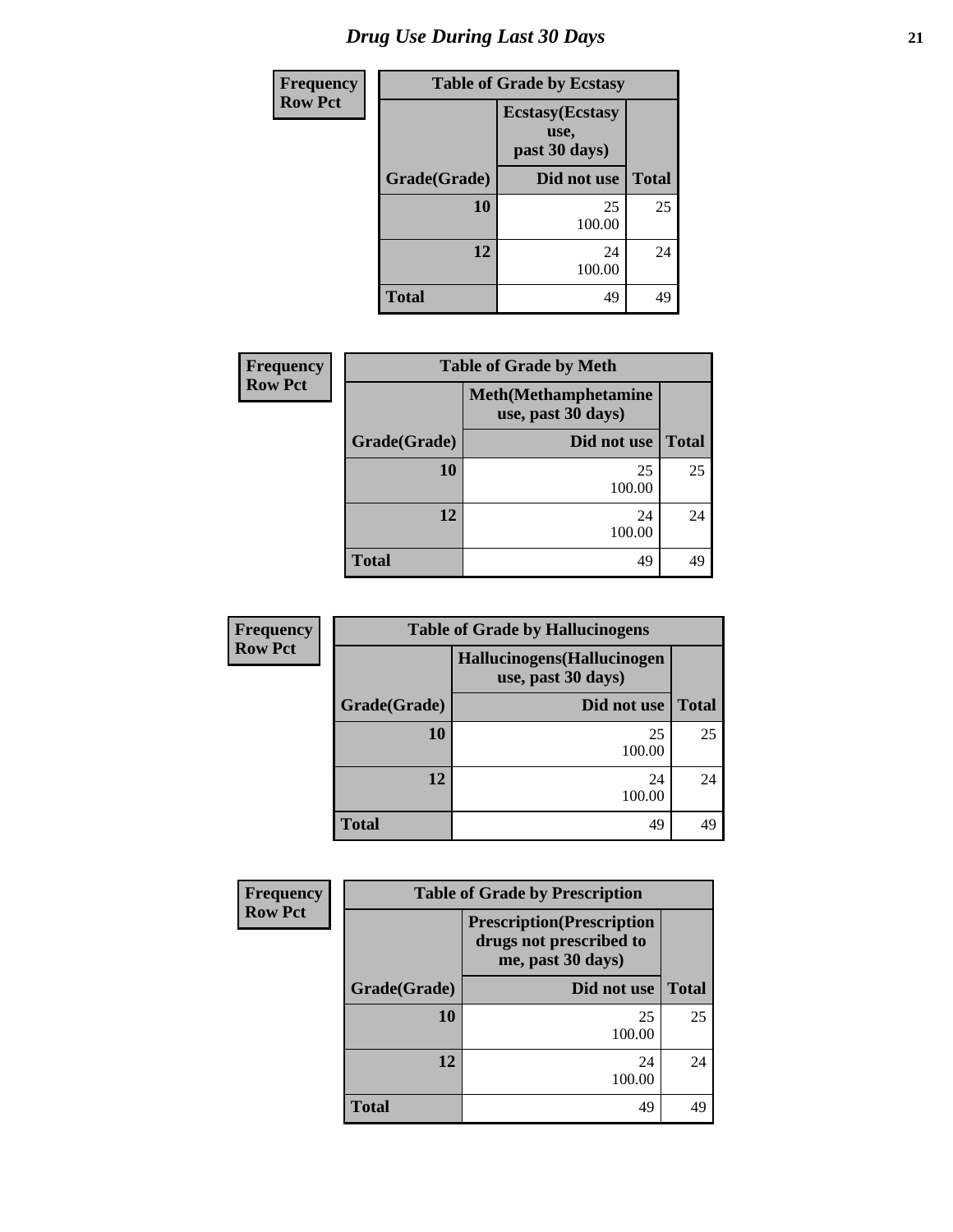| Frequency      | <b>Table of Alcoholease by Grade</b>              |                    |            |              |  |
|----------------|---------------------------------------------------|--------------------|------------|--------------|--|
| <b>Col Pct</b> | <b>Alcoholease</b> (It is<br>easy to get alcohol) | Grade(Grade)<br>10 | 12         | <b>Total</b> |  |
|                | <b>Strongly Agree</b>                             | 4<br>16.00         | 5<br>20.83 | 9            |  |
|                | <b>Somewhat Agree</b>                             | 8<br>32.00         | 29.17      | 15           |  |
|                | <b>Somewhat Disagree</b>                          | 5<br>20.00         | 4<br>16.67 | 9            |  |
|                | <b>Strongly Disagree</b>                          | 8<br>32.00         | 8<br>33.33 | 16           |  |
|                | <b>Total</b>                                      | 25                 | 24         | 49           |  |

| Frequency<br>Col Pct |
|----------------------|

| <b>Table of Cigarettesease by Grade</b>                 |                          |            |    |  |  |
|---------------------------------------------------------|--------------------------|------------|----|--|--|
| Cigarettesease(It is<br>easy to get smoking<br>tobacco) | Grade(Grade)<br>10<br>12 |            |    |  |  |
| <b>Strongly Agree</b>                                   | 4<br>16.00               | 6<br>25.00 | 10 |  |  |
| <b>Somewhat Agree</b>                                   | 28.00                    | 5<br>20.83 | 12 |  |  |
| <b>Somewhat Disagree</b>                                | 6<br>24.00               | Δ<br>16.67 | 10 |  |  |
| <b>Strongly Disagree</b>                                | 8<br>32.00               | Q<br>37.50 | 17 |  |  |
| Total                                                   | 25                       | 24         | 49 |  |  |

| Frequency      | <b>Table of Smokelessease by Grade</b>             |              |                        |              |  |
|----------------|----------------------------------------------------|--------------|------------------------|--------------|--|
| <b>Col Pct</b> | <b>Smokelessease</b> (It is<br>easy to get chewing | Grade(Grade) |                        |              |  |
|                | tobacco)                                           | 10           | 12                     | <b>Total</b> |  |
|                | <b>Strongly Agree</b>                              | 4<br>16.00   | 7<br>29.17             | 11           |  |
|                | <b>Somewhat Agree</b>                              | 6<br>24.00   | $\mathfrak{D}$<br>8.33 | 8            |  |
|                | <b>Somewhat Disagree</b>                           | 4<br>16.00   | 7<br>29.17             | 11           |  |
|                | <b>Strongly Disagree</b>                           | 11<br>44.00  | 8<br>33.33             | 19           |  |
|                | <b>Total</b>                                       | 25           | 24                     | 49           |  |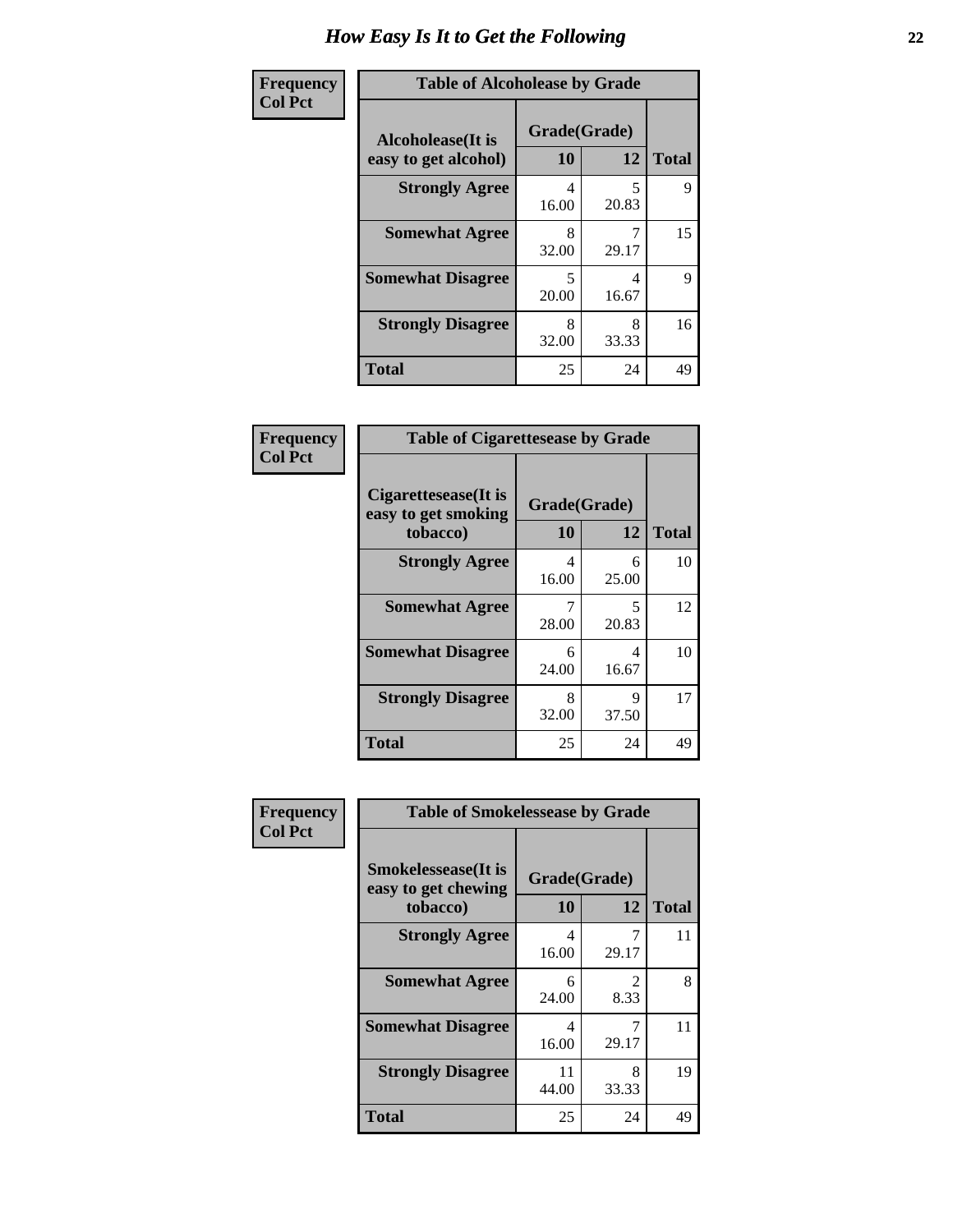| Frequency      | <b>Table of Marijuanaease by Grade</b>           |                    |                        |              |
|----------------|--------------------------------------------------|--------------------|------------------------|--------------|
| <b>Col Pct</b> | Marijuanaease(It is<br>easy to get<br>marijuana) | Grade(Grade)<br>10 | 12                     | <b>Total</b> |
|                | <b>Strongly Agree</b>                            | 4<br>16.00         | 5<br>20.83             | 9            |
|                | <b>Somewhat Agree</b>                            | 5<br>20.00         | $\mathfrak{D}$<br>8.33 | 7            |
|                | <b>Somewhat Disagree</b>                         | 3<br>12.00         | 8<br>33.33             | 11           |
|                | <b>Strongly Disagree</b>                         | 13<br>52.00        | 9<br>37.50             | 22           |
|                | <b>Total</b>                                     | 25                 | 24                     | 49           |

| <b>Table of Cocaineease by Grade</b> |              |             |              |  |  |
|--------------------------------------|--------------|-------------|--------------|--|--|
| <b>Cocaineease</b> (It is            | Grade(Grade) |             |              |  |  |
| easy to get cocaine)                 | 10           | 12          | <b>Total</b> |  |  |
| <b>Strongly Agree</b>                | 4<br>16.00   | 3<br>12.50  |              |  |  |
| <b>Somewhat Agree</b>                | 4<br>16.00   | 2<br>8.33   | 6            |  |  |
| <b>Somewhat Disagree</b>             | 3<br>12.00   | 29.17       | 10           |  |  |
| <b>Strongly Disagree</b>             | 14<br>56.00  | 12<br>50.00 | 26           |  |  |
| <b>Total</b>                         | 25           | 24          | 49           |  |  |

| Frequency      | <b>Table of Inhalantsease by Grade</b>                   |                        |                        |              |
|----------------|----------------------------------------------------------|------------------------|------------------------|--------------|
| <b>Col Pct</b> | <b>Inhalantsease</b> (It is<br>easy to get<br>inhalants) | Grade(Grade)<br>10     | 12                     | <b>Total</b> |
|                | <b>Strongly Agree</b>                                    | 6<br>24.00             | 4<br>16.67             | 10           |
|                | <b>Somewhat Agree</b>                                    | 4<br>16.00             | $\mathfrak{D}$<br>8.33 | 6            |
|                | <b>Somewhat Disagree</b>                                 | $\mathfrak{D}$<br>8.00 | 6<br>25.00             | 8            |
|                | <b>Strongly Disagree</b>                                 | 13<br>52.00            | 12<br>50.00            | 25           |
|                | <b>Total</b>                                             | 25                     | 24                     | 49           |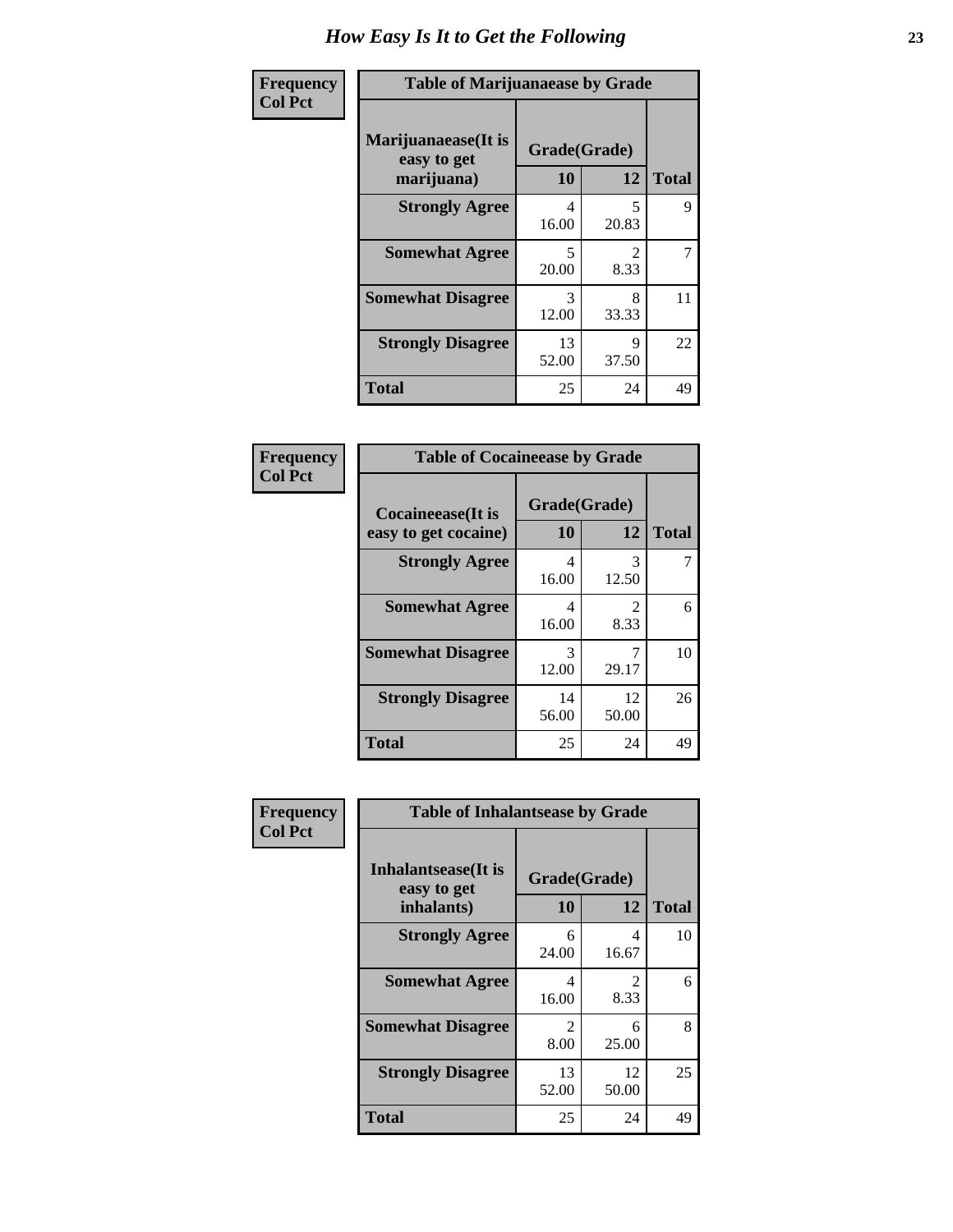| Frequency      | <b>Table of Steroidsease by Grade</b>               |                    |             |              |
|----------------|-----------------------------------------------------|--------------------|-------------|--------------|
| <b>Col Pct</b> | <b>Steroidsease</b> (It is<br>easy to get steroids) | Grade(Grade)<br>10 | 12          | <b>Total</b> |
|                | <b>Strongly Agree</b>                               | 3<br>12.00         | 3<br>12.50  | 6            |
|                | <b>Somewhat Agree</b>                               | 3<br>12.00         | 3<br>12.50  | 6            |
|                | <b>Somewhat Disagree</b>                            | 5<br>20.00         | 8<br>33.33  | 13           |
|                | <b>Strongly Disagree</b>                            | 14<br>56.00        | 10<br>41.67 | 24           |
|                | <b>Total</b>                                        | 25                 | 24          | 49           |

| Frequency      | <b>Table of Ecstasyease by Grade</b>              |                           |             |              |  |
|----------------|---------------------------------------------------|---------------------------|-------------|--------------|--|
| <b>Col Pct</b> | <b>Ecstasyease</b> (It is<br>easy to get ecstasy) | Grade(Grade)<br><b>10</b> | 12          | <b>Total</b> |  |
|                | <b>Strongly Agree</b>                             | 5<br>20.00                | 3<br>12.50  | 8            |  |
|                | <b>Somewhat Agree</b>                             | 4.00                      | 4.17        | 2            |  |
|                | <b>Somewhat Disagree</b>                          | 5<br>20.00                | 29.17       | 12           |  |
|                | <b>Strongly Disagree</b>                          | 14<br>56.00               | 13<br>54.17 | 27           |  |
|                | <b>Total</b>                                      | 25                        | 24          | 49           |  |

| Frequency      | <b>Table of Methease by Grade</b>                          |                         |             |              |
|----------------|------------------------------------------------------------|-------------------------|-------------|--------------|
| <b>Col Pct</b> | <b>Methease</b> (It is easy<br>to get<br>methamphetamines) | Grade(Grade)<br>10      | 12          | <b>Total</b> |
|                | <b>Strongly Agree</b>                                      | $\overline{4}$<br>16.00 | 3<br>12.50  |              |
|                | <b>Somewhat Agree</b>                                      | 3<br>12.00              | 4.17        | 4            |
|                | <b>Somewhat Disagree</b>                                   | 3<br>12.00              | 6<br>25.00  | 9            |
|                | <b>Strongly Disagree</b>                                   | 15<br>60.00             | 14<br>58.33 | 29           |
|                | <b>Total</b>                                               | 25                      | 24          | 49           |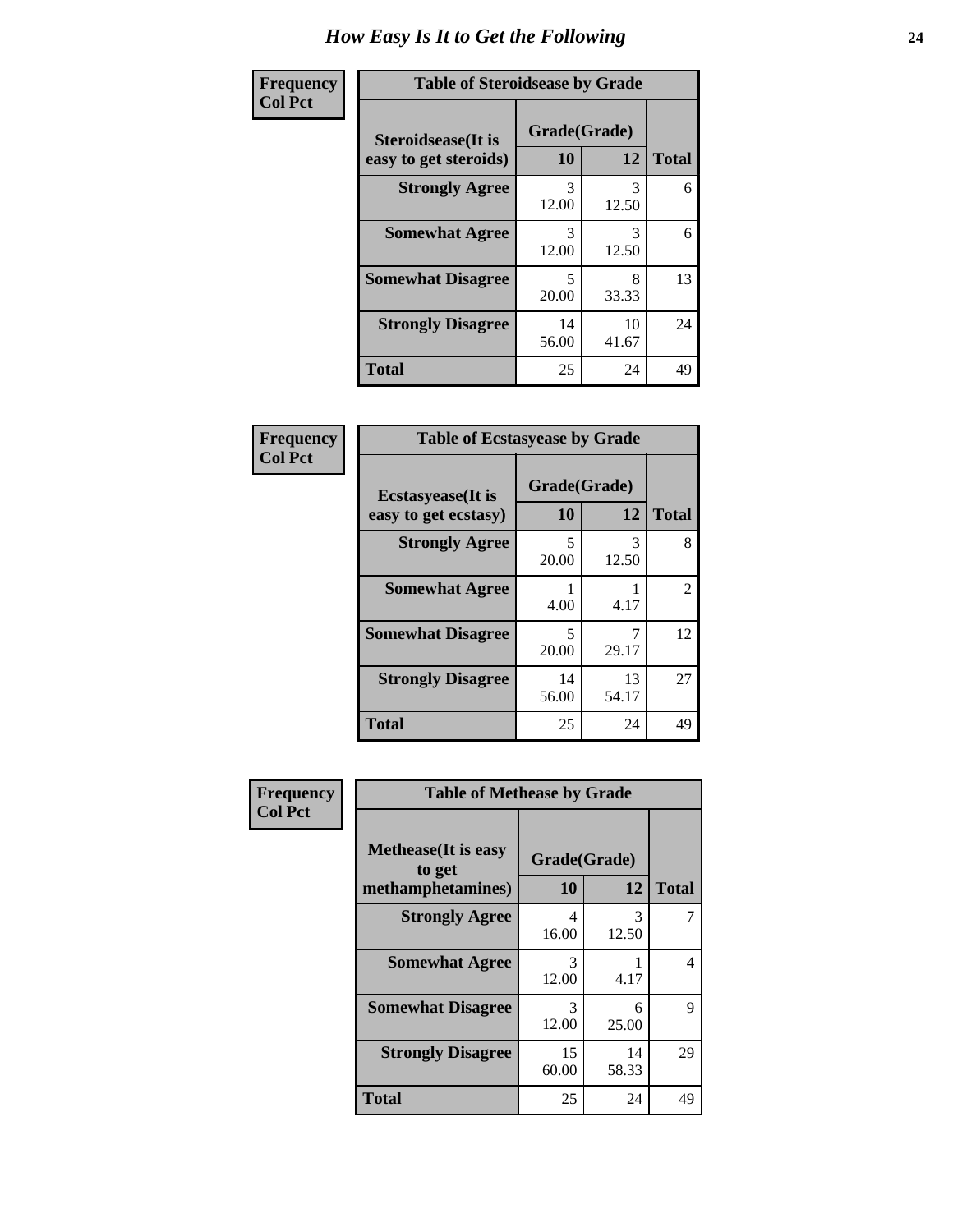| Frequency      | <b>Table of Hallucinogensease by Grade</b>               |                        |             |              |
|----------------|----------------------------------------------------------|------------------------|-------------|--------------|
| <b>Col Pct</b> | Hallucinogensease(It<br>is easy to get<br>hallucinogens) | Grade(Grade)<br>10     | 12          | <b>Total</b> |
|                | <b>Strongly Agree</b>                                    | 3<br>12.00             | 3<br>12.50  | 6            |
|                | <b>Somewhat Agree</b>                                    | $\mathfrak{D}$<br>8.00 | 4.17        | 3            |
|                | <b>Somewhat Disagree</b>                                 | 5<br>20.00             | 6<br>25.00  | 11           |
|                | <b>Strongly Disagree</b>                                 | 15<br>60.00            | 14<br>58.33 | 29           |
|                | <b>Total</b>                                             | 25                     | 24          | 49           |

| Frequency<br>  Col Pct |
|------------------------|
|                        |

| <b>Table of Prescriptionease by Grade</b>                                                |             |              |              |
|------------------------------------------------------------------------------------------|-------------|--------------|--------------|
| <b>Prescriptionease</b> (It<br>is easy to get<br>prescription drugs<br>not prescribed to |             | Grade(Grade) |              |
| me)                                                                                      | 10          | 12           | <b>Total</b> |
| <b>Strongly Agree</b>                                                                    | 8<br>32.00  | 4<br>16.67   | 12           |
| <b>Somewhat Agree</b>                                                                    | 2<br>8.00   | 6<br>25.00   | 8            |
| <b>Somewhat Disagree</b>                                                                 | 3<br>12.00  | 6<br>25.00   | 9            |
| <b>Strongly Disagree</b>                                                                 | 12<br>48.00 | 8<br>33.33   | 20           |
| <b>Total</b>                                                                             | 25          | 24           | 49           |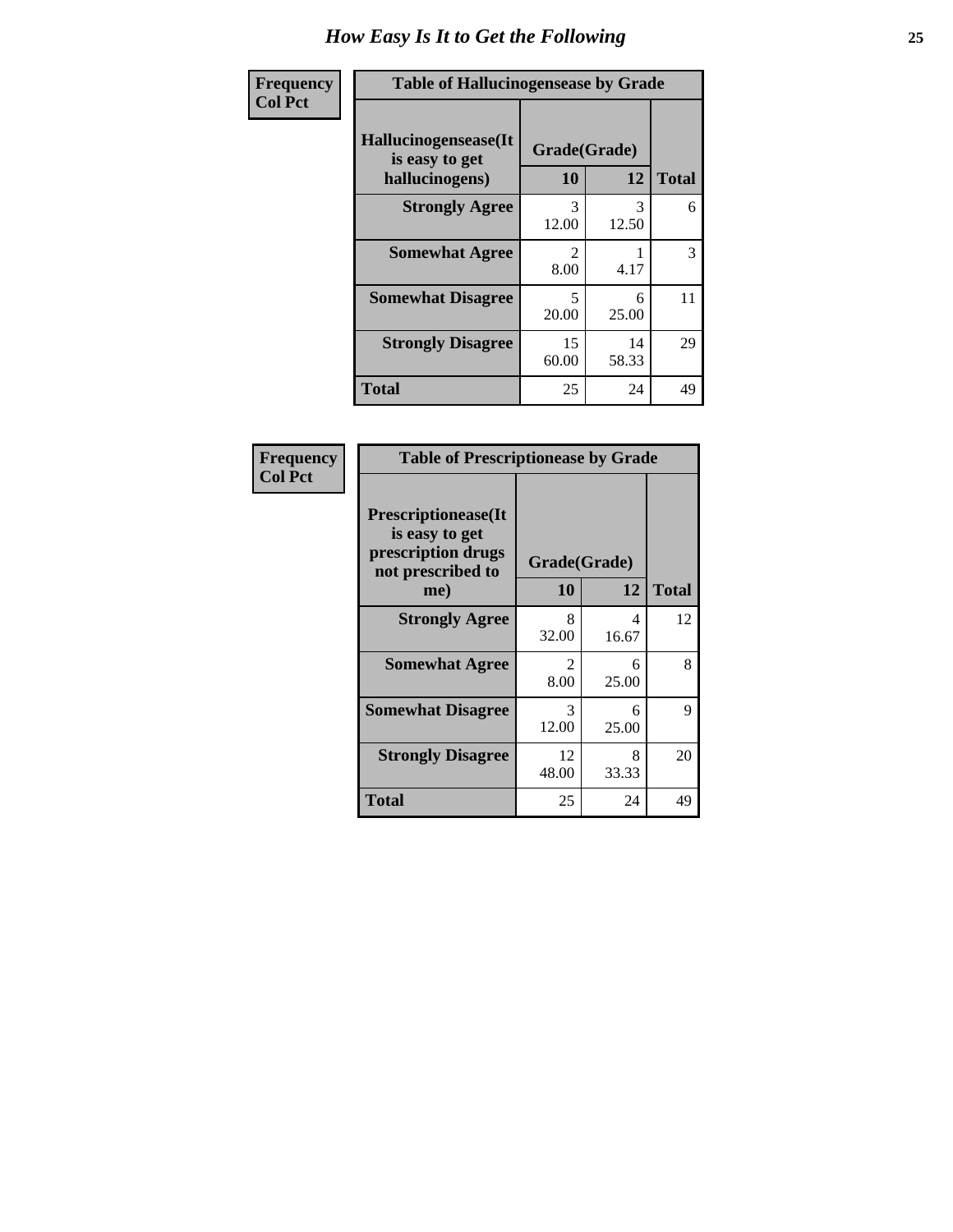### *Age at Onset of Use* **26** *Results for "Age at Onset of Use" questions exclude students who said they did not use that substance*

| <b>Frequency</b> | <b>Table of Grade by Alcoholinit</b> |                                                            |                |            |           |       |              |
|------------------|--------------------------------------|------------------------------------------------------------|----------------|------------|-----------|-------|--------------|
| <b>Row Pct</b>   |                                      | <b>Alcoholinit</b> (I started using<br>alcohol when I was) |                |            |           |       |              |
|                  | Grade(Grade)                         | <b>12</b>                                                  | 14             | 15         | 16        | 17    | <b>Total</b> |
|                  | 10                                   | 50.00                                                      | 50.00          | 0.00       | 0<br>0.00 | 0.00  |              |
|                  | 12                                   | 0.00                                                       | 14.29          | 3<br>42.86 | 14.29     | 28.57 |              |
|                  | <b>Total</b>                         |                                                            | $\overline{2}$ | 3          |           | 2     | 9            |
|                  |                                      | Frequency Missing $=$ 40                                   |                |            |           |       |              |

| <b>Frequency</b> | <b>Table of Grade by Cigarettesinit</b> |                                                               |       |              |  |
|------------------|-----------------------------------------|---------------------------------------------------------------|-------|--------------|--|
| <b>Row Pct</b>   |                                         | Cigarettesinit(I<br>started smoking<br>tobacco when I<br>was) |       |              |  |
|                  | Grade(Grade)                            | 15                                                            | 17    | <b>Total</b> |  |
|                  | 10                                      | 0                                                             | 0     | ∩            |  |
|                  | 12                                      | $\mathfrak{D}$<br>66.67                                       | 33.33 | 3            |  |
|                  | <b>Total</b>                            | 2                                                             |       | 3            |  |
|                  |                                         | <b>Frequency Missing = 46</b>                                 |       |              |  |

#### *For Grade \* Smokelessinit all data are missing since all the levels of variable Smokelessinit are missing.*

| Frequency      | <b>Table of Grade by Marijuanainit</b> |                                                              |       |              |
|----------------|----------------------------------------|--------------------------------------------------------------|-------|--------------|
| <b>Row Pct</b> |                                        | Marijuanainit(I<br>started using<br>marijuana when<br>I was) |       |              |
|                | Grade(Grade)                           | <b>16</b>                                                    | 17    | <b>Total</b> |
|                | 10                                     | 0                                                            | 0     |              |
|                |                                        |                                                              |       |              |
|                | 12                                     | $\mathcal{D}_{\mathcal{L}}$<br>66.67                         | 33.33 | 3            |
|                | <b>Total</b>                           | 2                                                            |       | 3            |
|                |                                        | <b>Frequency Missing = 46</b>                                |       |              |

*For Grade \* Cocaineinit all data are missing since all the levels of variable Cocaineinit are missing.*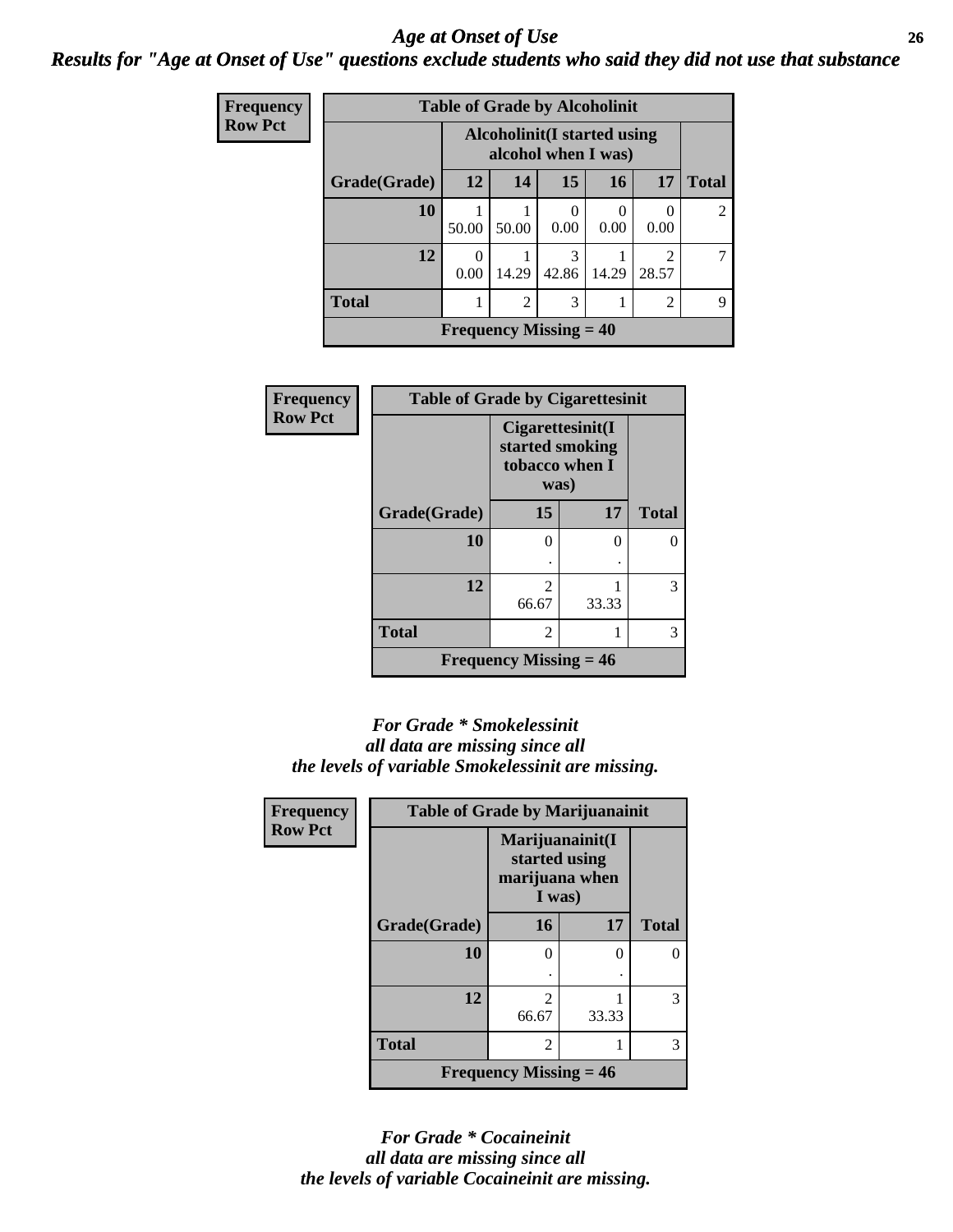*Age at Onset of Use* **27** *Results for "Age at Onset of Use" questions exclude students who said they did not use that substance*

> *For Grade \* Inhalantsinit all data are missing since all the levels of variable Inhalantsinit are missing. For Grade \* Steroidsinit all data are missing since all the levels of variable Steroidsinit are missing.*

*For Grade \* Ecstasyinit all data are missing since all the levels of variable Ecstasyinit are missing.*

*For Grade \* Methinit all data are missing since all the levels of variable Methinit are missing.*

*For Grade \* Hallucinogensinit all data are missing since all the levels of variable Hallucinogensinit are missing.*

| <b>Frequency</b><br><b>Row Pct</b> | <b>Table of Grade by Prescriptioninit</b> |                                                                                                     |              |  |
|------------------------------------|-------------------------------------------|-----------------------------------------------------------------------------------------------------|--------------|--|
|                                    |                                           | Prescriptioninit(I<br>started using<br>prescription<br>drugs not<br>prescribed to me<br>when I was) |              |  |
|                                    | Grade(Grade)                              | 16                                                                                                  | <b>Total</b> |  |
|                                    | 10                                        | 100.00                                                                                              |              |  |
|                                    | 12                                        | $\theta$                                                                                            | 0            |  |
|                                    | <b>Total</b>                              |                                                                                                     |              |  |
|                                    |                                           | Frequency Missing $= 48$                                                                            |              |  |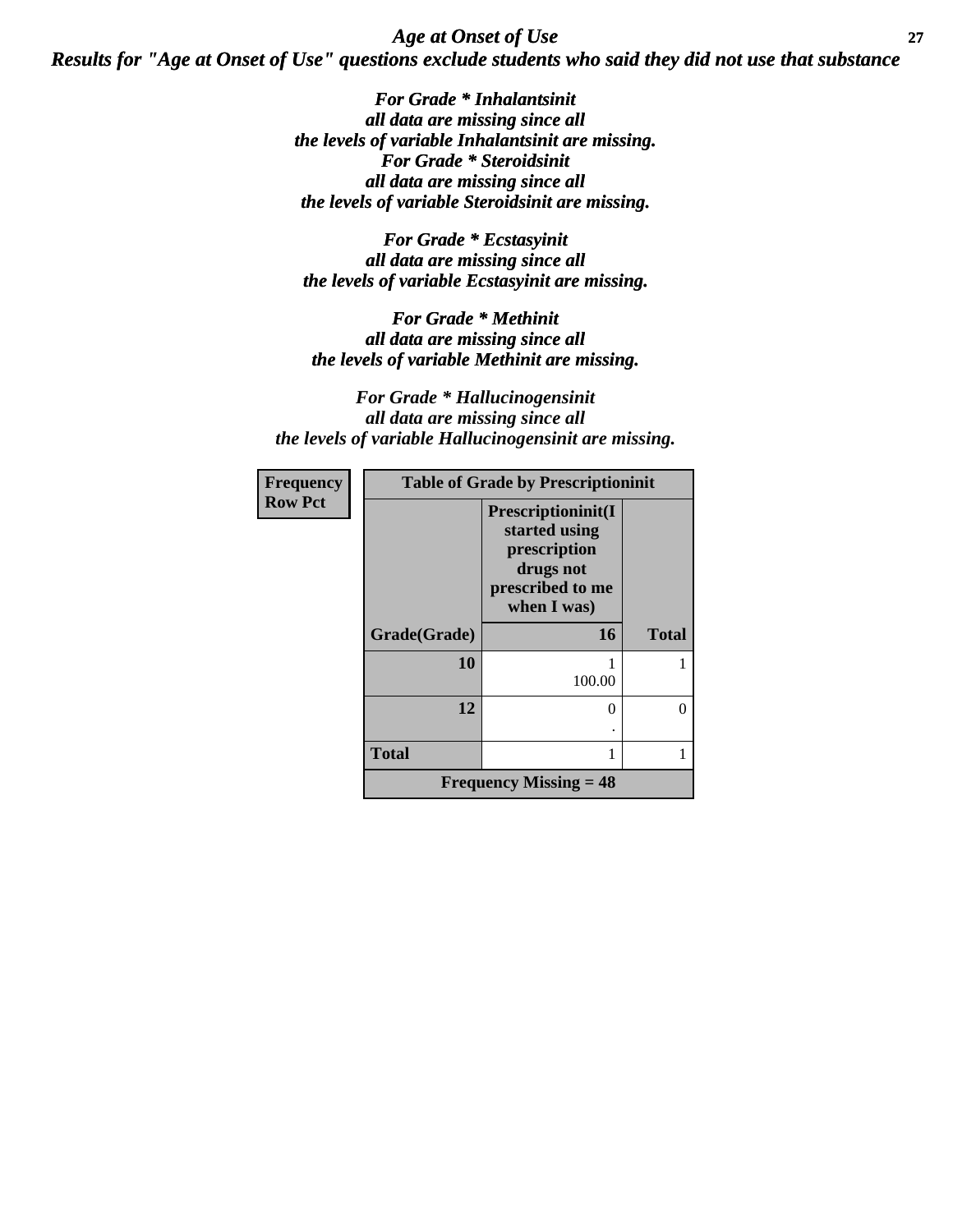| Frequency      | <b>Table of Alcoholharm by Grade</b>          |                        |                                     |              |
|----------------|-----------------------------------------------|------------------------|-------------------------------------|--------------|
| <b>Col Pct</b> | Alcoholharm(I<br>think alcohol is<br>harmful) | Grade(Grade)<br>10     | 12                                  | <b>Total</b> |
|                | <b>Strongly Agree</b>                         | 14<br>56.00            | 11<br>45.83                         | 25           |
|                | <b>Somewhat Agree</b>                         | 5<br>20.00             | 8<br>33.33                          | 13           |
|                | <b>Somewhat Disagree</b>                      | $\mathfrak{D}$<br>8.00 | 3<br>12.50                          | 5            |
|                | <b>Strongly Disagree</b>                      | 4<br>16.00             | $\mathcal{D}_{\mathcal{L}}$<br>8.33 | 6            |
|                | <b>Total</b>                                  | 25                     | 24                                  | 49           |

| <b>Table of Cigarettesharm by Grade</b>                  |                    |                           |              |  |
|----------------------------------------------------------|--------------------|---------------------------|--------------|--|
| Cigarettesharm(I<br>think smoking<br>tobacco is harmful) | Grade(Grade)<br>10 | 12                        | <b>Total</b> |  |
| <b>Strongly Agree</b>                                    | 20<br>80.00        | 19<br>79.17               | 39           |  |
| <b>Somewhat Agree</b>                                    | 4.00               | 4<br>16.67                | 5            |  |
| <b>Somewhat Disagree</b>                                 | 1<br>4.00          | $\mathbf{\Omega}$<br>0.00 |              |  |
| <b>Strongly Disagree</b>                                 | 3<br>12.00         | 4.17                      | 4            |  |
| <b>Total</b>                                             | 25                 | 24                        | 49           |  |

| Frequency      | <b>Table of Smokelessharm by Grade</b>                  |                    |                        |              |
|----------------|---------------------------------------------------------|--------------------|------------------------|--------------|
| <b>Col Pct</b> | Smokelessharm(I<br>think chewing<br>tobacco is harmful) | Grade(Grade)<br>10 | 12                     | <b>Total</b> |
|                | <b>Strongly Agree</b>                                   | 20<br>80.00        | 20<br>83.33            | 40           |
|                | <b>Somewhat Agree</b>                                   | 4.00               | $\mathfrak{D}$<br>8.33 | 3            |
|                | <b>Somewhat Disagree</b>                                | 4.00               | 4.17                   | 2            |
|                | <b>Strongly Disagree</b>                                | 3<br>12.00         | 4.17                   | 4            |
|                | <b>Total</b>                                            | 25                 | 24                     | 49           |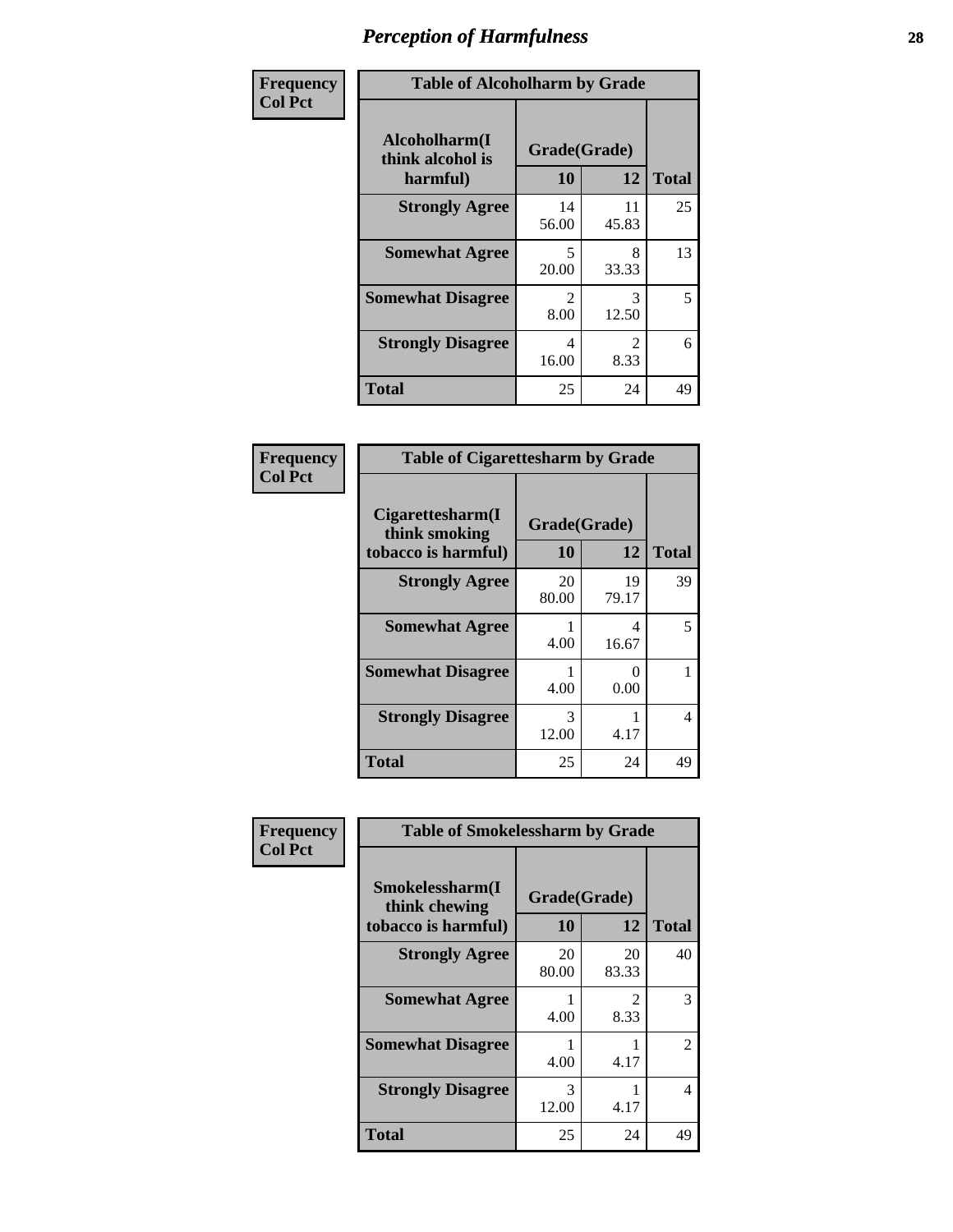| Frequency      | <b>Table of Marijuanaharm by Grade</b>            |                                   |             |              |
|----------------|---------------------------------------------------|-----------------------------------|-------------|--------------|
| <b>Col Pct</b> | Marijuanaharm(I<br>think marijuana is<br>harmful) | Grade(Grade)<br>10                | 12          | <b>Total</b> |
|                | <b>Strongly Agree</b>                             | 18<br>72.00                       | 16<br>66.67 | 34           |
|                | <b>Somewhat Agree</b>                             | 4.00                              | 4<br>16.67  | 5            |
|                | <b>Somewhat Disagree</b>                          | 4.00                              | 3<br>12.50  | 4            |
|                | <b>Strongly Disagree</b>                          | $\overline{\phantom{0}}$<br>20.00 | 4.17        | 6            |
|                | <b>Total</b>                                      | 25                                | 24          | 49           |

| <b>Table of Cocaineharm by Grade</b>          |              |                           |    |  |  |
|-----------------------------------------------|--------------|---------------------------|----|--|--|
| Cocaineharm(I<br>think cocaine is<br>harmful) | <b>Total</b> |                           |    |  |  |
| <b>Strongly Agree</b>                         | 19<br>76.00  | 21<br>87.50               | 40 |  |  |
| <b>Somewhat Agree</b>                         | 1<br>4.00    | $\mathfrak{D}$<br>8.33    | 3  |  |  |
| <b>Somewhat Disagree</b>                      | 1<br>4.00    | $\mathbf{\Omega}$<br>0.00 |    |  |  |
| <b>Strongly Disagree</b>                      | 4<br>16.00   | 4.17                      | 5  |  |  |
| <b>Total</b>                                  | 25           | 24                        | 49 |  |  |

| Frequency      | <b>Table of Inhalantsharm by Grade</b> |              |             |              |  |
|----------------|----------------------------------------|--------------|-------------|--------------|--|
| <b>Col Pct</b> | Inhalantsharm(I<br>think inhalants     | Grade(Grade) |             |              |  |
|                | are harmful)                           | 10           | 12          | <b>Total</b> |  |
|                | <b>Strongly Agree</b>                  | 18<br>72.00  | 20<br>83.33 | 38           |  |
|                | <b>Somewhat Agree</b>                  | 3<br>12.00   | 3<br>12.50  | 6            |  |
|                | <b>Strongly Disagree</b>               | 4<br>16.00   | 4.17        | 5.           |  |
|                | <b>Total</b>                           | 25           | 24          | 49           |  |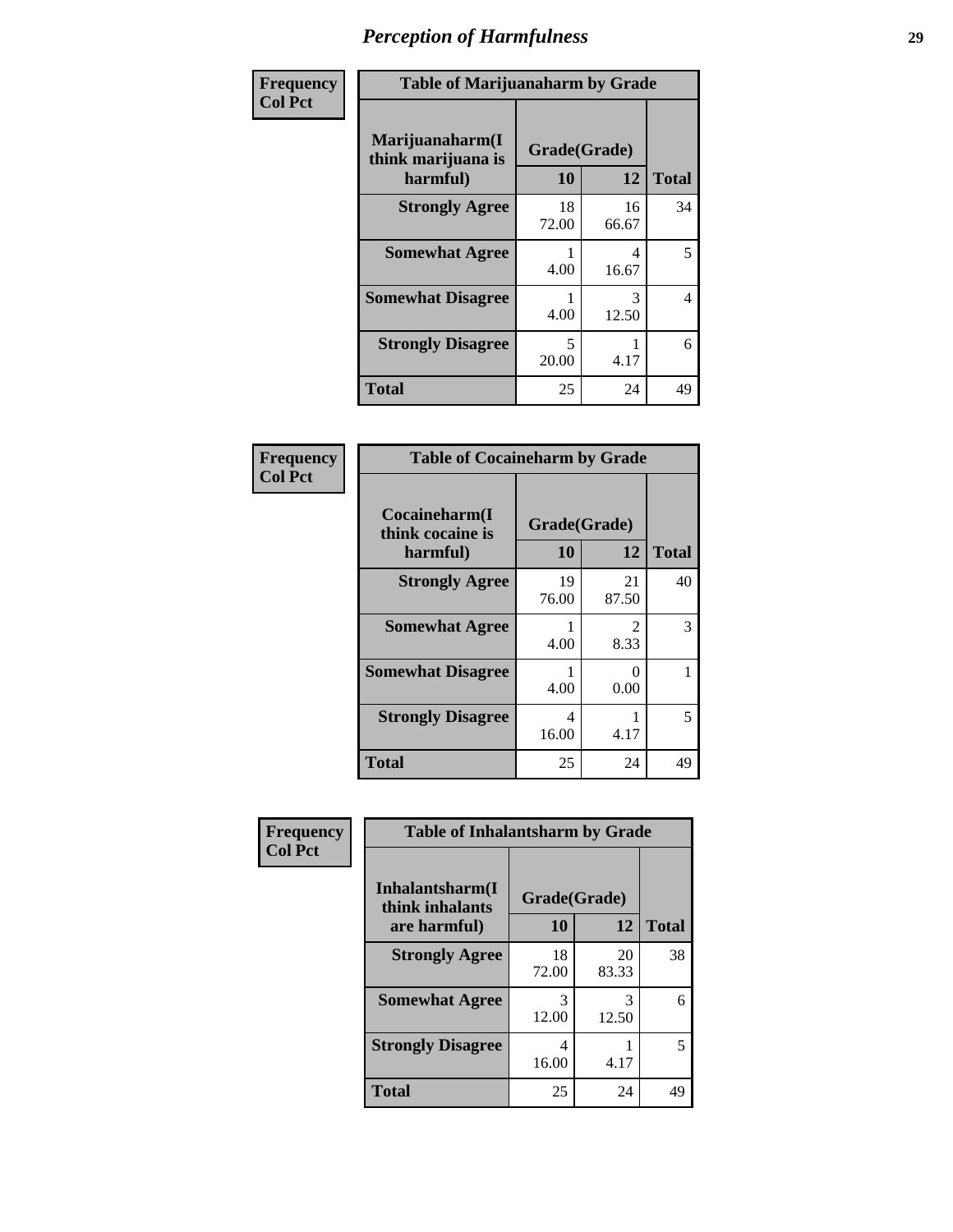| Frequency      | <b>Table of Steroidsharm by Grade</b>            |                    |             |              |
|----------------|--------------------------------------------------|--------------------|-------------|--------------|
| <b>Col Pct</b> | Steroidsharm(I<br>think steroids are<br>harmful) | Grade(Grade)<br>10 | 12          | <b>Total</b> |
|                | <b>Strongly Agree</b>                            | 19<br>76.00        | 18<br>75.00 | 37           |
|                | <b>Somewhat Agree</b>                            | 4.00               | 5<br>20.83  | 6            |
|                | <b>Somewhat Disagree</b>                         | 4.00               | 0<br>0.00   |              |
|                | <b>Strongly Disagree</b>                         | 4<br>16.00         | 4.17        | 5            |
|                | <b>Total</b>                                     | 25                 | 24          | 49           |

| <b>Table of Ecstasyharm by Grade</b>          |                    |              |    |  |  |  |
|-----------------------------------------------|--------------------|--------------|----|--|--|--|
| Ecstasyharm(I<br>think ecstasy is<br>harmful) | Grade(Grade)<br>10 | <b>Total</b> |    |  |  |  |
| <b>Strongly Agree</b>                         | 18<br>72.00        | 20<br>83.33  | 38 |  |  |  |
| <b>Somewhat Agree</b>                         | 4.00               | 3<br>12.50   | 4  |  |  |  |
| <b>Somewhat Disagree</b>                      | 2<br>8.00          | 0<br>0.00    | 2  |  |  |  |
| <b>Strongly Disagree</b>                      | 4<br>16.00         | 4.17         | 5  |  |  |  |
| <b>Total</b>                                  | 25                 | 24           | 49 |  |  |  |

| Frequency      | <b>Table of Methharm by Grade</b>                            |                           |             |              |
|----------------|--------------------------------------------------------------|---------------------------|-------------|--------------|
| <b>Col Pct</b> | <b>Methharm</b> (I think<br>methamphetamines<br>are harmful) | Grade(Grade)<br><b>10</b> | 12          | <b>Total</b> |
|                | <b>Strongly Agree</b>                                        | 18<br>72.00               | 21<br>87.50 | 39           |
|                | <b>Somewhat Agree</b>                                        | 2<br>8.00                 | 4.17        | 3            |
|                | <b>Somewhat Disagree</b>                                     | 0<br>0.00                 | 4.17        |              |
|                | <b>Strongly Disagree</b>                                     | 5<br>20.00                | 4.17        | 6            |
|                | <b>Total</b>                                                 | 25                        | 24          | 49           |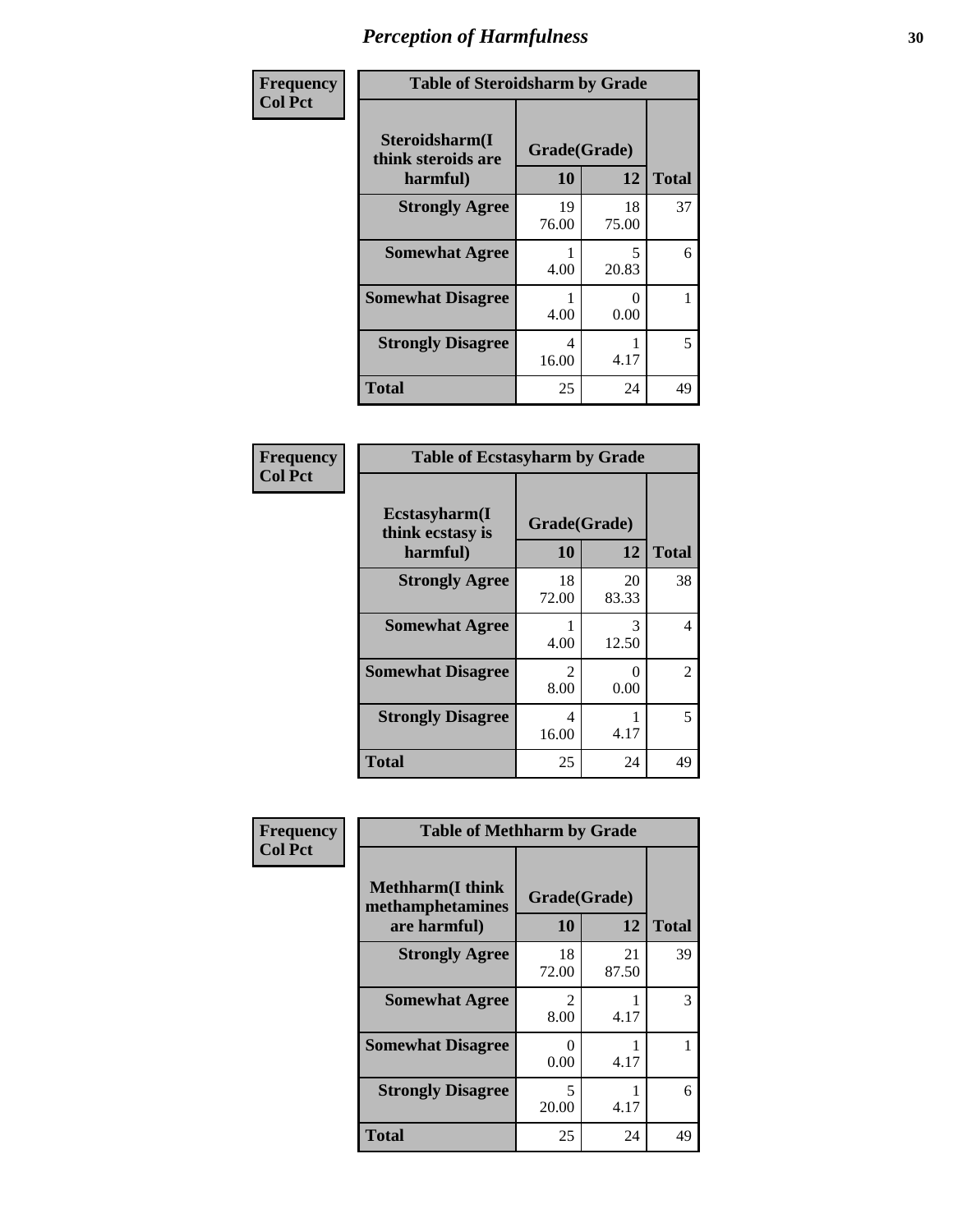| Frequency | <b>Table of Hallucinogensharm by Grade</b>                 |                       |                       |                |
|-----------|------------------------------------------------------------|-----------------------|-----------------------|----------------|
| Col Pct   | Hallucinogensharm(I<br>think hallucinogens<br>are harmful) | Grade(Grade)<br>10    | 12                    | <b>Total</b>   |
|           | <b>Strongly Agree</b>                                      | 19<br>76.00           | 21<br>87.50           | 40             |
|           | <b>Somewhat Agree</b>                                      | 4.00                  | $\mathcal{L}$<br>8.33 | 3              |
|           | <b>Somewhat Disagree</b>                                   | $\mathcal{L}$<br>8.00 | 0<br>0.00             | $\overline{c}$ |
|           | <b>Strongly Disagree</b>                                   | 3<br>12.00            | 4.17                  | 4              |
|           | <b>Total</b>                                               | 25                    | 24                    | 49             |

| <b>Table of Prescriptionharm by Grade</b>                                 |                        |                                     |              |  |  |
|---------------------------------------------------------------------------|------------------------|-------------------------------------|--------------|--|--|
| Prescriptionharm(I<br>think prescription<br>drugs not<br>prescribed to me | Grade(Grade)           |                                     |              |  |  |
| are harmful)                                                              | 10                     | 12                                  | <b>Total</b> |  |  |
| <b>Strongly Agree</b>                                                     | 18<br>72.00            | 15<br>62.50                         | 33           |  |  |
| <b>Somewhat Agree</b>                                                     | 4.00                   | 6<br>25.00                          | 7            |  |  |
| <b>Somewhat Disagree</b>                                                  | $\mathfrak{D}$<br>8.00 | $\mathcal{D}_{\mathcal{L}}$<br>8.33 | 4            |  |  |
| <b>Strongly Disagree</b>                                                  | 4<br>16.00             | 4.17                                | 5            |  |  |
| <b>Total</b>                                                              | 25                     | 24                                  | 49           |  |  |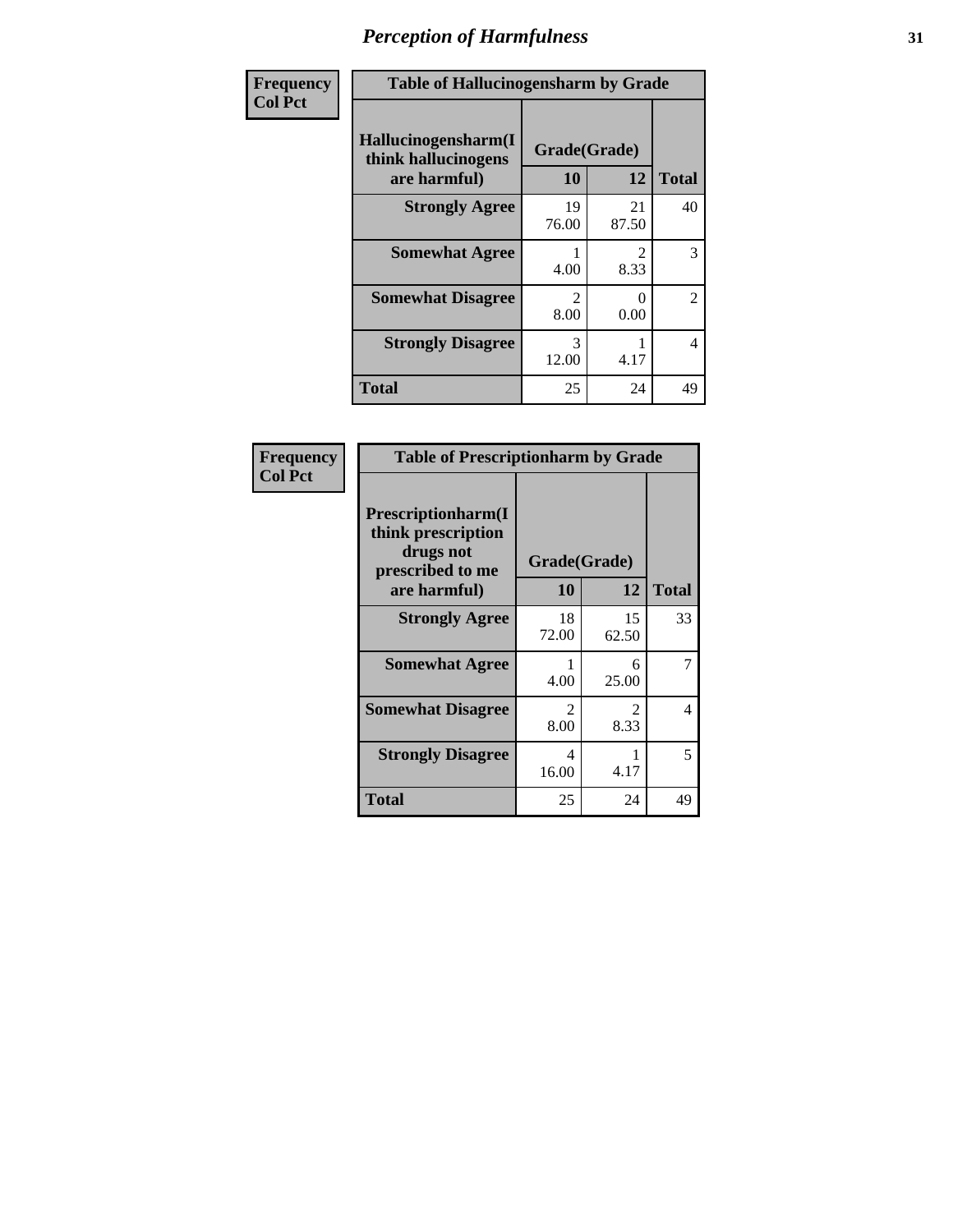# *Disapproval by Adults* **32**

| Frequency      |                                                                       | <b>Table of Alcoholadult by Grade</b> |             |              |  |
|----------------|-----------------------------------------------------------------------|---------------------------------------|-------------|--------------|--|
| <b>Col Pct</b> | <b>Alcoholadult</b> (Adults<br>would disapprove if<br>I used alcohol) | Grade(Grade)<br>10                    | 12          | <b>Total</b> |  |
|                | <b>Strongly Agree</b>                                                 | 14<br>56.00                           | 17<br>70.83 | 31           |  |
|                | <b>Somewhat Agree</b>                                                 | 4<br>16.00                            | 5<br>20.83  | 9            |  |
|                | <b>Somewhat Disagree</b>                                              | 4<br>16.00                            | 4.17        | 5            |  |
|                | <b>Strongly Disagree</b>                                              | 3<br>12.00                            | 4.17        | 4            |  |
|                | <b>Total</b>                                                          | 25                                    | 24          | 49           |  |

| <b>Table of Tobaccoadult by Grade</b>                                 |                    |              |    |  |
|-----------------------------------------------------------------------|--------------------|--------------|----|--|
| <b>Tobaccoadult</b> (Adults<br>would disapprove if<br>I used tobacco) | Grade(Grade)<br>10 | <b>Total</b> |    |  |
| <b>Strongly Agree</b>                                                 | 17<br>68.00        | 21<br>87.50  | 38 |  |
| <b>Somewhat Agree</b>                                                 | 4.00               | 3<br>12.50   | 4  |  |
| <b>Somewhat Disagree</b>                                              | 4<br>16.00         | 0<br>0.00    | 4  |  |
| <b>Strongly Disagree</b>                                              | 3<br>12.00         | $0.00\,$     | 3  |  |
| <b>Total</b>                                                          | 25                 | 24           | 49 |  |

| Frequency      | <b>Table of Marijuanaadult by Grade</b>                           |                      |                  |               |
|----------------|-------------------------------------------------------------------|----------------------|------------------|---------------|
| <b>Col Pct</b> | Marijuanaadult(Adults<br>would disapprove if I<br>used marijuana) | Grade(Grade)<br>10   | 12               | <b>Total</b>  |
|                | <b>Strongly Agree</b>                                             | 19<br>76.00          | 22<br>91.67      | 41            |
|                | <b>Somewhat Agree</b>                                             | $\mathbf{0}$<br>0.00 | 2<br>8.33        | 2             |
|                | <b>Somewhat Disagree</b>                                          | 3<br>12.00           | $\Omega$<br>0.00 | $\mathcal{R}$ |
|                | <b>Strongly Disagree</b>                                          | 3<br>12.00           | $\Omega$<br>0.00 | 3             |
|                | <b>Total</b>                                                      | 25                   | 24               | 49            |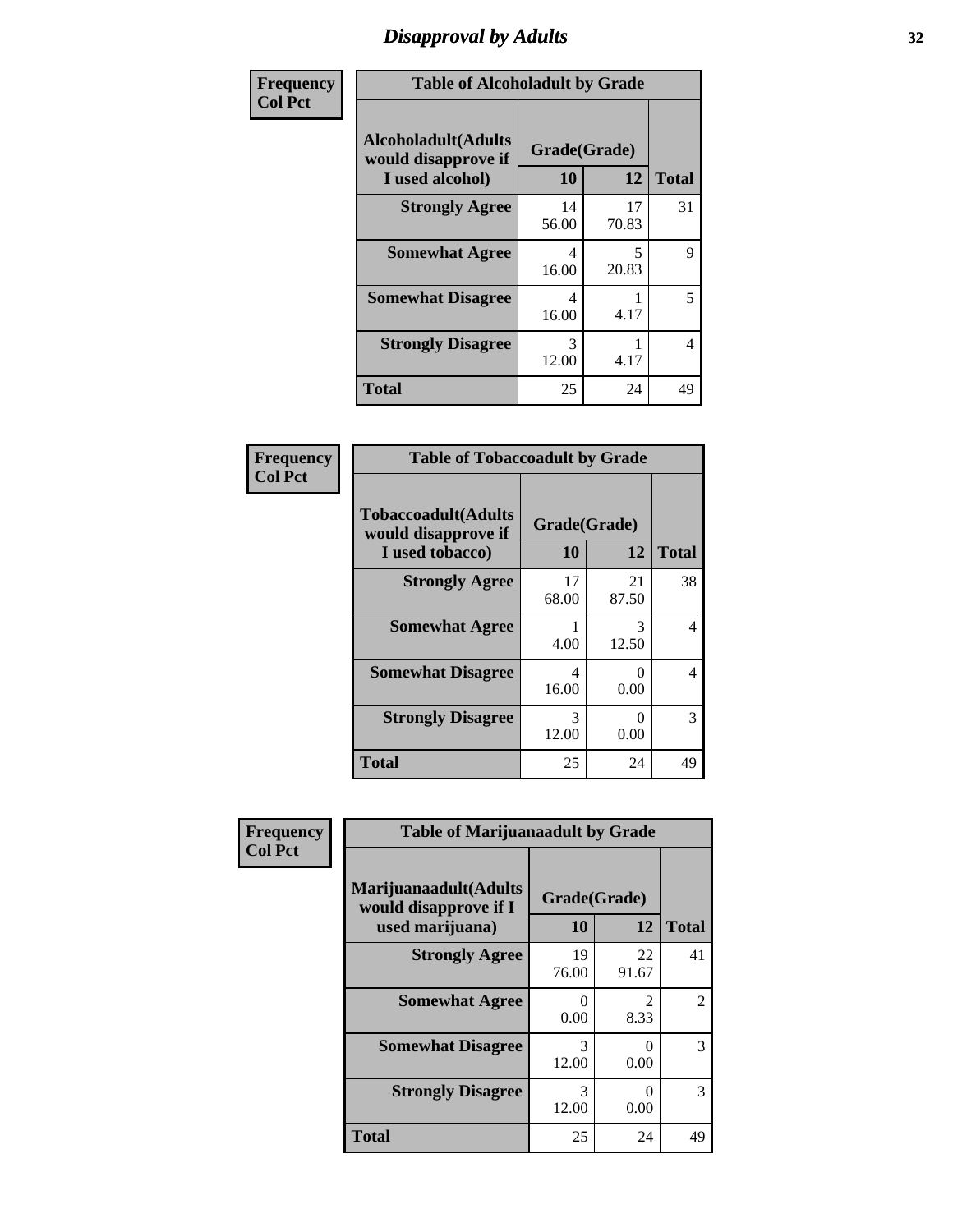# *Disapproval by Adults* **33**

| Frequency      | <b>Table of Otherdrugadult by Grade</b>                                     |                    |              |              |  |
|----------------|-----------------------------------------------------------------------------|--------------------|--------------|--------------|--|
| <b>Col Pct</b> | <b>Otherdrugadult</b> (Adults<br>would disapprove if I<br>used other drugs) | Grade(Grade)<br>10 | 12           | <b>Total</b> |  |
|                | <b>Strongly Agree</b>                                                       | 19<br>76.00        | 24<br>100.00 | 43           |  |
|                | <b>Somewhat Disagree</b>                                                    | 4.00               | 0.00         |              |  |
|                | <b>Strongly Disagree</b>                                                    | 5<br>20.00         | 0.00         | 5            |  |
|                | <b>Total</b>                                                                | 25                 | 24           | 49           |  |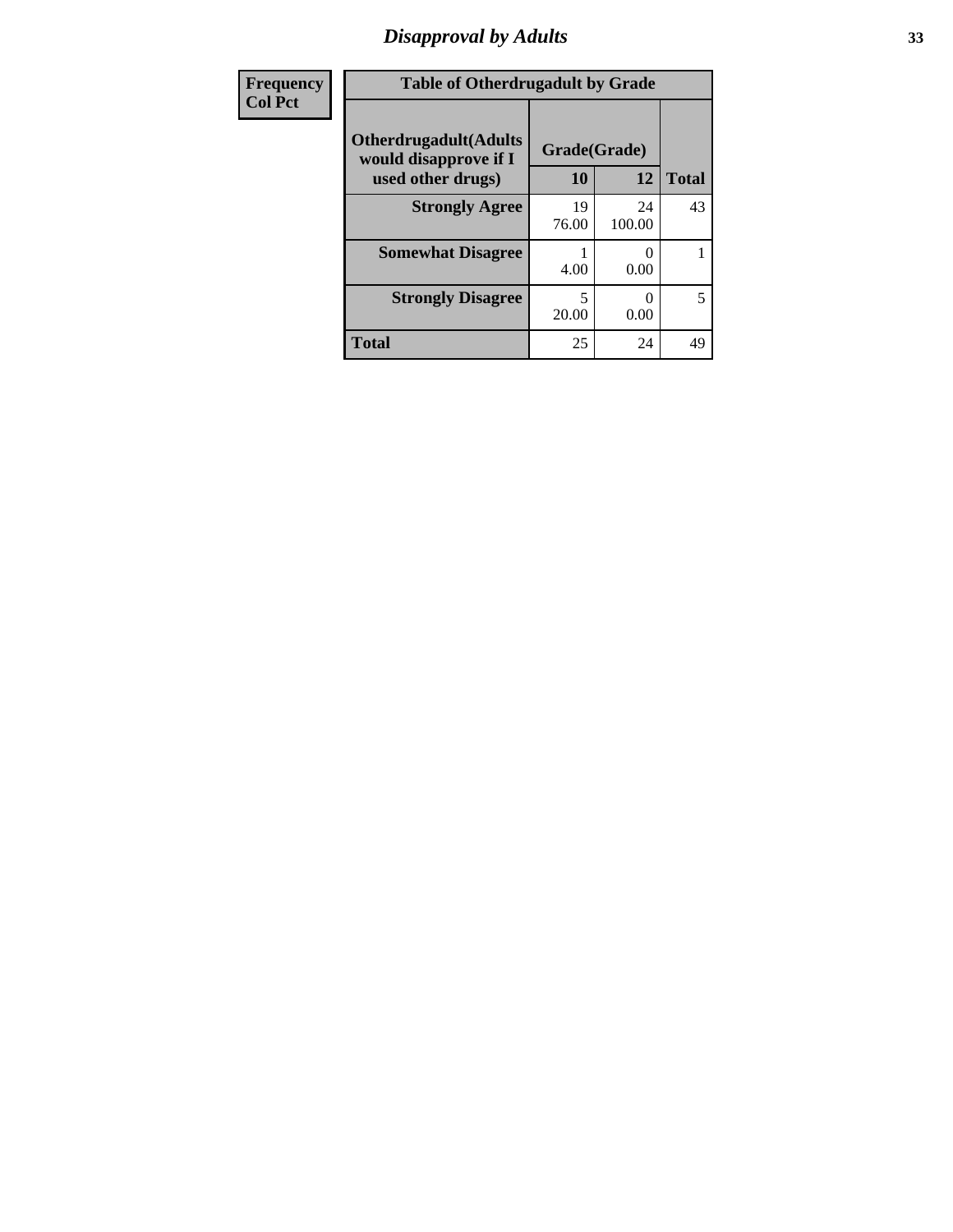# *Disapproval by Peers* **34**

| Frequency      | <b>Table of Alcoholpeer by Grade</b>                    |                    |             |              |  |
|----------------|---------------------------------------------------------|--------------------|-------------|--------------|--|
| <b>Col Pct</b> | Alcoholpeer(My<br>friends would<br>disapprove if I used | Grade(Grade)<br>10 | 12          | <b>Total</b> |  |
|                | alcohol)                                                |                    |             |              |  |
|                | <b>Strongly Agree</b>                                   | 10<br>40.00        | 5<br>20.83  | 15           |  |
|                | <b>Somewhat Agree</b>                                   | 5<br>20.00         | 4<br>16.67  | 9            |  |
|                | <b>Somewhat Disagree</b>                                | 9<br>36.00         | 5<br>20.83  | 14           |  |
|                | <b>Strongly Disagree</b>                                | 4.00               | 10<br>41.67 | 11           |  |
|                | Total                                                   | 25                 | 24          | 49           |  |

| Frequency      | <b>Table of Tobaccopeer by Grade</b>                                |                    |             |              |  |
|----------------|---------------------------------------------------------------------|--------------------|-------------|--------------|--|
| <b>Col Pct</b> | Tobaccopeer(My<br>friends would<br>disapprove if I used<br>tobacco) | Grade(Grade)<br>10 | 12          | <b>Total</b> |  |
|                | <b>Strongly Agree</b>                                               | 12<br>48.00        | 10<br>41.67 | 22           |  |
|                | <b>Somewhat Agree</b>                                               | 7<br>28.00         | 5<br>20.83  | 12           |  |
|                | <b>Somewhat Disagree</b>                                            | 6<br>24.00         | 4<br>16.67  | 10           |  |
|                | <b>Strongly Disagree</b>                                            | 0<br>0.00          | 5<br>20.83  | 5            |  |
|                | <b>Total</b>                                                        | 25                 | 24          | 49           |  |

| Frequency      | <b>Table of Marijuanapeer by Grade</b>                    |                                     |             |              |
|----------------|-----------------------------------------------------------|-------------------------------------|-------------|--------------|
| <b>Col Pct</b> | Marijuanapeer(My<br>friends would<br>disapprove if I used | Grade(Grade)                        |             |              |
|                | marijuana)                                                | <b>10</b>                           | 12          | <b>Total</b> |
|                | <b>Strongly Agree</b>                                     | 16<br>64.00                         | 12<br>50.00 | 28           |
|                | <b>Somewhat Agree</b>                                     | $\mathcal{D}_{\mathcal{L}}$<br>8.00 | 5<br>20.83  | 7            |
|                | <b>Somewhat Disagree</b>                                  | 28.00                               | 8.33        | $\mathbf Q$  |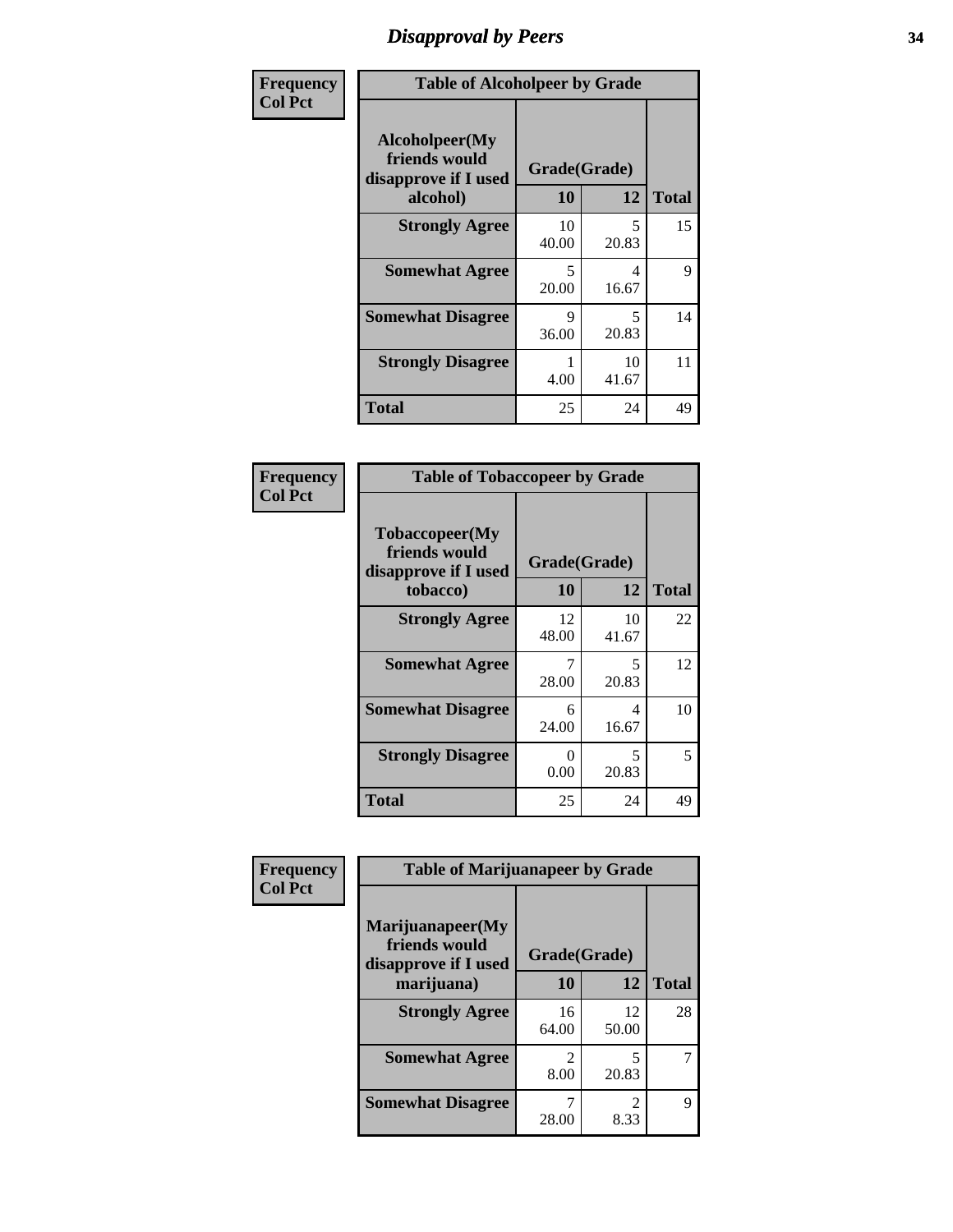# *Disapproval by Peers* **35**

| Frequency<br><b>Col Pct</b> | <b>Table of Marijuanapeer by Grade</b>                                  |                    |       |              |  |
|-----------------------------|-------------------------------------------------------------------------|--------------------|-------|--------------|--|
|                             | Marijuanapeer(My<br>friends would<br>disapprove if I used<br>marijuana) | Grade(Grade)<br>10 | 12    | <b>Total</b> |  |
|                             | <b>Strongly Disagree</b>                                                | 0.00               | 20.83 | 5            |  |
|                             | Total                                                                   | 25                 | 24    | 49           |  |

| Frequency      | <b>Table of Otherdrugpeer by Grade</b>                                    |                    |                  |              |
|----------------|---------------------------------------------------------------------------|--------------------|------------------|--------------|
| <b>Col Pct</b> | Otherdrugpeer(My<br>friends would<br>disapprove if I used<br>other drugs) | Grade(Grade)<br>10 | 12               | <b>Total</b> |
|                | <b>Strongly Agree</b>                                                     | 16<br>64.00        | 16<br>66.67      | 32           |
|                | <b>Somewhat Agree</b>                                                     | 3<br>12.00         | 6<br>25.00       | 9            |
|                | <b>Somewhat Disagree</b>                                                  | 6<br>24.00         | $\Omega$<br>0.00 | 6            |
|                | <b>Strongly Disagree</b>                                                  | 0<br>0.00          | 2<br>8.33        | 2            |
|                | <b>Total</b>                                                              | 25                 | 24               | 49           |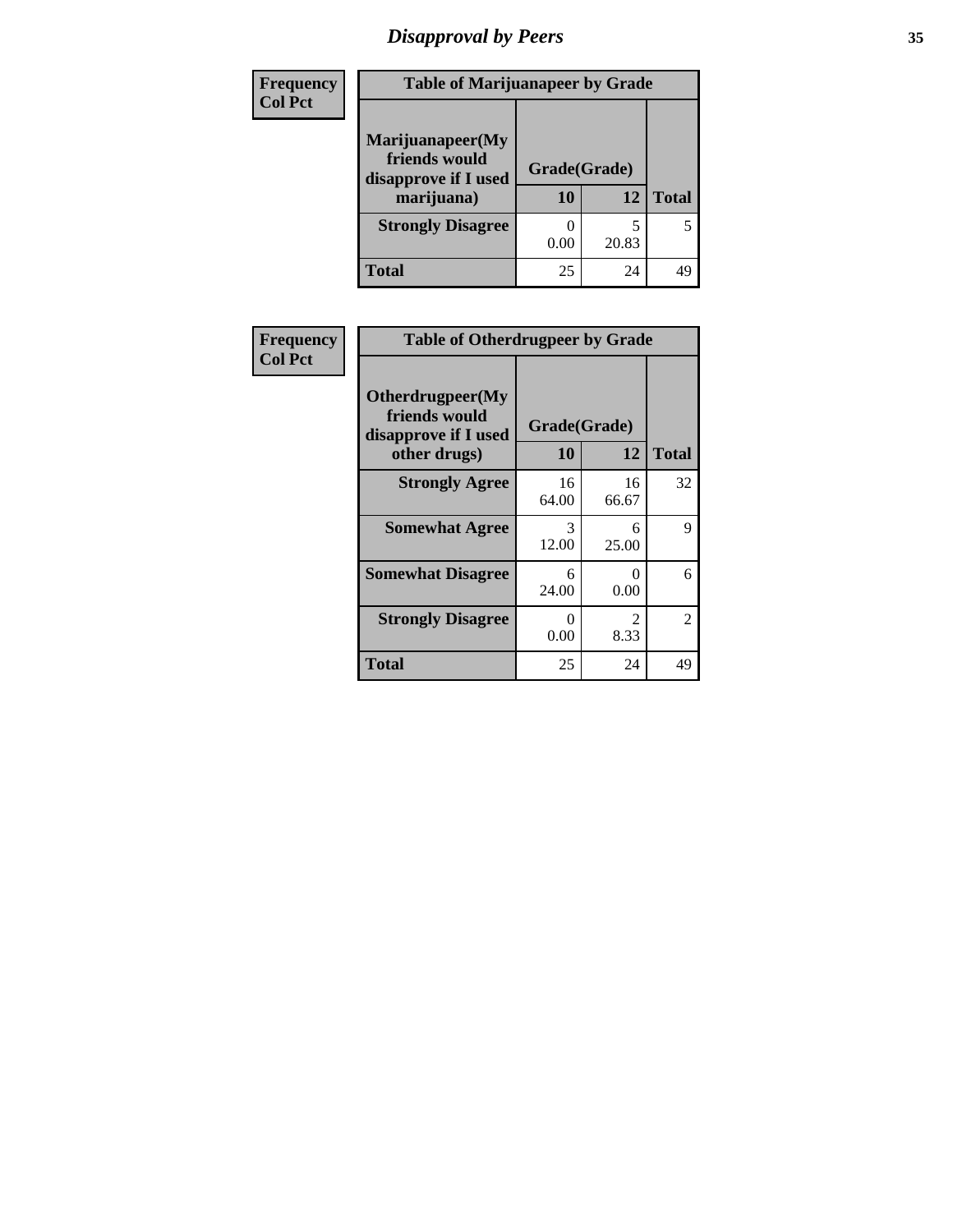#### *Where do My Friends Use - Percentage of Students who selected the following responses.Students could select more than 1 response so the percentage for each substance will not add up to 100%.* **36**

| <b>Frequency</b><br><b>Col Pct</b> | <b>Table of Alcohollocation1 by Grade</b> |              |             |              |  |
|------------------------------------|-------------------------------------------|--------------|-------------|--------------|--|
|                                    | <b>Alcohollocation1(Places</b>            | Grade(Grade) |             |              |  |
|                                    | <b>Friends Use Alcohol)</b>               | 10           | 12          | <b>Total</b> |  |
|                                    |                                           | 11<br>44.00  | 13<br>54.17 | 24           |  |
|                                    | Do Not Use                                | 14<br>56.00  | 11<br>45.83 | 25           |  |
|                                    | <b>Total</b>                              | 25           | 24          | 49           |  |

| Frequency      | <b>Table of Alcohollocation2 by Grade</b>                     |                           |             |              |
|----------------|---------------------------------------------------------------|---------------------------|-------------|--------------|
| <b>Col Pct</b> | <b>Alcohollocation2(Places</b><br><b>Friends Use Alcohol)</b> | Grade(Grade)<br><b>10</b> | 12          | <b>Total</b> |
|                |                                                               | 15<br>60.00               | 21<br>87.50 | 36           |
|                | Home                                                          | 10<br>40.00               | 3<br>12.50  | 13           |
|                | <b>Total</b>                                                  | 25                        | 24          | 49           |

| Frequency      | <b>Table of Alcohollocation3 by Grade</b> |              |              |              |  |
|----------------|-------------------------------------------|--------------|--------------|--------------|--|
| <b>Col Pct</b> | <b>Alcohollocation3(Places</b>            | Grade(Grade) |              |              |  |
|                | <b>Friends Use Alcohol)</b>               | 10           | 12           | <b>Total</b> |  |
|                |                                           | 25<br>100.00 | 24<br>100.00 | 49           |  |
|                | <b>Total</b>                              | 25           | 24           | 49           |  |

| <b>Frequency</b> | <b>Table of Alcohollocation4 by Grade</b> |              |             |              |  |
|------------------|-------------------------------------------|--------------|-------------|--------------|--|
| <b>Col Pct</b>   | <b>Alcohollocation4(Places</b>            | Grade(Grade) |             |              |  |
|                  | <b>Friends Use Alcohol)</b>               | <b>10</b>    | 12          | <b>Total</b> |  |
|                  |                                           | 23<br>92.00  | 23<br>95.83 | 46           |  |
|                  | Car                                       | 2<br>8.00    | 4.17        | 3            |  |
|                  | <b>Total</b>                              | 25           | 24          | 49           |  |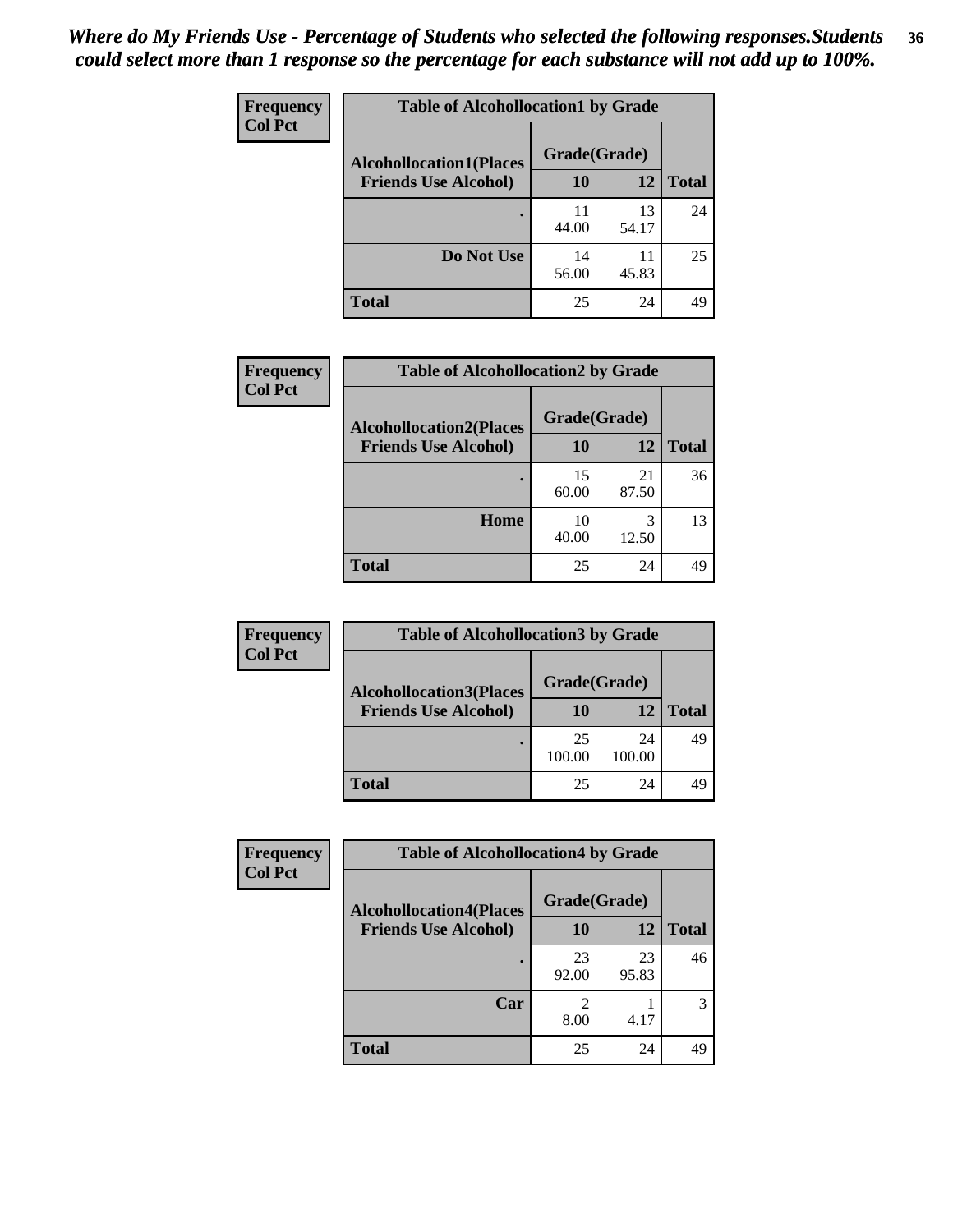| Frequency<br><b>Col Pct</b> | <b>Table of Alcohollocation5 by Grade</b>      |             |             |              |  |
|-----------------------------|------------------------------------------------|-------------|-------------|--------------|--|
|                             | Grade(Grade)<br><b>Alcohollocation5(Places</b> |             |             |              |  |
|                             | <b>Friends Use Alcohol)</b>                    | 10          | 12          | <b>Total</b> |  |
|                             |                                                | 19<br>76.00 | 16<br>66.67 | 35           |  |
|                             | <b>Friend's House</b>                          | 6<br>24.00  | 8<br>33.33  | 14           |  |
|                             | <b>Total</b>                                   | 25          | 24          | 49           |  |

| <b>Frequency</b> | <b>Table of Alcohollocation6 by Grade</b> |              |             |              |
|------------------|-------------------------------------------|--------------|-------------|--------------|
| <b>Col Pct</b>   | <b>Alcohollocation6(Places</b>            | Grade(Grade) |             |              |
|                  | <b>Friends Use Alcohol)</b>               | 10           | 12          | <b>Total</b> |
|                  |                                           | 22<br>88.00  | 15<br>62.50 | 37           |
|                  | <b>Other</b>                              | 3<br>12.00   | Q<br>37.50  | 12           |
|                  | <b>Total</b>                              | 25           | 24          | 49           |

| Frequency      | <b>Table of Tobaccolocation1 by Grade</b> |              |             |              |
|----------------|-------------------------------------------|--------------|-------------|--------------|
| <b>Col Pct</b> | <b>Tobaccolocation1(Places</b>            | Grade(Grade) |             |              |
|                | <b>Friends Use Tobacco)</b>               | 10           | <b>12</b>   | <b>Total</b> |
|                |                                           | 20.00        | 6<br>25.00  | 11           |
|                | Do Not Use                                | 20<br>80.00  | 18<br>75.00 | 38           |
|                | <b>Total</b>                              | 25           | 24          | 49           |

| <b>Frequency</b> | <b>Table of Tobaccolocation2 by Grade</b> |              |             |              |  |
|------------------|-------------------------------------------|--------------|-------------|--------------|--|
| <b>Col Pct</b>   | <b>Tobaccolocation2(Places</b>            | Grade(Grade) |             |              |  |
|                  | <b>Friends Use Tobacco)</b>               | <b>10</b>    | 12          | <b>Total</b> |  |
|                  |                                           | 20<br>80.00  | 21<br>87.50 | 41           |  |
|                  | Home                                      | 20.00        | 3<br>12.50  | 8            |  |
|                  | <b>Total</b>                              | 25           | 24          | 49           |  |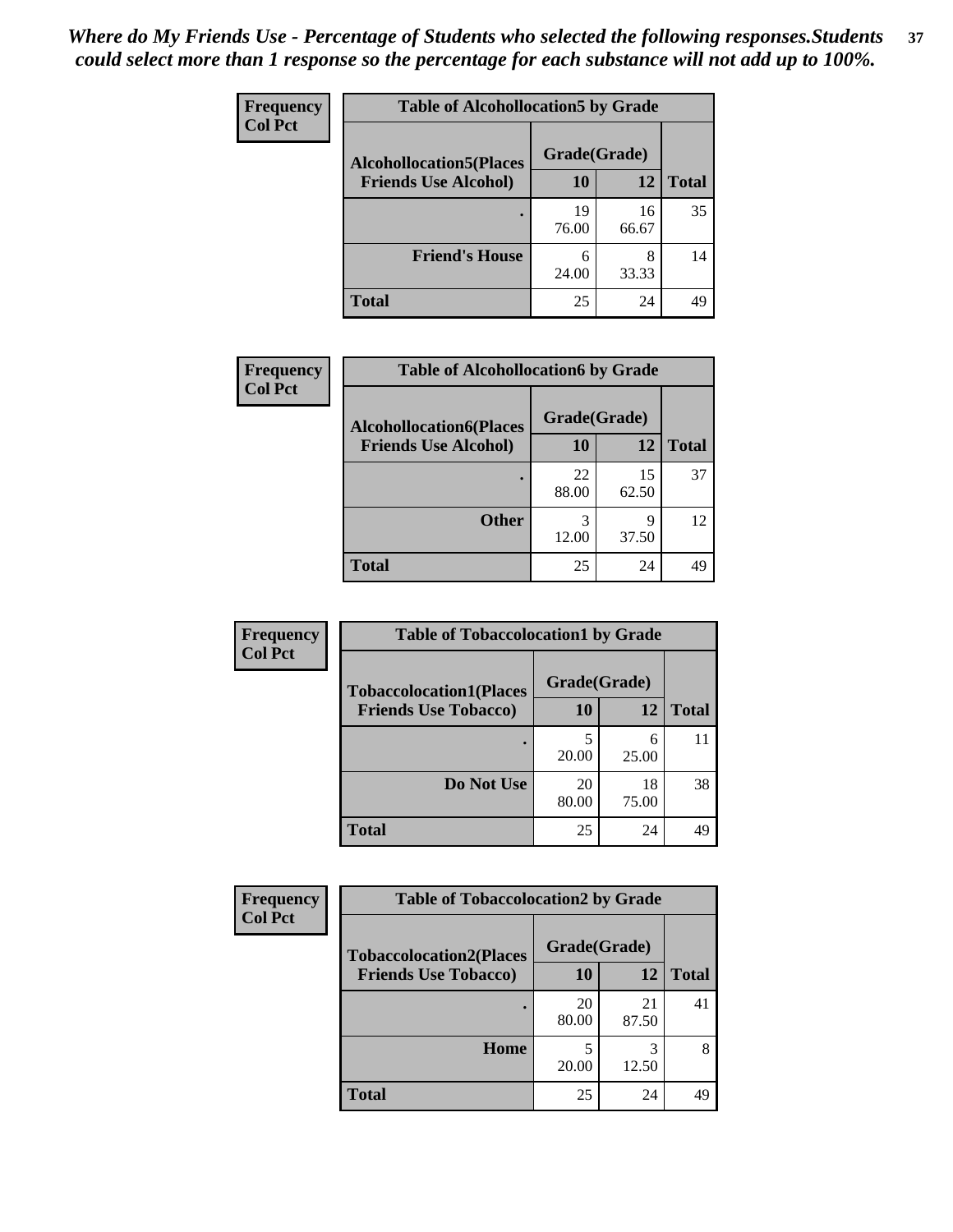| Frequency      | <b>Table of Tobaccolocation 3 by Grade</b> |              |             |              |  |
|----------------|--------------------------------------------|--------------|-------------|--------------|--|
| <b>Col Pct</b> | <b>Tobaccolocation3(Places</b>             | Grade(Grade) |             |              |  |
|                | <b>Friends Use Tobacco)</b>                | 10           | <b>12</b>   | <b>Total</b> |  |
|                | ٠                                          | 25<br>100.00 | 23<br>95.83 | 48           |  |
|                | <b>School</b>                              | 0.00         | 4.17        |              |  |
|                | <b>Total</b>                               | 25           | 24          | 49           |  |

| <b>Frequency</b> | <b>Table of Tobaccolocation4 by Grade</b> |              |             |              |
|------------------|-------------------------------------------|--------------|-------------|--------------|
| <b>Col Pct</b>   | <b>Tobaccolocation4(Places</b>            | Grade(Grade) |             |              |
|                  | <b>Friends Use Tobacco)</b>               | 10           | 12          | <b>Total</b> |
|                  |                                           | 23<br>92.00  | 21<br>87.50 | 44           |
|                  | Car                                       | 8.00         | 3<br>12.50  |              |
|                  | <b>Total</b>                              | 25           | 24          | 49           |

| Frequency      | <b>Table of Tobaccolocation5 by Grade</b> |              |             |              |
|----------------|-------------------------------------------|--------------|-------------|--------------|
| <b>Col Pct</b> | <b>Tobaccolocation5(Places</b>            | Grade(Grade) |             |              |
|                | <b>Friends Use Tobacco)</b>               | 10           | 12          | <b>Total</b> |
|                |                                           | 23<br>92.00  | 19<br>79.17 | 42           |
|                | <b>Friend's House</b>                     | 2<br>8.00    | 20.83       |              |
|                | <b>Total</b>                              | 25           | 24          | 49           |

| <b>Frequency</b> | <b>Table of Tobaccolocation6 by Grade</b> |              |             |              |  |
|------------------|-------------------------------------------|--------------|-------------|--------------|--|
| <b>Col Pct</b>   | <b>Tobaccolocation6(Places</b>            | Grade(Grade) |             |              |  |
|                  | <b>Friends Use Tobacco)</b>               | 10           | <b>12</b>   | <b>Total</b> |  |
|                  |                                           | 24<br>96.00  | 20<br>83.33 | 44           |  |
|                  | <b>Other</b>                              | 4.00         | 4<br>16.67  | 5            |  |
|                  | <b>Total</b>                              | 25           | 24          | 49           |  |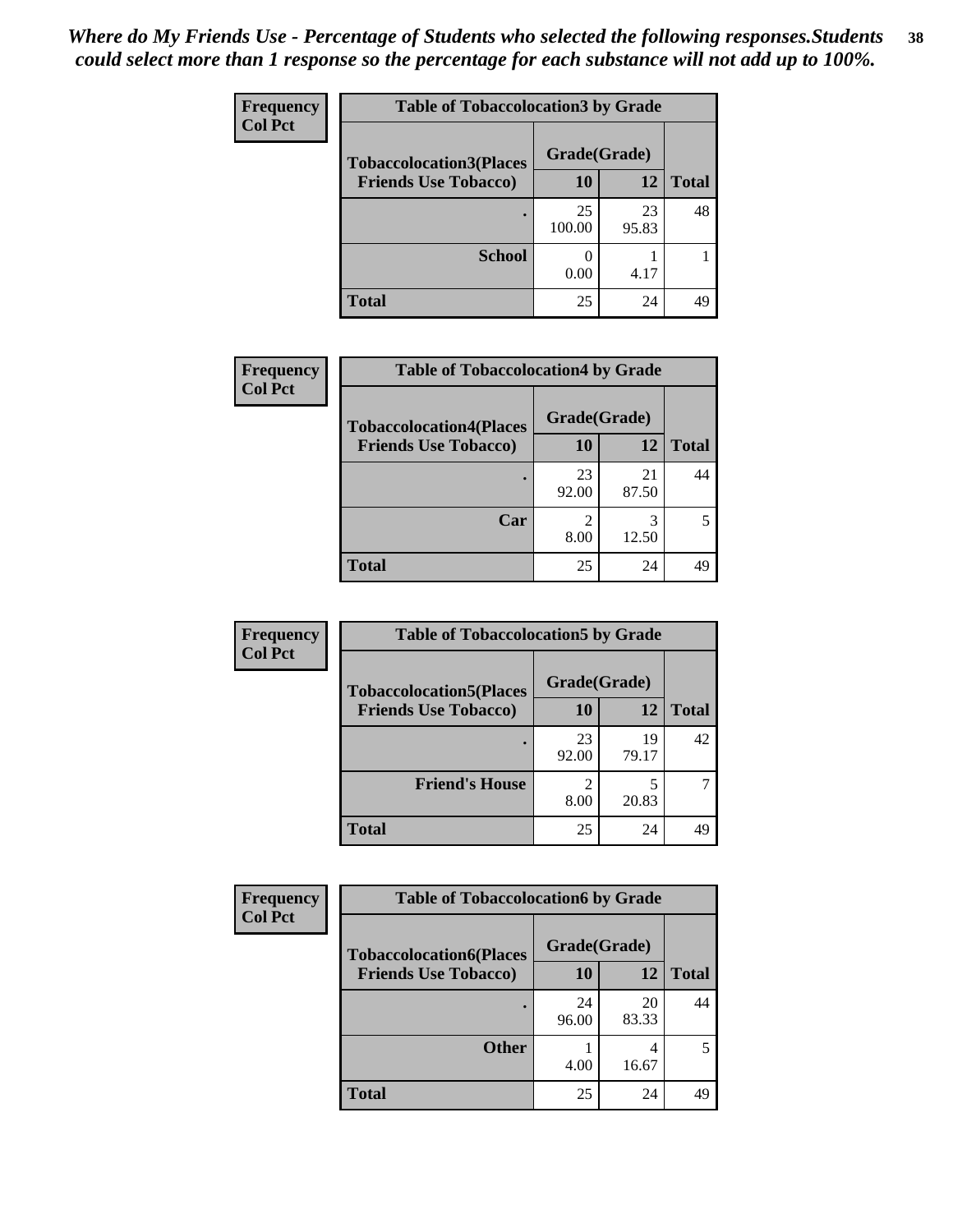| <b>Frequency</b> | <b>Table of Marijuanalocation1 by Grade</b> |              |             |              |
|------------------|---------------------------------------------|--------------|-------------|--------------|
| <b>Col Pct</b>   | <b>Marijuanalocation1(Places</b>            | Grade(Grade) |             |              |
|                  | <b>Friends Use Marijuana</b> )              | <b>10</b>    | 12          | <b>Total</b> |
|                  |                                             | 4<br>16.00   | 6<br>25.00  | 10           |
|                  | Do Not Use                                  | 21<br>84.00  | 18<br>75.00 | 39           |
|                  | <b>Total</b>                                | 25           | 24          | 49           |

| <b>Frequency</b> | <b>Table of Marijuanalocation2 by Grade</b>                        |                    |             |              |
|------------------|--------------------------------------------------------------------|--------------------|-------------|--------------|
| <b>Col Pct</b>   | <b>Marijuanalocation2(Places</b><br><b>Friends Use Marijuana</b> ) | Grade(Grade)<br>10 | 12          | <b>Total</b> |
|                  |                                                                    | 23<br>92.00        | 21<br>87.50 | 44           |
|                  | Home                                                               | 8.00               | 12.50       |              |
|                  | <b>Total</b>                                                       | 25                 | 24          | 49           |

| Frequency<br><b>Col Pct</b> | <b>Table of Marijuanalocation3 by Grade</b> |              |              |              |
|-----------------------------|---------------------------------------------|--------------|--------------|--------------|
|                             | <b>Marijuanalocation3</b> (Places           | Grade(Grade) |              |              |
|                             | <b>Friends Use Marijuana</b> )              | 10           | 12           | <b>Total</b> |
|                             |                                             | 24<br>96.00  | 24<br>100.00 | 48           |
|                             | <b>School</b>                               | 4.00         | 0.00         |              |
|                             | <b>Total</b>                                | 25           | 24           | 49           |

| Frequency<br><b>Col Pct</b> | <b>Table of Marijuanalocation4 by Grade</b> |              |             |              |
|-----------------------------|---------------------------------------------|--------------|-------------|--------------|
|                             | <b>Marijuanalocation4(Places</b>            | Grade(Grade) |             |              |
|                             | <b>Friends Use Marijuana</b> )              | <b>10</b>    | 12          | <b>Total</b> |
|                             |                                             | 24<br>96.00  | 21<br>87.50 | 45           |
|                             | Car                                         | 4.00         | 3<br>12.50  | 4            |
|                             | <b>Total</b>                                | 25           | 24          | 49           |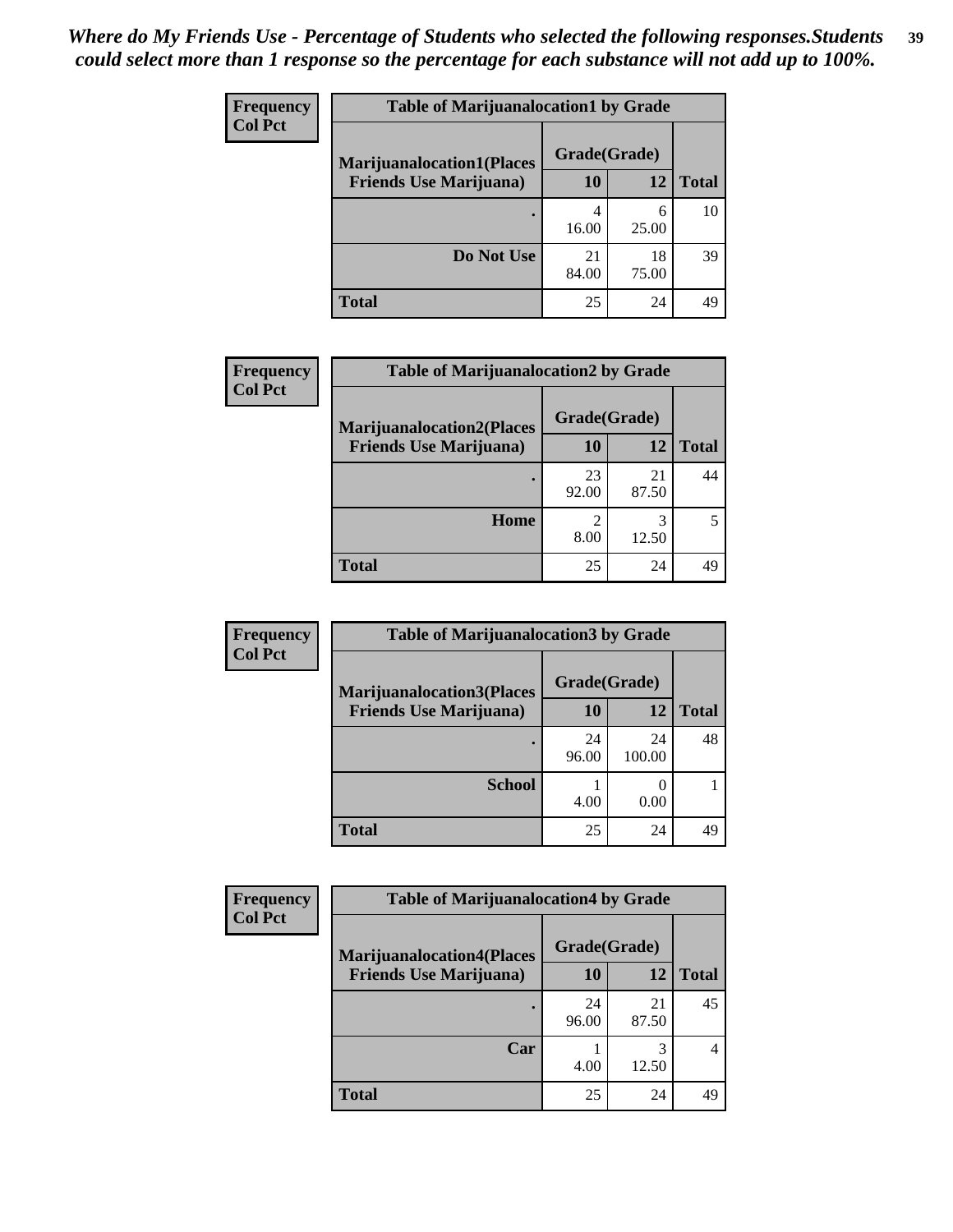| <b>Frequency</b> | <b>Table of Marijuanalocation5 by Grade</b> |              |             |                             |
|------------------|---------------------------------------------|--------------|-------------|-----------------------------|
| <b>Col Pct</b>   | <b>Marijuanalocation5</b> (Places           | Grade(Grade) |             |                             |
|                  | <b>Friends Use Marijuana</b> )              | 10           | 12          | <b>Total</b>                |
|                  |                                             | 25<br>100.00 | 22<br>91.67 | 47                          |
|                  | <b>Friend's House</b>                       | 0.00         | ∍<br>8.33   | $\mathcal{D}_{\mathcal{A}}$ |
|                  | <b>Total</b>                                | 25           | 24          | 49                          |

| <b>Frequency</b> | <b>Table of Marijuanalocation6 by Grade</b>                        |                    |       |              |
|------------------|--------------------------------------------------------------------|--------------------|-------|--------------|
| <b>Col Pct</b>   | <b>Marijuanalocation6(Places</b><br><b>Friends Use Marijuana</b> ) | Grade(Grade)<br>10 | 12    | <b>Total</b> |
|                  |                                                                    |                    |       |              |
|                  |                                                                    | 25                 | 20    | 45           |
|                  |                                                                    | 100.00             | 83.33 |              |
|                  | <b>Other</b>                                                       |                    | 4     |              |
|                  |                                                                    | 0.00               | 16.67 |              |
|                  | <b>Total</b>                                                       | 25                 | 24    | 49           |

| <b>Frequency</b> | <b>Table of Otherdruglocation1 by Grade</b>                          |              |             |              |
|------------------|----------------------------------------------------------------------|--------------|-------------|--------------|
| <b>Col Pct</b>   | <b>Otherdruglocation1(Places</b><br><b>Friends Use Other Illegal</b> | Grade(Grade) |             |              |
|                  | Drugs)                                                               | 10           | 12          | <b>Total</b> |
|                  |                                                                      | 4<br>16.00   | 4<br>16.67  | 8            |
|                  | Do Not Use                                                           | 21<br>84.00  | 20<br>83.33 | 41           |
|                  | <b>Total</b>                                                         | 25           | 24          | 49           |

| <b>Frequency</b> | <b>Table of Otherdruglocation2 by Grade</b>                           |                        |              |                |
|------------------|-----------------------------------------------------------------------|------------------------|--------------|----------------|
| <b>Col Pct</b>   | <b>Otherdruglocation2(Places)</b><br><b>Friends Use Other Illegal</b> | Grade(Grade)           |              |                |
|                  | Drugs)                                                                | 10                     | 12           | <b>Total</b>   |
|                  |                                                                       | 23<br>92.00            | 24<br>100.00 | 47             |
|                  | Home                                                                  | $\mathfrak{D}$<br>8.00 | 0<br>0.00    | $\overline{c}$ |
|                  | <b>Total</b>                                                          | 25                     | 24           | 49             |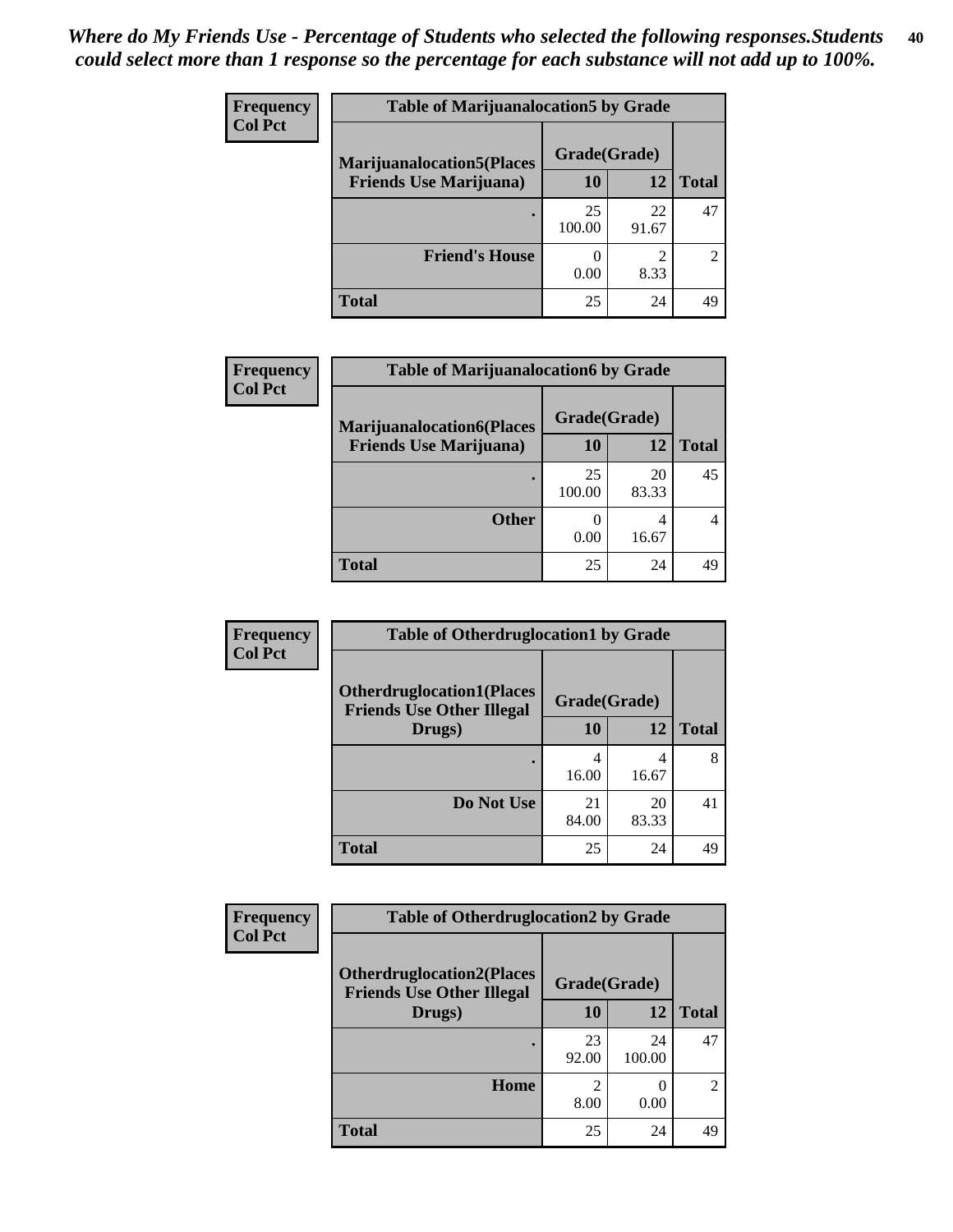| <b>Frequency</b> | <b>Table of Otherdruglocation3 by Grade</b> |              |              |                |
|------------------|---------------------------------------------|--------------|--------------|----------------|
| <b>Col Pct</b>   | <b>Otherdruglocation3(Places</b>            | Grade(Grade) |              |                |
|                  | <b>Friends Use Other Illegal</b><br>Drugs)  | 10           | 12           | <b>Total</b>   |
|                  |                                             | 23<br>92.00  | 24<br>100.00 | 47             |
|                  | <b>School</b>                               | 8.00         | 0.00         | $\mathfrak{D}$ |
|                  | Total                                       | 25           | 24           | 49             |

| Frequency      | <b>Table of Otherdruglocation4 by Grade</b>                          |              |              |              |
|----------------|----------------------------------------------------------------------|--------------|--------------|--------------|
| <b>Col Pct</b> | <b>Otherdruglocation4(Places</b><br><b>Friends Use Other Illegal</b> | Grade(Grade) |              |              |
|                | Drugs)                                                               | 10           | 12           | <b>Total</b> |
|                |                                                                      | 24<br>96.00  | 24<br>100.00 | 48           |
|                | Car                                                                  | 4.00         | 0.00         |              |
|                | <b>Total</b>                                                         | 25           | 24           | 49           |

| <b>Frequency</b> | <b>Table of Otherdruglocation5 by Grade</b>                          |              |             |                |
|------------------|----------------------------------------------------------------------|--------------|-------------|----------------|
| <b>Col Pct</b>   | <b>Otherdruglocation5(Places</b><br><b>Friends Use Other Illegal</b> | Grade(Grade) |             |                |
|                  | Drugs)                                                               | 10           | 12          | <b>Total</b>   |
|                  |                                                                      | 24<br>96.00  | 21<br>87.50 | 45             |
|                  | <b>Friend's House</b>                                                | 4.00         | 3<br>12.50  | $\overline{4}$ |
|                  | <b>Total</b>                                                         | 25           | 24          | 49             |

| <b>Frequency</b> | <b>Table of Otherdruglocation6 by Grade</b>                          |              |             |              |
|------------------|----------------------------------------------------------------------|--------------|-------------|--------------|
| <b>Col Pct</b>   | <b>Otherdruglocation6(Places</b><br><b>Friends Use Other Illegal</b> | Grade(Grade) |             |              |
|                  | Drugs)                                                               | <b>10</b>    | 12          | <b>Total</b> |
|                  |                                                                      | 24<br>96.00  | 21<br>87.50 | 45           |
|                  | <b>Other</b>                                                         | 4.00         | 3<br>12.50  | 4            |
|                  | <b>Total</b>                                                         | 25           | 24          | 49           |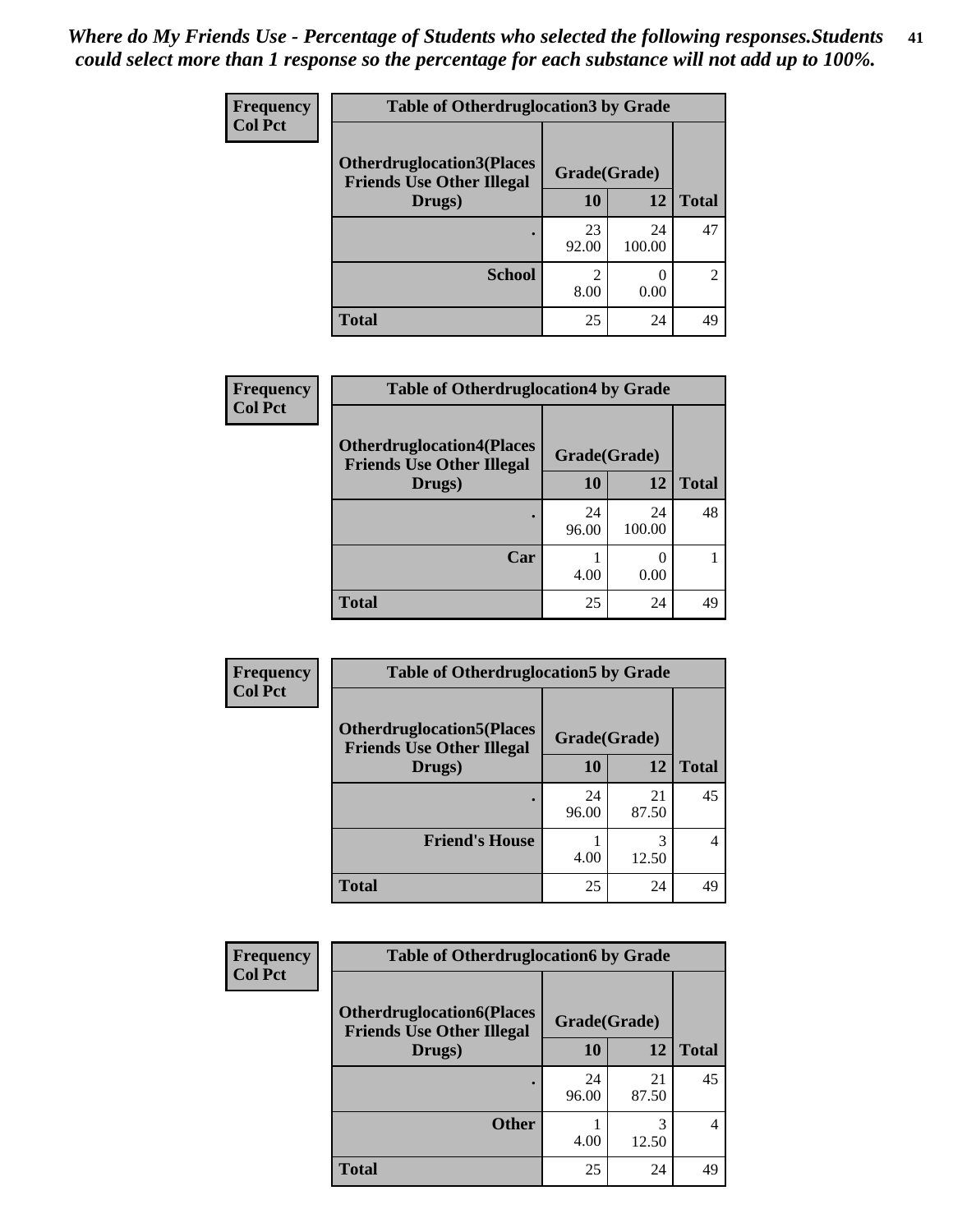| Frequency      | <b>Table of Alcoholtime1 by Grade</b>           |              |             |              |
|----------------|-------------------------------------------------|--------------|-------------|--------------|
| <b>Col Pct</b> | <b>Alcoholtime1(Times</b><br><b>Friends Use</b> | Grade(Grade) |             |              |
|                | Alcohol)                                        | 10           | 12          | <b>Total</b> |
|                |                                                 | 10<br>40.00  | 13<br>54.17 | 23           |
|                | Do Not Use                                      | 15<br>60.00  | 11<br>45.83 | 26           |
|                | <b>Total</b>                                    | 25           | 24          | 49           |

| Frequency      | <b>Table of Alcoholtime2 by Grade</b>           |              |              |              |
|----------------|-------------------------------------------------|--------------|--------------|--------------|
| <b>Col Pct</b> | <b>Alcoholtime2(Times</b><br><b>Friends Use</b> | Grade(Grade) |              |              |
|                | Alcohol)                                        | 10           | 12           | <b>Total</b> |
|                |                                                 | 25<br>100.00 | 24<br>100.00 | 49           |
|                | <b>Total</b>                                    | 25           | 24           | 49           |

| Frequency      | <b>Table of Alcoholtime3 by Grade</b>           |              |              |              |
|----------------|-------------------------------------------------|--------------|--------------|--------------|
| <b>Col Pct</b> | <b>Alcoholtime3(Times</b><br><b>Friends Use</b> | Grade(Grade) |              |              |
|                | <b>Alcohol</b> )                                | 10           | 12           | <b>Total</b> |
|                |                                                 | 24<br>96.00  | 24<br>100.00 | 48           |
|                | <b>During School</b>                            | 4.00         | 0.00         |              |
|                | <b>Total</b>                                    | 25           | 24           | 49           |

| <b>Frequency</b> | <b>Table of Alcoholtime4 by Grade</b>                       |              |              |              |
|------------------|-------------------------------------------------------------|--------------|--------------|--------------|
| <b>Col Pct</b>   |                                                             |              |              |              |
|                  | <b>Alcoholtime4(Times</b><br><b>Friends Use</b><br>Alcohol) | Grade(Grade) |              |              |
|                  |                                                             | 10           | 12           | <b>Total</b> |
|                  |                                                             | 25<br>100.00 | 24<br>100.00 | 49           |
|                  | <b>Total</b>                                                | 25           | 24           | 49           |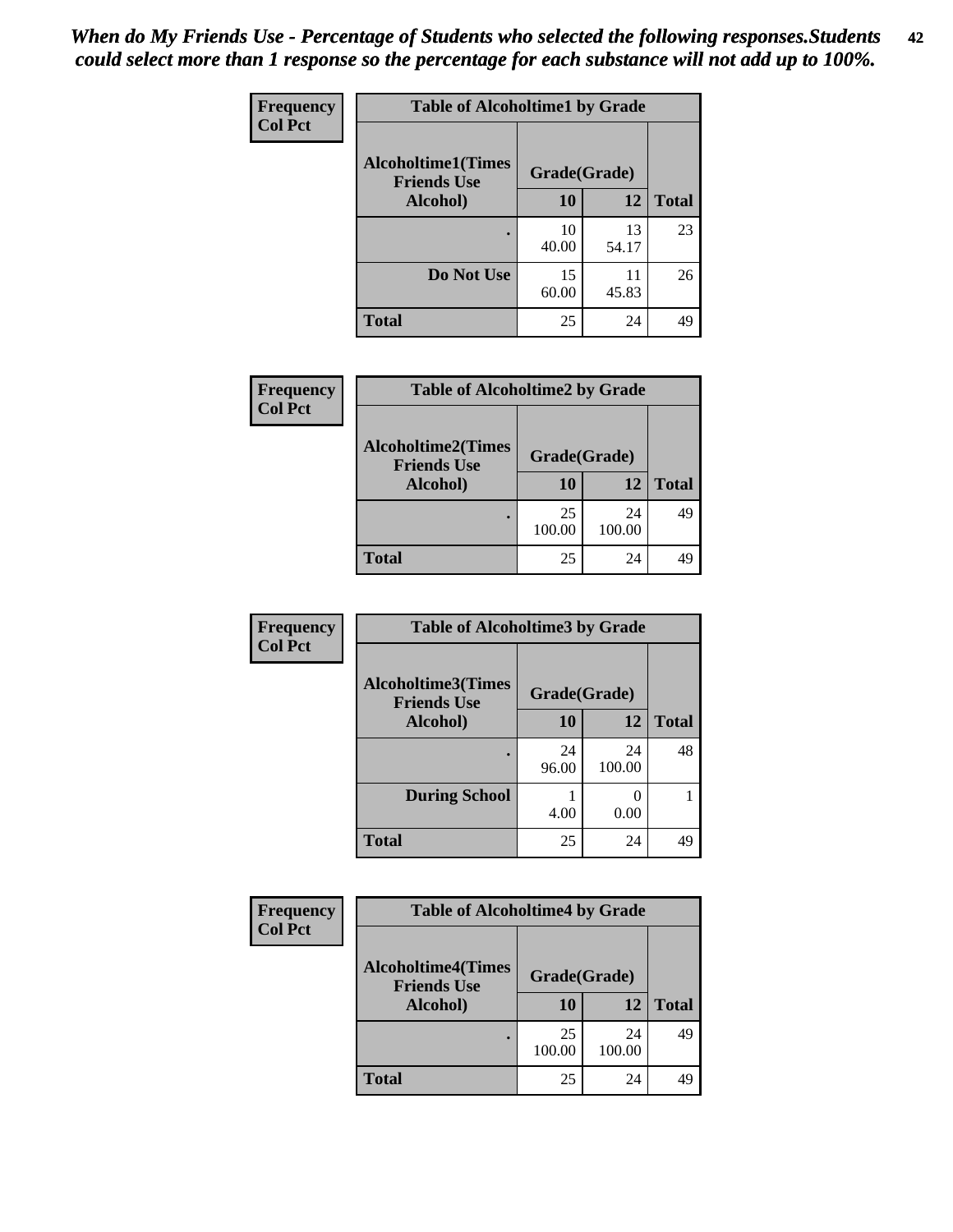*When do My Friends Use - Percentage of Students who selected the following responses.Students could select more than 1 response so the percentage for each substance will not add up to 100%.* **43**

| Frequency      | <b>Table of Alcoholtime5 by Grade</b>           |              |             |              |
|----------------|-------------------------------------------------|--------------|-------------|--------------|
| <b>Col Pct</b> | <b>Alcoholtime5(Times</b><br><b>Friends Use</b> | Grade(Grade) |             |              |
|                | Alcohol)                                        | 10           | <b>12</b>   | <b>Total</b> |
|                |                                                 | 21<br>84.00  | 20<br>83.33 | 41           |
|                | <b>Weeknights</b>                               | 4<br>16.00   | 4<br>16.67  | 8            |
|                | <b>Total</b>                                    | 25           | 24          | 49           |

| Frequency      | <b>Table of Alcoholtime6 by Grade</b>           |              |             |              |
|----------------|-------------------------------------------------|--------------|-------------|--------------|
| <b>Col Pct</b> | <b>Alcoholtime6(Times</b><br><b>Friends Use</b> | Grade(Grade) |             |              |
|                | Alcohol)                                        | 10           | 12          | <b>Total</b> |
|                |                                                 | 16<br>64.00  | 10<br>41.67 | 26           |
|                | Weekends                                        | q<br>36.00   | 14<br>58.33 | 23           |
|                | <b>Total</b>                                    | 25           | 24          | 49           |

| Frequency<br><b>Col Pct</b> | <b>Table of Tobaccotime1 by Grade</b>                           |             |             |              |
|-----------------------------|-----------------------------------------------------------------|-------------|-------------|--------------|
|                             | <b>Tobaccotime1(Times</b><br>Grade(Grade)<br><b>Friends Use</b> |             |             |              |
|                             | <b>Tobacco</b> )                                                | 10          | 12          | <b>Total</b> |
|                             |                                                                 | 5<br>20.00  | 4<br>16.67  | 9            |
|                             | Do Not Use                                                      | 20<br>80.00 | 20<br>83.33 | 40           |
|                             | <b>Total</b>                                                    | 25          | 24          | 49           |

| Frequency      | <b>Table of Tobaccotime2 by Grade</b>           |                        |             |              |
|----------------|-------------------------------------------------|------------------------|-------------|--------------|
| <b>Col Pct</b> | <b>Tobaccotime2(Times</b><br><b>Friends Use</b> | Grade(Grade)           |             |              |
|                | Tobacco)                                        | 10                     | 12          | <b>Total</b> |
|                |                                                 | 23<br>92.00            | 22<br>91.67 | 45           |
|                | <b>On Way to School</b>                         | $\mathfrak{D}$<br>8.00 | 2<br>8.33   | 4            |
|                | <b>Total</b>                                    | 25                     | 24          | 49           |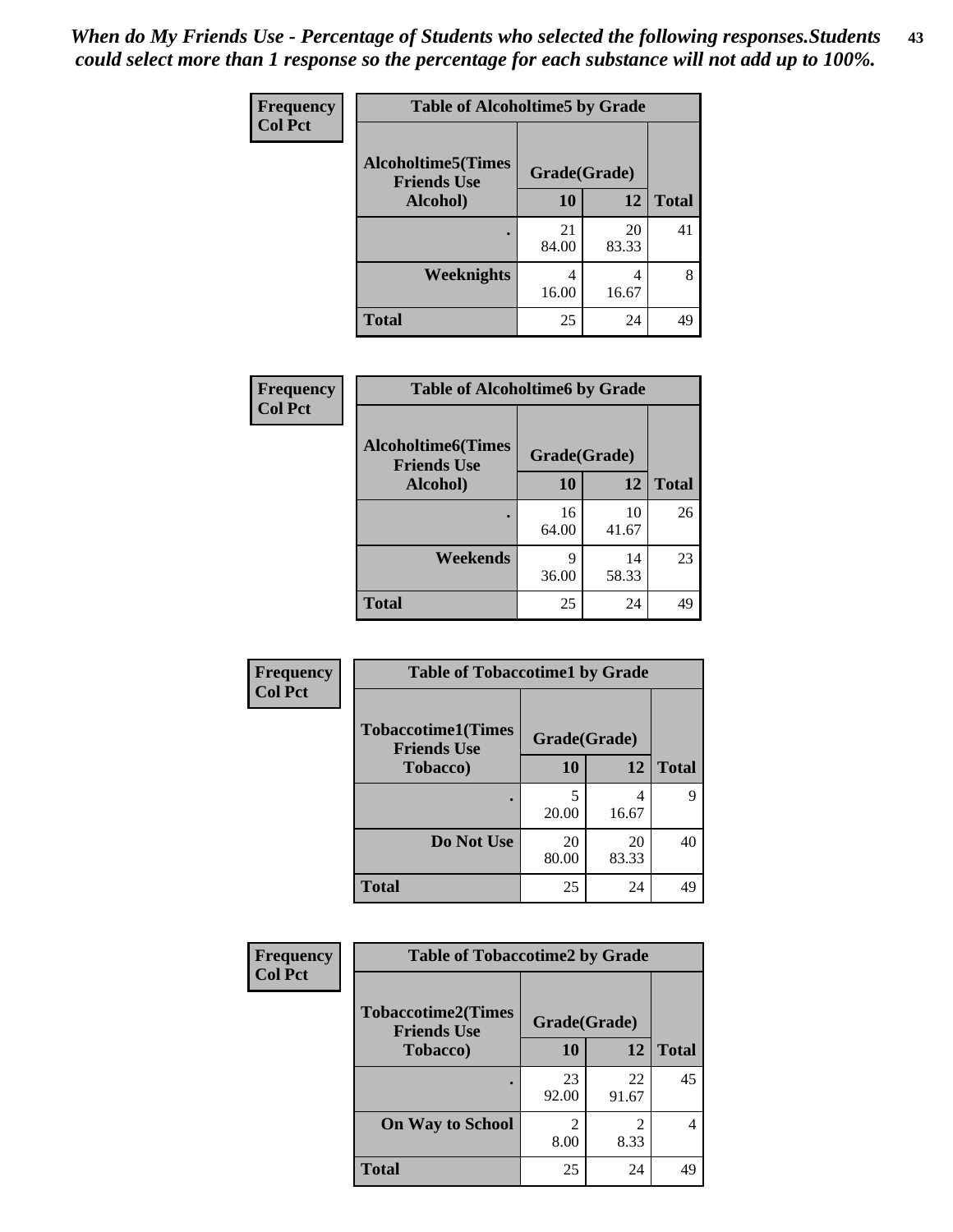| <b>Frequency</b> | <b>Table of Tobaccotime3 by Grade</b>           |              |              |              |
|------------------|-------------------------------------------------|--------------|--------------|--------------|
| <b>Col Pct</b>   | <b>Tobaccotime3(Times</b><br><b>Friends Use</b> | Grade(Grade) |              |              |
|                  | <b>Tobacco</b> )                                | 10           | 12           | <b>Total</b> |
|                  |                                                 | 25<br>100.00 | 24<br>100.00 | 49           |
|                  | <b>Total</b>                                    | 25           | 24           | 49           |

| <b>Frequency</b> | <b>Table of Tobaccotime4 by Grade</b>           |              |              |              |
|------------------|-------------------------------------------------|--------------|--------------|--------------|
| <b>Col Pct</b>   | <b>Tobaccotime4(Times</b><br><b>Friends Use</b> | Grade(Grade) |              |              |
|                  | <b>Tobacco</b> )                                | 10           | 12           | <b>Total</b> |
|                  |                                                 | 25<br>100.00 | 24<br>100.00 | 49           |
|                  | <b>Total</b>                                    | 25           | 24           |              |

| Frequency      | <b>Table of Tobaccotime5 by Grade</b>           |              |             |              |
|----------------|-------------------------------------------------|--------------|-------------|--------------|
| <b>Col Pct</b> | <b>Tobaccotime5(Times</b><br><b>Friends Use</b> | Grade(Grade) |             |              |
|                | <b>Tobacco</b> )                                | <b>10</b>    | 12          | <b>Total</b> |
|                |                                                 | 23<br>92.00  | 22<br>91.67 | 45           |
|                | Weeknights                                      | 8.00         | 2<br>8.33   | 4            |
|                | <b>Total</b>                                    | 25           | 24          | 49           |

| <b>Frequency</b> | <b>Table of Tobaccotime6 by Grade</b>           |              |             |              |
|------------------|-------------------------------------------------|--------------|-------------|--------------|
| <b>Col Pct</b>   | <b>Tobaccotime6(Times</b><br><b>Friends Use</b> | Grade(Grade) |             |              |
|                  | <b>Tobacco</b> )                                | 10           | 12          | <b>Total</b> |
|                  |                                                 | 21<br>84.00  | 18<br>75.00 | 39           |
|                  | Weekends                                        | 4<br>16.00   | 6<br>25.00  | 10           |
|                  | <b>Total</b>                                    | 25           | 24          | 49           |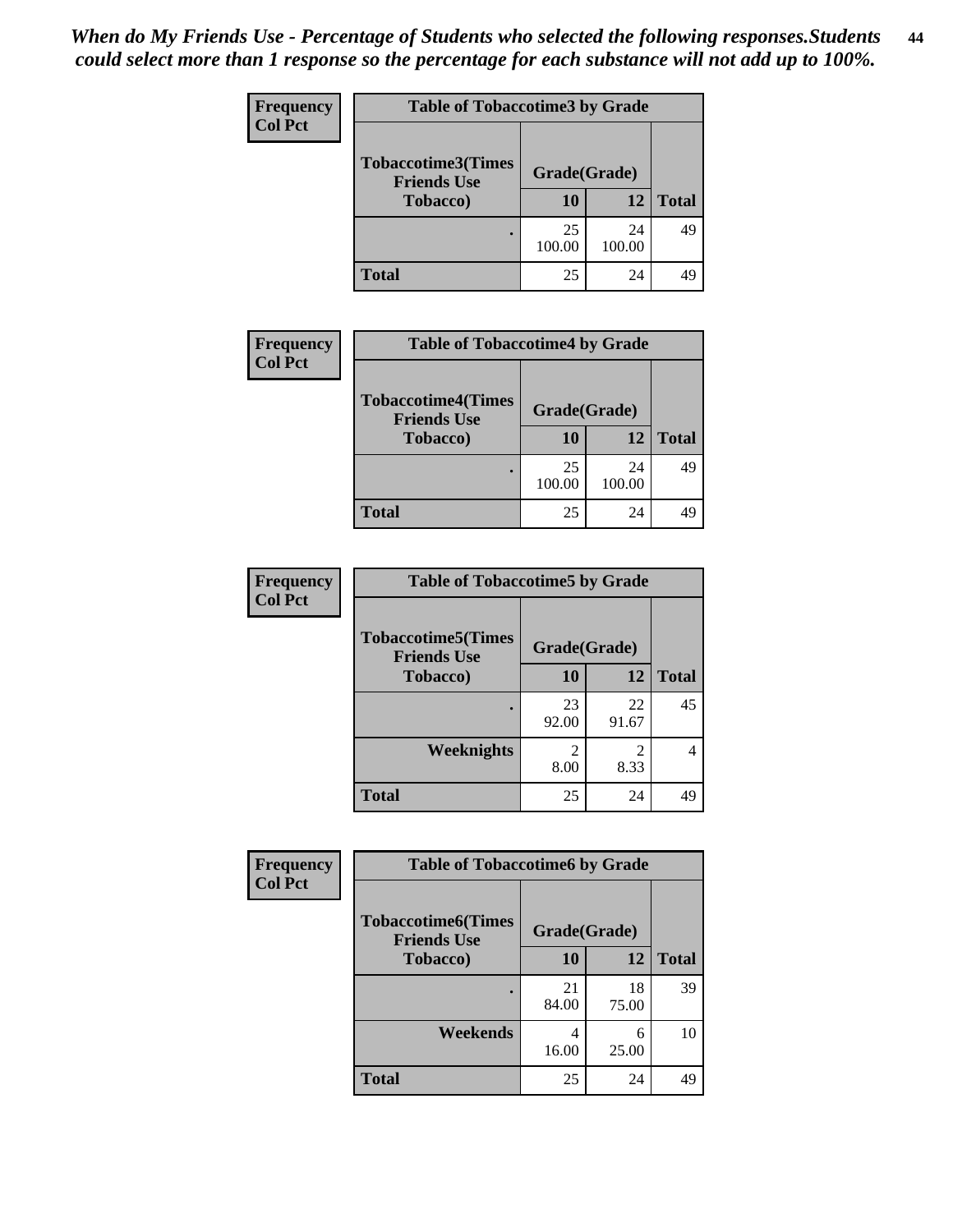| Frequency<br><b>Col Pct</b> | <b>Table of Marijuanatime1 by Grade</b>           |              |             |              |
|-----------------------------|---------------------------------------------------|--------------|-------------|--------------|
|                             | <b>Marijuanatime1(Times</b><br><b>Friends Use</b> | Grade(Grade) |             |              |
|                             | Marijuana)                                        | 10           | 12          | <b>Total</b> |
|                             |                                                   | 5<br>20.00   | 6<br>25.00  | 11           |
|                             | Do Not Use                                        | 20<br>80.00  | 18<br>75.00 | 38           |
|                             | <b>Total</b>                                      | 25           | 24          | 49           |

| Frequency      | <b>Table of Marijuanatime2 by Grade</b>    |              |             |                |
|----------------|--------------------------------------------|--------------|-------------|----------------|
| <b>Col Pct</b> | Marijuanatime2(Times<br><b>Friends Use</b> | Grade(Grade) |             |                |
|                | Marijuana)                                 | 10           | 12          | <b>Total</b>   |
|                | ٠                                          | 24<br>96.00  | 23<br>95.83 | 47             |
|                | <b>On Way to School</b>                    | 4.00         | 4.17        | $\overline{2}$ |
|                | <b>Total</b>                               | 25           | 24          | 49             |

| Frequency      | <b>Table of Marijuanatime3 by Grade</b>    |              |             |                             |
|----------------|--------------------------------------------|--------------|-------------|-----------------------------|
| <b>Col Pct</b> | Marijuanatime3(Times<br><b>Friends Use</b> | Grade(Grade) |             |                             |
|                | Marijuana)                                 | 10           | 12          | <b>Total</b>                |
|                |                                            | 24<br>96.00  | 23<br>95.83 | 47                          |
|                | <b>During School</b>                       | 4.00         | 4.17        | $\mathcal{D}_{\mathcal{L}}$ |
|                | <b>Total</b>                               | 25           | 24          | 49                          |

| <b>Frequency</b> | <b>Table of Marijuanatime4 by Grade</b> |              |             |               |
|------------------|-----------------------------------------|--------------|-------------|---------------|
| <b>Col Pct</b>   | <b>Marijuanatime4(Times</b>             | Grade(Grade) |             |               |
|                  | <b>Friends Use Marijuana</b> )          | 10           | 12          | <b>Total</b>  |
|                  |                                         | 24<br>96.00  | 23<br>95.83 | 47            |
|                  | <b>On Way Home From School</b>          | 4.00         | 4.17        | $\mathcal{D}$ |
|                  | <b>Total</b>                            | 25           | 24          | 49            |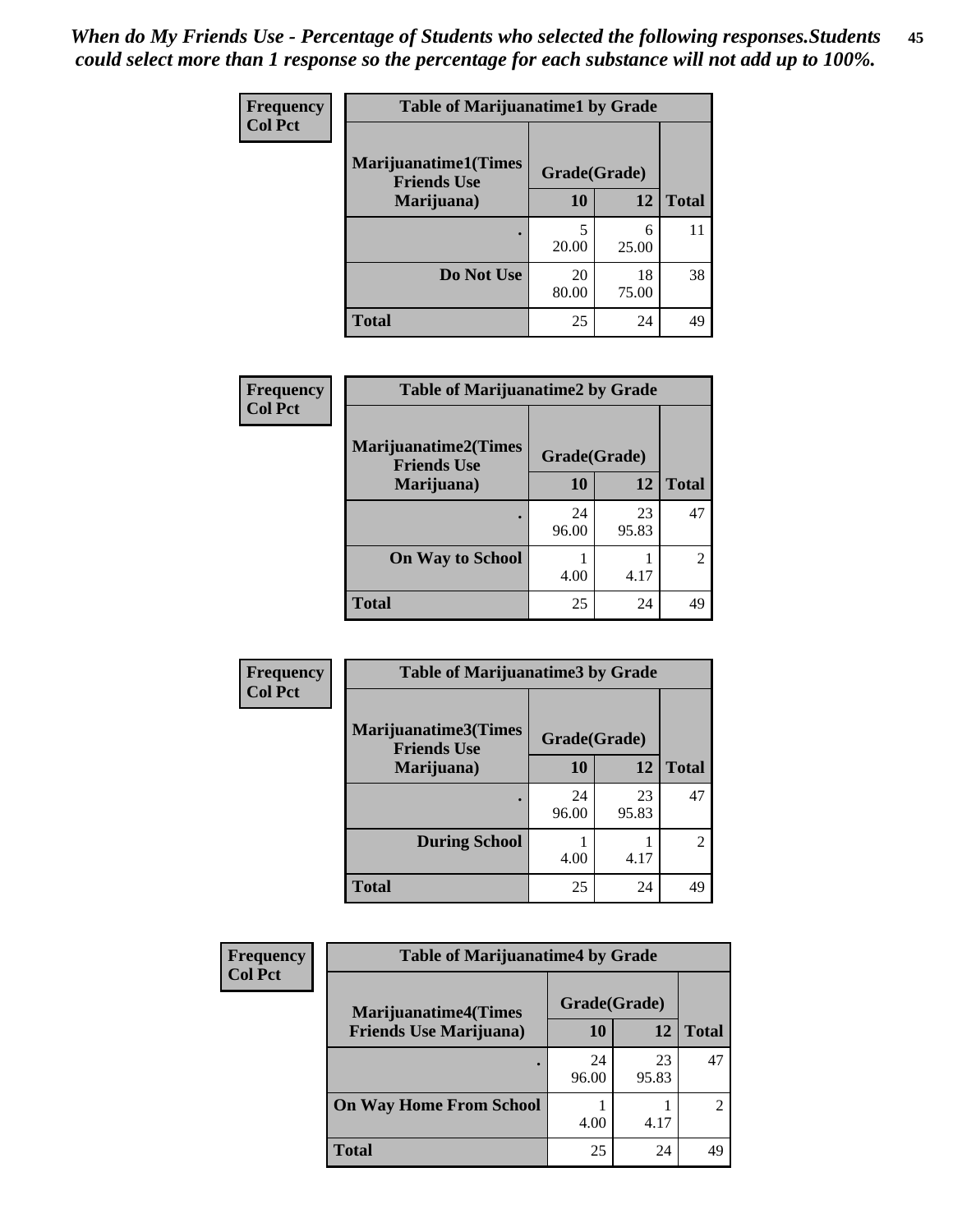| Frequency      | <b>Table of Marijuanatime5 by Grade</b>            |              |             |              |
|----------------|----------------------------------------------------|--------------|-------------|--------------|
| <b>Col Pct</b> | <b>Marijuanatime5</b> (Times<br><b>Friends Use</b> | Grade(Grade) |             |              |
|                | Marijuana)                                         | 10           | 12          | <b>Total</b> |
|                |                                                    | 22<br>88.00  | 23<br>95.83 | 45           |
|                | Weeknights                                         | 3<br>12.00   | 4.17        | 4            |
|                | <b>Total</b>                                       | 25           | 24          | 49           |

| Frequency      | <b>Table of Marijuanatime6 by Grade</b>           |              |             |              |
|----------------|---------------------------------------------------|--------------|-------------|--------------|
| <b>Col Pct</b> | <b>Marijuanatime6(Times</b><br><b>Friends Use</b> | Grade(Grade) |             |              |
|                | Marijuana)                                        | 10           | 12          | <b>Total</b> |
|                |                                                   | 21<br>84.00  | 18<br>75.00 | 39           |
|                | Weekends                                          | 4<br>16.00   | 6<br>25.00  | 10           |
|                | <b>Total</b>                                      | 25           | 24          | 49           |

| Frequency      | <b>Table of Otherdrugtime1 by Grade</b>                 |              |             |              |
|----------------|---------------------------------------------------------|--------------|-------------|--------------|
| <b>Col Pct</b> | <b>Otherdrugtime1(Times</b><br><b>Friends Use Other</b> | Grade(Grade) |             |              |
|                | <b>Illegal Drugs)</b>                                   | 10           | 12          | <b>Total</b> |
|                |                                                         | 3<br>12.00   | 3<br>12.50  | 6            |
|                | Do Not Use                                              | 22<br>88.00  | 21<br>87.50 | 43           |
|                | <b>Total</b>                                            | 25           | 24          | 49           |

| <b>Frequency</b><br><b>Col Pct</b> | <b>Table of Otherdrugtime2 by Grade</b>                 |              |              |              |
|------------------------------------|---------------------------------------------------------|--------------|--------------|--------------|
|                                    | <b>Otherdrugtime2(Times</b><br><b>Friends Use Other</b> | Grade(Grade) |              |              |
|                                    | <b>Illegal Drugs)</b>                                   | 10           | 12           | <b>Total</b> |
|                                    |                                                         | 23<br>92.00  | 24<br>100.00 | 47           |
|                                    | <b>On Way to School</b>                                 | 2<br>8.00    | 0.00         | 2            |
|                                    | <b>Total</b>                                            | 25           | 24           | 49           |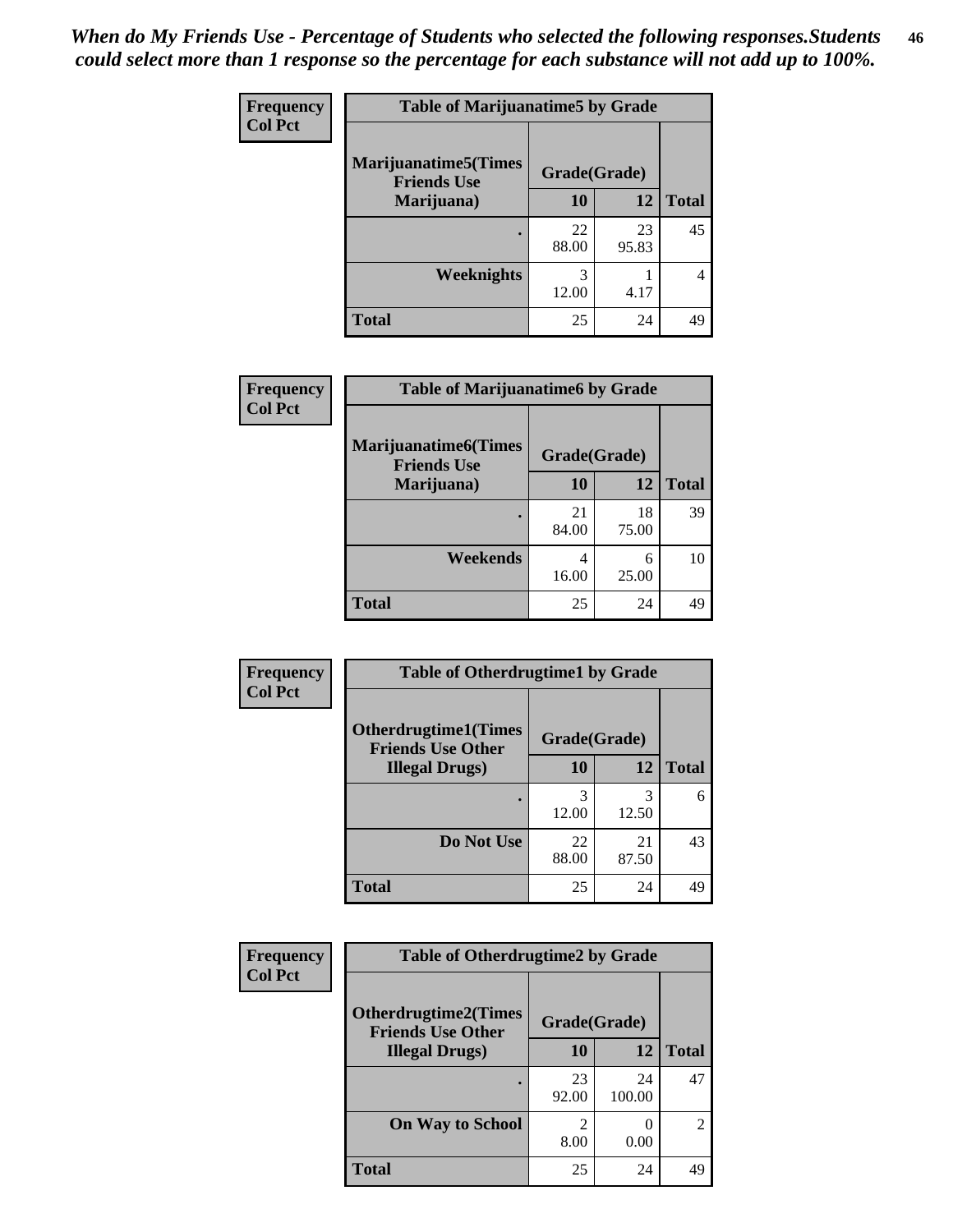| <b>Frequency</b> | <b>Table of Otherdrugtime3 by Grade</b>          |                        |                       |               |
|------------------|--------------------------------------------------|------------------------|-----------------------|---------------|
| <b>Col Pct</b>   | Otherdrugtime3(Times<br><b>Friends Use Other</b> | Grade(Grade)           |                       |               |
|                  | <b>Illegal Drugs</b> )                           | 10                     | 12                    | <b>Total</b>  |
|                  |                                                  | 23<br>92.00            | 24<br>100.00          | 47            |
|                  | <b>During School</b>                             | $\mathfrak{D}$<br>8.00 | $\mathcal{O}$<br>0.00 | $\mathcal{D}$ |
|                  | <b>Total</b>                                     | 25                     | 24                    | 49            |

| Frequency      | <b>Table of Otherdrugtime4 by Grade</b>                         |                                  |              |              |
|----------------|-----------------------------------------------------------------|----------------------------------|--------------|--------------|
| <b>Col Pct</b> | <b>Otherdrugtime4(Times</b><br><b>Friends Use Other Illegal</b> | Grade(Grade)                     |              |              |
|                | Drugs)                                                          | 10                               | 12           | <b>Total</b> |
|                | ٠                                                               | 23<br>92.00                      | 24<br>100.00 | 47           |
|                | <b>On Way Home From School</b>                                  | $\overline{\mathcal{L}}$<br>8.00 | 0.00         | 2            |
|                | <b>Total</b>                                                    | 25                               | 24           | 49           |

| <b>Frequency</b> | <b>Table of Otherdrugtime5 by Grade</b>                  |              |              |                |
|------------------|----------------------------------------------------------|--------------|--------------|----------------|
| <b>Col Pct</b>   | <b>Otherdrugtime5</b> (Times<br><b>Friends Use Other</b> | Grade(Grade) |              |                |
|                  | <b>Illegal Drugs</b> )                                   | 10           | 12           | <b>Total</b>   |
|                  |                                                          | 23<br>92.00  | 24<br>100.00 | 47             |
|                  | Weeknights                                               | 2<br>8.00    | 0.00         | $\overline{2}$ |
|                  | Total                                                    | 25           | 24           | 49             |

| Frequency      | <b>Table of Otherdrugtime6 by Grade</b>                  |              |             |              |
|----------------|----------------------------------------------------------|--------------|-------------|--------------|
| <b>Col Pct</b> | <b>Otherdrugtime6</b> (Times<br><b>Friends Use Other</b> | Grade(Grade) |             |              |
|                | <b>Illegal Drugs</b> )                                   | 10           | 12          | <b>Total</b> |
|                |                                                          | 21<br>84.00  | 21<br>87.50 | 42           |
|                | Weekends                                                 | 4<br>16.00   | 3<br>12.50  | 7            |
|                | Total                                                    | 25           | 24          | 49           |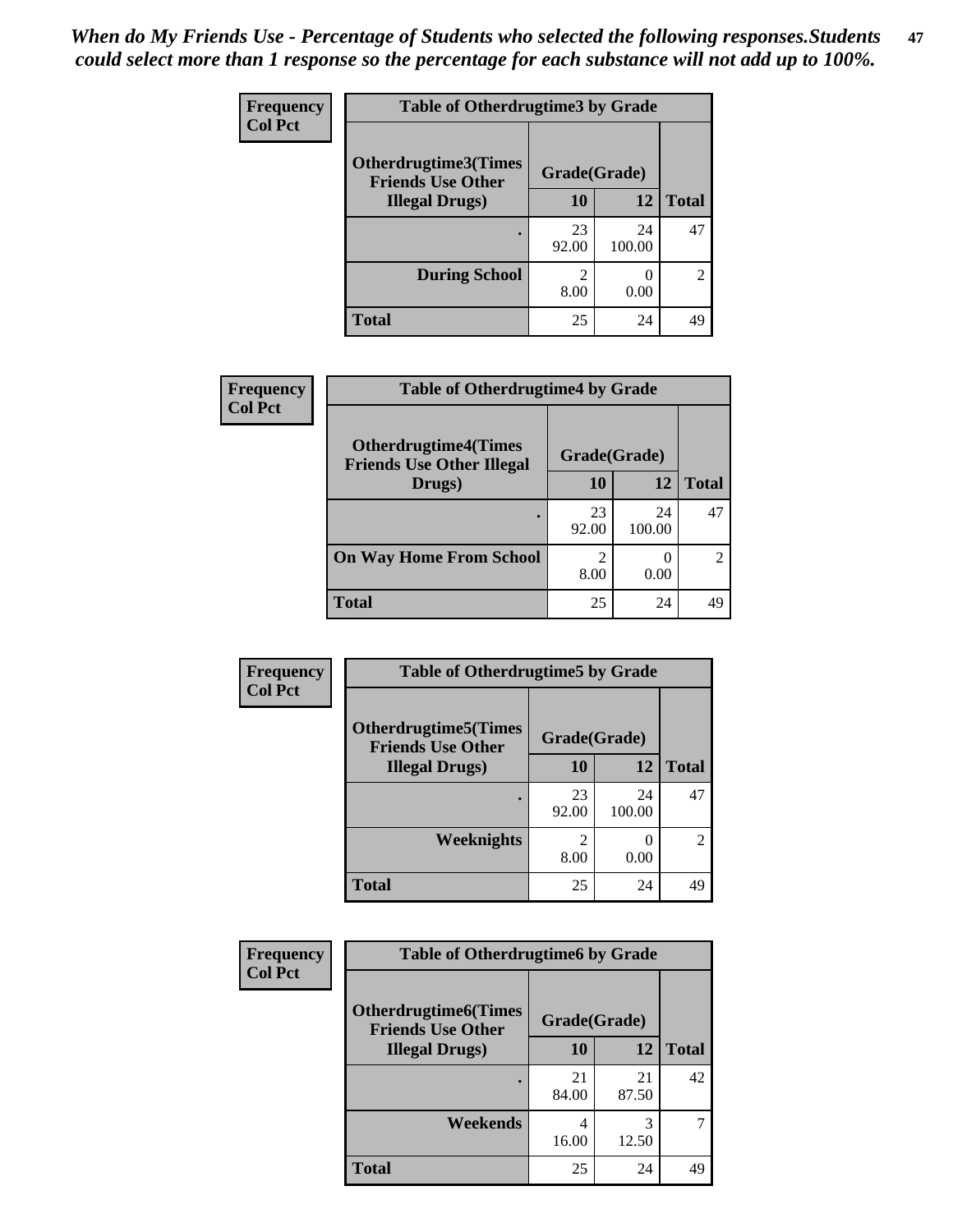| Frequency      | <b>Table of Educationalcohol by Grade</b>                                                                  |              |             |              |
|----------------|------------------------------------------------------------------------------------------------------------|--------------|-------------|--------------|
| <b>Col Pct</b> | Educationalcohol(I<br>have been taught<br>about alcohol,<br>tobacco,<br>and other drugs<br>within the last | Grade(Grade) |             |              |
|                | year at school)                                                                                            | 10           | 12          | <b>Total</b> |
|                | Yes                                                                                                        | 19<br>76.00  | 10<br>41.67 | 29           |
|                | N <sub>0</sub>                                                                                             | 6<br>24.00   | 14<br>58.33 | 20           |
|                | <b>Total</b>                                                                                               | 25           | 24          | 49           |

| Frequency      | <b>Table of Eversmoked by Grade</b> |              |             |              |  |
|----------------|-------------------------------------|--------------|-------------|--------------|--|
| <b>Col Pct</b> | Eversmoked(I<br>have smoked         | Grade(Grade) |             |              |  |
|                | a cigarette)                        | 10           | 12          | <b>Total</b> |  |
|                | Yes                                 | 6<br>24.00   | 8<br>33.33  | 14           |  |
|                | N <sub>0</sub>                      | 19<br>76.00  | 16<br>66.67 | 35           |  |
|                | <b>Total</b>                        | 25           | 24          | 49           |  |

| Frequency      | <b>Table of Drovedrinking by Grade</b>                                                                              |                      |                        |              |
|----------------|---------------------------------------------------------------------------------------------------------------------|----------------------|------------------------|--------------|
| <b>Col Pct</b> | Drovedrinking(In<br>the past 30 days I<br>have driven a car<br>or other vehicle<br>while I was<br>drinking alcohol) | Grade(Grade)<br>10   | 12                     | <b>Total</b> |
|                | Yes                                                                                                                 | $\mathbf{0}$<br>0.00 | $\mathfrak{D}$<br>8.33 | 2            |
|                | N <sub>0</sub>                                                                                                      | 25<br>100.00         | 22<br>91.67            | 47           |
|                | <b>Total</b>                                                                                                        | 25                   | 24                     | 49           |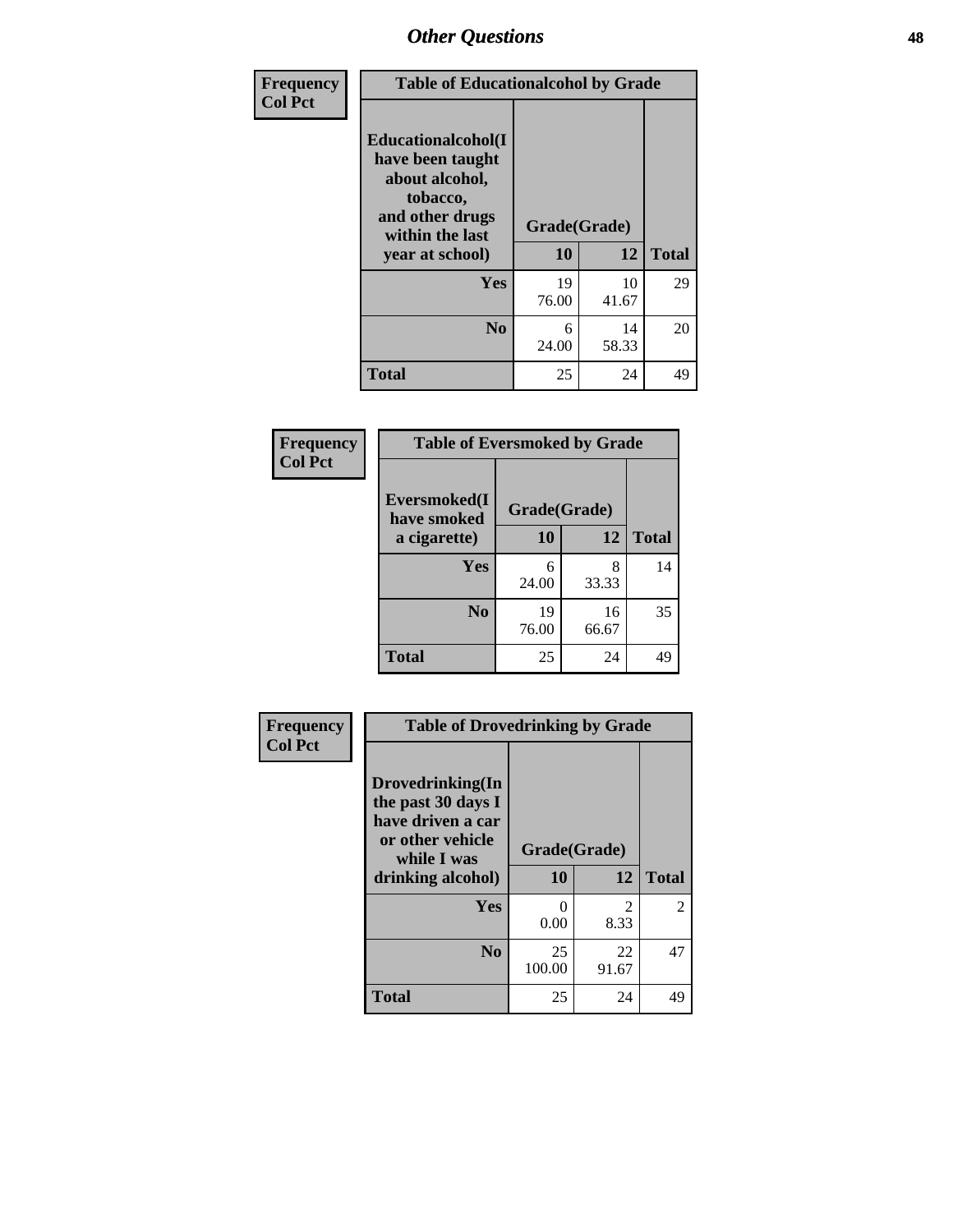| <b>Frequency</b> |                                                                                                                        | <b>Table of Rodedrinking by Grade</b> |             |              |  |
|------------------|------------------------------------------------------------------------------------------------------------------------|---------------------------------------|-------------|--------------|--|
| <b>Col Pct</b>   | Rodedrinking(In<br>the past 30 days<br>I have ridden in<br>a car with a<br>driver who had<br>been drinking<br>alcohol) | Grade(Grade)<br>10                    | 12          | <b>Total</b> |  |
|                  |                                                                                                                        |                                       |             |              |  |
|                  | <b>Yes</b>                                                                                                             | $\mathfrak{D}$<br>8.00                | 4.17        | 3            |  |
|                  | $\bf N_0$                                                                                                              | 23<br>92.00                           | 23<br>95.83 | 46           |  |
|                  | <b>Total</b>                                                                                                           | 25                                    | 24          | 49           |  |

### **Frequency Col Pct**

| <b>Table of Drugsschool by Grade</b>                                                                                      |              |             |                       |  |
|---------------------------------------------------------------------------------------------------------------------------|--------------|-------------|-----------------------|--|
| <b>Drugsschool</b> (During<br>the past 12 months,<br>I have been offered,<br>sold,<br>or given illegal<br>drugs on school | Grade(Grade) |             |                       |  |
| property)                                                                                                                 | 10           | 12          | <b>Total</b>          |  |
| Yes                                                                                                                       | 4.00         | 4.17        | $\mathcal{D}_{\cdot}$ |  |
| N <sub>0</sub>                                                                                                            | 24<br>96.00  | 23<br>95.83 | 47                    |  |
| <b>Total</b>                                                                                                              | 25           | 24          |                       |  |

| Frequency      | <b>Table of Helpbullied by Grade</b>                 |              |             |              |  |  |
|----------------|------------------------------------------------------|--------------|-------------|--------------|--|--|
| <b>Col Pct</b> | $Helpb$ ullied $(I$<br>would help<br>someone who was | Grade(Grade) |             |              |  |  |
|                | being bullied)                                       | 10           | 12          | <b>Total</b> |  |  |
|                | <b>Strongly Agree</b>                                | 4<br>16.00   | 9<br>37.50  | 13           |  |  |
|                | <b>Somewhat Agree</b>                                | 14<br>56.00  | 10<br>41.67 | 24           |  |  |
|                | <b>Somewhat Disagree</b>                             | 4<br>16.00   | 2<br>8.33   | 6            |  |  |
|                | <b>Strongly Disagree</b>                             | 3<br>12.00   | 3<br>12.50  | 6            |  |  |
|                | <b>Total</b>                                         | 25           | 24          | 49           |  |  |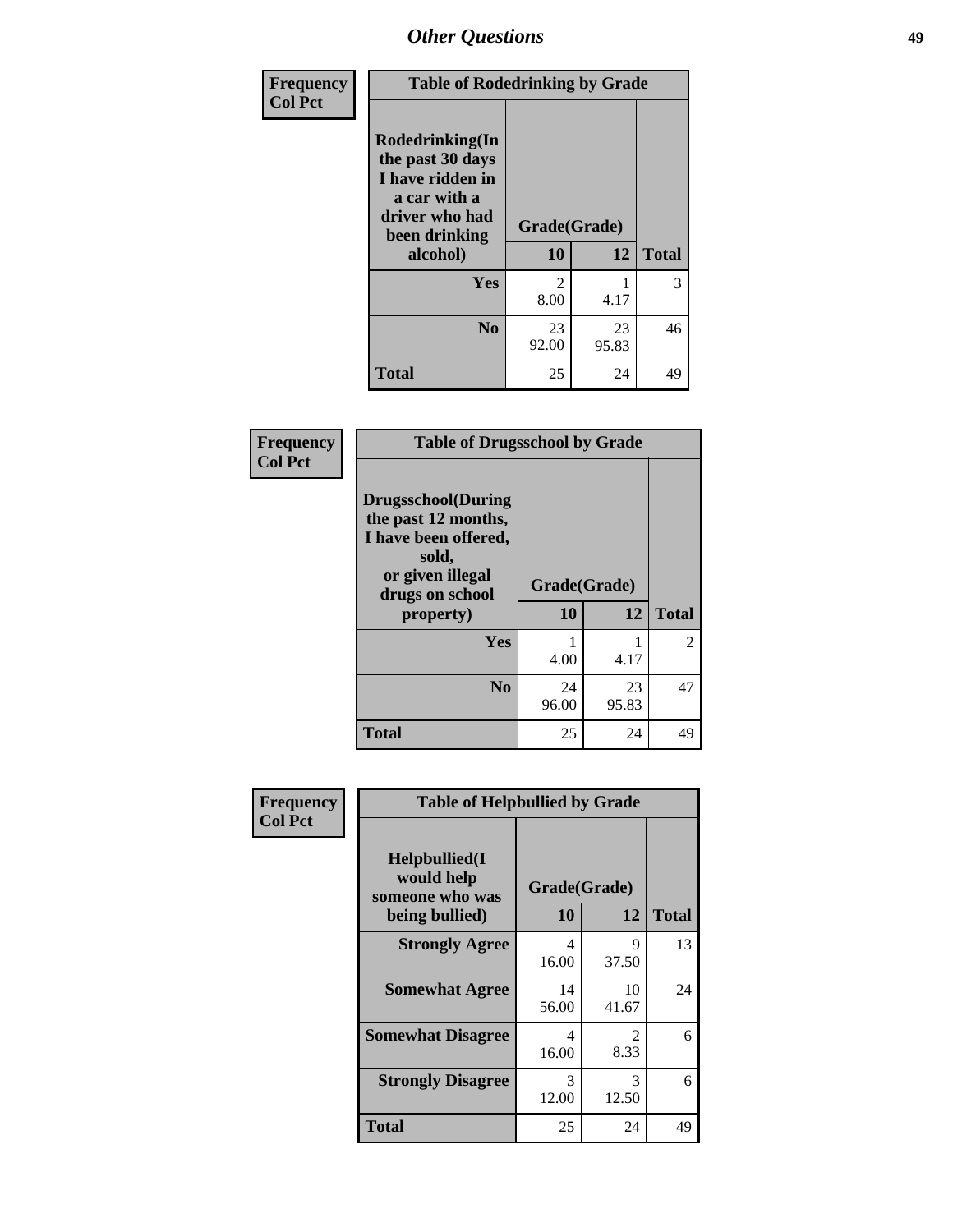*Other Questions* **50**

| <b>Frequency</b> |              | <b>Table of Grade by Bingedrinking</b> |                                                                                                                          |              |              |
|------------------|--------------|----------------------------------------|--------------------------------------------------------------------------------------------------------------------------|--------------|--------------|
| <b>Row Pct</b>   |              |                                        | <b>Bingedrinking</b> (I<br>have drunk five or<br>more drinks of<br>alcohol at one<br>sitting during the<br>last 30 days) |              |              |
|                  | Grade(Grade) | 0<br><b>Days</b>                       | 1 or<br>2<br>days                                                                                                        | 3 to<br>days | <b>Total</b> |
|                  | 10           | 24<br>96.00                            | 4.00                                                                                                                     | ∩<br>0.00    | 25           |
|                  | 12           | 21<br>87.50                            | 2<br>8.33                                                                                                                | 4.17         | 24           |
|                  | <b>Total</b> | 45                                     | 3                                                                                                                        |              | 49           |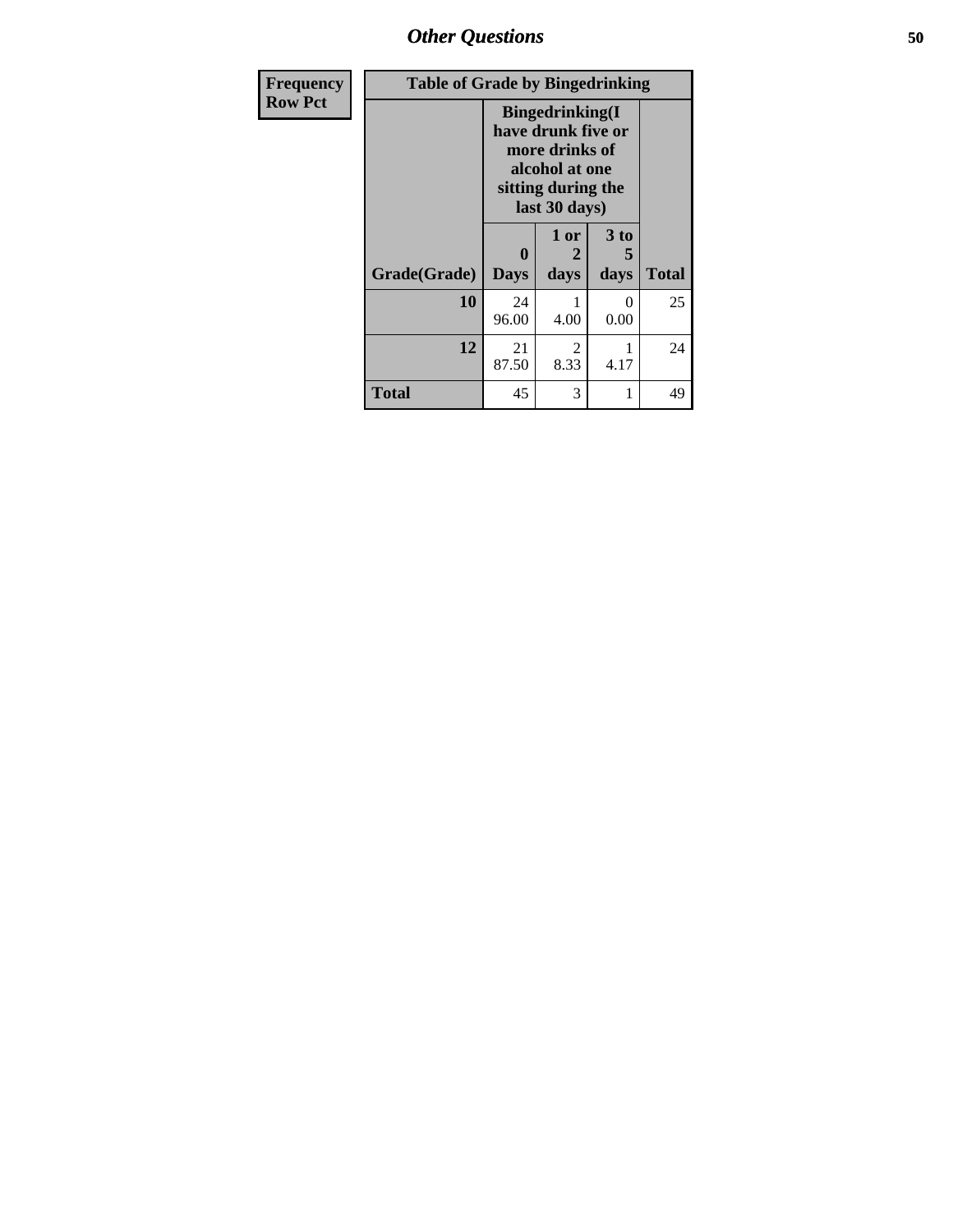## *Nutrition* **51**

| Frequency      |  |
|----------------|--|
| <b>Row Pct</b> |  |

| <b>Table of Grade by Dairy</b> |                                                                                                                          |                                                                 |            |           |    |  |
|--------------------------------|--------------------------------------------------------------------------------------------------------------------------|-----------------------------------------------------------------|------------|-----------|----|--|
|                                |                                                                                                                          | Dairy (I eat at least 3 servings of dairy<br>products each day) |            |           |    |  |
| Grade(Grade)                   | Somewhat Somewhat<br><b>Strongly</b><br><b>Strongly</b><br><b>Disagree</b><br><b>Total</b><br>Agree<br>Disagree<br>Agree |                                                                 |            |           |    |  |
| 10                             | 6<br>24.00                                                                                                               | 12<br>48.00                                                     | 16.00      | 12.00     | 25 |  |
| 12                             | ┑<br>29.17                                                                                                               | 11<br>45.83                                                     | 4<br>16.67 | 2<br>8.33 | 24 |  |
| <b>Total</b>                   | 13                                                                                                                       | 23                                                              | 8          | 5         | 49 |  |

| <b>Frequency</b> |  |
|------------------|--|
| <b>Row Pct</b>   |  |

| $\overline{\mathbf{y}}$ | <b>Table of Grade by Fruitveg</b> |                          |                                                                                                          |            |            |    |  |  |
|-------------------------|-----------------------------------|--------------------------|----------------------------------------------------------------------------------------------------------|------------|------------|----|--|--|
|                         |                                   |                          | Fruitveg(I eat at least 5 servings of fruits<br>and vegetables each day)                                 |            |            |    |  |  |
|                         | Grade(Grade)                      | <b>Strongly</b><br>Agree | Somewhat  <br><b>Somewhat</b><br><b>Strongly</b><br><b>Disagree</b><br>Disagree<br><b>Total</b><br>Agree |            |            |    |  |  |
|                         | <b>10</b>                         | 20.00                    | 11<br>44.00                                                                                              | 16.00      | 20.00      | 25 |  |  |
|                         | 12                                | 4<br>16.67               | 29.17                                                                                                    | 8<br>33.33 | 5<br>20.83 | 24 |  |  |
|                         | <b>Total</b>                      | 9                        | 18                                                                                                       | 12         | 10         | 49 |  |  |

| <b>Frequency</b> | <b>Table of Grade by Cafeteriahealthy</b> |                          |                                                                       |                                      |                                    |              |
|------------------|-------------------------------------------|--------------------------|-----------------------------------------------------------------------|--------------------------------------|------------------------------------|--------------|
| <b>Row Pct</b>   |                                           |                          | Cafeteriahealthy (School meals in my<br>school cafeteria are healthy) |                                      |                                    |              |
|                  | Grade(Grade)                              | <b>Strongly</b><br>Agree | Agree                                                                 | Somewhat Somewhat<br><b>Disagree</b> | <b>Strongly</b><br><b>Disagree</b> | <b>Total</b> |
|                  | 10                                        | 4.00                     | 11<br>44.00                                                           | 10<br>40.00                          | 3<br>12.00                         | 25           |
|                  | 12                                        | 3<br>12.50               | 8<br>33.33                                                            | 8.33                                 | 11<br>45.83                        | 24           |
|                  | Total                                     | 4                        | 19                                                                    | 12                                   | 14                                 | 49           |

| <b>Frequency</b> | <b>Table of Grade by Cafeterianutrition</b> |                          |                                                                                           |                                    |                                    |              |  |
|------------------|---------------------------------------------|--------------------------|-------------------------------------------------------------------------------------------|------------------------------------|------------------------------------|--------------|--|
| <b>Row Pct</b>   |                                             |                          | <b>Cafeterianutrition</b> (Facts about nutrition<br>are available in my school cafeteria) |                                    |                                    |              |  |
|                  | Grade(Grade)                                | <b>Strongly</b><br>Agree | <b>Somewhat</b><br>Agree                                                                  | <b>Somewhat</b><br><b>Disagree</b> | <b>Strongly</b><br><b>Disagree</b> | <b>Total</b> |  |
|                  | 10                                          | 4.00                     | 7<br>28.00                                                                                | 10<br>40.00                        | 28.00                              | 25           |  |
|                  | 12                                          | 4<br>16.67               | 12<br>50.00                                                                               | 20.83                              | 3<br>12.50                         | 24           |  |
|                  | <b>Total</b>                                |                          | 19                                                                                        | 15                                 | 10                                 | 49           |  |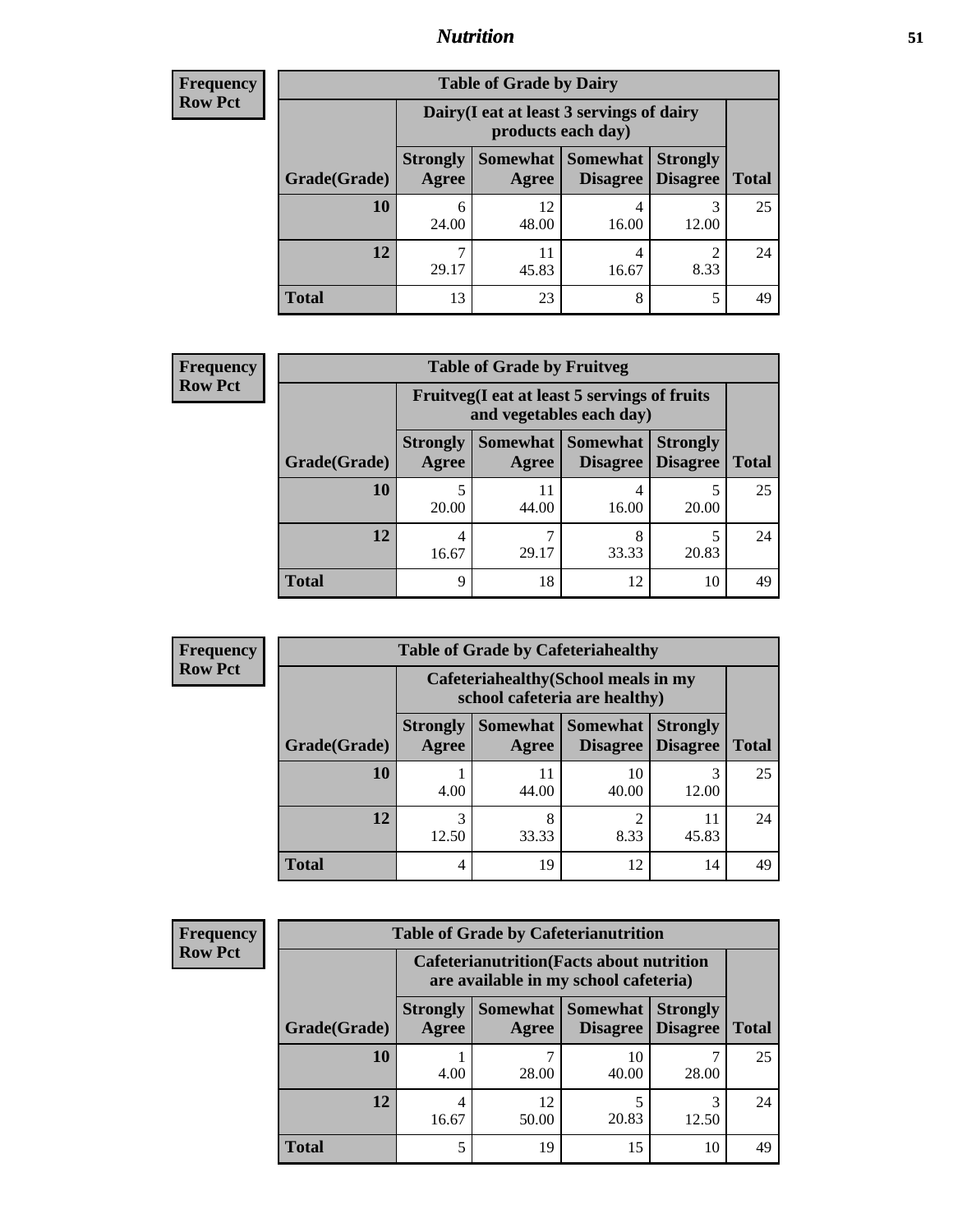## *Nutrition* **52**

| <b>Frequency</b> |
|------------------|
| Row Pct          |

| <b>Table of Grade by Schoollunch</b> |                                                                                                                              |                                                                 |           |             |    |  |
|--------------------------------------|------------------------------------------------------------------------------------------------------------------------------|-----------------------------------------------------------------|-----------|-------------|----|--|
|                                      |                                                                                                                              | Schoollunch(I eat school lunch three or<br>more times per week) |           |             |    |  |
| Grade(Grade)                         | Somewhat   Somewhat  <br><b>Strongly</b><br><b>Strongly</b><br><b>Disagree</b><br>Agree<br><b>Total</b><br>Disagree<br>Agree |                                                                 |           |             |    |  |
| 10                                   | 12<br>48.00                                                                                                                  | 8<br>32.00                                                      | ി<br>8.00 | 12.00       | 25 |  |
| 12                                   | 10<br>41.67                                                                                                                  | 16.67                                                           | 0.00      | 10<br>41.67 | 24 |  |
| <b>Total</b>                         | 22                                                                                                                           | 12                                                              | 2         | 13          | 49 |  |

| <b>Frequency</b> |
|------------------|
| <b>Row Pct</b>   |

| <b>Table of Grade by Foodchoices</b> |                          |                                                                            |                                               |                                    |              |  |
|--------------------------------------|--------------------------|----------------------------------------------------------------------------|-----------------------------------------------|------------------------------------|--------------|--|
|                                      |                          | <b>Foodchoices</b> (I make healthy food choices in<br>my school cafeteria) |                                               |                                    |              |  |
| Grade(Grade)                         | <b>Strongly</b><br>Agree | Agree                                                                      | <b>Somewhat   Somewhat</b><br><b>Disagree</b> | <b>Strongly</b><br><b>Disagree</b> | <b>Total</b> |  |
| 10                                   | 4.00                     | 11<br>44.00                                                                | 8<br>32.00                                    | 20.00                              | 25           |  |
| 12                                   | 8.33                     | 11<br>45.83                                                                | 4.17                                          | 10<br>41.67                        | 24           |  |
| <b>Total</b>                         | 3                        | 22                                                                         | Q                                             | 15                                 | 49           |  |

| <b>Table of Grade by Wholewheat</b> |                                                                                                             |             |            |                                    |                                   |  |  |  |
|-------------------------------------|-------------------------------------------------------------------------------------------------------------|-------------|------------|------------------------------------|-----------------------------------|--|--|--|
|                                     | Wholewheat (There are whole wheat and<br>multigrain breads and cereals available in<br>my school cafeteria) |             |            |                                    |                                   |  |  |  |
| Grade(Grade)                        | <b>Strongly</b><br>Agree                                                                                    | Agree       |            | <b>Strongly</b><br><b>Disagree</b> | <b>Total</b>                      |  |  |  |
| 10                                  | 20.00                                                                                                       | 10<br>40.00 | Q<br>36.00 | 4.00                               | 25                                |  |  |  |
| 12                                  | 3<br>12.50                                                                                                  | 12<br>50.00 | 4.17       | 8<br>33.33                         | 24                                |  |  |  |
| <b>Total</b>                        | 8                                                                                                           | 22          | 10         | 9                                  | 49                                |  |  |  |
|                                     |                                                                                                             |             |            |                                    | Somewhat   Somewhat  <br>Disagree |  |  |  |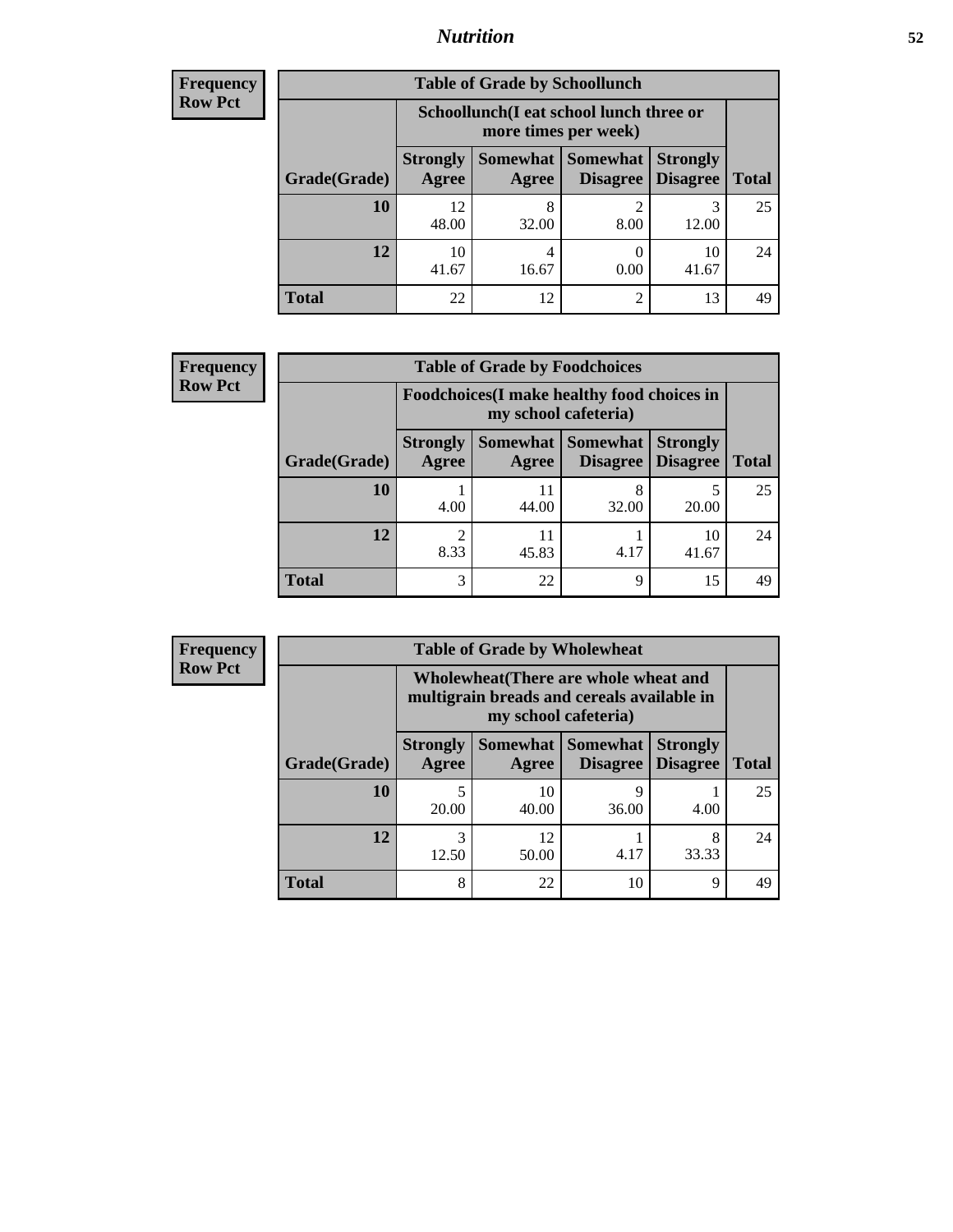## *Nutrition* **53**

**Frequency Row Pct**

| <b>Table of Grade by Healthyvending</b> |                                                                                                                                               |                   |                             |                                    |              |  |  |
|-----------------------------------------|-----------------------------------------------------------------------------------------------------------------------------------------------|-------------------|-----------------------------|------------------------------------|--------------|--|--|
|                                         | Healthyvending (If only healthy snacks and<br>beverages were available in the vending<br>machines during the school day,<br>I would buy them) |                   |                             |                                    |              |  |  |
| Grade(Grade)                            | <b>Strongly</b><br>Agree                                                                                                                      | Somewhat<br>Agree | <b>Somewhat</b><br>Disagree | <b>Strongly</b><br><b>Disagree</b> | <b>Total</b> |  |  |
| 10                                      | 5<br>20.00                                                                                                                                    | 8<br>32.00        | 28.00                       | 20.00                              | 25           |  |  |
| 12                                      | 3<br>12.50                                                                                                                                    | 12<br>50.00       | 3<br>12.50                  | 6<br>25.00                         | 24           |  |  |
| <b>Total</b>                            | 8                                                                                                                                             | 20                | 10                          | 11                                 | 49           |  |  |

**Frequency Row Pct**

| <b>Table of Grade by Schoolbreakfast</b> |                                                                                                                                         |            |                                 |                                    |              |  |  |
|------------------------------------------|-----------------------------------------------------------------------------------------------------------------------------------------|------------|---------------------------------|------------------------------------|--------------|--|--|
|                                          | Schoolbreakfast (If breakfast were<br>available at school,<br>but outside the cafeteria,<br>I would eat breakfast at school more often) |            |                                 |                                    |              |  |  |
| Grade(Grade)                             | <b>Strongly</b><br>Agree                                                                                                                | Agree      | Somewhat   Somewhat<br>Disagree | <b>Strongly</b><br><b>Disagree</b> | <b>Total</b> |  |  |
| 10                                       | 5<br>20.00                                                                                                                              | 8<br>32.00 | 6<br>24.00                      | 6<br>24.00                         | 25           |  |  |
| 12                                       | 8<br>33.33                                                                                                                              | 8<br>33.33 | 2<br>8.33                       | 6<br>25.00                         | 24           |  |  |
| <b>Total</b>                             | 13                                                                                                                                      | 16         | 8                               | 12                                 | 49           |  |  |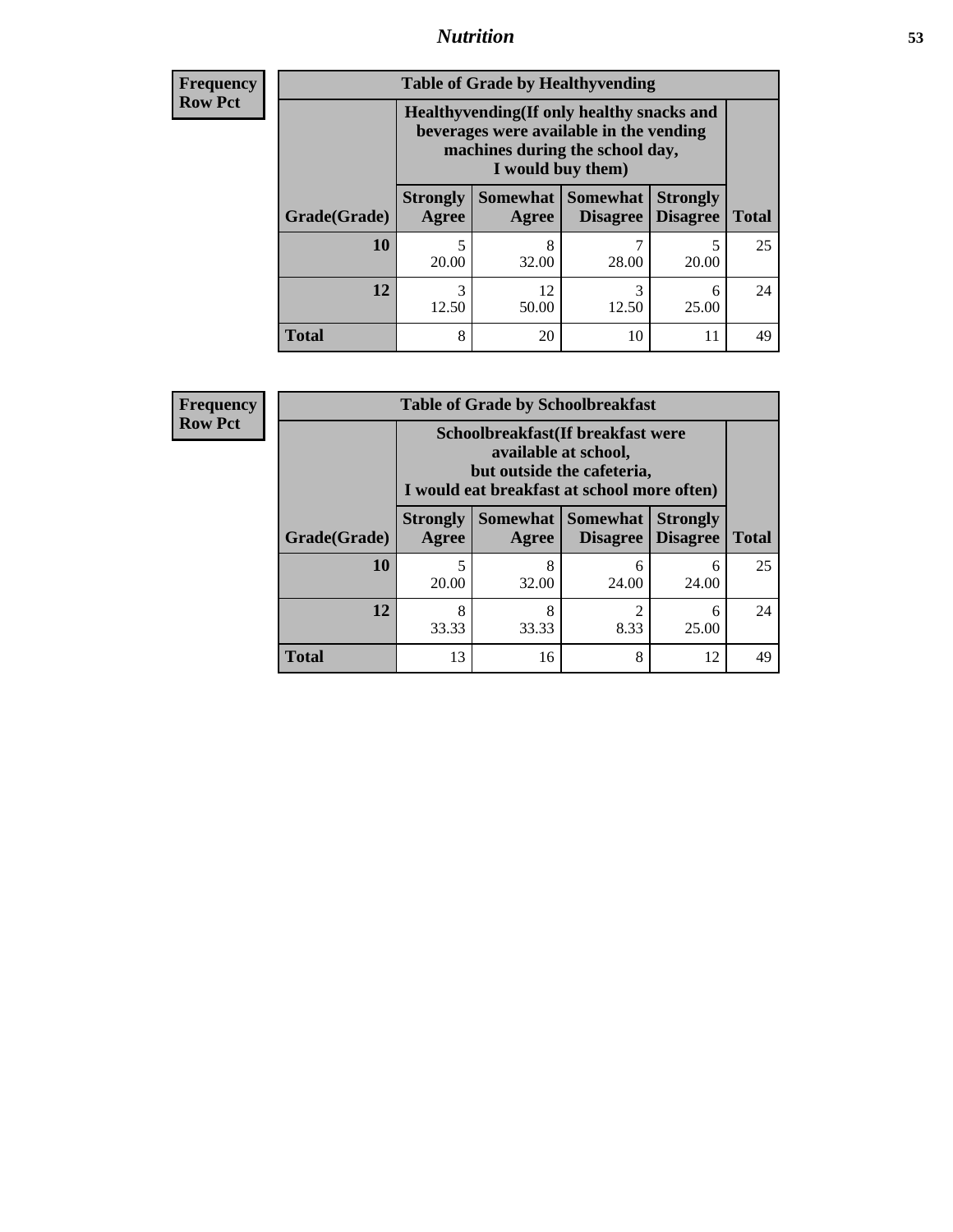| Frequency<br><b>Col Pct</b> | <b>Table of Educationaids by Grade</b>                                                                    |                    |             |              |  |
|-----------------------------|-----------------------------------------------------------------------------------------------------------|--------------------|-------------|--------------|--|
|                             | <b>Educationaids</b> (I<br>have been<br>taught about<br><b>HIV/AIDS</b> at<br>school in the<br>past year) | Grade(Grade)<br>10 | 12          | <b>Total</b> |  |
|                             | Yes                                                                                                       | 18<br>72.00        | 10<br>41.67 | 28           |  |
|                             | N <sub>0</sub>                                                                                            | 28.00              | 14<br>58.33 | 21           |  |
|                             | <b>Total</b>                                                                                              | 25                 | 24          | 49           |  |

| Frequency      | <b>Table of Educationcharacter by Grade</b>                 |              |             |              |  |  |
|----------------|-------------------------------------------------------------|--------------|-------------|--------------|--|--|
| <b>Col Pct</b> | Educationcharacter(I<br>have been taught<br>about character |              |             |              |  |  |
|                | education in the past                                       | Grade(Grade) |             |              |  |  |
|                | year at school)                                             | 10           | 12          | <b>Total</b> |  |  |
|                | Yes                                                         | 20<br>80.00  | 12<br>50.00 | 32           |  |  |
|                | N <sub>0</sub>                                              | 5<br>20.00   | 12<br>50.00 | 17           |  |  |
|                | <b>Total</b>                                                | 25           | 24          | 49           |  |  |

| <b>Frequency</b><br><b>Col Pct</b> |                                | <b>Table of Gradcoach1 by Grade</b> |       |              |  |
|------------------------------------|--------------------------------|-------------------------------------|-------|--------------|--|
|                                    | Gradcoach1(I<br>know who my    |                                     |       |              |  |
|                                    | <b>Graduation</b><br>Coach is) | Grade(Grade)<br>10                  | 12    | <b>Total</b> |  |
|                                    | Yes                            | 10                                  | 17    | 27           |  |
|                                    |                                | 40.00                               | 70.83 |              |  |
|                                    | N <sub>0</sub>                 | 15<br>60.00                         | 29.17 | 22           |  |
|                                    | <b>Total</b>                   | 25                                  | 24    | 49           |  |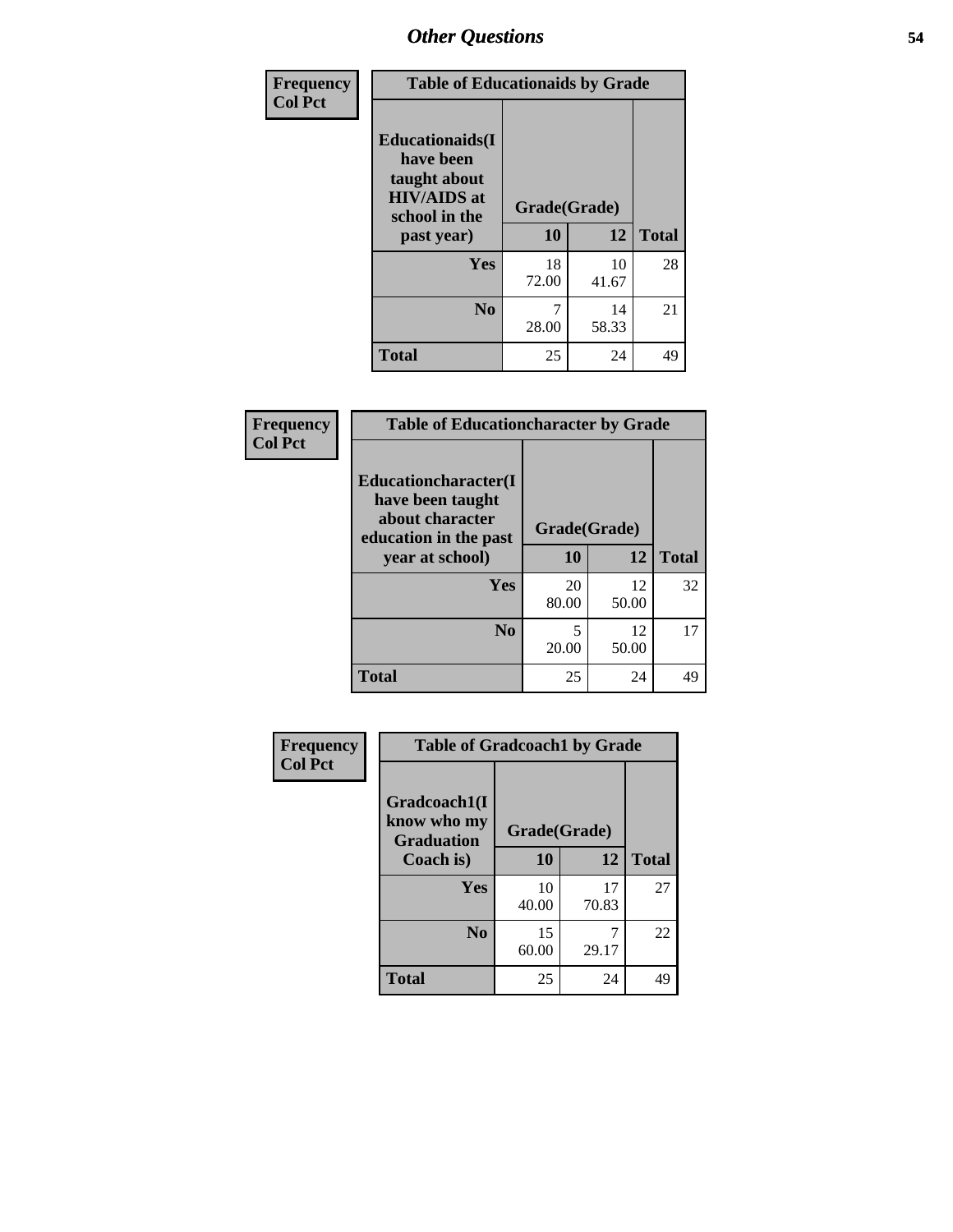| Frequency      | <b>Table of Gradcoach2 by Grade</b>       |              |             |              |  |
|----------------|-------------------------------------------|--------------|-------------|--------------|--|
| <b>Col Pct</b> | Gradcoach2(I                              |              |             |              |  |
|                | have<br>contacted my<br><b>Graduation</b> | Grade(Grade) |             |              |  |
|                | Coach)                                    | 10           | 12          | <b>Total</b> |  |
|                | Yes                                       | 5<br>20.00   | 11<br>45.83 | 16           |  |
|                | N <sub>0</sub>                            | 20<br>80.00  | 13<br>54.17 | 33           |  |
|                | <b>Total</b>                              | 25           | 24          | 49           |  |

| Frequency<br><b>Col Pct</b> | <b>Table of Gradcoach3 by Grade</b>                                         |              |             |              |
|-----------------------------|-----------------------------------------------------------------------------|--------------|-------------|--------------|
|                             | Gradcoach3(I<br>have received<br>assistance<br>from my<br><b>Graduation</b> | Grade(Grade) |             |              |
|                             | Coach)                                                                      | 10           | 12          | <b>Total</b> |
|                             | Yes                                                                         | 4<br>16.00   | 8<br>33.33  | 12           |
|                             | N <sub>0</sub>                                                              | 3<br>12.00   | 6<br>25.00  | 9            |
|                             | Don't know                                                                  | 18<br>72.00  | 10<br>41.67 | 28           |
|                             | <b>Total</b>                                                                | 25           | 24          | 49           |

| Frequency<br><b>Col Pct</b> | <b>Table of Selfharm by Grade</b>                                                                                                                                                      |                    |                       |              |
|-----------------------------|----------------------------------------------------------------------------------------------------------------------------------------------------------------------------------------|--------------------|-----------------------|--------------|
|                             | <b>Selfharm</b> (During<br>the past 12<br>months,<br>I harmed myself<br>on purpose<br><b>Suicideconsider</b><br>During the past<br>12 months,<br>I seriously<br>considered<br>suicide) | Grade(Grade)<br>10 | 12                    | <b>Total</b> |
|                             | Yes                                                                                                                                                                                    | 3<br>12.00         | $\mathcal{L}$<br>8.33 | 5            |
|                             | N <sub>0</sub>                                                                                                                                                                         | 22<br>88.00        | 22<br>91.67           | 44           |
|                             | <b>Total</b>                                                                                                                                                                           | 25                 | 24                    | 49           |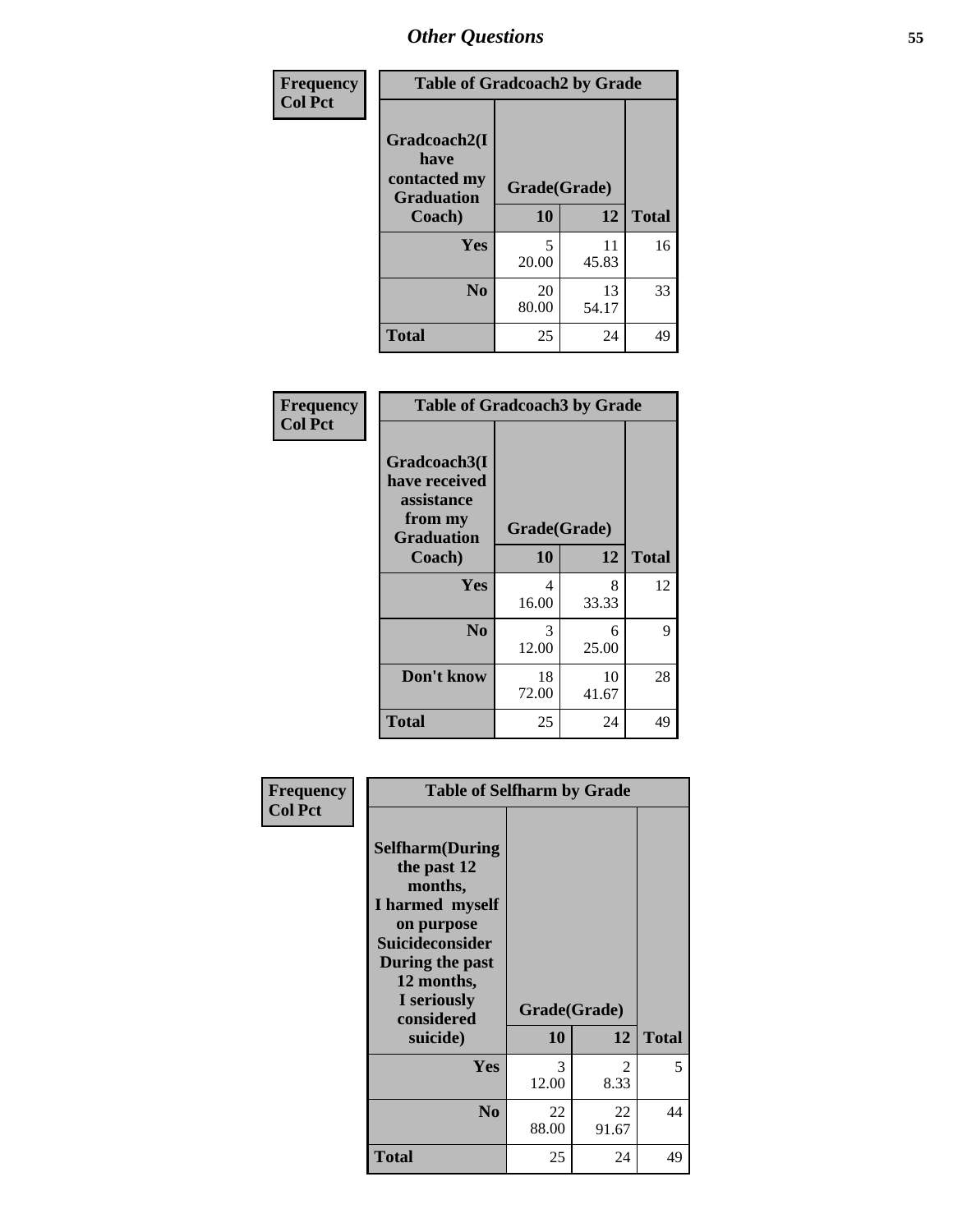| <b>Frequency</b> |                 |              | <b>Table of Suicideconsider by Grade</b> |              |
|------------------|-----------------|--------------|------------------------------------------|--------------|
| <b>Col Pct</b>   |                 | Grade(Grade) |                                          |              |
|                  | Suicideconsider | <b>10</b>    | 12                                       | <b>Total</b> |
|                  | Yes             | 5<br>20.00   | 3<br>12.50                               | 8            |
|                  | N <sub>0</sub>  | 20<br>80.00  | 21<br>87.50                              | 41           |
|                  | <b>Total</b>    | 25           | 24                                       | 49           |

| Frequency      | <b>Table of Suicideattempt by Grade</b>              |              |             |              |
|----------------|------------------------------------------------------|--------------|-------------|--------------|
| <b>Col Pct</b> | Suicideattempt(I<br>have attempted<br>suicide in the | Grade(Grade) |             |              |
|                | last year)                                           | <b>10</b>    | 12          | <b>Total</b> |
|                | Yes                                                  | 0<br>0.00    | 3<br>12.50  | 3            |
|                | N <sub>0</sub>                                       | 25<br>100.00 | 21<br>87.50 | 46           |
|                | <b>Total</b>                                         | 25           | 24          | 49           |

| Frequency      | <b>Table of Instantmessaged by Grade</b>                       |              |             |              |  |  |  |  |
|----------------|----------------------------------------------------------------|--------------|-------------|--------------|--|--|--|--|
| <b>Col Pct</b> | <b>Instantmessaged</b> (I<br>have instant<br>messaged people I | Grade(Grade) |             |              |  |  |  |  |
|                | do not even know)                                              | 10           | 12          | <b>Total</b> |  |  |  |  |
|                | Yes                                                            | q<br>36.00   | 9<br>37.50  | 18           |  |  |  |  |
|                | N <sub>0</sub>                                                 | 16<br>64.00  | 15<br>62.50 | 31           |  |  |  |  |
|                | <b>Total</b>                                                   | 25           | 24          | 49           |  |  |  |  |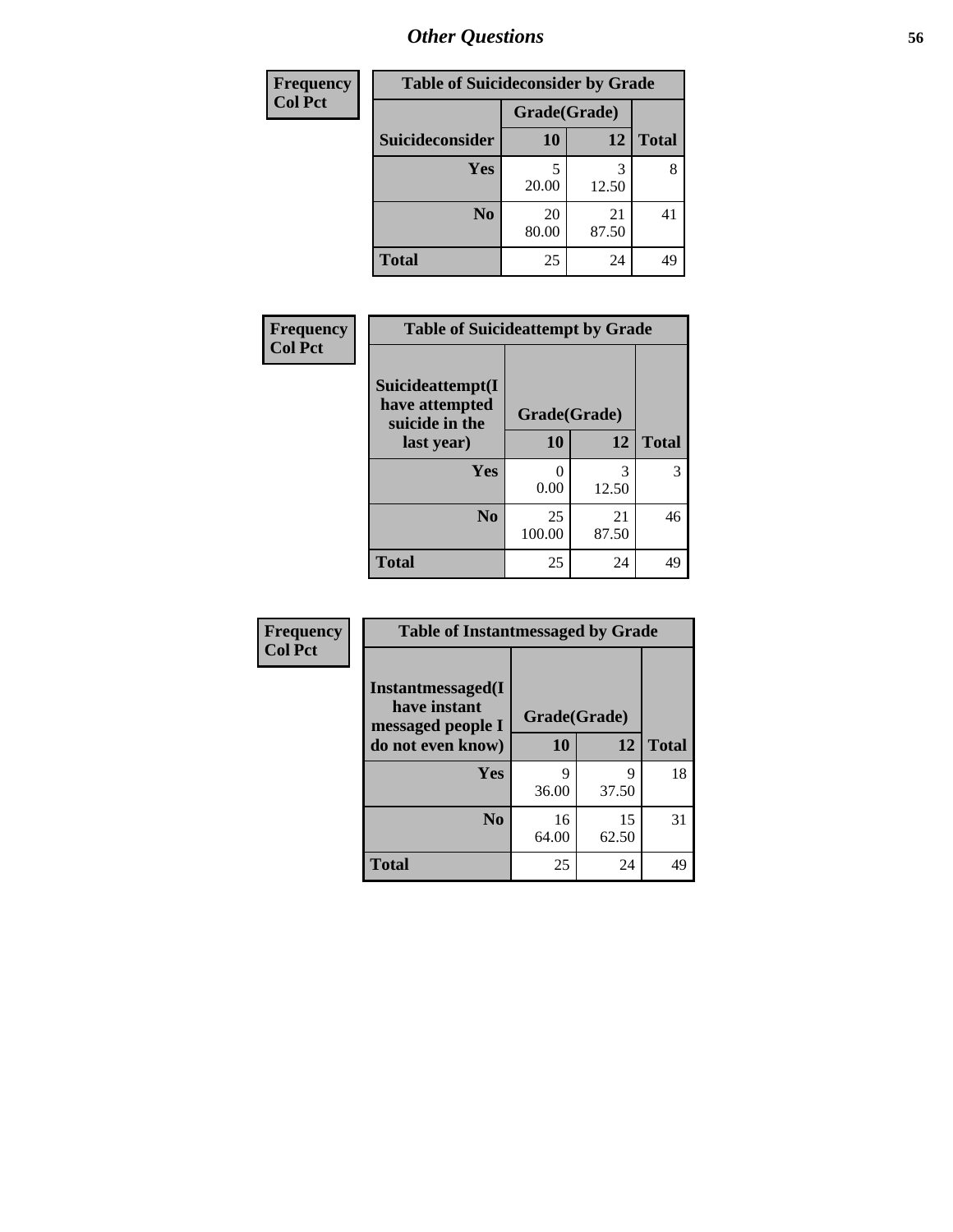| Frequency      | <b>Table of Getsalong by Grade</b>                          |                       |             |                |  |  |  |  |
|----------------|-------------------------------------------------------------|-----------------------|-------------|----------------|--|--|--|--|
| <b>Col Pct</b> | <b>Getsalong</b> (I get<br>along with other<br>students and | Grade(Grade)          |             |                |  |  |  |  |
|                | adults)                                                     | 10                    | 12          | <b>Total</b>   |  |  |  |  |
|                | <b>Strongly Agree</b>                                       | 9<br>36.00            | 13<br>54.17 | 22             |  |  |  |  |
|                | <b>Somewhat Agree</b>                                       | 13<br>52.00           | 7<br>29.17  | 20             |  |  |  |  |
|                | <b>Somewhat Disagree</b>                                    | 4.00                  | 4.17        | $\overline{2}$ |  |  |  |  |
|                | <b>Strongly Disagree</b>                                    | $\mathcal{L}$<br>8.00 | 3<br>12.50  | 5              |  |  |  |  |
|                | <b>Total</b>                                                | 25                    | 24          | 49             |  |  |  |  |

| Frequency<br>Col Pct |
|----------------------|
|                      |

| <b>Table of Safehome by Grade</b> |                        |                        |    |  |  |  |  |
|-----------------------------------|------------------------|------------------------|----|--|--|--|--|
| Safehome(I feel<br>safe at home)  | Grade(Grade)<br>10     | <b>Total</b>           |    |  |  |  |  |
| <b>Strongly Agree</b>             | 11<br>44.00            | 20<br>83.33            | 31 |  |  |  |  |
| <b>Somewhat Agree</b>             | 10<br>40.00            | $\mathfrak{D}$<br>8.33 | 12 |  |  |  |  |
| <b>Somewhat Disagree</b>          | $\mathfrak{D}$<br>8.00 | $\mathfrak{D}$<br>8.33 | 4  |  |  |  |  |
| <b>Strongly Disagree</b>          | $\mathcal{L}$<br>8.00  | 0<br>0.00              | 2  |  |  |  |  |
| <b>Total</b>                      | 25                     | 24                     | 49 |  |  |  |  |

| Frequency      | <b>Table of Adulttalk by Grade</b>                                                  |              |             |              |  |  |  |
|----------------|-------------------------------------------------------------------------------------|--------------|-------------|--------------|--|--|--|
| <b>Col Pct</b> | <b>Adulttalk(I</b><br>know an<br>adult at<br>school that<br>I can talk<br>with if I | Grade(Grade) |             |              |  |  |  |
|                | need help)                                                                          | 10           | 12          | <b>Total</b> |  |  |  |
|                | <b>Yes</b>                                                                          | 18<br>72.00  | 21<br>87.50 | 39           |  |  |  |
|                | N <sub>0</sub>                                                                      | 7<br>28.00   | 3<br>12.50  | 10           |  |  |  |
|                | <b>Total</b>                                                                        | 25           | 24          | 49           |  |  |  |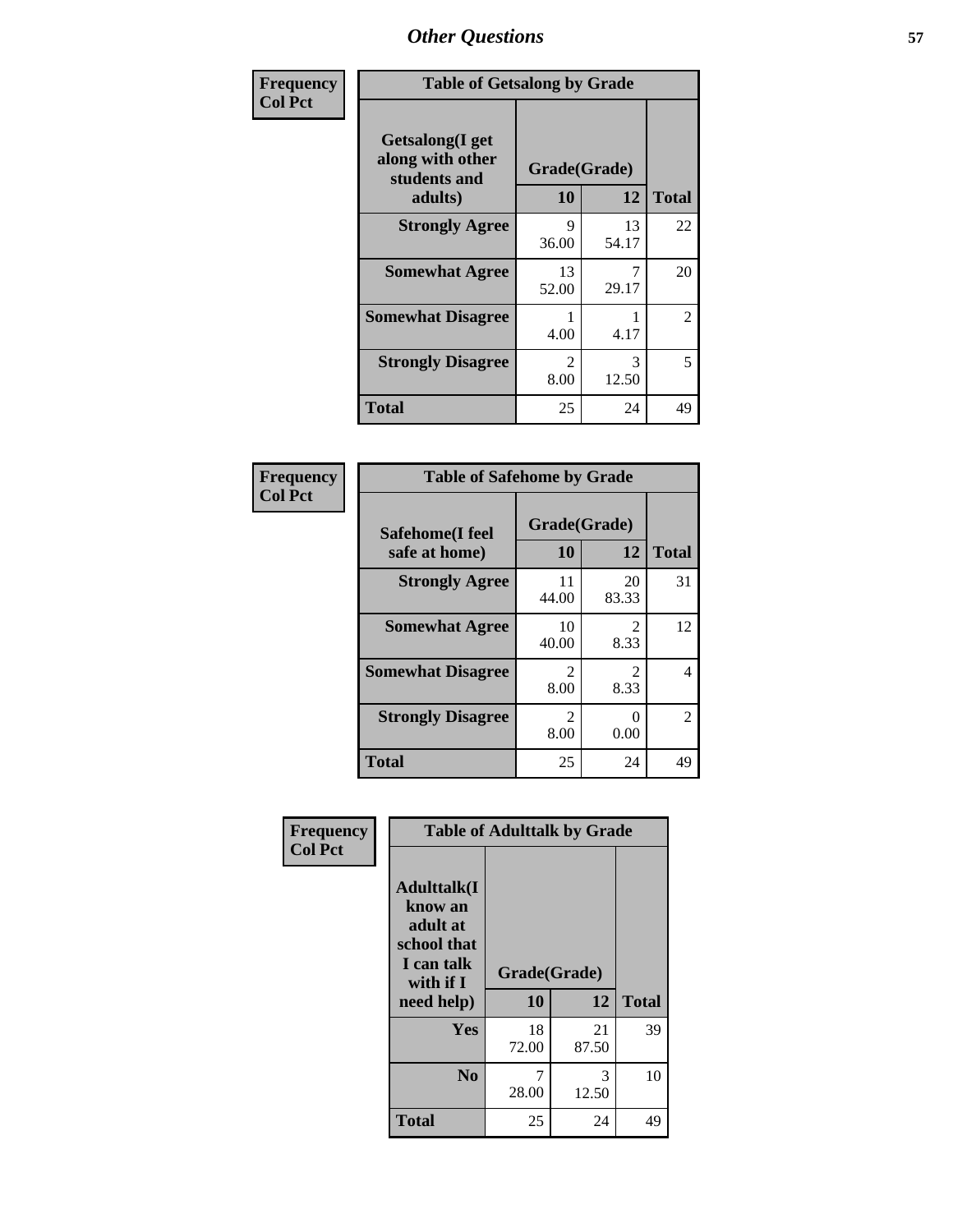**Frequency Row Pct**

| <b>Table of Grade by Tytime</b> |       |                                                                                         |       |                                                                      |         |       |              |  |  |
|---------------------------------|-------|-----------------------------------------------------------------------------------------|-------|----------------------------------------------------------------------|---------|-------|--------------|--|--|
|                                 |       | Tytime (On an average school day,<br>how much unsupervised time do I spend watching TV) |       |                                                                      |         |       |              |  |  |
| Grade(Grade)   None             |       | <b>Less that</b>                                                                        |       | $2 - 3$<br>$hour/day$   hour/day   hours/day   hours/day   hours/day | $4 - 5$ | $6+$  | <b>Total</b> |  |  |
| 10                              | 4.00  | 6<br>24.00                                                                              | 20.00 | 20.00                                                                | 16.00   | 16.00 | 25           |  |  |
| 12                              | 12.50 | 20.83                                                                                   | 8.33  | 37.50                                                                | 12.50   | 8.33  | 24           |  |  |
| <b>Total</b>                    | 4     | 11                                                                                      |       | 14                                                                   |         | 6     | 49           |  |  |

**Frequency Row Pct**

| <b>Table of Grade by Computertime</b> |            |                                                                                                   |                     |                      |                      |                   |              |  |  |
|---------------------------------------|------------|---------------------------------------------------------------------------------------------------|---------------------|----------------------|----------------------|-------------------|--------------|--|--|
|                                       |            | Computertime (On an average school day,<br>how much unsupervised time do I spend on the computer) |                     |                      |                      |                   |              |  |  |
| Grade(Grade)                          | None       | <b>Less that</b>                                                                                  | hour/day   hour/day | $2 - 3$<br>hours/day | $4 - 5$<br>hours/day | $6+$<br>hours/day | <b>Total</b> |  |  |
| 10                                    | 20.00      | 3<br>12.00                                                                                        | 24.00               | 20.00                | 4.00                 | 20.00             | 25           |  |  |
| 12                                    | 6<br>25.00 | 29.17                                                                                             | 12.50               | 16.67                | 8.33                 | 8.33              | 24           |  |  |
| <b>Total</b>                          | 11         | 10                                                                                                | Q                   | Q                    | 3                    |                   | 49           |  |  |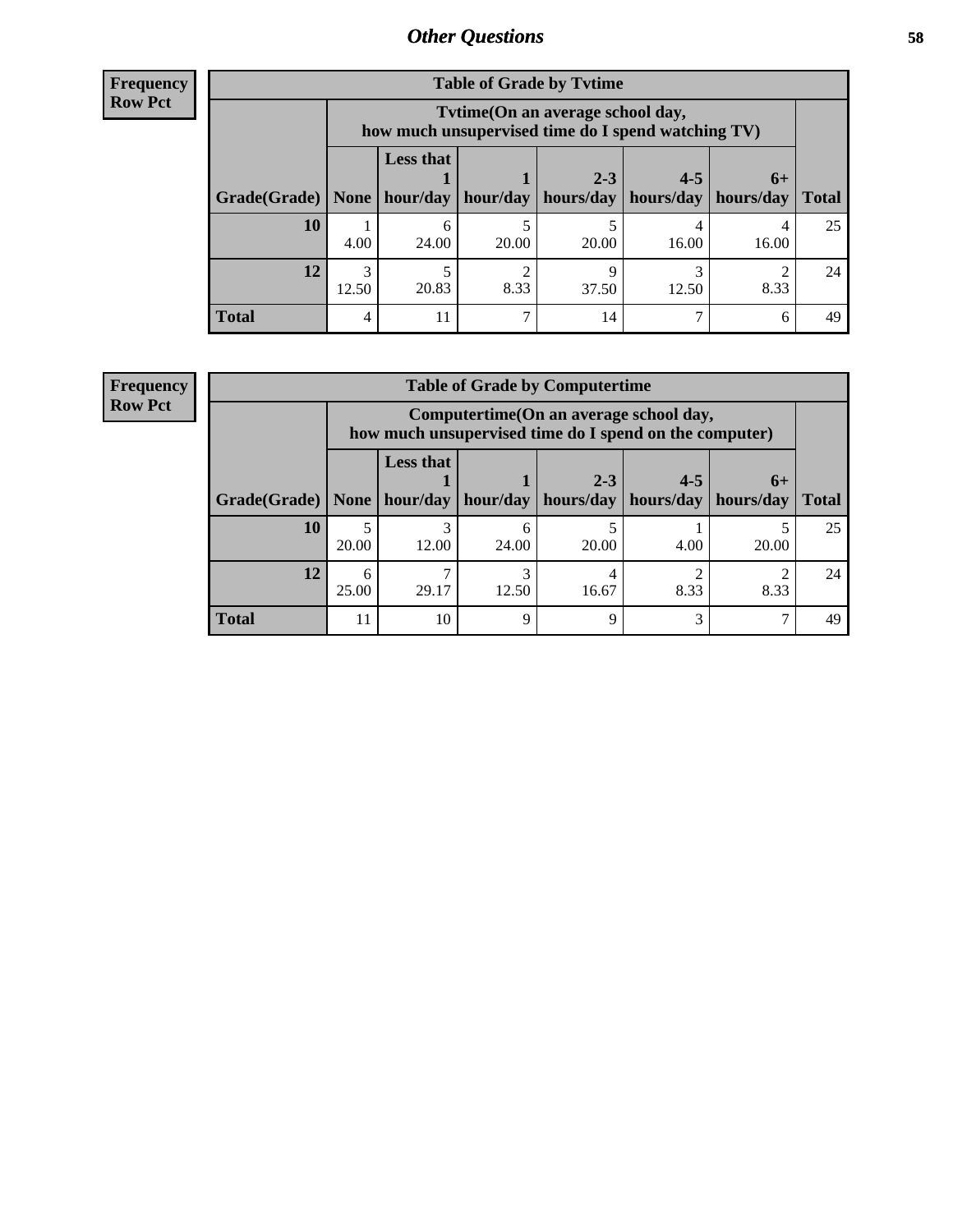## *Questions about Driving Laws* **59** *Driving Questions were asked only of high school students.*

| <b>Frequency</b> |
|------------------|
| <b>Row Pct</b>   |

| <b>Table of Grade by License1</b> |                                                                                                                                           |                                       |                        |                        |                      |              |  |  |
|-----------------------------------|-------------------------------------------------------------------------------------------------------------------------------------------|---------------------------------------|------------------------|------------------------|----------------------|--------------|--|--|
|                                   | License1(During the first 6 months of driving<br>with a provisional license,<br>the only passengers who can ride with the<br>driver are:) |                                       |                        |                        |                      |              |  |  |
| <b>Grade</b> (Grade)              | <b>Parent or</b>                                                                                                                          | Family<br><b>Guardian   Members  </b> | <b>Friends</b>         | Anyone                 | Don't<br><b>Know</b> | <b>Total</b> |  |  |
| 10                                | 28.00                                                                                                                                     | 11<br>44.00                           | 4.00                   | 2<br>8.00              | 4<br>16.00           | 25           |  |  |
| 12                                | 8<br>33.33                                                                                                                                | 11<br>45.83                           | $\overline{c}$<br>8.33 | $\mathfrak{D}$<br>8.33 | 4.17                 | 24           |  |  |
| <b>Total</b>                      | 15                                                                                                                                        | 22                                    | 3                      | 4                      | 5                    | 49           |  |  |

| <b>Frequency</b> | <b>Table of Grade by License2</b> |                                                                                                                      |                  |                  |                                                      |                        |              |  |  |
|------------------|-----------------------------------|----------------------------------------------------------------------------------------------------------------------|------------------|------------------|------------------------------------------------------|------------------------|--------------|--|--|
| <b>Row Pct</b>   |                                   | License $2(17 \text{ yr})$ old drivers with a<br>provisional driver's license cannot<br>drive between the hours of:) |                  |                  |                                                      |                        |              |  |  |
|                  | Grade(Grade)                      | <b>Midnight</b><br>to 6am                                                                                            | 1am<br>to<br>5am | 1am<br>to<br>6am | N <sub>0</sub><br>curfew<br>for $17$<br>year<br>olds | Don't<br>Know          | <b>Total</b> |  |  |
|                  | 10                                | 12<br>48.00                                                                                                          | 3<br>12.00       | 4.00             | $\mathfrak{D}$<br>8.00                               | 7<br>28.00             | 25           |  |  |
|                  | 12                                | 18<br>75.00                                                                                                          | $\Omega$<br>0.00 | 3<br>12.50       | 4.17                                                 | $\mathfrak{D}$<br>8.33 | 24           |  |  |
|                  | <b>Total</b>                      | 30                                                                                                                   | 3                | $\overline{4}$   | 3                                                    | 9                      | 49           |  |  |

| <b>Frequency</b> | <b>Table of Grade by License3</b> |                                                                                        |             |            |       |       |               |              |
|------------------|-----------------------------------|----------------------------------------------------------------------------------------|-------------|------------|-------|-------|---------------|--------------|
| <b>Row Pct</b>   |                                   | License3(For drivers under the age of 21,<br>what level of alcohol is considered DUI?) |             |            |       |       |               |              |
|                  | Grade(Grade)                      | Any<br><b>Amount</b>                                                                   | 0.02        | 0.04       | 0.06  | 0.08  | Don't<br>know | <b>Total</b> |
|                  | 10                                | っ<br>8.00                                                                              | 20.00       | 6<br>24.00 | 12.00 | 12.00 | 6<br>24.00    | 25           |
|                  | 12                                | 4.17                                                                                   | 13<br>54.17 | 0.00       | 12.50 | 4.17  | 6<br>25.00    | 24           |
|                  | <b>Total</b>                      | 3                                                                                      | 18          | 6          | 6     | 4     | 12            | 49           |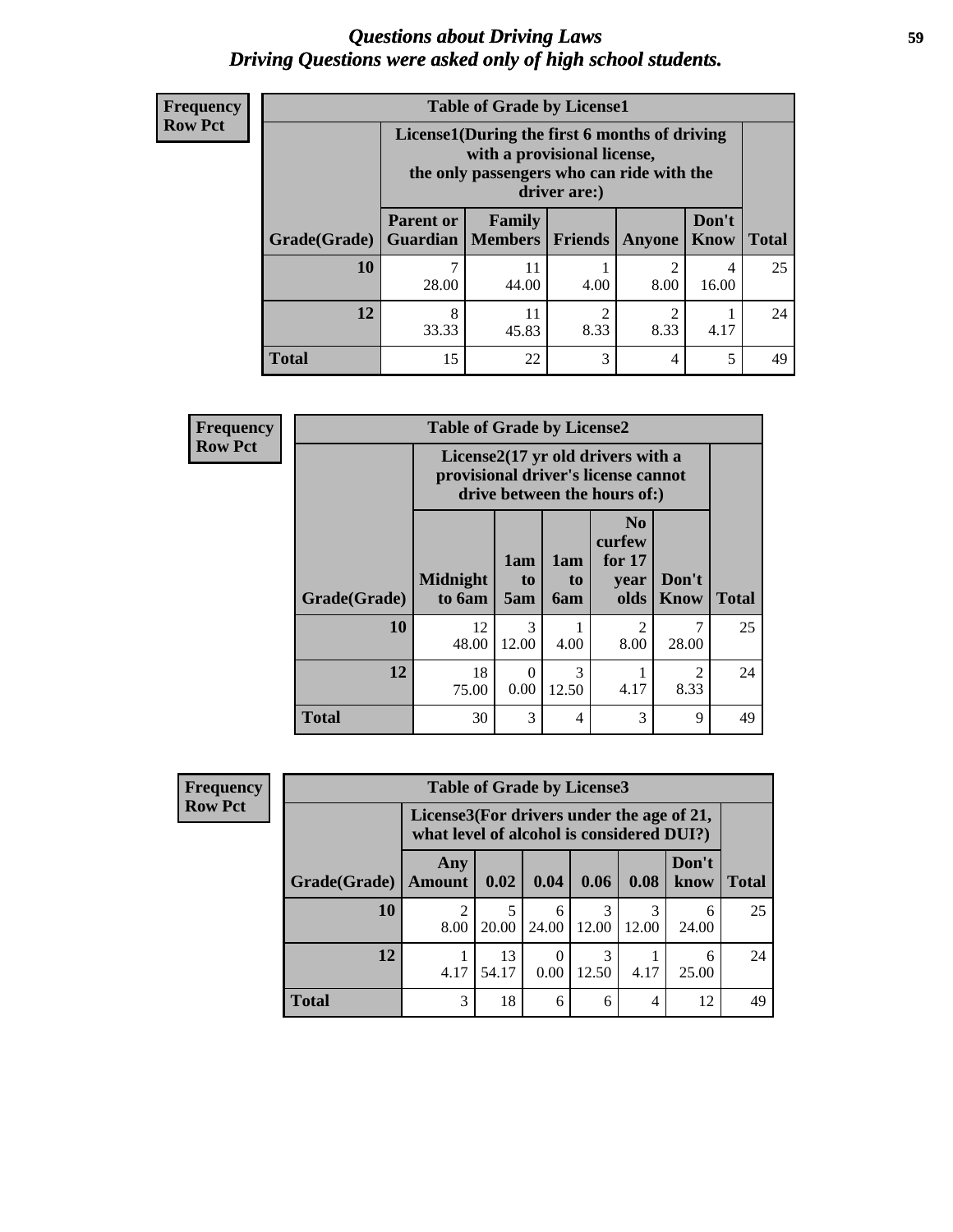## *Questions about Driving Laws* **60** *Driving Questions were asked only of high school students.*

**Frequency Row Pct**

| <b>Table of Grade by License4</b> |              |                                                                                                                      |                        |                               |                                             |               |              |  |
|-----------------------------------|--------------|----------------------------------------------------------------------------------------------------------------------|------------------------|-------------------------------|---------------------------------------------|---------------|--------------|--|
|                                   |              | License4(A driver under 21 automatically<br>loses his/her license if caught exceeding the<br>posted speet limit by:) |                        |                               |                                             |               |              |  |
| <b>Grade(Grade)</b>               | $15+$<br>mph | $25+$<br>mph                                                                                                         | $35+$<br>mph           | <b>Depends</b><br>on<br>judge | Can't<br>lose<br>license<br>for<br>speeding | Don't<br>know | <b>Total</b> |  |
| 10                                | 8<br>32.00   | 6<br>24.00                                                                                                           | $\mathcal{R}$<br>12.00 | 4.00                          | 0<br>0.00                                   | 28.00         | 25           |  |
| 12                                | 5<br>20.83   | 8<br>33.33                                                                                                           | $\mathcal{R}$<br>12.50 | $\Omega$<br>0.00              | 4<br>16.67                                  | 4<br>16.67    | 24           |  |
| <b>Total</b>                      | 13           | 14                                                                                                                   | 6                      |                               | 4                                           | 11            | 49           |  |

| <b>Frequency</b> | <b>Table of Grade by License5</b> |                                                                                                                                                             |                |               |              |
|------------------|-----------------------------------|-------------------------------------------------------------------------------------------------------------------------------------------------------------|----------------|---------------|--------------|
| <b>Row Pct</b>   |                                   | License5(A)<br>Georgia teenager<br>with family<br>connections or a<br>good lawyer can<br>break a teen<br>driving law and<br>keep their driver's<br>license) |                |               |              |
|                  | Grade(Grade)                      | Yes                                                                                                                                                         | N <sub>0</sub> | Don't<br>know | <b>Total</b> |
|                  | 10                                | 3<br>12.00                                                                                                                                                  | 11<br>44.00    | 11<br>44.00   | 25           |
|                  | 12                                | 2<br>8.33                                                                                                                                                   | 14<br>58.33    | 8<br>33.33    | 24           |
|                  | Total                             | 5                                                                                                                                                           | 25             | 19            | 49           |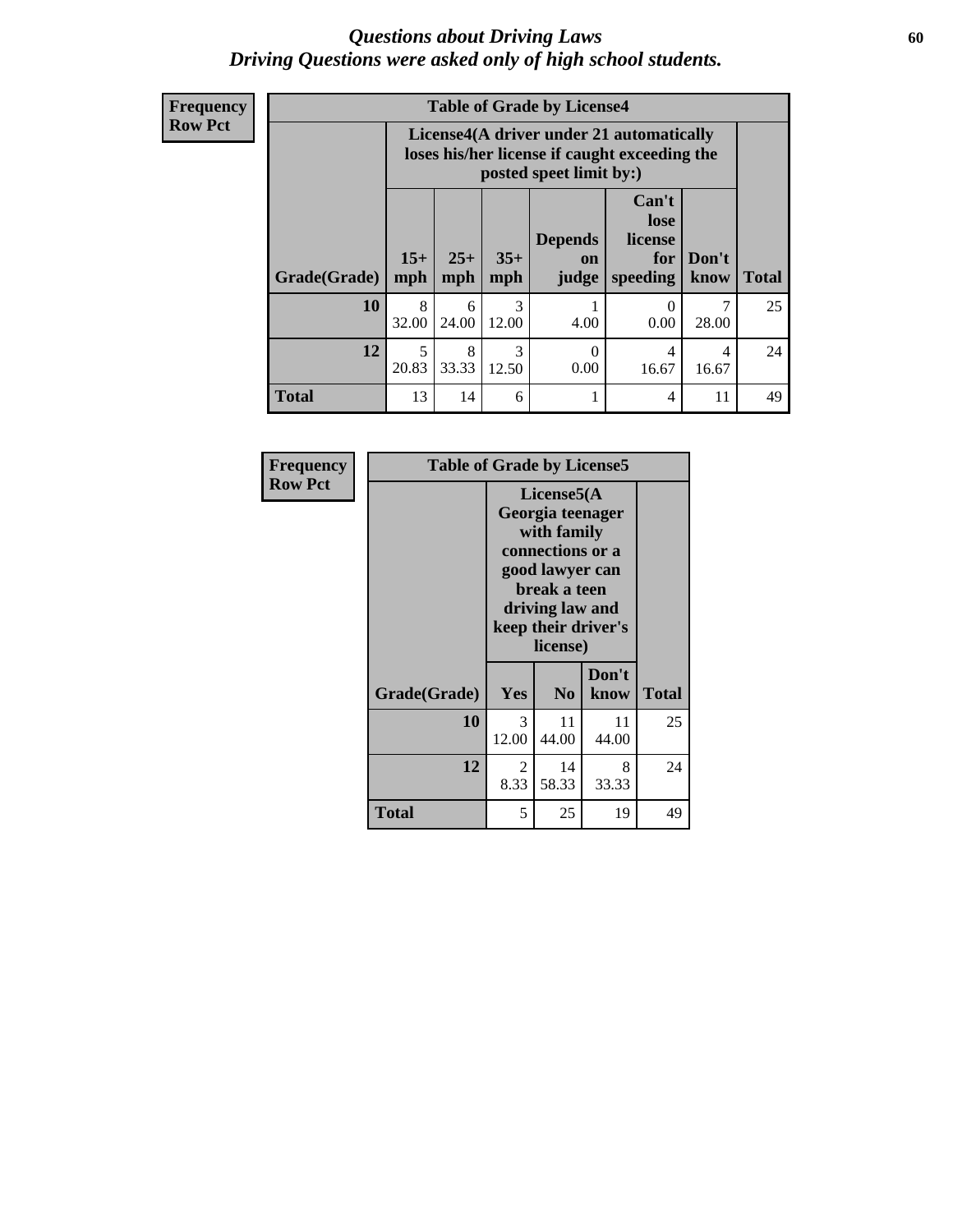## *Questions about Driving Laws* **61** *Driving Questions were asked only of high school students.*

| <b>Frequency</b> | <b>Table of Grade by License6</b> |                                                                                                                                                 |                |               |              |
|------------------|-----------------------------------|-------------------------------------------------------------------------------------------------------------------------------------------------|----------------|---------------|--------------|
| <b>Row Pct</b>   |                                   | License <sub>6</sub> (I know a<br>friend or<br>classmate that<br>broke a teen<br>driving law,<br>but was allowed to<br>keep his/her<br>license) |                |               |              |
|                  | Grade(Grade)                      | <b>Yes</b>                                                                                                                                      | N <sub>0</sub> | Don't<br>know | <b>Total</b> |
|                  | 10                                | 7<br>28.00                                                                                                                                      | 13<br>52.00    | 5<br>20.00    | 25           |
|                  | 12                                | 6<br>25.00                                                                                                                                      | 13<br>54.17    | 5<br>20.83    | 24           |
|                  | <b>Total</b>                      | 13                                                                                                                                              | 26             | 10            | 49           |

| <b>Frequency</b> | <b>Table of Grade by License7</b> |                                                                             |                                   |                                                                                               |                        |              |
|------------------|-----------------------------------|-----------------------------------------------------------------------------|-----------------------------------|-----------------------------------------------------------------------------------------------|------------------------|--------------|
| <b>Row Pct</b>   |                                   |                                                                             |                                   | License7(A student under the age of 18 cam loser<br>his/her driving privileges if he or she:) |                        |              |
|                  | Grade(Grade)                      | <b>Have</b><br>more than<br>10<br>unexcused<br>absences<br>per school<br>yr | Drop out<br>without<br>graduating | Bring<br>alcohol/drugs/weapon<br>to school                                                    | All of<br>the<br>above | <b>Total</b> |
|                  | 10                                | 4.00                                                                        | 3<br>12.00                        | 12.00                                                                                         | 18<br>72.00            | 25           |
|                  | 12                                | 5<br>20.83                                                                  | 6<br>25.00                        | $\Omega$<br>0.00                                                                              | 13<br>54.17            | 24           |
|                  | <b>Total</b>                      | 6                                                                           | 9                                 | 3                                                                                             | 31                     | 49           |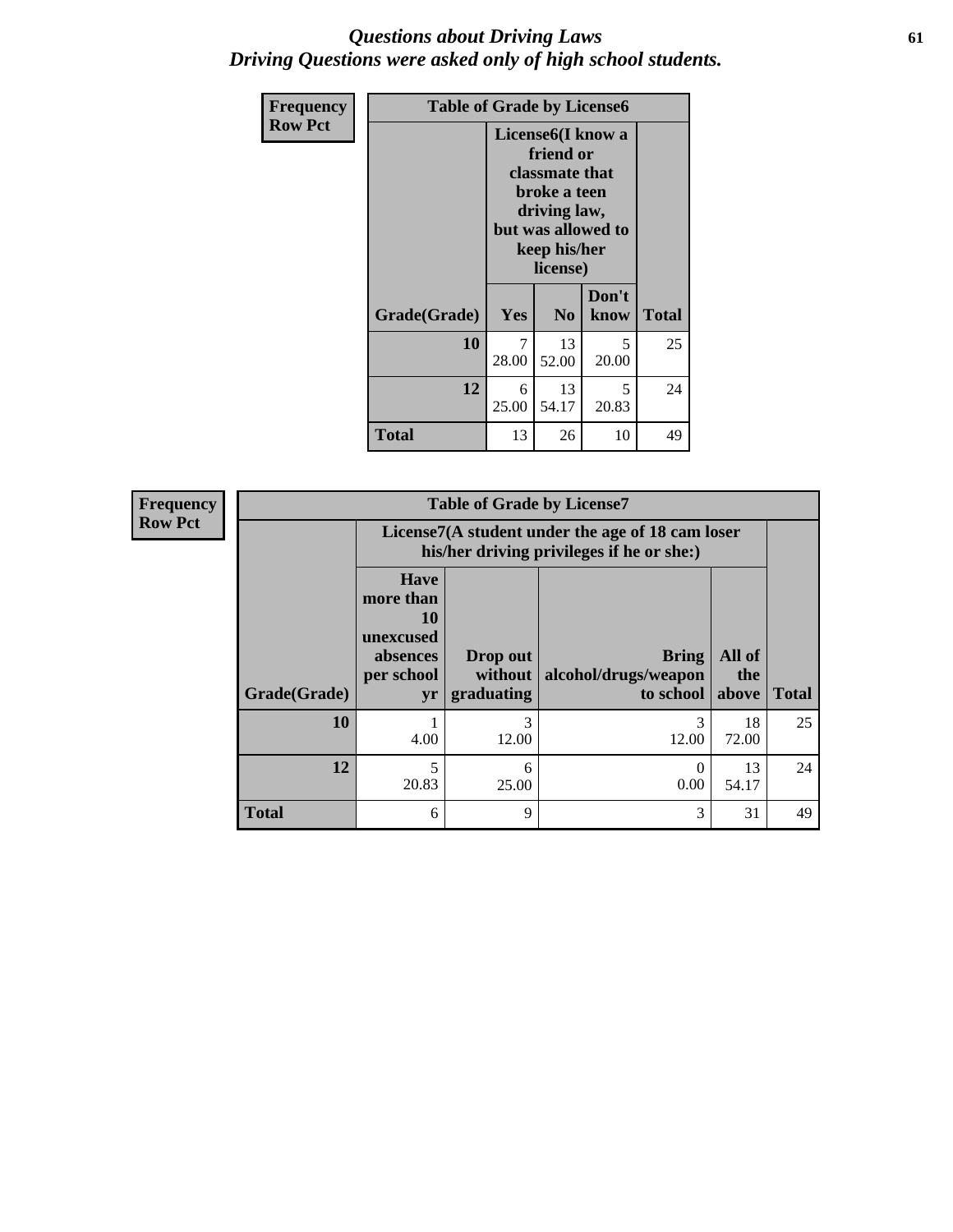# *Select Results by Gender* **62**

| Frequency      | <b>Table of SchoolClimate2 by Gender</b> |                    |                        |                    |  |
|----------------|------------------------------------------|--------------------|------------------------|--------------------|--|
| <b>Col Pct</b> | SchoolClimate2(I<br>feel successful at   | Gender(Gender)     |                        |                    |  |
|                | school)<br><b>Strongly Agree</b>         | <b>Female</b><br>8 | <b>Male</b><br>9       | <b>Total</b><br>17 |  |
|                |                                          | 27.59              | 45.00                  |                    |  |
|                | <b>Somewhat Agree</b>                    | 19<br>65.52        | Q<br>45.00             | 28                 |  |
|                | <b>Somewhat Disagree</b>                 | 3.45               | $\mathcal{D}$<br>10.00 | 3                  |  |
|                | <b>Strongly Disagree</b>                 | 3.45               | 0<br>0.00              |                    |  |
|                | <b>Total</b>                             | 29                 | 20                     | 49                 |  |

| <b>Frequency</b> | <b>Table of SchoolClimate6 by Gender</b>                 |                |                           |              |
|------------------|----------------------------------------------------------|----------------|---------------------------|--------------|
| <b>Col Pct</b>   | <b>SchoolClimate6(Teachers</b><br>treat me with respect) | Gender(Gender) |                           |              |
|                  |                                                          | Female         | <b>Male</b>               | <b>Total</b> |
|                  | <b>Strongly Agree</b>                                    | 8<br>27.59     | 6<br>30.00                | 14           |
|                  | <b>Somewhat Agree</b>                                    | 14<br>48.28    | Q<br>45.00                | 23           |
|                  | <b>Somewhat Disagree</b>                                 | 4<br>13.79     | 5<br>25.00                | 9            |
|                  | <b>Strongly Disagree</b>                                 | 3<br>10.34     | $\mathbf{\Omega}$<br>0.00 | 3            |
|                  | <b>Total</b>                                             | 29             | 20                        | 49           |

| <b>Frequency</b> | <b>Table of SchoolClimate8 by Gender</b>                                             |                                 |              |    |  |  |
|------------------|--------------------------------------------------------------------------------------|---------------------------------|--------------|----|--|--|
| <b>Col Pct</b>   | <b>SchoolClimate8(Students</b><br>are frequently<br>recognized for good<br>behavior) | Gender(Gender)<br><b>Female</b> | <b>Total</b> |    |  |  |
|                  |                                                                                      |                                 | <b>Male</b>  |    |  |  |
|                  | <b>Strongly Agree</b>                                                                | 7<br>24.14                      | 3<br>15.00   | 10 |  |  |
|                  | <b>Somewhat Agree</b>                                                                | 14<br>48.28                     | 11<br>55.00  | 25 |  |  |
|                  | <b>Somewhat Disagree</b>                                                             | 8<br>27.59                      | 5<br>25.00   | 13 |  |  |
|                  | <b>Strongly Disagree</b>                                                             | 0<br>0.00                       | 5.00         | 1  |  |  |
|                  | Total                                                                                | 29                              | 20           | 49 |  |  |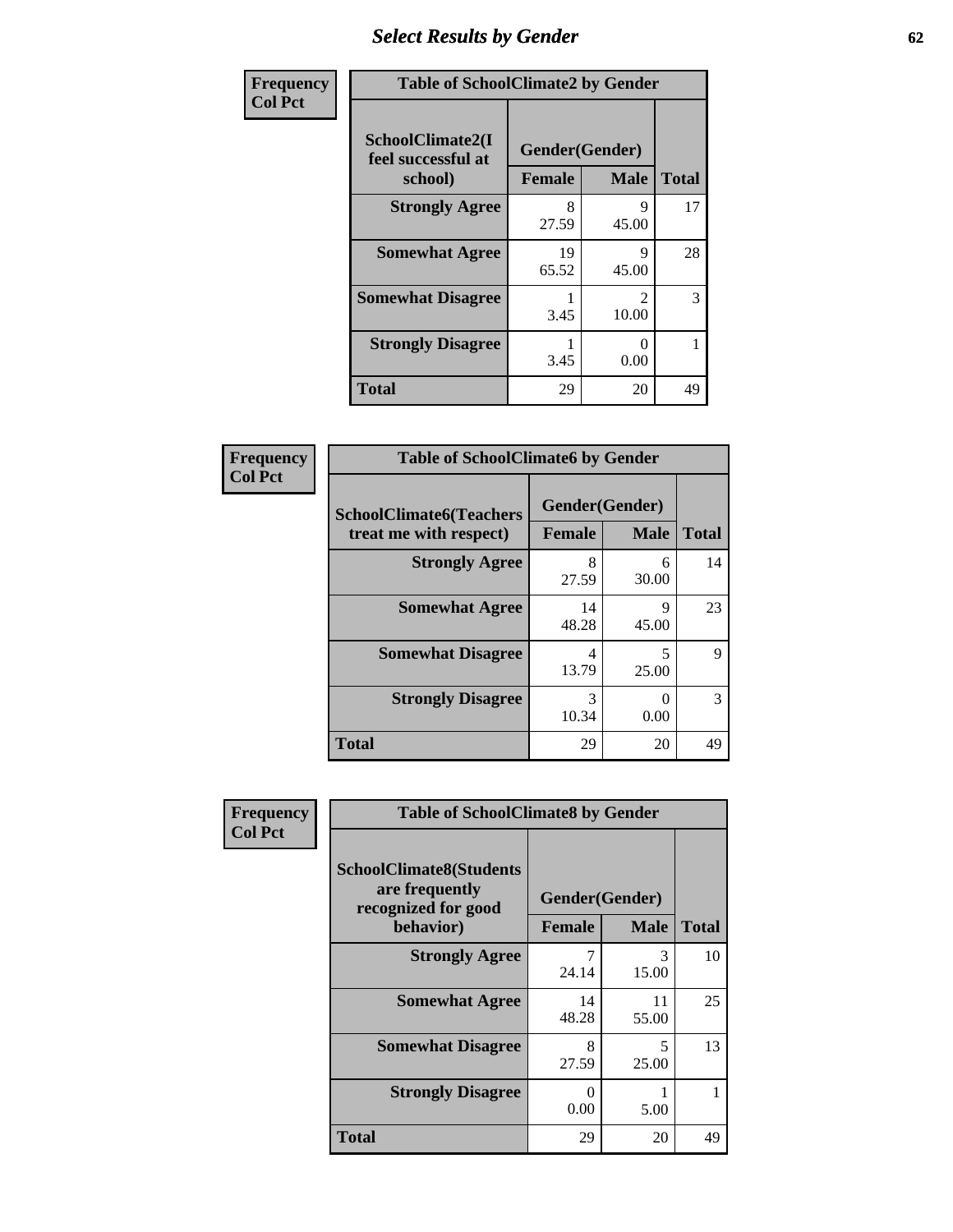# *Select Results by Gender* **63**

| <b>Frequency</b> | <b>Table of Gender by Dropout</b> |                                                                        |                |              |
|------------------|-----------------------------------|------------------------------------------------------------------------|----------------|--------------|
| <b>Row Pct</b>   |                                   | Dropout(I<br>have<br>thought<br>about<br>dropping<br>out of<br>school) |                |              |
|                  | Gender(Gender)                    | Yes                                                                    | N <sub>0</sub> | <b>Total</b> |
|                  | <b>Female</b>                     | 5<br>17.24                                                             | 24<br>82.76    | 29           |
|                  | <b>Male</b>                       | 5<br>25.00                                                             | 15<br>75.00    | 20           |
|                  | <b>Total</b>                      | 10                                                                     | 39             | 49           |

| <b>Frequency</b> | <b>Table of Gender by Dropoutreason</b> |                                                                     |              |                          |                                |              |              |
|------------------|-----------------------------------------|---------------------------------------------------------------------|--------------|--------------------------|--------------------------------|--------------|--------------|
| <b>Row Pct</b>   |                                         | Dropoutreason (If I dropped out the<br>reason would most likely be) |              |                          |                                |              |              |
|                  | <b>Gender</b> (Gender)                  | Won't<br><b>Drop</b><br>out                                         | <b>Bored</b> | Family<br><b>Reasons</b> | <b>Being</b><br><b>Bullied</b> | <b>Other</b> | <b>Total</b> |
|                  | <b>Female</b>                           | 17<br>58.62                                                         | 4<br>13.79   | っ<br>6.90                | 3.45                           | 5<br>17.24   | 29           |
|                  | <b>Male</b>                             | 10<br>50.00                                                         | 4<br>20.00   | 5.00                     | 0.00                           | 5<br>25.00   | 20           |
|                  | <b>Total</b>                            | 27                                                                  | 8            | 3                        |                                | 10           | 49           |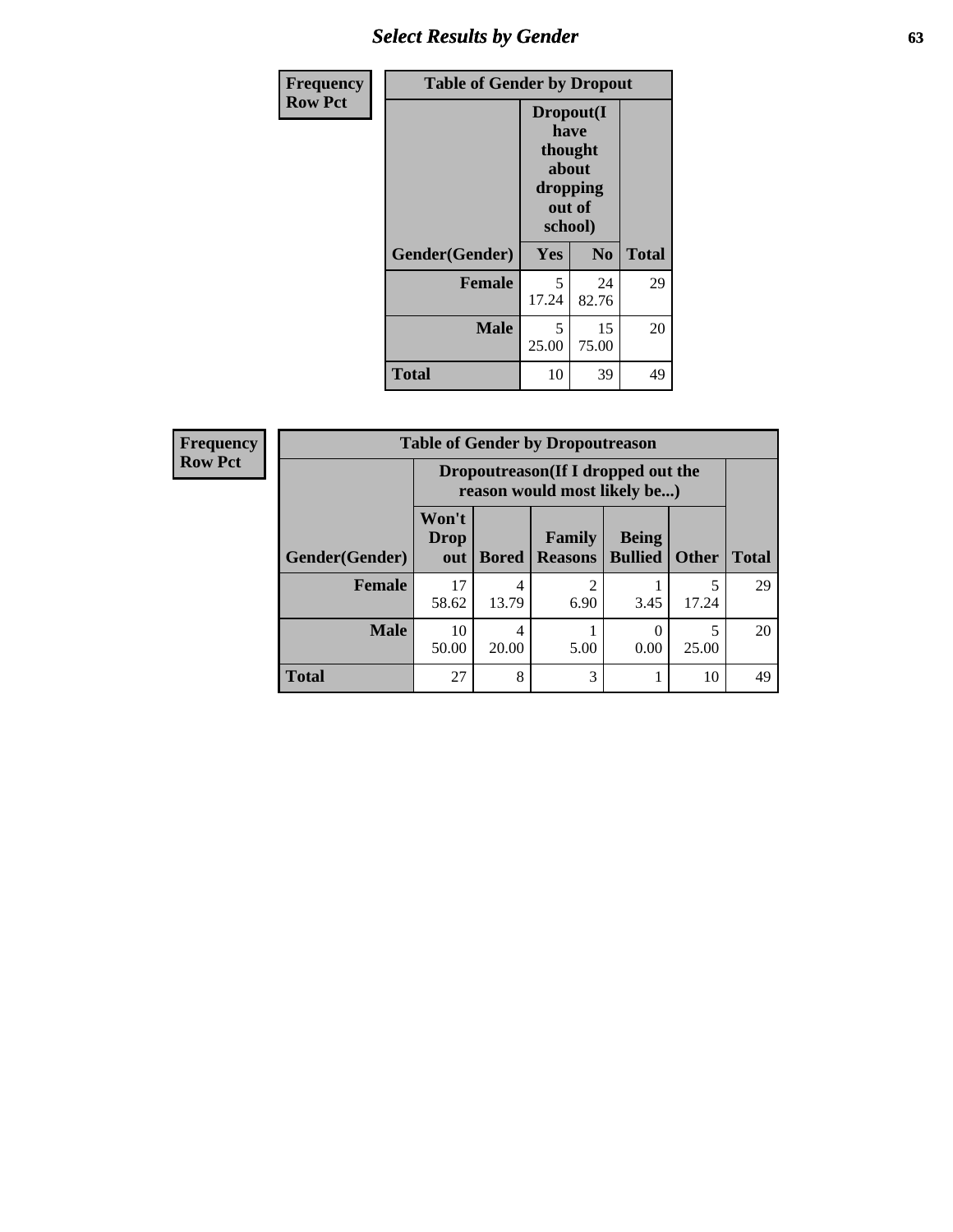*School Safety* **64**

| Frequency      | <b>Table of Gender by Bullied2</b> |                 |                |              |  |
|----------------|------------------------------------|-----------------|----------------|--------------|--|
| <b>Row Pct</b> |                                    | <b>Bullied2</b> |                |              |  |
|                | Gender(Gender)                     | Yes             | N <sub>0</sub> | <b>Total</b> |  |
|                | <b>Female</b>                      | 5<br>17.24      | 24<br>82.76    | 29           |  |
|                | <b>Male</b>                        | 15.00           | 17<br>85.00    | 20           |  |
|                | Total                              | 8               | 41             | 49           |  |

| Frequency      | <b>Table of Gender by Bulliedothers2</b> |                       |                |              |
|----------------|------------------------------------------|-----------------------|----------------|--------------|
| <b>Row Pct</b> |                                          | <b>Bulliedothers2</b> |                |              |
|                | Gender(Gender)                           | Yes                   | N <sub>0</sub> | <b>Total</b> |
|                | <b>Female</b>                            | 13.79                 | 25<br>86.21    | 29           |
|                | <b>Male</b>                              | 10.00                 | 18<br>90.00    | 20           |
|                | Total                                    | 6                     | 43             | 49           |

| Frequency      | <b>Table of Gender by Weaponschool2</b> |                      |              |  |
|----------------|-----------------------------------------|----------------------|--------------|--|
| <b>Row Pct</b> |                                         | <b>Weaponschool2</b> |              |  |
|                | Gender(Gender)                          | N <sub>0</sub>       | <b>Total</b> |  |
|                | <b>Female</b>                           | 29<br>100.00         | 29           |  |
|                | <b>Male</b>                             | 20<br>100.00         | 20           |  |
|                | <b>Total</b>                            | 49                   | 49           |  |

| <b>Frequency</b> | <b>Table of Gender by Absentunsafe2</b> |               |                |              |  |
|------------------|-----------------------------------------|---------------|----------------|--------------|--|
| <b>Row Pct</b>   |                                         | Absentunsafe2 |                |              |  |
|                  | Gender(Gender)                          | Yes           | N <sub>0</sub> | <b>Total</b> |  |
|                  | <b>Female</b>                           | 3.45          | 28<br>96.55    | 29           |  |
|                  | <b>Male</b>                             | 0.00          | 20<br>100.00   | 20           |  |
|                  | <b>Total</b>                            |               | 48             | 49           |  |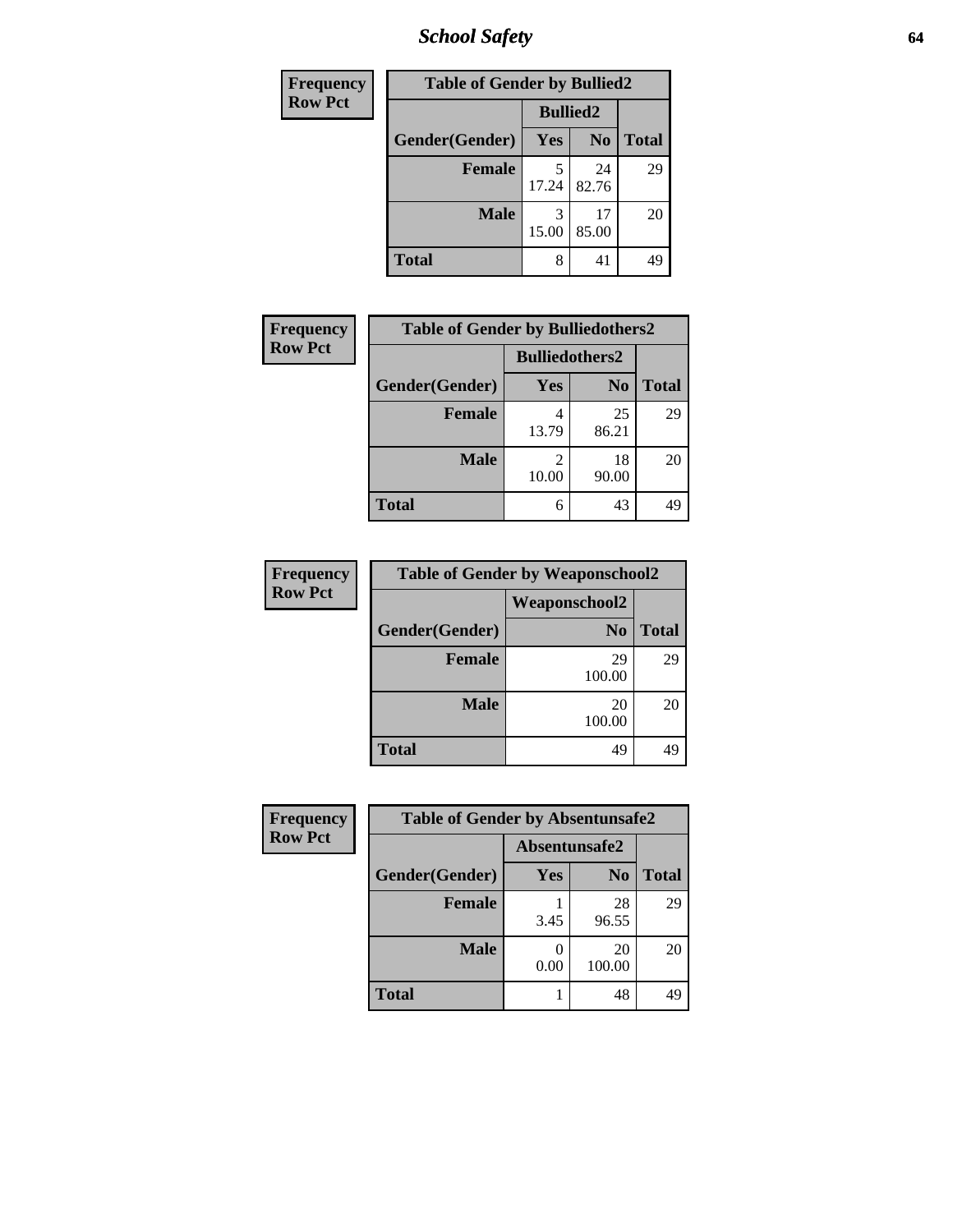*School Safety* **65**

| Frequency      |                | <b>Table of Gender by Gangself</b>                                                                        |              |
|----------------|----------------|-----------------------------------------------------------------------------------------------------------|--------------|
| <b>Row Pct</b> |                | <b>Gangself</b> (I<br>have<br>participated<br>in illegal<br>gang<br>activities in<br>the past 30<br>days) |              |
|                | Gender(Gender) | N <sub>0</sub>                                                                                            | <b>Total</b> |
|                | <b>Female</b>  | 29<br>100.00                                                                                              | 29           |
|                | <b>Male</b>    | 20<br>100.00                                                                                              | 20           |
|                | <b>Total</b>   | 49                                                                                                        | 49           |

| Frequency      | <b>Table of Gender by Gangpeers</b> |                                                                                                                             |                |              |
|----------------|-------------------------------------|-----------------------------------------------------------------------------------------------------------------------------|----------------|--------------|
| <b>Row Pct</b> |                                     | <b>Gangpeers</b> (I<br>have friends<br>who have<br>participated<br>in illegal gang<br>activities in<br>the past 30<br>days) |                |              |
|                | Gender(Gender)                      | <b>Yes</b>                                                                                                                  | N <sub>0</sub> | <b>Total</b> |
|                | <b>Female</b>                       | 2<br>6.90                                                                                                                   | 27<br>93.10    | 29           |
|                | <b>Male</b>                         | 2<br>10.00                                                                                                                  | 18<br>90.00    | 20           |
|                | Total                               | 4                                                                                                                           | 45             | 49           |

| Frequency      | <b>Table of Gender by Pickedon2</b> |             |                |              |
|----------------|-------------------------------------|-------------|----------------|--------------|
| <b>Row Pct</b> |                                     | Pickedon2   |                |              |
|                | Gender(Gender)                      | Yes         | N <sub>0</sub> | <b>Total</b> |
|                | <b>Female</b>                       | 14<br>48.28 | 15<br>51.72    | 29           |
|                | <b>Male</b>                         | 35.00       | 13<br>65.00    | 20           |
|                | <b>Total</b>                        | 21          | 28             | 49           |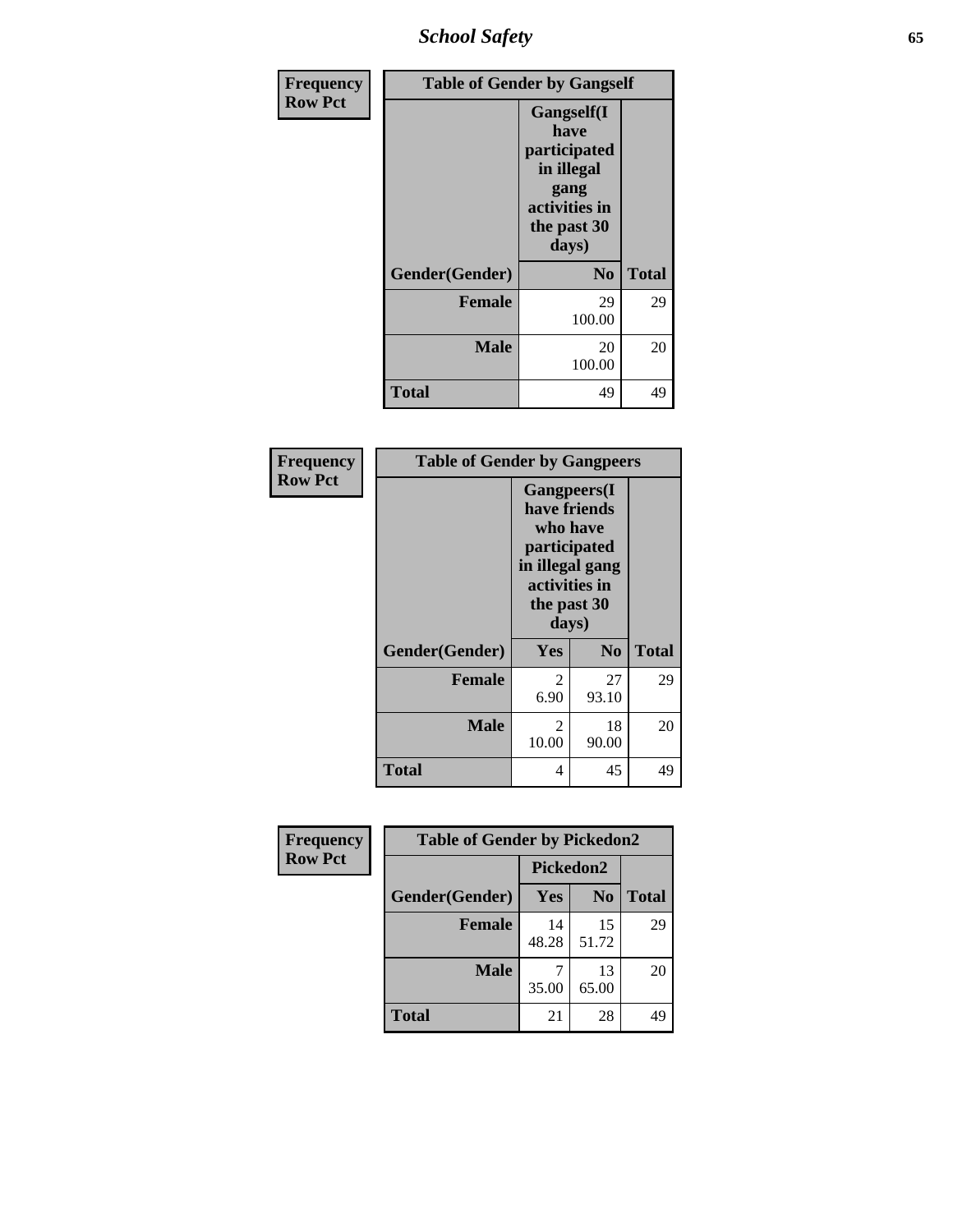*School Safety* **66**

| Frequency      | <b>Table of Gender by Safeschool2</b> |             |                |              |
|----------------|---------------------------------------|-------------|----------------|--------------|
| <b>Row Pct</b> |                                       | Safeschool2 |                |              |
|                | Gender(Gender)                        | Yes         | N <sub>0</sub> | <b>Total</b> |
|                | <b>Female</b>                         | 18<br>62.07 | 11<br>37.93    | 29           |
|                | <b>Male</b>                           | 13<br>65.00 | 35.00          | 20           |
|                | <b>Total</b>                          | 31          | 18             | 49           |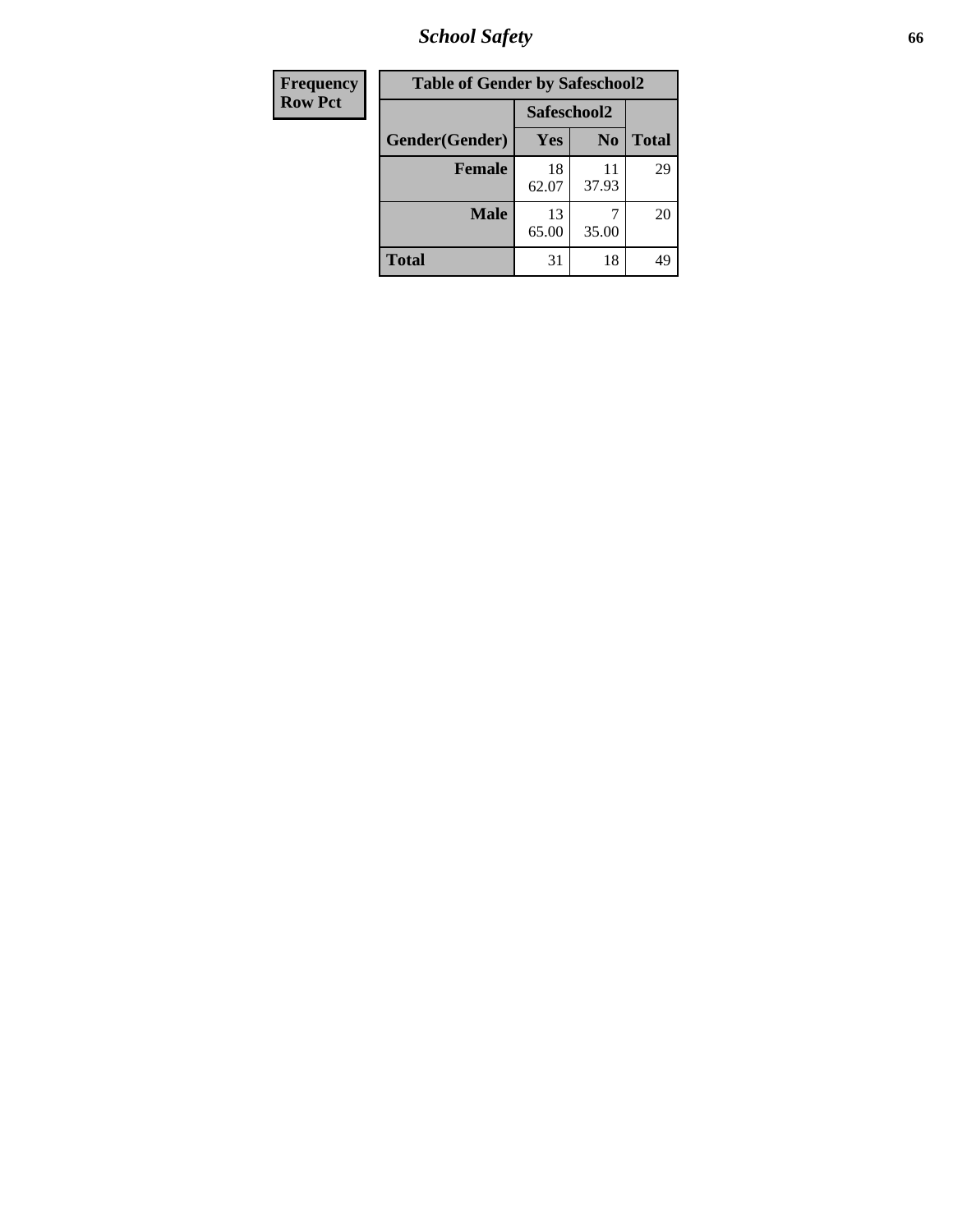# *Incidence of Drug Use* 67

| <b>Frequency</b> | <b>Table of Gender by AlcoholAlt</b> |            |                                          |              |  |
|------------------|--------------------------------------|------------|------------------------------------------|--------------|--|
| <b>Row Pct</b>   |                                      |            | AlcoholAlt(Alcohol<br>use, past 30 days) |              |  |
|                  | Gender(Gender)                       | Yes        | N <sub>0</sub>                           | <b>Total</b> |  |
|                  | <b>Female</b>                        | 3<br>10.34 | 26<br>89.66                              | 29           |  |
|                  | <b>Male</b>                          | 3<br>15.00 | 17<br>85.00                              | 20           |  |
|                  | <b>Total</b>                         | 6          | 43                                       | 49           |  |

| <b>Frequency</b> | <b>Table of Gender by TobaccoAny</b> |            |                                          |              |
|------------------|--------------------------------------|------------|------------------------------------------|--------------|
| <b>Row Pct</b>   |                                      |            | TobaccoAny(Tobacco<br>use, past 30 days) |              |
|                  | Gender(Gender)                       | Yes        | N <sub>0</sub>                           | <b>Total</b> |
|                  | <b>Female</b>                        | 3.45       | 28<br>96.55                              | 29           |
|                  | <b>Male</b>                          | 2<br>10.00 | 18<br>90.00                              | 20           |
|                  | <b>Total</b>                         | 3          | 46                                       | 49           |

| <b>Frequency</b> | <b>Table of Gender by MarijuanaAlt</b> |      |                                              |              |
|------------------|----------------------------------------|------|----------------------------------------------|--------------|
| <b>Row Pct</b>   |                                        |      | MarijuanaAlt(Marijuana<br>use, past 30 days) |              |
|                  | Gender(Gender)                         | Yes  | N <sub>0</sub>                               | <b>Total</b> |
|                  | <b>Female</b>                          | 3.45 | 28<br>96.55                                  | 29           |
|                  | <b>Male</b>                            | 5.00 | 19<br>95.00                                  | 20           |
|                  | <b>Total</b>                           | 2    | 47                                           | 49           |

| <b>Frequency</b> | <b>Table of Gender by OtherDrugAny</b> |                                                         |              |  |  |
|------------------|----------------------------------------|---------------------------------------------------------|--------------|--|--|
| <b>Row Pct</b>   |                                        | <b>OtherDrugAny(Other</b><br>drug use,<br>past 30 days) |              |  |  |
|                  | Gender(Gender)                         | N <sub>0</sub>                                          | <b>Total</b> |  |  |
|                  | <b>Female</b>                          | 29<br>100.00                                            | 29           |  |  |
|                  | <b>Male</b>                            | 20<br>100.00                                            | 20           |  |  |
|                  | <b>Total</b>                           | 49                                                      | 49           |  |  |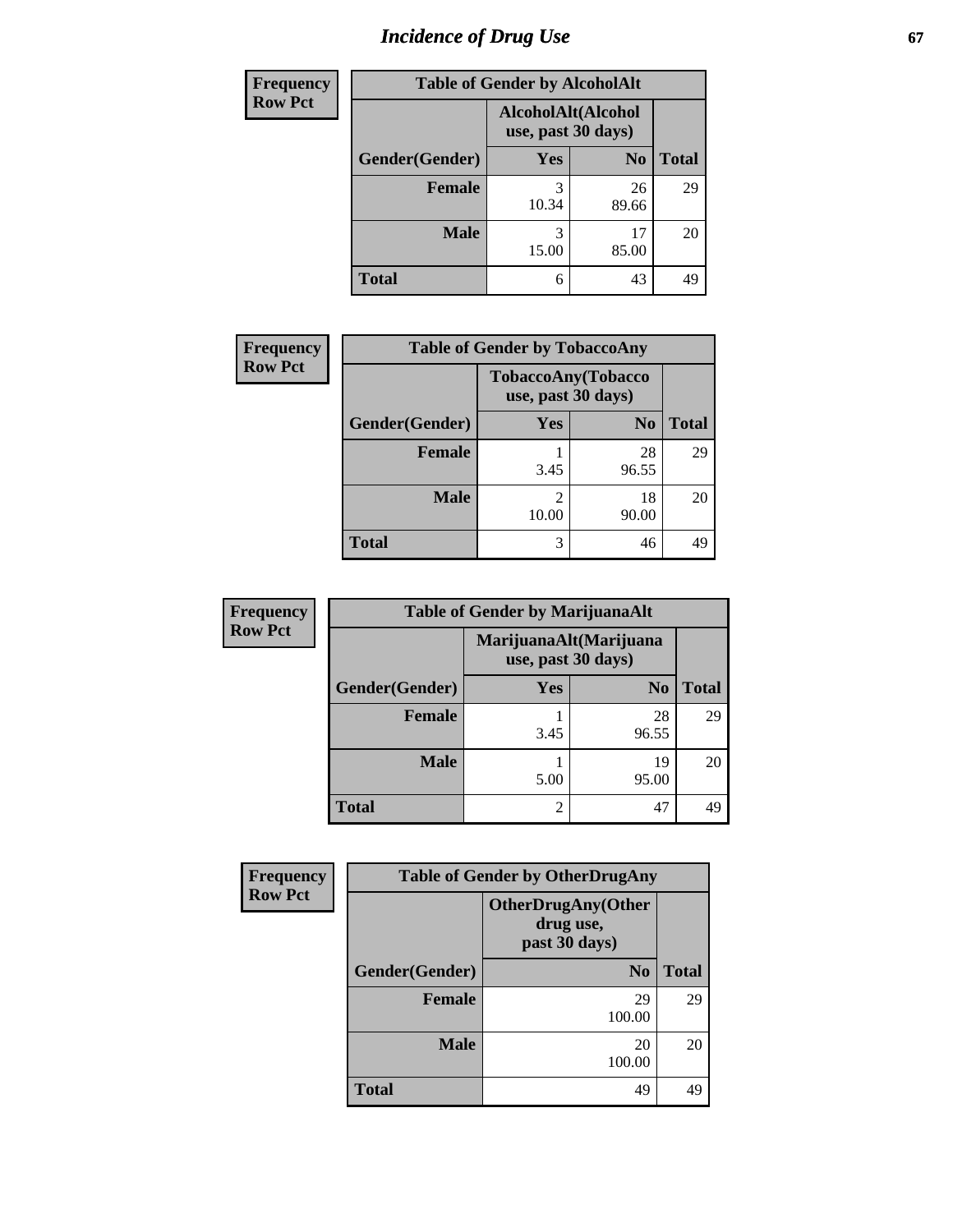## *Average Age at Onset of Use* **68** *Results for "Average Age at Onset of Use" questions exclude students who said they did not use that substance*

## **Gender=Female**

| Variable           | <b>Label</b>                                                       | <b>Mean</b> |
|--------------------|--------------------------------------------------------------------|-------------|
| Alcoholinit2       | I started using alcohol when I was                                 | 15.40       |
| Cigarettesinit2    | I started smoking tobacco when I was                               | 17.00       |
| Smokelessinit2     | I started chewing tobacco when I was                               |             |
| Marijuanainit2     | I started using marijuana when I was                               | 17.00       |
| Cocaineinit2       | I started using cocaine when I was                                 |             |
| Inhalantsinit2     | I started using inhalants when I was                               |             |
| Steroidsinit2      | I started using steroids when I was                                |             |
| Ecstasyinit2       | I started using ecstasy when I was                                 |             |
| Methinit2          | I started using methamphetamines when I was                        |             |
| Hallucinogensinit2 | I started using hallucinogens when I was                           |             |
| Prescription in t2 | I started using prescription drugs not prescribed to me when I was | 16.00       |

### **Gender=Male**

| <b>Variable</b>    | Label                                                              | <b>Mean</b> |
|--------------------|--------------------------------------------------------------------|-------------|
| Alcoholinit2       | I started using alcohol when I was                                 | 14.50       |
| Cigarettesinit2    | I started smoking tobacco when I was                               | 15.00       |
| Smokelessinit2     | I started chewing tobacco when I was                               |             |
| Marijuanainit2     | I started using marijuana when I was                               | 16.00       |
| Cocaineinit2       | I started using cocaine when I was                                 |             |
| Inhalantsinit2     | I started using inhalants when I was                               |             |
| Steroidsinit2      | I started using steroids when I was                                |             |
| Ecstasyinit2       | I started using ecstasy when I was                                 |             |
| Methinit2          | I started using methamphetamines when I was                        |             |
| Hallucinogensinit2 | I started using hallucinogens when I was                           |             |
| Prescription in t2 | I started using prescription drugs not prescribed to me when I was |             |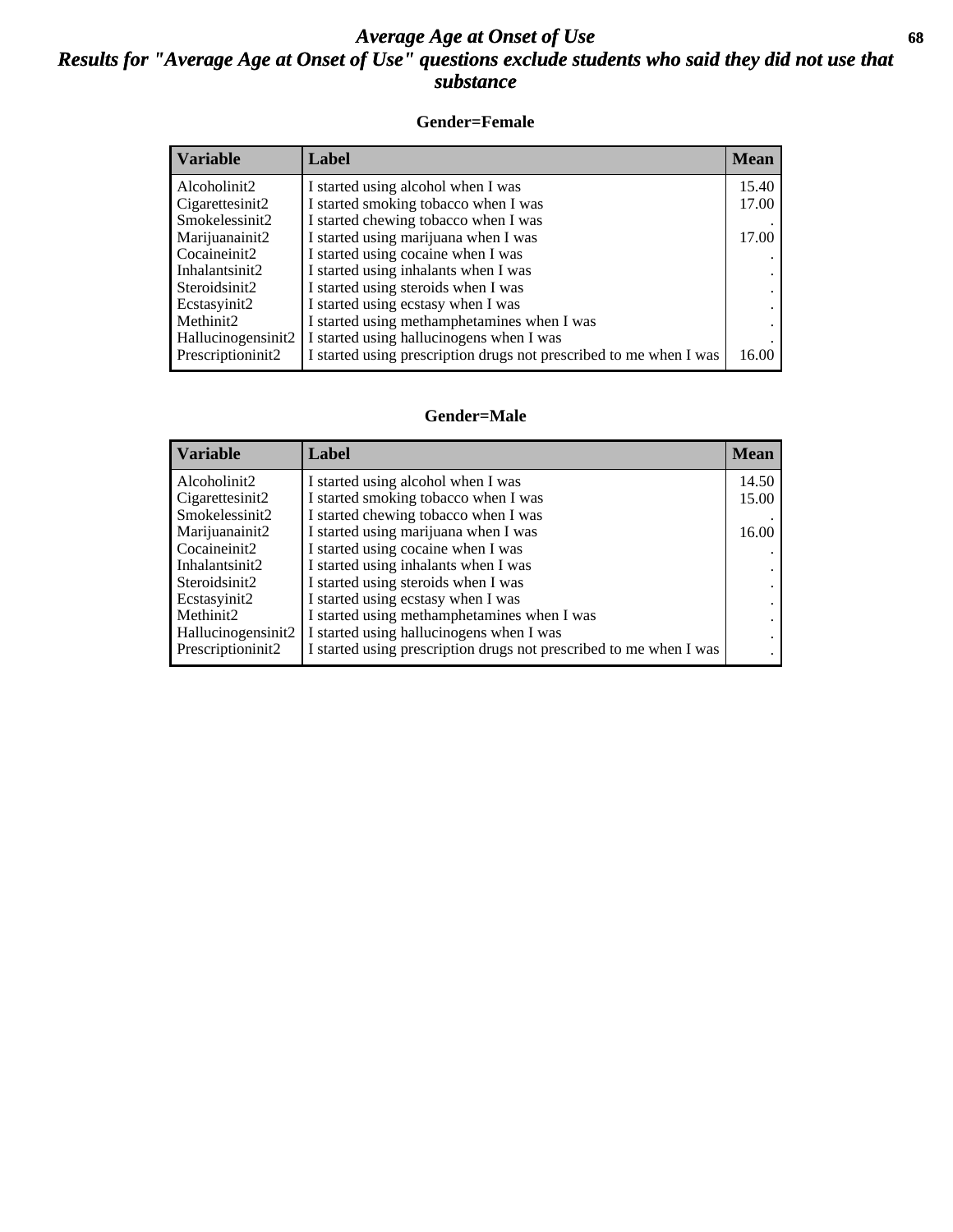# *I Think These Drugs are Harmful* **69**

| <b>Frequency</b> | <b>Table of Gender by Alcoholharmdich</b> |                                                   |                |              |
|------------------|-------------------------------------------|---------------------------------------------------|----------------|--------------|
| <b>Row Pct</b>   |                                           | Alcoholharmdich(I<br>think alcohol is<br>harmful) |                |              |
|                  | Gender(Gender)                            | <b>Yes</b>                                        | N <sub>0</sub> | <b>Total</b> |
|                  | <b>Female</b>                             | 25<br>86.21                                       | 4<br>13.79     | 29           |
|                  | <b>Male</b>                               | 13<br>65.00                                       | 35.00          | 20           |
|                  | <b>Total</b>                              | 38                                                | 11             | 49           |

| Frequency      | <b>Table of Gender by Tobaccoharmdich</b> |                  |                               |              |
|----------------|-------------------------------------------|------------------|-------------------------------|--------------|
| <b>Row Pct</b> |                                           | think tobacco is | Tobaccoharmdich(I<br>harmful) |              |
|                | Gender(Gender)                            | Yes              | N <sub>0</sub>                | <b>Total</b> |
|                | <b>Female</b>                             | 26<br>89.66      | 3<br>10.34                    | 29           |
|                | <b>Male</b>                               | 18<br>90.00      | $\mathfrak{D}$<br>10.00       | 20           |
|                | <b>Total</b>                              | 44               | 5                             | 49           |

| Frequency      | <b>Table of Gender by Marijuanaharmdich</b> |                                |                     |              |
|----------------|---------------------------------------------|--------------------------------|---------------------|--------------|
| <b>Row Pct</b> |                                             | think marijuana is<br>harmful) | Marijuanaharmdich(I |              |
|                | Gender(Gender)                              | <b>Yes</b>                     | N <sub>0</sub>      | <b>Total</b> |
|                | <b>Female</b>                               | 24<br>82.76                    | 5<br>17.24          | 29           |
|                | <b>Male</b>                                 | 15<br>75.00                    | 5<br>25.00          | 20           |
|                | <b>Total</b>                                | 39                             | 10                  | 49           |

| Frequency      | <b>Table of Gender by Otherdrugharmdich</b> |                                   |                     |              |
|----------------|---------------------------------------------|-----------------------------------|---------------------|--------------|
| <b>Row Pct</b> |                                             | think other drugs are<br>harmful) | Otherdrugharmdich(I |              |
|                | Gender(Gender)                              | <b>Yes</b>                        | N <sub>0</sub>      | <b>Total</b> |
|                | <b>Female</b>                               | 26<br>89.66                       | 3<br>10.34          | 29           |
|                | <b>Male</b>                                 | 18<br>90.00                       | 2<br>10.00          | 20           |
|                | <b>Total</b>                                | 44                                | 5                   | 49           |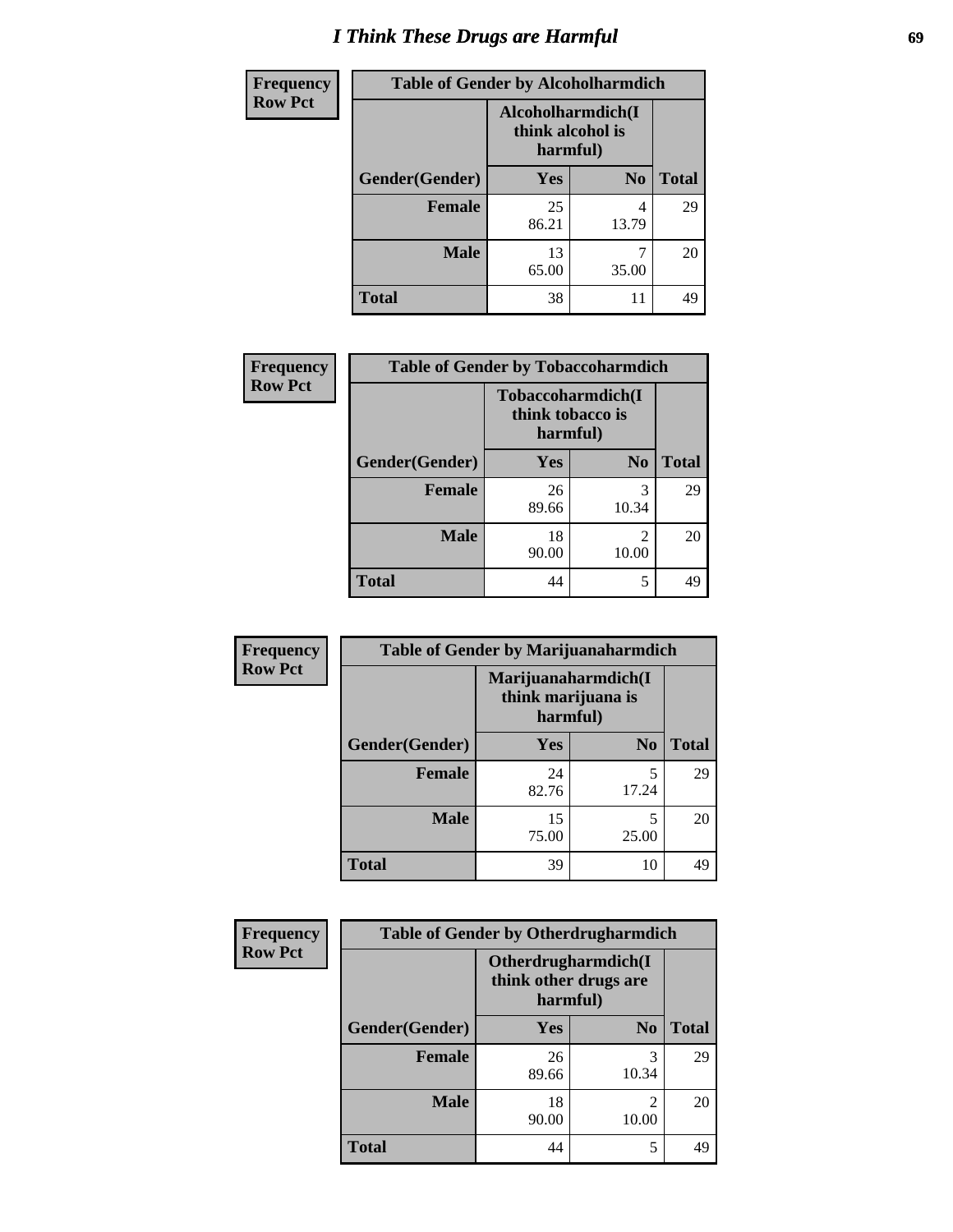| <b>Frequency</b> | <b>Table of Gender by Alcohollocation1</b> |                                                               |             |              |
|------------------|--------------------------------------------|---------------------------------------------------------------|-------------|--------------|
| <b>Row Pct</b>   |                                            | <b>Alcohollocation1(Places</b><br><b>Friends Use Alcohol)</b> |             |              |
|                  | Gender(Gender)                             |                                                               | Do Not Use  | <b>Total</b> |
|                  | <b>Female</b>                              | 14<br>48.28                                                   | 15<br>51.72 | 29           |
|                  | <b>Male</b>                                | 10<br>50.00                                                   | 10<br>50.00 | 20           |
|                  | <b>Total</b>                               | 24                                                            | 25          | 49           |

| <b>Frequency</b> | <b>Table of Gender by Alcohollocation2</b> |                                                               |            |              |
|------------------|--------------------------------------------|---------------------------------------------------------------|------------|--------------|
| <b>Row Pct</b>   |                                            | <b>Alcohollocation2(Places</b><br><b>Friends Use Alcohol)</b> |            |              |
|                  | Gender(Gender)                             |                                                               | Home       | <b>Total</b> |
|                  | <b>Female</b>                              | 20<br>68.97                                                   | q<br>31.03 | 29           |
|                  | <b>Male</b>                                | 16<br>80.00                                                   | 20.00      | 20           |
|                  | <b>Total</b>                               | 36                                                            | 13         | 49           |

| Frequency      | <b>Table of Gender by Alcohollocation3</b> |                                                               |              |  |
|----------------|--------------------------------------------|---------------------------------------------------------------|--------------|--|
| <b>Row Pct</b> |                                            | <b>Alcohollocation3(Places</b><br><b>Friends Use Alcohol)</b> |              |  |
|                | Gender(Gender)                             | ٠                                                             | <b>Total</b> |  |
|                | <b>Female</b>                              | 29<br>100.00                                                  | 29           |  |
|                | <b>Male</b>                                | 20<br>100.00                                                  | 20           |  |
|                | <b>Total</b>                               | 49                                                            | 49           |  |

| <b>Frequency</b> | <b>Table of Gender by Alcohollocation4</b> |             |                                                               |              |
|------------------|--------------------------------------------|-------------|---------------------------------------------------------------|--------------|
| <b>Row Pct</b>   |                                            |             | <b>Alcohollocation4(Places</b><br><b>Friends Use Alcohol)</b> |              |
|                  | Gender(Gender)                             |             | Car                                                           | <b>Total</b> |
|                  | Female                                     | 27<br>93.10 | $\mathfrak{D}$<br>6.90                                        | 29           |
|                  | <b>Male</b>                                | 19<br>95.00 | 5.00                                                          | 20           |
|                  | <b>Total</b>                               | 46          | 3                                                             | 49           |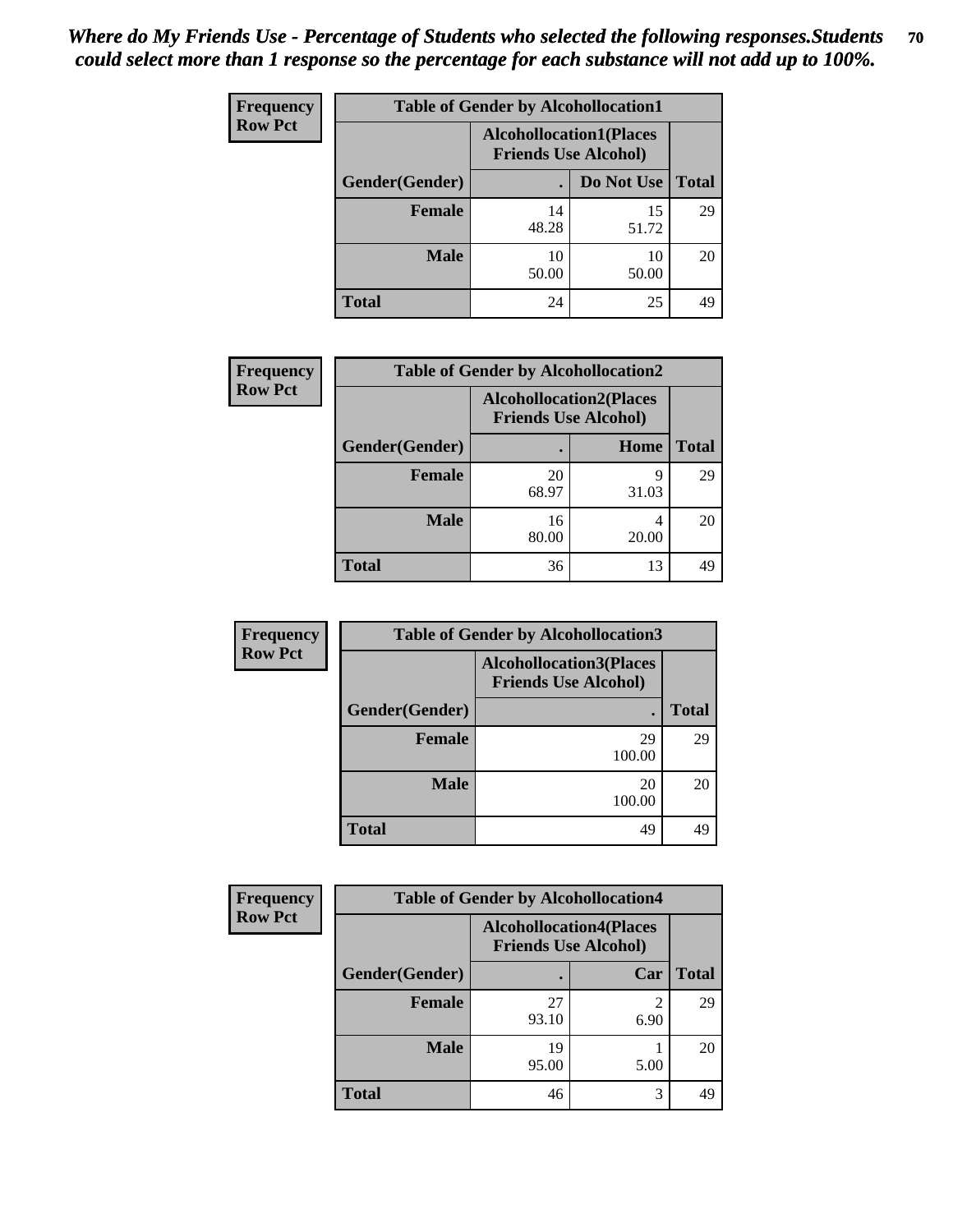| <b>Frequency</b> | <b>Table of Gender by Alcohollocation5</b> |                                                                |                                 |              |
|------------------|--------------------------------------------|----------------------------------------------------------------|---------------------------------|--------------|
| <b>Row Pct</b>   |                                            | <b>Alcohollocation5</b> (Places<br><b>Friends Use Alcohol)</b> |                                 |              |
|                  | Gender(Gender)                             |                                                                | <b>Friend's</b><br><b>House</b> | <b>Total</b> |
|                  | <b>Female</b>                              | 22<br>75.86                                                    | 24.14                           | 29           |
|                  | <b>Male</b>                                | 13<br>65.00                                                    | 35.00                           | 20           |
|                  | <b>Total</b>                               | 35                                                             | 14                              | 49           |

| <b>Frequency</b> | <b>Table of Gender by Alcohollocation6</b> |                                                               |              |              |
|------------------|--------------------------------------------|---------------------------------------------------------------|--------------|--------------|
| <b>Row Pct</b>   |                                            | <b>Alcohollocation6(Places</b><br><b>Friends Use Alcohol)</b> |              |              |
|                  | Gender(Gender)                             |                                                               | <b>Other</b> | <b>Total</b> |
|                  | <b>Female</b>                              | 22<br>75.86                                                   | 24.14        | 29           |
|                  | <b>Male</b>                                | 15<br>75.00                                                   | 25.00        | 20           |
|                  | <b>Total</b>                               | 37                                                            | 12           | 49           |

| Frequency      | <b>Table of Gender by Tobaccolocation1</b> |                                                               |             |              |  |
|----------------|--------------------------------------------|---------------------------------------------------------------|-------------|--------------|--|
| <b>Row Pct</b> |                                            | <b>Tobaccolocation1(Places</b><br><b>Friends Use Tobacco)</b> |             |              |  |
|                | <b>Gender</b> (Gender)                     |                                                               | Do Not Use  | <b>Total</b> |  |
|                | Female                                     | 13.79                                                         | 25<br>86.21 | 29           |  |
|                | <b>Male</b>                                | 35.00                                                         | 13<br>65.00 | 20           |  |
|                | <b>Total</b>                               | 11                                                            | 38          | 49           |  |

| <b>Frequency</b> | <b>Table of Gender by Tobaccolocation2</b> |                             |                                |              |
|------------------|--------------------------------------------|-----------------------------|--------------------------------|--------------|
| <b>Row Pct</b>   |                                            | <b>Friends Use Tobacco)</b> | <b>Tobaccolocation2(Places</b> |              |
|                  | Gender(Gender)                             |                             | Home                           | <b>Total</b> |
|                  | Female                                     | 26<br>89.66                 | 3<br>10.34                     | 29           |
|                  | <b>Male</b>                                | 15<br>75.00                 | 25.00                          | 20           |
|                  | <b>Total</b>                               | 41                          | 8                              | 49           |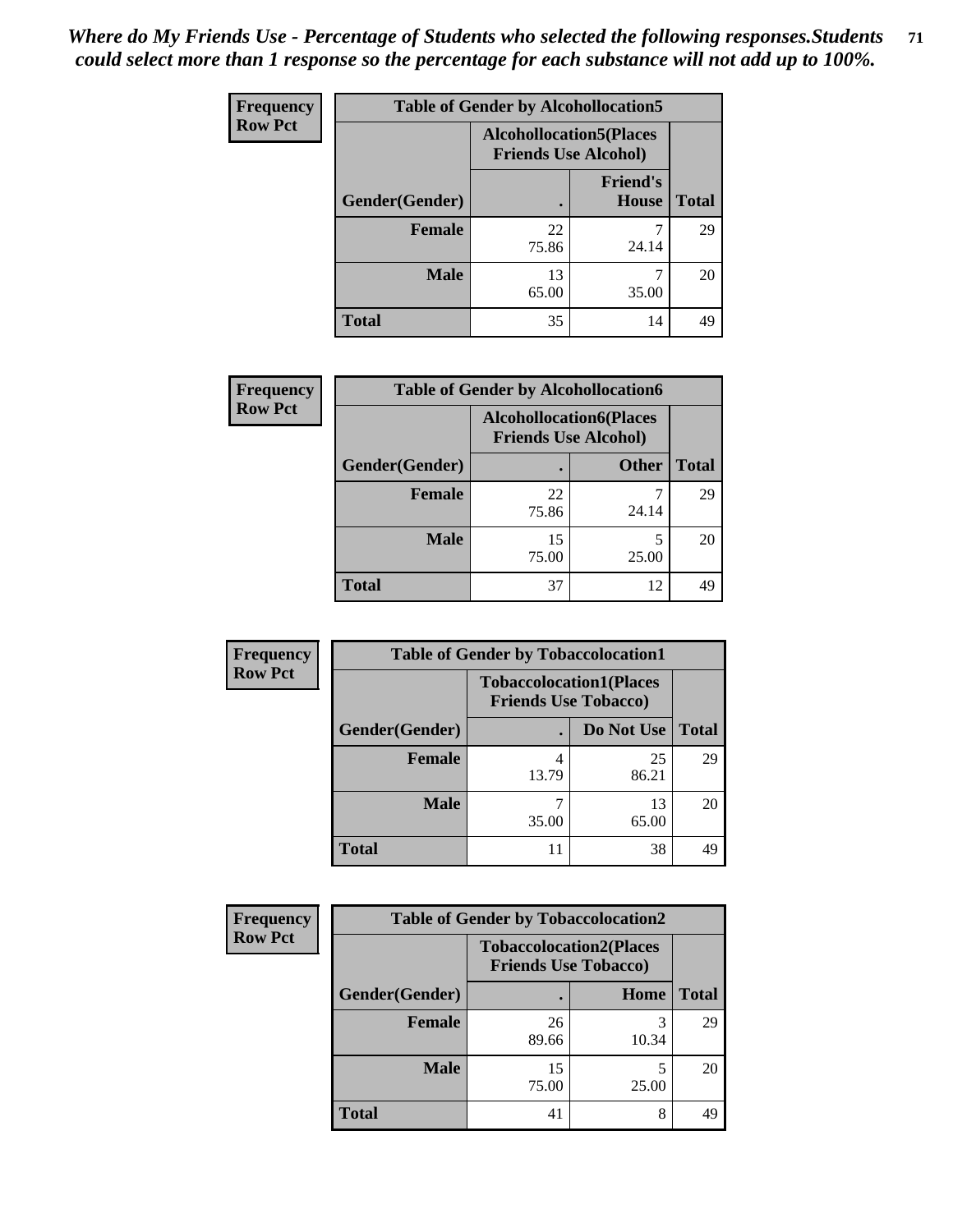| <b>Frequency</b> | <b>Table of Gender by Tobaccolocation3</b> |                                |                             |              |
|------------------|--------------------------------------------|--------------------------------|-----------------------------|--------------|
| <b>Row Pct</b>   |                                            | <b>Tobaccolocation3(Places</b> | <b>Friends Use Tobacco)</b> |              |
|                  | <b>Gender</b> (Gender)                     |                                | <b>School</b>               | <b>Total</b> |
|                  | <b>Female</b>                              | 29<br>100.00                   | 0.00                        | 29           |
|                  | <b>Male</b>                                | 19<br>95.00                    | 5.00                        | 20           |
|                  | <b>Total</b>                               | 48                             |                             | 49           |

| <b>Frequency</b> | <b>Table of Gender by Tobaccolocation4</b> |                             |                                |              |
|------------------|--------------------------------------------|-----------------------------|--------------------------------|--------------|
| <b>Row Pct</b>   |                                            | <b>Friends Use Tobacco)</b> | <b>Tobaccolocation4(Places</b> |              |
|                  | Gender(Gender)                             |                             | Car                            | <b>Total</b> |
|                  | Female                                     | 28<br>96.55                 | 3.45                           | 29           |
|                  | <b>Male</b>                                | 16<br>80.00                 | 20.00                          | 20           |
|                  | <b>Total</b>                               | 44                          | 5                              | 49           |

| Frequency      | <b>Table of Gender by Tobaccolocation5</b> |                                                               |                          |              |  |
|----------------|--------------------------------------------|---------------------------------------------------------------|--------------------------|--------------|--|
| <b>Row Pct</b> |                                            | <b>Tobaccolocation5(Places</b><br><b>Friends Use Tobacco)</b> |                          |              |  |
|                | Gender(Gender)                             |                                                               | <b>Friend's</b><br>House | <b>Total</b> |  |
|                | Female                                     | 26<br>89.66                                                   | 3<br>10.34               | 29           |  |
|                | <b>Male</b>                                | 16<br>80.00                                                   | 4<br>20.00               | 20           |  |
|                | <b>Total</b>                               | 42                                                            |                          | 49           |  |

| <b>Frequency</b> | <b>Table of Gender by Tobaccolocation6</b> |                                                               |              |              |  |
|------------------|--------------------------------------------|---------------------------------------------------------------|--------------|--------------|--|
| <b>Row Pct</b>   |                                            | <b>Tobaccolocation6(Places</b><br><b>Friends Use Tobacco)</b> |              |              |  |
|                  | Gender(Gender)                             |                                                               | <b>Other</b> | <b>Total</b> |  |
|                  | Female                                     | 28<br>96.55                                                   | 3.45         | 29           |  |
|                  | <b>Male</b>                                | 16<br>80.00                                                   | 20.00        | 20           |  |
|                  | <b>Total</b>                               | 44                                                            |              | 49           |  |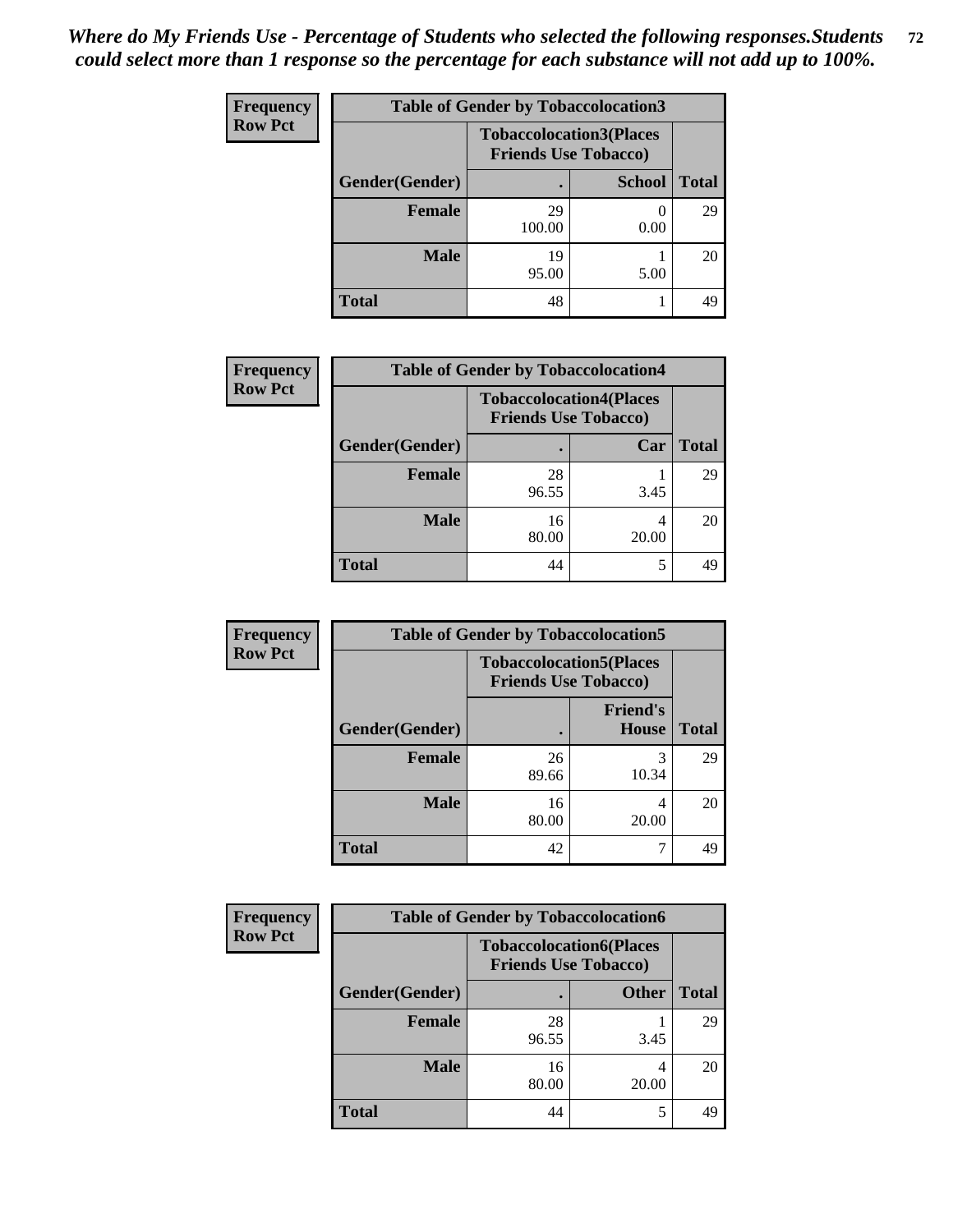| <b>Frequency</b> | <b>Table of Gender by Marijuanalocation1</b> |                                                                    |             |              |
|------------------|----------------------------------------------|--------------------------------------------------------------------|-------------|--------------|
| <b>Row Pct</b>   |                                              | <b>Marijuanalocation1(Places</b><br><b>Friends Use Marijuana</b> ) |             |              |
|                  | Gender(Gender)                               |                                                                    | Do Not Use  | <b>Total</b> |
|                  | <b>Female</b>                                | 17.24                                                              | 24<br>82.76 | 29           |
|                  | <b>Male</b>                                  | 25.00                                                              | 15<br>75.00 | 20           |
|                  | Total                                        | 10                                                                 | 39          | 49           |

| <b>Frequency</b> | <b>Table of Gender by Marijuanalocation2</b> |             |                                                                    |              |
|------------------|----------------------------------------------|-------------|--------------------------------------------------------------------|--------------|
| <b>Row Pct</b>   |                                              |             | <b>Marijuanalocation2(Places</b><br><b>Friends Use Marijuana</b> ) |              |
|                  | Gender(Gender)                               |             | Home                                                               | <b>Total</b> |
|                  | <b>Female</b>                                | 26<br>89.66 | 10.34                                                              | 29           |
|                  | <b>Male</b>                                  | 18<br>90.00 | 10.00                                                              | 20           |
|                  | <b>Total</b>                                 | 44          | 5                                                                  | 49           |

| Frequency      | <b>Table of Gender by Marijuanalocation3</b> |                                                                    |               |              |
|----------------|----------------------------------------------|--------------------------------------------------------------------|---------------|--------------|
| <b>Row Pct</b> |                                              | <b>Marijuanalocation3(Places</b><br><b>Friends Use Marijuana</b> ) |               |              |
|                | Gender(Gender)                               |                                                                    | <b>School</b> | <b>Total</b> |
|                | <b>Female</b>                                | 28<br>96.55                                                        | 3.45          | 29           |
|                | <b>Male</b>                                  | 20<br>100.00                                                       | 0.00          | 20           |
|                | <b>Total</b>                                 | 48                                                                 |               | 49           |

| Frequency      | <b>Table of Gender by Marijuanalocation4</b> |                                |                                  |              |
|----------------|----------------------------------------------|--------------------------------|----------------------------------|--------------|
| <b>Row Pct</b> |                                              | <b>Friends Use Marijuana</b> ) | <b>Marijuanalocation4(Places</b> |              |
|                | Gender(Gender)                               |                                | Car                              | <b>Total</b> |
|                | <b>Female</b>                                | 29<br>100.00                   | 0.00                             | 29           |
|                | <b>Male</b>                                  | 16<br>80.00                    | 20.00                            | 20           |
|                | <b>Total</b>                                 | 45                             |                                  | 49           |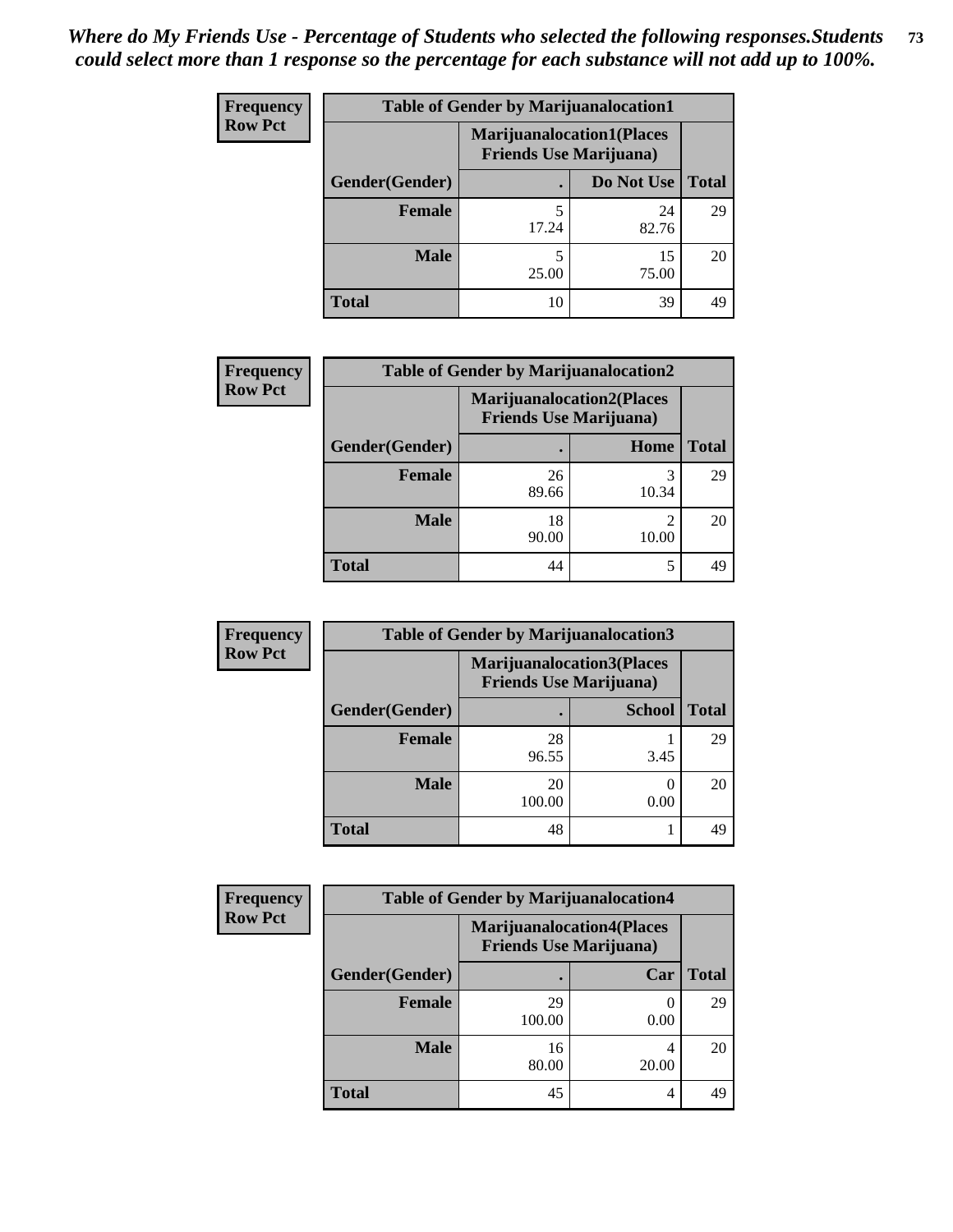| <b>Frequency</b> | <b>Table of Gender by Marijuanalocation5</b> |                                                                     |                                 |              |
|------------------|----------------------------------------------|---------------------------------------------------------------------|---------------------------------|--------------|
| <b>Row Pct</b>   |                                              | <b>Marijuanalocation5</b> (Places<br><b>Friends Use Marijuana</b> ) |                                 |              |
|                  | Gender(Gender)                               |                                                                     | <b>Friend's</b><br><b>House</b> | <b>Total</b> |
|                  | <b>Female</b>                                | 28<br>96.55                                                         | 3.45                            | 29           |
|                  | <b>Male</b>                                  | 19<br>95.00                                                         | 5.00                            | 20           |
|                  | <b>Total</b>                                 | 47                                                                  | $\mathfrak{D}$                  | 49           |

| <b>Frequency</b> | <b>Table of Gender by Marijuanalocation6</b> |                                                                    |              |              |  |
|------------------|----------------------------------------------|--------------------------------------------------------------------|--------------|--------------|--|
| <b>Row Pct</b>   |                                              | <b>Marijuanalocation6(Places</b><br><b>Friends Use Marijuana</b> ) |              |              |  |
|                  | Gender(Gender)                               |                                                                    | <b>Other</b> | <b>Total</b> |  |
|                  | <b>Female</b>                                | 28<br>96.55                                                        | 3.45         | 29           |  |
|                  | <b>Male</b>                                  | 85.00                                                              | 3<br>15.00   | 20           |  |
|                  | <b>Total</b>                                 | 45                                                                 | 4            | 49           |  |

| <b>Frequency</b> | <b>Table of Gender by Otherdruglocation1</b> |                                                                                |             |              |
|------------------|----------------------------------------------|--------------------------------------------------------------------------------|-------------|--------------|
| <b>Row Pct</b>   |                                              | <b>Otherdruglocation1(Places</b><br><b>Friends Use Other Illegal</b><br>Drugs) |             |              |
|                  | Gender(Gender)                               |                                                                                | Do Not Use  | <b>Total</b> |
|                  | <b>Female</b>                                | 13.79                                                                          | 25<br>86.21 | 29           |
|                  | <b>Male</b>                                  | 20.00                                                                          | 16<br>80.00 | 20           |
|                  | <b>Total</b>                                 | 8                                                                              | 41          | 49           |

| Frequency      | <b>Table of Gender by Otherdruglocation2</b> |                                            |                                  |              |
|----------------|----------------------------------------------|--------------------------------------------|----------------------------------|--------------|
| <b>Row Pct</b> |                                              | <b>Friends Use Other Illegal</b><br>Drugs) | <b>Otherdruglocation2(Places</b> |              |
|                | Gender(Gender)                               |                                            | Home                             | <b>Total</b> |
|                | <b>Female</b>                                | 28<br>96.55                                | 3.45                             | 29           |
|                | <b>Male</b>                                  | 19<br>95.00                                | 5.00                             | 20           |
|                | <b>Total</b>                                 | 47                                         | 2                                | 49           |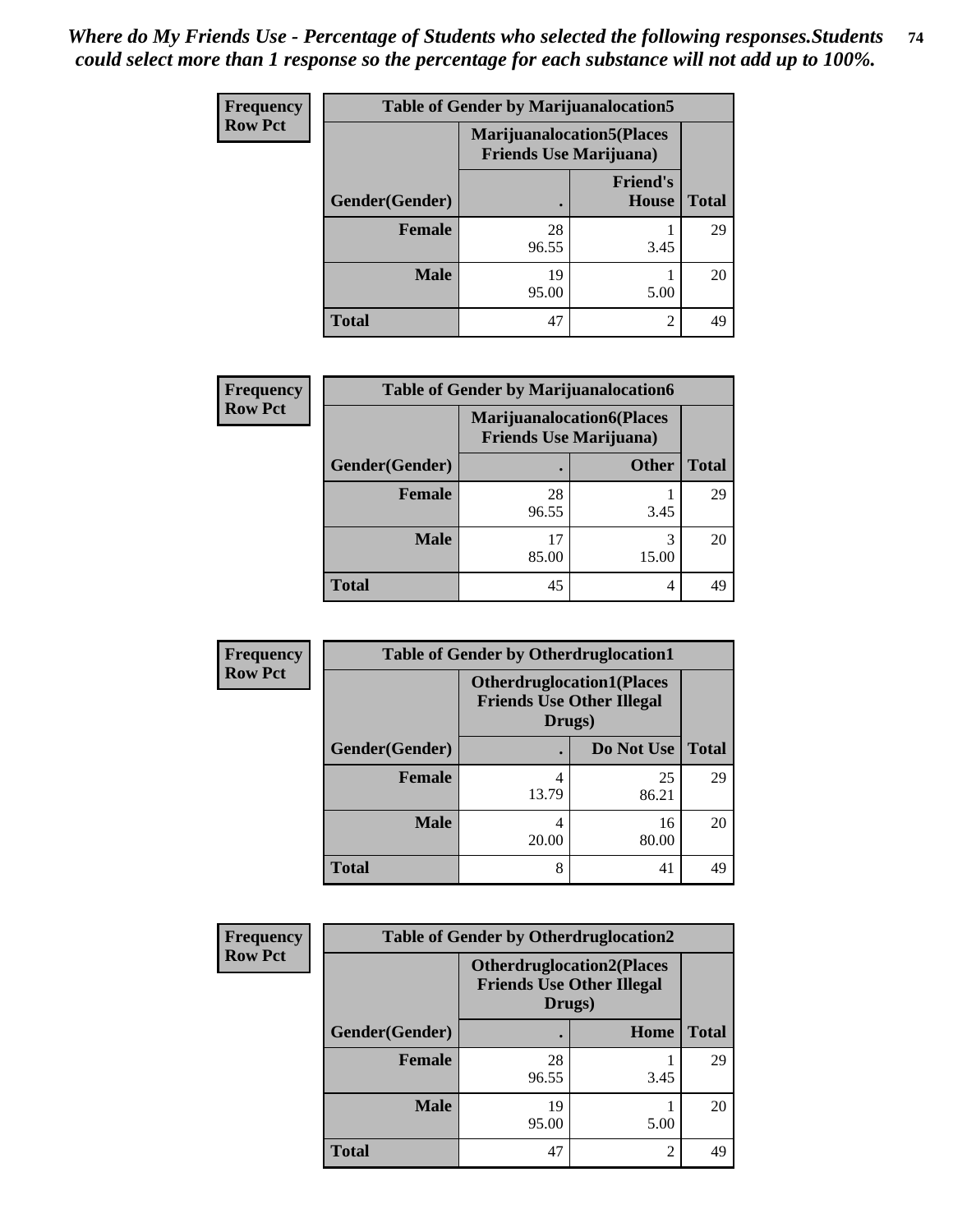| <b>Frequency</b> | <b>Table of Gender by Otherdruglocation3</b> |                                                                                |                |              |
|------------------|----------------------------------------------|--------------------------------------------------------------------------------|----------------|--------------|
| <b>Row Pct</b>   |                                              | <b>Otherdruglocation3(Places</b><br><b>Friends Use Other Illegal</b><br>Drugs) |                |              |
|                  | Gender(Gender)                               |                                                                                | <b>School</b>  | <b>Total</b> |
|                  | <b>Female</b>                                | 27<br>93.10                                                                    | 2<br>6.90      | 29           |
|                  | <b>Male</b>                                  | 20<br>100.00                                                                   | 0.00           | 20           |
|                  | <b>Total</b>                                 | 47                                                                             | $\mathfrak{D}$ | 49           |

| Frequency      | <b>Table of Gender by Otherdruglocation4</b> |              |                                                                      |              |
|----------------|----------------------------------------------|--------------|----------------------------------------------------------------------|--------------|
| <b>Row Pct</b> |                                              | Drugs)       | <b>Otherdruglocation4(Places</b><br><b>Friends Use Other Illegal</b> |              |
|                | Gender(Gender)                               |              | Car                                                                  | <b>Total</b> |
|                | <b>Female</b>                                | 28<br>96.55  | 3.45                                                                 | 29           |
|                | <b>Male</b>                                  | 20<br>100.00 | 0.00                                                                 | 20           |
|                | <b>Total</b>                                 | 48           |                                                                      | 49           |

| Frequency      | <b>Table of Gender by Otherdruglocation5</b> |                                            |                                  |              |
|----------------|----------------------------------------------|--------------------------------------------|----------------------------------|--------------|
| <b>Row Pct</b> |                                              | <b>Friends Use Other Illegal</b><br>Drugs) | <b>Otherdruglocation5(Places</b> |              |
|                | Gender(Gender)                               |                                            | <b>Friend's</b><br><b>House</b>  | <b>Total</b> |
|                | <b>Female</b>                                | 27<br>93.10                                | 2<br>6.90                        | 29           |
|                | <b>Male</b>                                  | 18<br>90.00                                | っ<br>10.00                       | 20           |
|                | <b>Total</b>                                 | 45                                         | 4                                | 49           |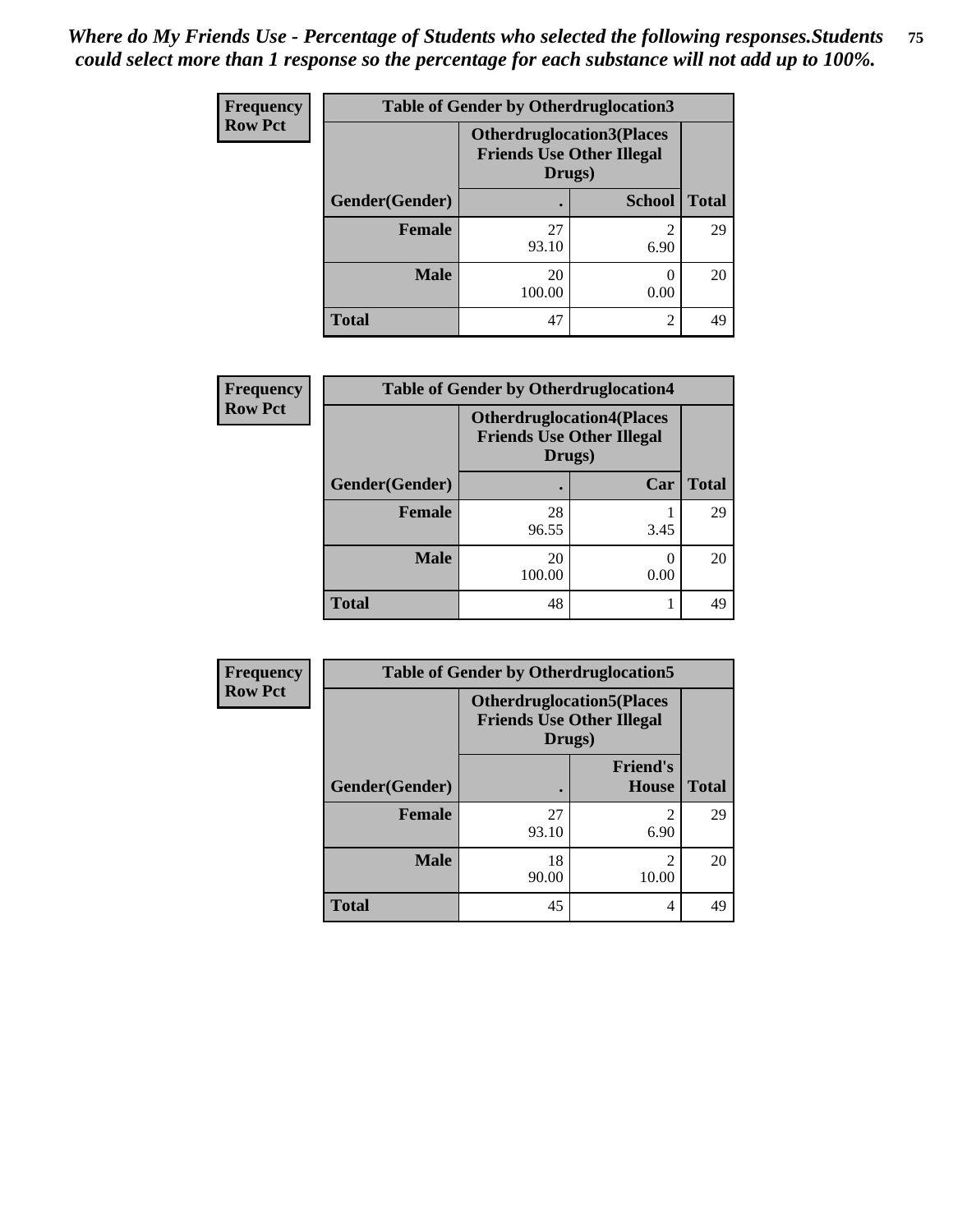| <b>Frequency</b> | <b>Table of Gender by Otherdruglocation6</b> |                                                                                |              |              |
|------------------|----------------------------------------------|--------------------------------------------------------------------------------|--------------|--------------|
| <b>Row Pct</b>   |                                              | <b>Otherdruglocation6(Places</b><br><b>Friends Use Other Illegal</b><br>Drugs) |              |              |
|                  | Gender(Gender)                               |                                                                                | <b>Other</b> | <b>Total</b> |
|                  | Female                                       | 28<br>96.55                                                                    | 3.45         | 29           |
|                  | <b>Male</b>                                  | 17<br>85.00                                                                    | 3<br>15.00   | 20           |
|                  | <b>Total</b>                                 | 45                                                                             | 4            | 49           |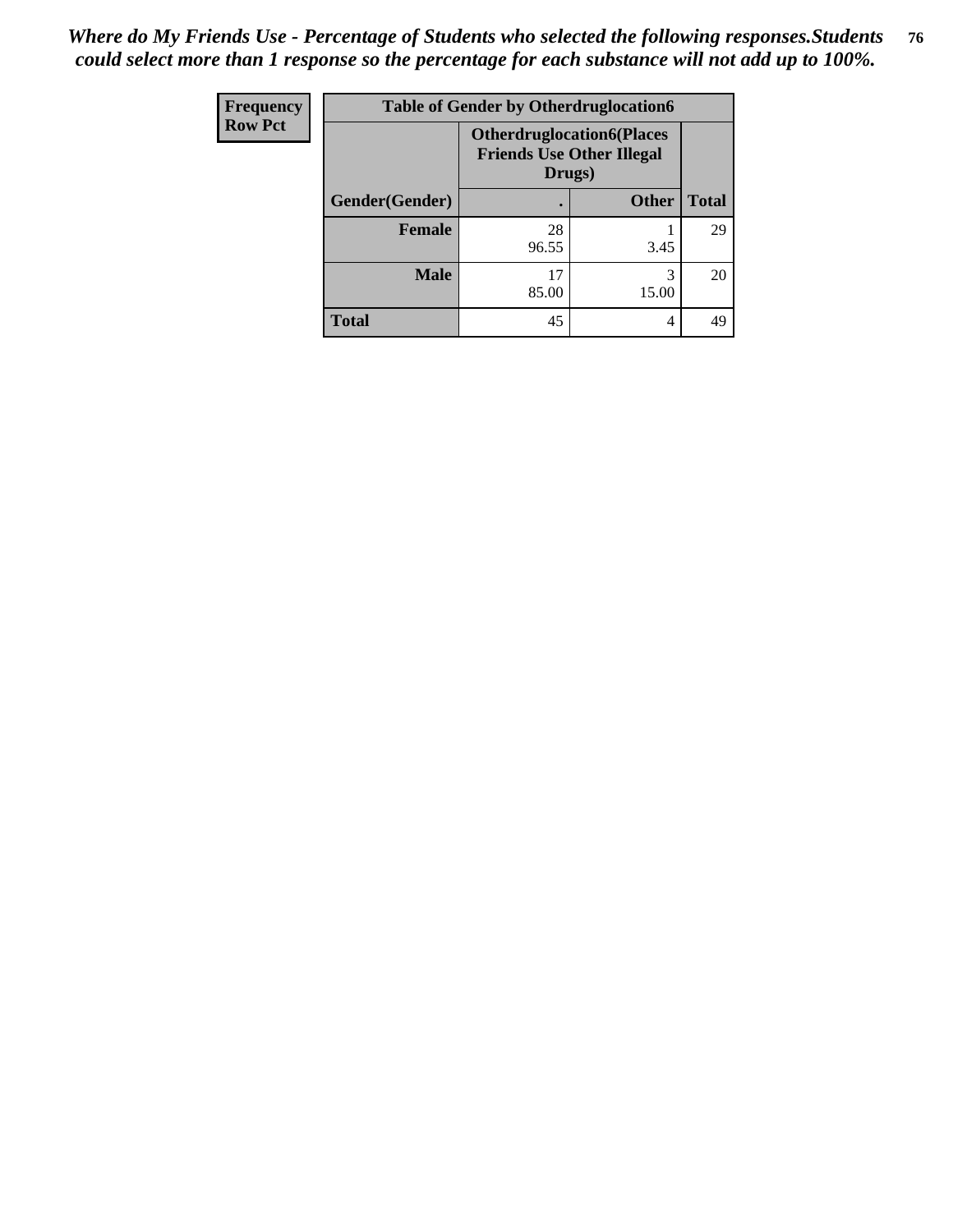| Frequency      | <b>Table of Gender by Alcoholtime1</b> |                                                          |                      |              |
|----------------|----------------------------------------|----------------------------------------------------------|----------------------|--------------|
| <b>Row Pct</b> |                                        | <b>Alcoholtime1(Times</b><br><b>Friends Use Alcohol)</b> |                      |              |
|                | Gender(Gender)                         |                                                          | Do Not<br><b>Use</b> | <b>Total</b> |
|                | <b>Female</b>                          | 14<br>48.28                                              | 15<br>51.72          | 29           |
|                | <b>Male</b>                            | 9<br>45.00                                               | 11<br>55.00          | 20           |
|                | <b>Total</b>                           | 23                                                       | 26                   | 49           |

| <b>Frequency</b> | <b>Table of Gender by Alcoholtime2</b>                      |              |              |
|------------------|-------------------------------------------------------------|--------------|--------------|
| <b>Row Pct</b>   | <b>Alcoholtime2(Times</b><br><b>Friends Use</b><br>Alcohol) |              |              |
|                  | Gender(Gender)                                              | $\bullet$    | <b>Total</b> |
|                  | <b>Female</b>                                               | 29<br>100.00 | 29           |
|                  | <b>Male</b>                                                 | 20<br>100.00 | 20           |
|                  | <b>Total</b>                                                | 49           | 49           |

| Frequency      | <b>Table of Gender by Alcoholtime3</b> |                                                   |                                |              |
|----------------|----------------------------------------|---------------------------------------------------|--------------------------------|--------------|
| <b>Row Pct</b> |                                        | Alcoholtime3(Times<br><b>Friends Use Alcohol)</b> |                                |              |
|                | Gender(Gender)                         |                                                   | <b>During</b><br><b>School</b> | <b>Total</b> |
|                | <b>Female</b>                          | 28<br>96.55                                       | 3.45                           | 29           |
|                | <b>Male</b>                            | 20<br>100.00                                      | 0.00                           | 20           |
|                | <b>Total</b>                           | 48                                                |                                | 49           |

| Frequency      | <b>Table of Gender by Alcoholtime4</b>                      |              |              |  |
|----------------|-------------------------------------------------------------|--------------|--------------|--|
| <b>Row Pct</b> | <b>Alcoholtime4(Times</b><br><b>Friends Use</b><br>Alcohol) |              |              |  |
|                | Gender(Gender)                                              |              | <b>Total</b> |  |
|                | <b>Female</b>                                               | 29<br>100.00 | 29           |  |
|                | <b>Male</b>                                                 | 20<br>100.00 | 20           |  |
|                | <b>Total</b>                                                | 49           | 49           |  |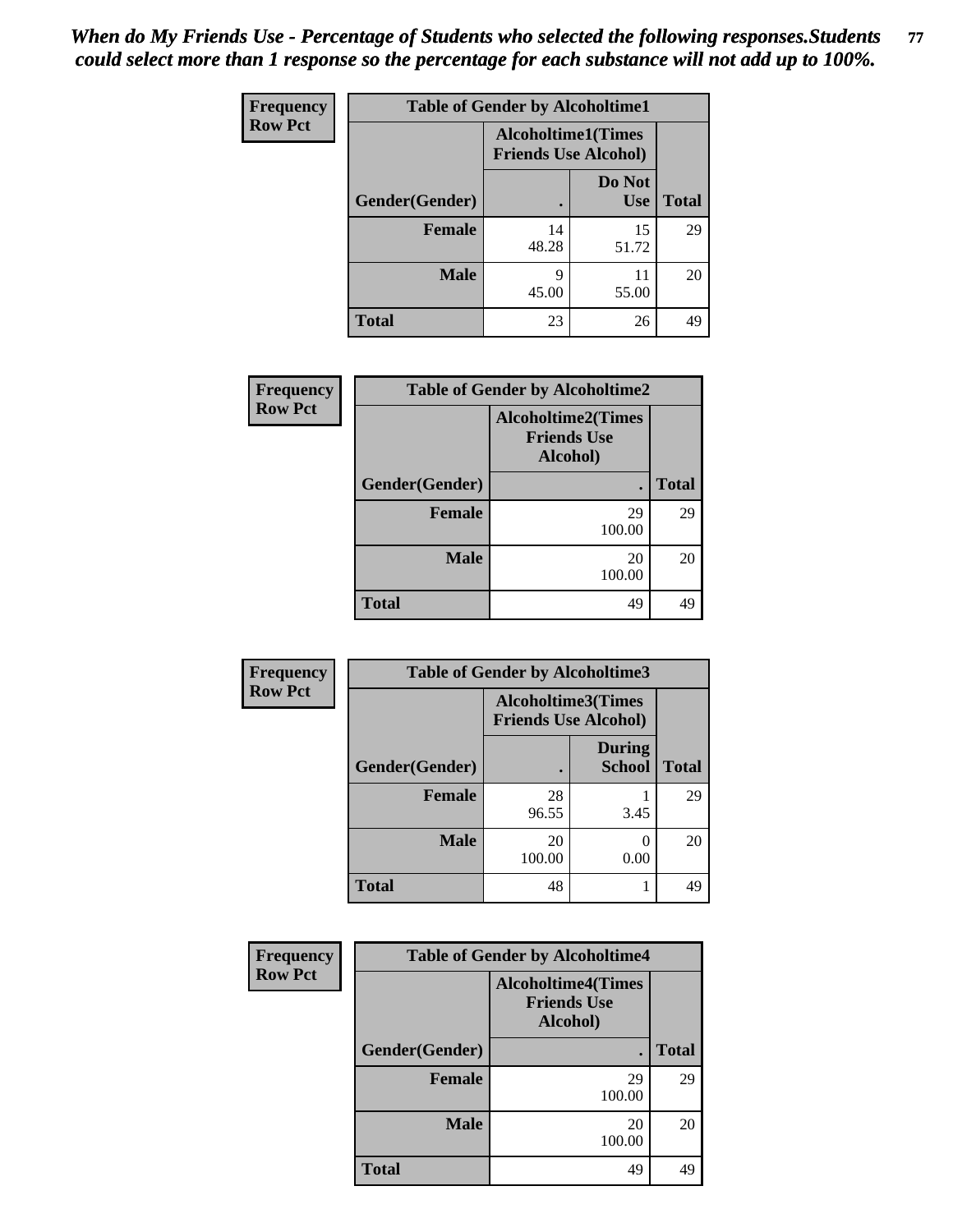| Frequency      | <b>Table of Gender by Alcoholtime5</b> |             |                                                           |              |  |
|----------------|----------------------------------------|-------------|-----------------------------------------------------------|--------------|--|
| <b>Row Pct</b> |                                        |             | <b>Alcoholtime5</b> (Times<br><b>Friends Use Alcohol)</b> |              |  |
|                | Gender(Gender)                         |             | Weeknights                                                | <b>Total</b> |  |
|                | <b>Female</b>                          | 26<br>89.66 | 3<br>10.34                                                | 29           |  |
|                | <b>Male</b>                            | 15<br>75.00 | 5<br>25.00                                                | 20           |  |
|                | <b>Total</b>                           | 41          | 8                                                         | 49           |  |

| <b>Frequency</b> | <b>Table of Gender by Alcoholtime6</b> |             |                                                           |              |
|------------------|----------------------------------------|-------------|-----------------------------------------------------------|--------------|
| <b>Row Pct</b>   |                                        |             | <b>Alcoholtime6</b> (Times<br><b>Friends Use Alcohol)</b> |              |
|                  | Gender(Gender)                         |             | <b>Weekends</b>                                           | <b>Total</b> |
|                  | <b>Female</b>                          | 13<br>44.83 | 16<br>55.17                                               | 29           |
|                  | <b>Male</b>                            | 13<br>65.00 | 35.00                                                     | 20           |
|                  | <b>Total</b>                           | 26          | 23                                                        | 49           |

| Frequency      | <b>Table of Gender by Tobaccotime1</b> |                                                          |                      |              |
|----------------|----------------------------------------|----------------------------------------------------------|----------------------|--------------|
| <b>Row Pct</b> |                                        | <b>Tobaccotime1(Times</b><br><b>Friends Use Tobacco)</b> |                      |              |
|                | Gender(Gender)                         |                                                          | Do Not<br><b>Use</b> | <b>Total</b> |
|                | <b>Female</b>                          | 4<br>13.79                                               | 25<br>86.21          | 29           |
|                | <b>Male</b>                            | 5<br>25.00                                               | 15<br>75.00          | 20           |
|                | <b>Total</b>                           | 9                                                        | 40                   | 49           |

| <b>Frequency</b> | <b>Table of Gender by Tobaccotime2</b> |                                                          |                            |              |
|------------------|----------------------------------------|----------------------------------------------------------|----------------------------|--------------|
| <b>Row Pct</b>   |                                        | <b>Tobaccotime2(Times</b><br><b>Friends Use Tobacco)</b> |                            |              |
|                  | Gender(Gender)                         |                                                          | <b>On Way</b><br>to School | <b>Total</b> |
|                  | Female                                 | 28<br>96.55                                              | 3.45                       | 29           |
|                  | <b>Male</b>                            | 17<br>85.00                                              | 3<br>15.00                 | 20           |
|                  | <b>Total</b>                           | 45                                                       | 4                          | 49           |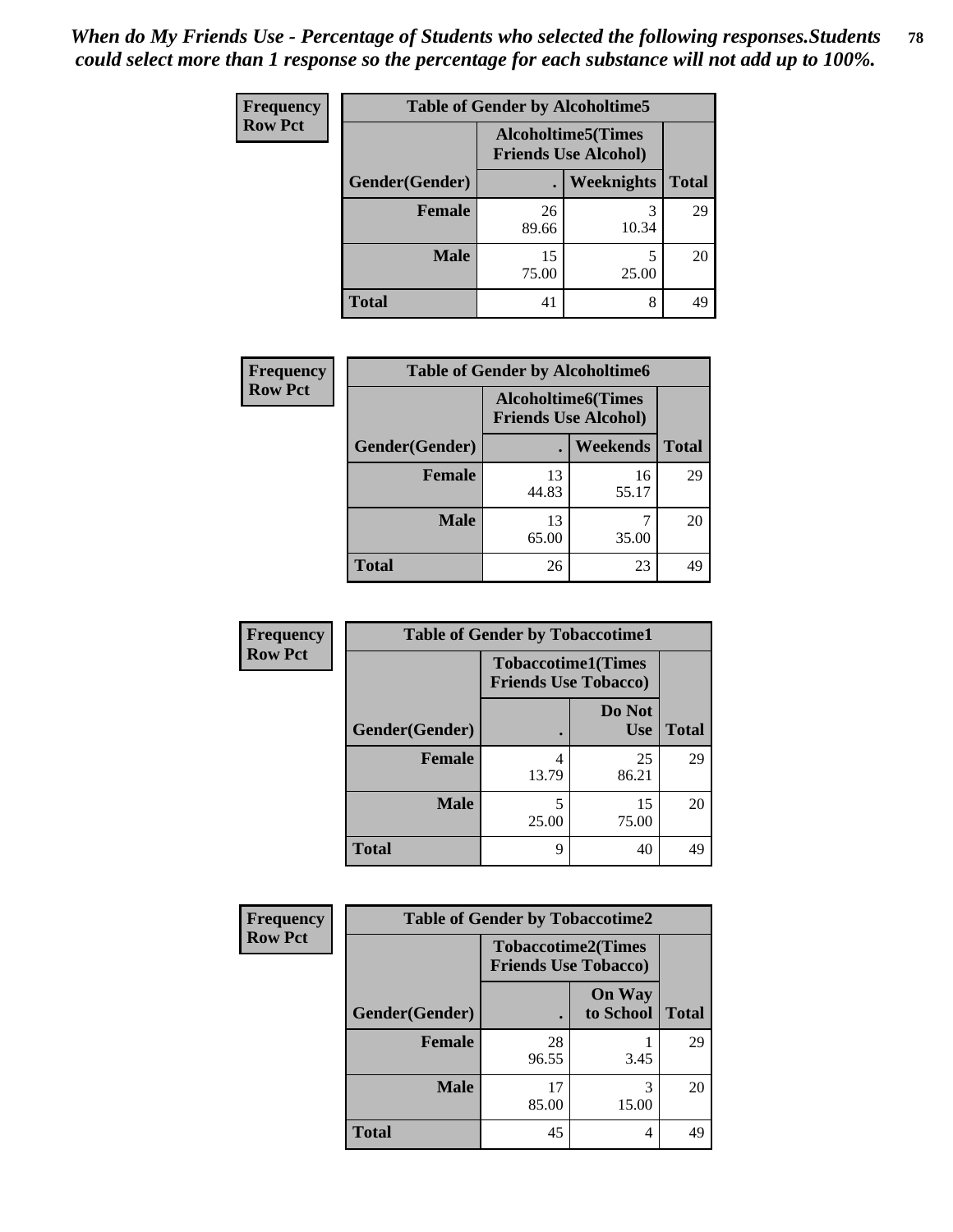*When do My Friends Use - Percentage of Students who selected the following responses.Students could select more than 1 response so the percentage for each substance will not add up to 100%.* **79**

| Frequency      | <b>Table of Gender by Tobaccotime3</b> |                                                                     |              |  |
|----------------|----------------------------------------|---------------------------------------------------------------------|--------------|--|
| <b>Row Pct</b> |                                        | <b>Tobaccotime3(Times</b><br><b>Friends Use</b><br><b>Tobacco</b> ) |              |  |
|                | Gender(Gender)                         |                                                                     | <b>Total</b> |  |
|                | <b>Female</b>                          | 29<br>100.00                                                        | 29           |  |
|                | <b>Male</b>                            | 20<br>100.00                                                        | 20           |  |
|                | <b>Total</b>                           | 49                                                                  | 49           |  |

| <b>Frequency</b> | <b>Table of Gender by Tobaccotime4</b> |                                                             |              |
|------------------|----------------------------------------|-------------------------------------------------------------|--------------|
| <b>Row Pct</b>   |                                        | <b>Tobaccotime4(Times</b><br><b>Friends Use</b><br>Tobacco) |              |
|                  | Gender(Gender)                         |                                                             | <b>Total</b> |
|                  | <b>Female</b>                          | 29<br>100.00                                                | 29           |
|                  | <b>Male</b>                            | 20<br>100.00                                                | 20           |
|                  | <b>Total</b>                           | 49                                                          | 49           |

| Frequency      | <b>Table of Gender by Tobaccotime5</b> |                                                          |                   |              |  |
|----------------|----------------------------------------|----------------------------------------------------------|-------------------|--------------|--|
| <b>Row Pct</b> |                                        | <b>Tobaccotime5(Times</b><br><b>Friends Use Tobacco)</b> |                   |              |  |
|                | Gender(Gender)                         |                                                          | <b>Weeknights</b> | <b>Total</b> |  |
|                | Female                                 | 28<br>96.55                                              | 3.45              | 29           |  |
|                | <b>Male</b>                            | 17<br>85.00                                              | 3<br>15.00        | 20           |  |
|                | <b>Total</b>                           | 45                                                       | 4                 | 49           |  |

| <b>Frequency</b> | <b>Table of Gender by Tobaccotime6</b> |                                                          |            |              |
|------------------|----------------------------------------|----------------------------------------------------------|------------|--------------|
| <b>Row Pct</b>   |                                        | <b>Tobaccotime6(Times</b><br><b>Friends Use Tobacco)</b> |            |              |
|                  | Gender(Gender)                         |                                                          | Weekends   | <b>Total</b> |
|                  | <b>Female</b>                          | 23<br>79.31                                              | 6<br>20.69 | 29           |
|                  | <b>Male</b>                            | 16<br>80.00                                              | 4<br>20.00 | 20           |
|                  | <b>Total</b>                           | 39                                                       | 10         | 49           |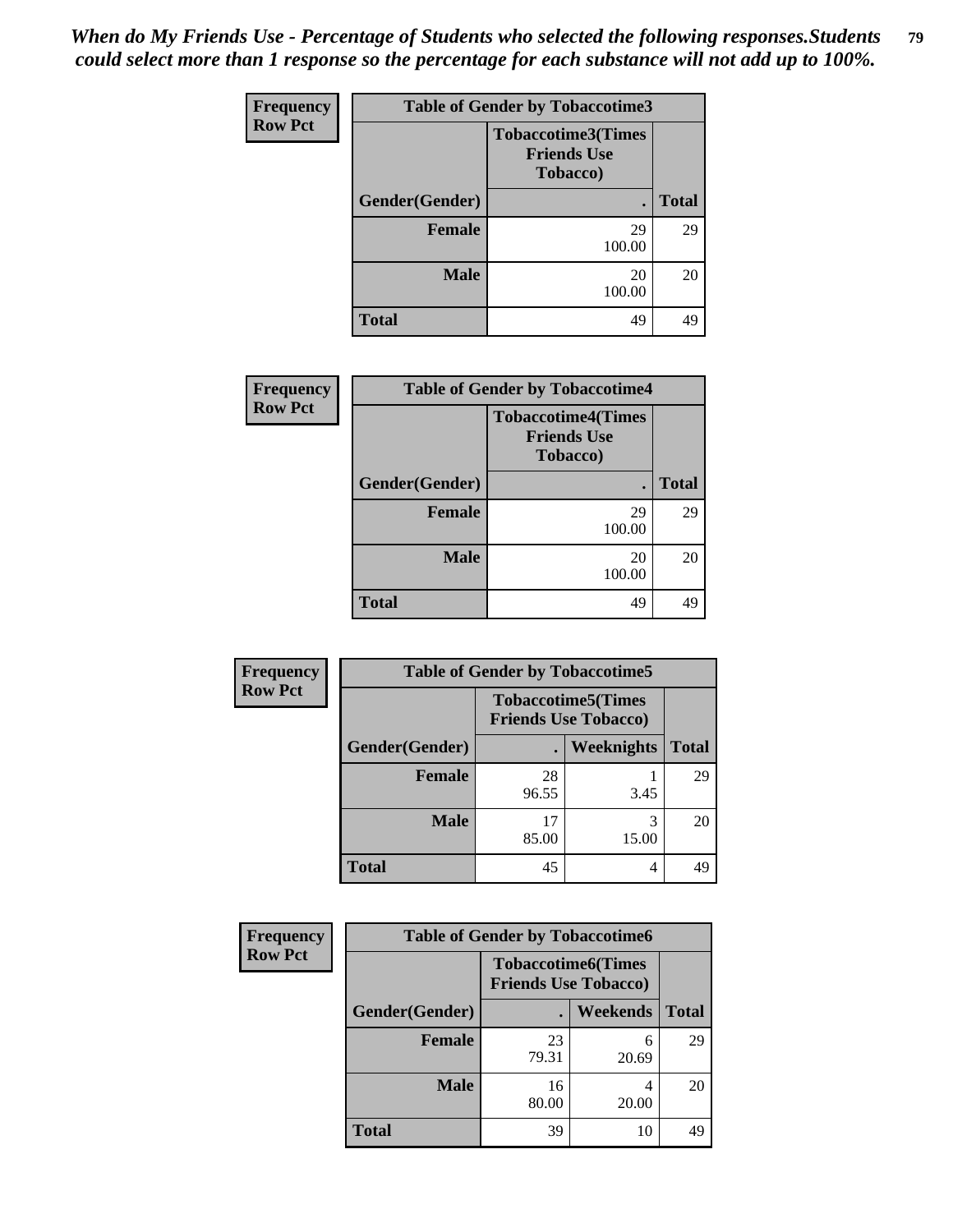| <b>Frequency</b> |                | <b>Table of Gender by Marijuanatime1</b>                      |             |              |
|------------------|----------------|---------------------------------------------------------------|-------------|--------------|
| <b>Row Pct</b>   |                | <b>Marijuanatime1(Times</b><br><b>Friends Use Marijuana</b> ) |             |              |
|                  | Gender(Gender) |                                                               | Do Not Use  | <b>Total</b> |
|                  | <b>Female</b>  | 6<br>20.69                                                    | 23<br>79.31 | 29           |
|                  | <b>Male</b>    | 5<br>25.00                                                    | 15<br>75.00 | 20           |
|                  | Total          | 11                                                            | 38          | 49           |

| <b>Frequency</b> | <b>Table of Gender by Marijuanatime2</b> |                                                               |                            |              |
|------------------|------------------------------------------|---------------------------------------------------------------|----------------------------|--------------|
| <b>Row Pct</b>   |                                          | <b>Marijuanatime2(Times</b><br><b>Friends Use Marijuana</b> ) |                            |              |
|                  | Gender(Gender)                           |                                                               | On Way to<br><b>School</b> | <b>Total</b> |
|                  | Female                                   | 28<br>96.55                                                   | 3.45                       | 29           |
|                  | <b>Male</b>                              | 19<br>95.00                                                   | 5.00                       | 20           |
|                  | <b>Total</b>                             | 47                                                            | $\overline{2}$             | 49           |

| <b>Frequency</b> | <b>Table of Gender by Marijuanatime3</b> |                                |                                |              |
|------------------|------------------------------------------|--------------------------------|--------------------------------|--------------|
| <b>Row Pct</b>   |                                          | <b>Friends Use Marijuana</b> ) | Marijuanatime3(Times           |              |
|                  | Gender(Gender)                           |                                | <b>During</b><br><b>School</b> | <b>Total</b> |
|                  | <b>Female</b>                            | 28<br>96.55                    | 3.45                           | 29           |
|                  | <b>Male</b>                              | 19<br>95.00                    | 5.00                           | 20           |
|                  | <b>Total</b>                             | 47                             | $\overline{2}$                 | 49           |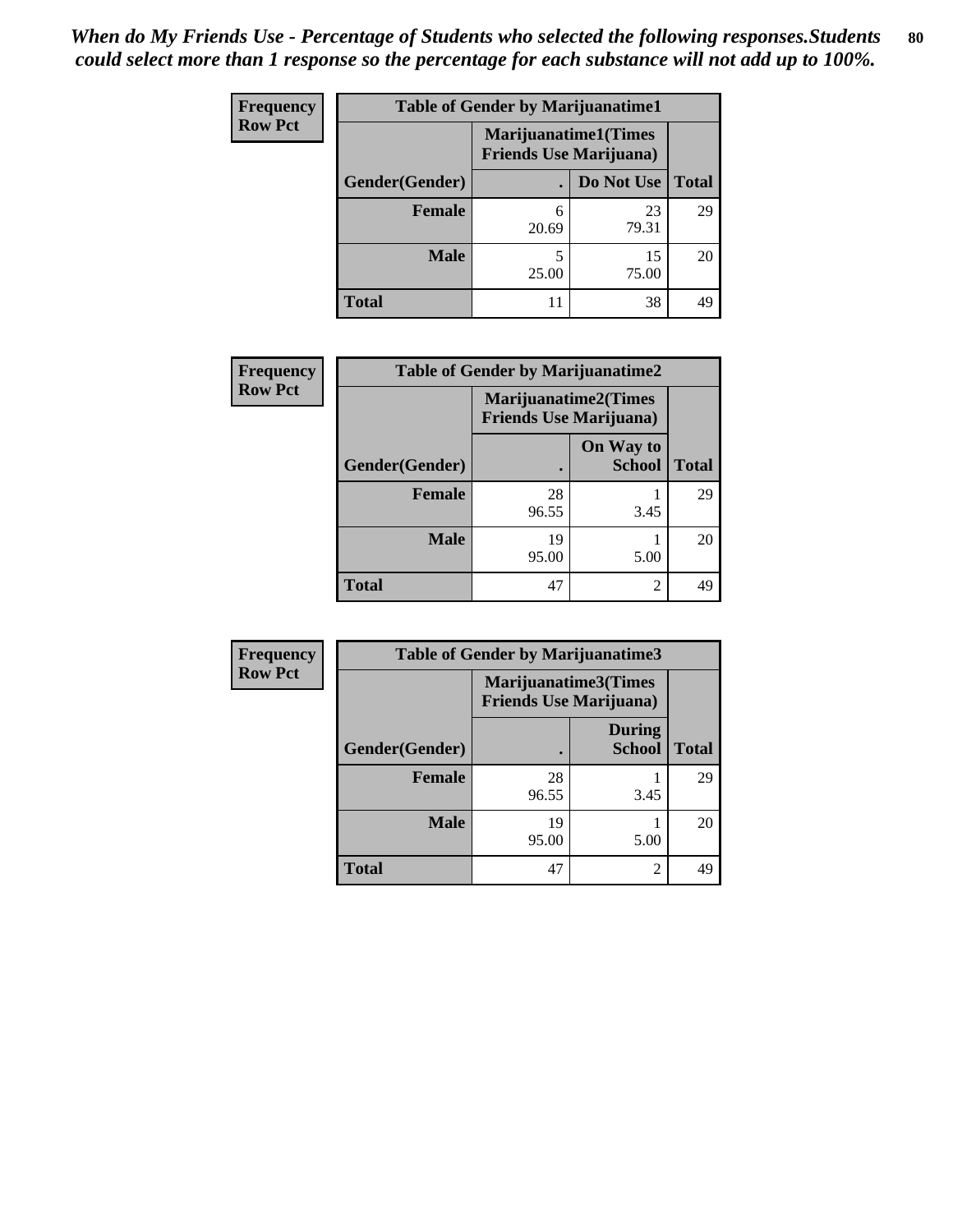*When do My Friends Use - Percentage of Students who selected the following responses.Students could select more than 1 response so the percentage for each substance will not add up to 100%.* **81**

| Frequency      | <b>Table of Gender by Marijuanatime4</b> |                                                               |                                                       |              |
|----------------|------------------------------------------|---------------------------------------------------------------|-------------------------------------------------------|--------------|
| <b>Row Pct</b> |                                          | <b>Marijuanatime4(Times</b><br><b>Friends Use Marijuana</b> ) |                                                       |              |
|                | Gender(Gender)                           |                                                               | <b>On Way</b><br>Home<br><b>From</b><br><b>School</b> | <b>Total</b> |
|                | <b>Female</b>                            | 28<br>96.55                                                   | 3.45                                                  | 29           |
|                | <b>Male</b>                              | 19<br>95.00                                                   | 5.00                                                  | 20           |
|                | <b>Total</b>                             | 47                                                            | $\overline{2}$                                        | 49           |

| <b>Frequency</b> | <b>Table of Gender by Marijuanatime5</b> |                                |                              |              |
|------------------|------------------------------------------|--------------------------------|------------------------------|--------------|
| <b>Row Pct</b>   |                                          | <b>Friends Use Marijuana</b> ) | <b>Marijuanatime5</b> (Times |              |
|                  | Gender(Gender)                           |                                | <b>Weeknights</b>            | <b>Total</b> |
|                  | <b>Female</b>                            | 27<br>93.10                    | 2<br>6.90                    | 29           |
|                  | <b>Male</b>                              | 18<br>90.00                    | $\overline{2}$<br>10.00      | 20           |
|                  | <b>Total</b>                             | 45                             | 4                            | 49           |

| <b>Frequency</b> | <b>Table of Gender by Marijuanatime6</b> |                                                               |                 |              |  |
|------------------|------------------------------------------|---------------------------------------------------------------|-----------------|--------------|--|
| <b>Row Pct</b>   |                                          | <b>Marijuanatime6(Times</b><br><b>Friends Use Marijuana</b> ) |                 |              |  |
|                  | Gender(Gender)                           | $\bullet$                                                     | <b>Weekends</b> | <b>Total</b> |  |
|                  | <b>Female</b>                            | 23<br>79.31                                                   | 6<br>20.69      | 29           |  |
|                  | <b>Male</b>                              | 16<br>80.00                                                   | 4<br>20.00      | 20           |  |
|                  | <b>Total</b>                             | 39                                                            | 10              | 49           |  |

| <b>Frequency</b> | <b>Table of Gender by Otherdrugtime1</b> |                                                                                   |                    |    |
|------------------|------------------------------------------|-----------------------------------------------------------------------------------|--------------------|----|
| <b>Row Pct</b>   |                                          | <b>Otherdrugtime1(Times</b><br><b>Friends Use Other</b><br><b>Illegal Drugs</b> ) |                    |    |
|                  | Gender(Gender)                           |                                                                                   | Do Not Use   Total |    |
|                  | <b>Female</b>                            | 13.79                                                                             | 25<br>86.21        | 29 |
|                  | <b>Male</b>                              | 10.00                                                                             | 18<br>90.00        | 20 |
|                  | <b>Total</b>                             | 6                                                                                 | 43                 | 49 |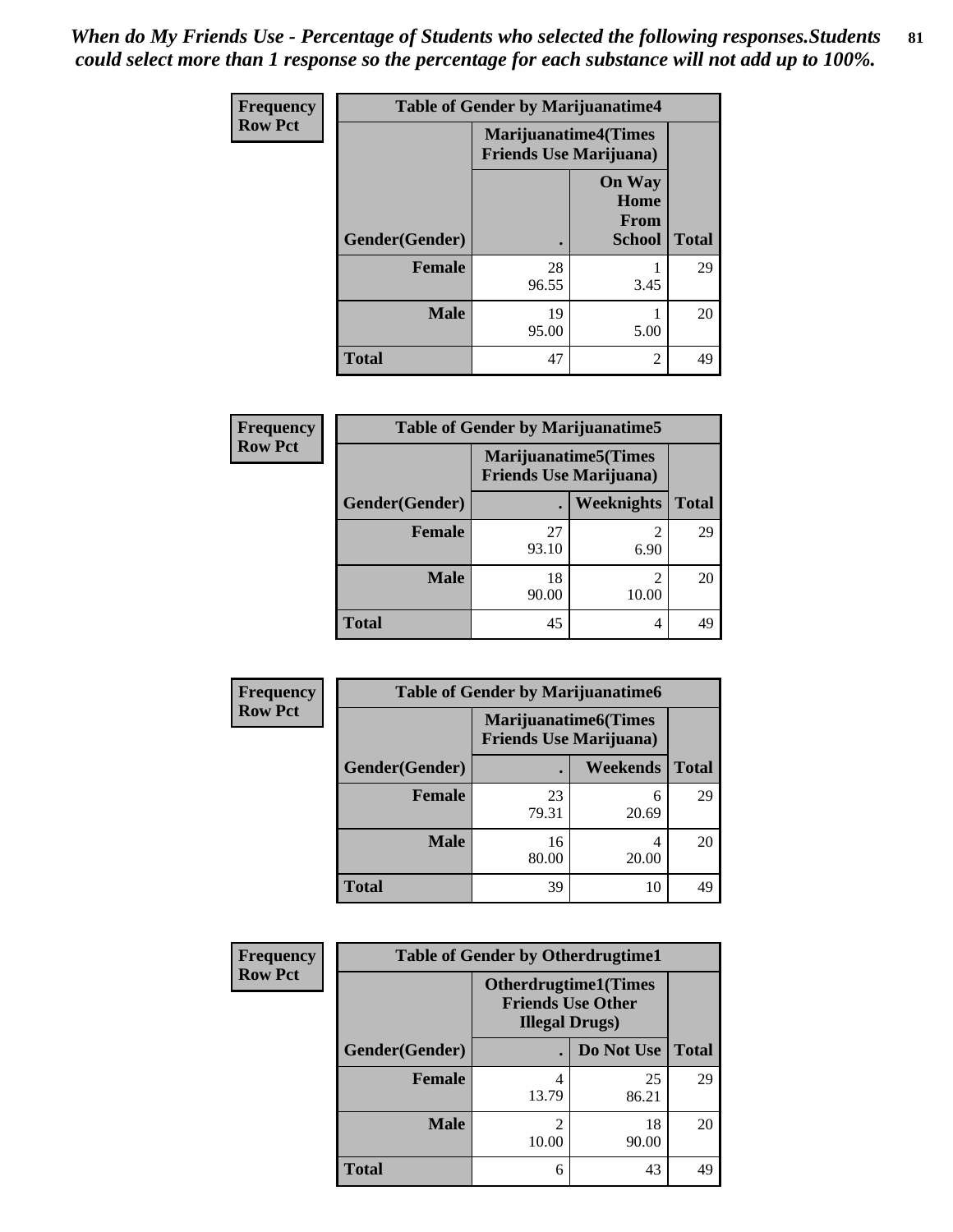*When do My Friends Use - Percentage of Students who selected the following responses.Students could select more than 1 response so the percentage for each substance will not add up to 100%.* **82**

| <b>Frequency</b> | <b>Table of Gender by Otherdrugtime2</b> |                                                                                   |                            |              |
|------------------|------------------------------------------|-----------------------------------------------------------------------------------|----------------------------|--------------|
| <b>Row Pct</b>   |                                          | <b>Otherdrugtime2(Times</b><br><b>Friends Use Other</b><br><b>Illegal Drugs</b> ) |                            |              |
|                  | Gender(Gender)                           | $\bullet$                                                                         | On Way to<br><b>School</b> | <b>Total</b> |
|                  | <b>Female</b>                            | 27<br>93.10                                                                       | $\mathfrak{D}$<br>6.90     | 29           |
|                  | <b>Male</b>                              | 20<br>100.00                                                                      | 0.00                       | 20           |
|                  | <b>Total</b>                             | 47                                                                                | $\overline{2}$             | 49           |

| Frequency      | <b>Table of Gender by Otherdrugtime3</b> |                        |                                                  |              |
|----------------|------------------------------------------|------------------------|--------------------------------------------------|--------------|
| <b>Row Pct</b> |                                          | <b>Illegal Drugs</b> ) | Otherdrugtime3(Times<br><b>Friends Use Other</b> |              |
|                | Gender(Gender)                           |                        | <b>During</b><br><b>School</b>                   | <b>Total</b> |
|                | <b>Female</b>                            | 27<br>93.10            | $\overline{2}$<br>6.90                           | 29           |
|                | <b>Male</b>                              | 20<br>100.00           | 0.00                                             | 20           |
|                | <b>Total</b>                             | 47                     | $\overline{2}$                                   | 49           |

| <b>Frequency</b> | <b>Table of Gender by Otherdrugtime4</b> |                                                                                   |                                                       |              |
|------------------|------------------------------------------|-----------------------------------------------------------------------------------|-------------------------------------------------------|--------------|
| <b>Row Pct</b>   |                                          | <b>Otherdrugtime4(Times</b><br><b>Friends Use Other</b><br><b>Illegal Drugs</b> ) |                                                       |              |
|                  | Gender(Gender)                           |                                                                                   | <b>On Way</b><br>Home<br><b>From</b><br><b>School</b> | <b>Total</b> |
|                  | <b>Female</b>                            | 27<br>93.10                                                                       | 2<br>6.90                                             | 29           |
|                  | <b>Male</b>                              | 20<br>100.00                                                                      | $\mathbf{\Omega}$<br>0.00                             | 20           |
|                  | <b>Total</b>                             | 47                                                                                | $\mathfrak{D}$                                        | 49           |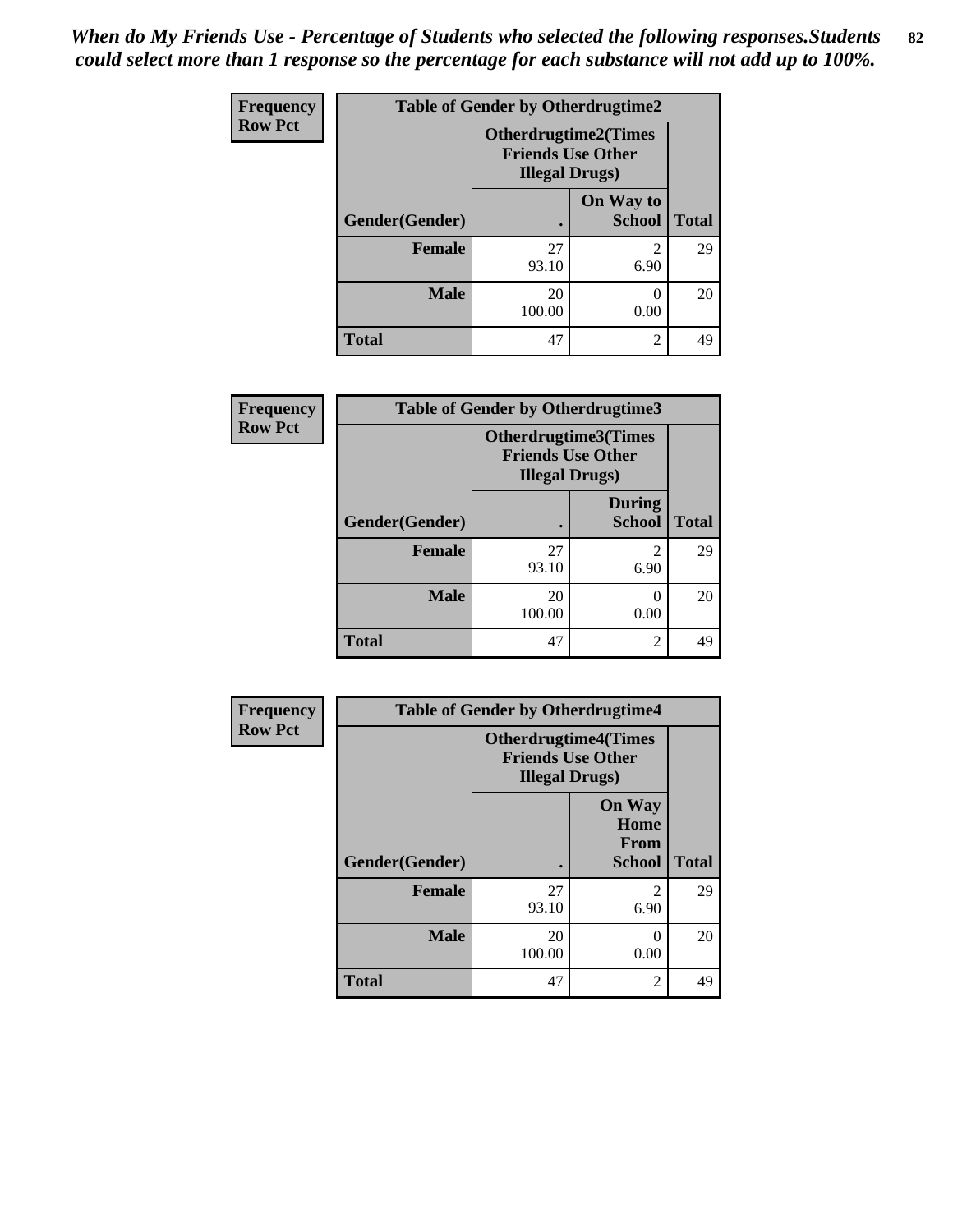| <b>Frequency</b> | <b>Table of Gender by Otherdrugtime5</b> |                                                                                    |                   |              |
|------------------|------------------------------------------|------------------------------------------------------------------------------------|-------------------|--------------|
| <b>Row Pct</b>   |                                          | <b>Otherdrugtime5</b> (Times<br><b>Friends Use Other</b><br><b>Illegal Drugs</b> ) |                   |              |
|                  | Gender(Gender)                           |                                                                                    | <b>Weeknights</b> | <b>Total</b> |
|                  | <b>Female</b>                            | 27<br>93.10                                                                        | 6.90              | 29           |
|                  | <b>Male</b>                              | 20<br>100.00                                                                       | 0.00              | 20           |
|                  | <b>Total</b>                             | 47                                                                                 | $\mathfrak{D}$    | 49           |

| Frequency      | <b>Table of Gender by Otherdrugtime6</b> |                                                                                   |                         |              |
|----------------|------------------------------------------|-----------------------------------------------------------------------------------|-------------------------|--------------|
| <b>Row Pct</b> |                                          | <b>Otherdrugtime6(Times</b><br><b>Friends Use Other</b><br><b>Illegal Drugs</b> ) |                         |              |
|                | Gender(Gender)                           |                                                                                   | Weekends                | <b>Total</b> |
|                | <b>Female</b>                            | 24<br>82.76                                                                       | 17.24                   | 29           |
|                | <b>Male</b>                              | 18<br>90.00                                                                       | $\mathfrak{D}$<br>10.00 | 20           |
|                | <b>Total</b>                             | 42                                                                                |                         | 49           |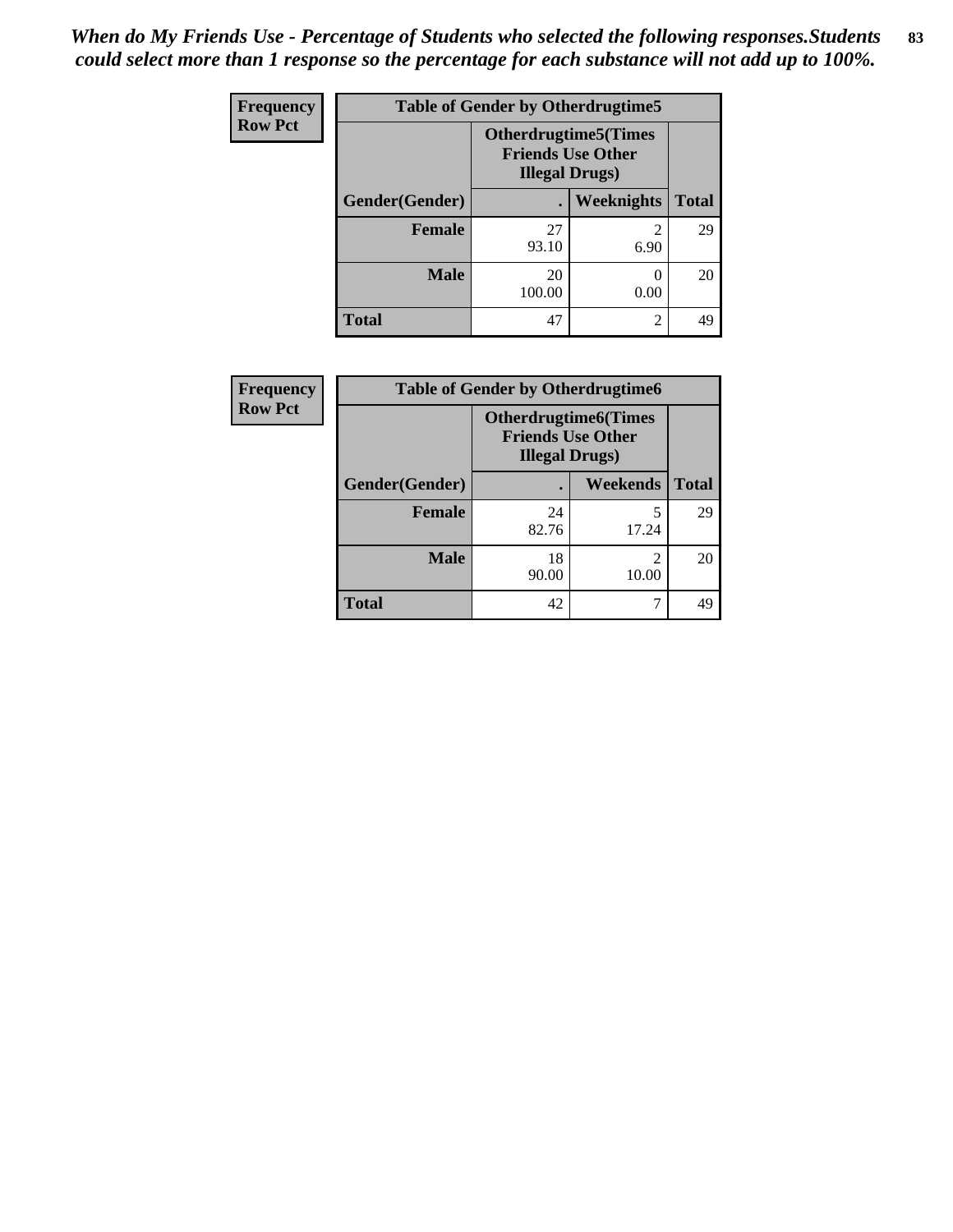## *Other Questions* **84**

| <b>Frequency</b> | <b>Table of Gender by Educationalcohol</b> |                                                                                                                               |                |              |
|------------------|--------------------------------------------|-------------------------------------------------------------------------------------------------------------------------------|----------------|--------------|
| <b>Row Pct</b>   |                                            | Educationalcohol(I<br>have been taught<br>about alcohol,<br>tobacco,<br>and other drugs<br>within the last year<br>at school) |                |              |
|                  | Gender(Gender)                             | <b>Yes</b>                                                                                                                    | N <sub>0</sub> | <b>Total</b> |
|                  | <b>Female</b>                              | 13<br>44.83                                                                                                                   | 16<br>55.17    | 29           |
|                  | <b>Male</b>                                | 16<br>80.00                                                                                                                   | 4<br>20.00     | 20           |
|                  | <b>Total</b>                               | 29                                                                                                                            | 20             | 49           |

| Frequency      | <b>Table of Gender by Rodedrinking</b> |                                                                                                                     |                |              |
|----------------|----------------------------------------|---------------------------------------------------------------------------------------------------------------------|----------------|--------------|
| <b>Row Pct</b> |                                        | Rodedrinking(In<br>the past 30 days I<br>have ridden in a<br>car with a driver<br>who had been<br>drinking alcohol) |                |              |
|                | Gender(Gender)                         | Yes                                                                                                                 | N <sub>0</sub> | <b>Total</b> |
|                | <b>Female</b>                          | 3.45                                                                                                                | 28<br>96.55    | 29           |
|                | <b>Male</b>                            | $\mathfrak{D}$<br>10.00                                                                                             | 18<br>90.00    | 20           |
|                | <b>Total</b>                           | 3                                                                                                                   | 46             | 49           |

| Frequency      | <b>Table of Gender by Drugsschool</b> |                                                                                                                                     |                |              |
|----------------|---------------------------------------|-------------------------------------------------------------------------------------------------------------------------------------|----------------|--------------|
| <b>Row Pct</b> |                                       | <b>Drugsschool</b> (During<br>the past 12 months,<br>I have been offered,<br>sold,<br>or given illegal drugs<br>on school property) |                |              |
|                | Gender(Gender)                        | Yes                                                                                                                                 | N <sub>0</sub> | <b>Total</b> |
|                | <b>Female</b>                         | 3.45                                                                                                                                | 28<br>96.55    | 29           |
|                | <b>Male</b>                           | 5.00                                                                                                                                | 19<br>95.00    | 20           |
|                | <b>Total</b>                          | $\overline{c}$                                                                                                                      | 47             | 49           |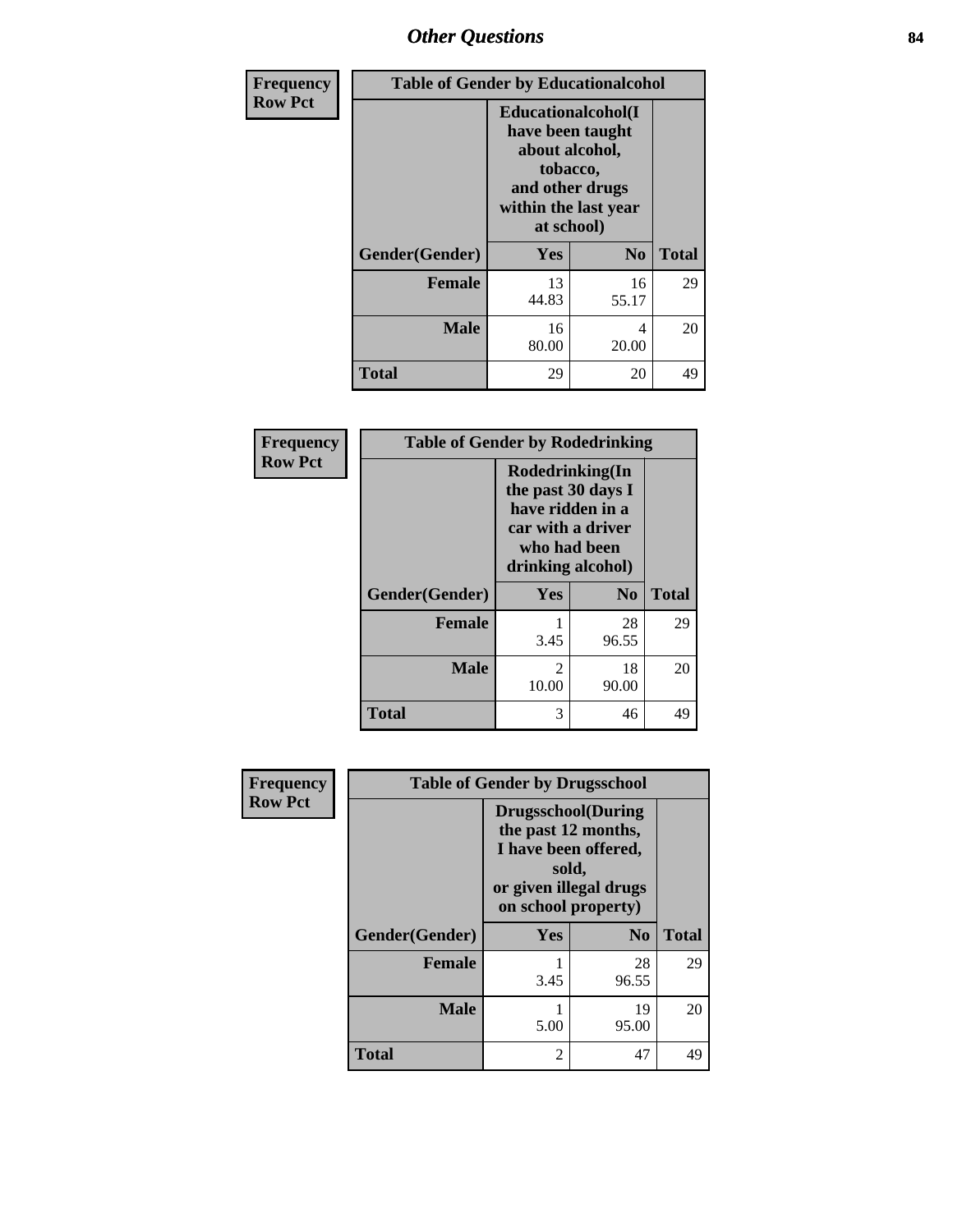# *Other Questions* **85**

| Frequency      | <b>Table of Gender by Bingedrinking</b> |                                                                                                                          |                   |                   |              |
|----------------|-----------------------------------------|--------------------------------------------------------------------------------------------------------------------------|-------------------|-------------------|--------------|
| <b>Row Pct</b> |                                         | <b>Bingedrinking</b> (I<br>have drunk five or<br>more drinks of<br>alcohol at one<br>sitting during the<br>last 30 days) |                   |                   |              |
|                | Gender(Gender)                          | 0<br><b>Days</b>                                                                                                         | 1 or<br>2<br>days | 3 to<br>5<br>days | <b>Total</b> |
|                | <b>Female</b>                           | 28<br>96.55                                                                                                              | $\Omega$<br>0.00  | 3.45              | 29           |
|                | Male                                    | 17<br>85.00                                                                                                              | 3<br>15.00        | 0<br>0.00         | 20           |
|                | <b>Total</b>                            | 45                                                                                                                       | 3                 |                   | 49           |

| Frequency      | <b>Table of Gender by Educationaids</b> |                                                                                                 |                |              |
|----------------|-----------------------------------------|-------------------------------------------------------------------------------------------------|----------------|--------------|
| <b>Row Pct</b> |                                         | <b>Educationaids</b> (I<br>have been taught<br>about HIV/AIDS<br>at school in the<br>past year) |                |              |
|                | Gender(Gender)                          | <b>Yes</b>                                                                                      | $\mathbf{N_0}$ | <b>Total</b> |
|                | <b>Female</b>                           | 13<br>44.83                                                                                     | 16<br>55.17    | 29           |
|                | <b>Male</b>                             | 15<br>75.00                                                                                     | 5<br>25.00     | 20           |
|                | <b>Total</b>                            | 28                                                                                              | 21             | 49           |

| <b>Frequency</b> | <b>Table of Gender by Suicideconsider</b> |                 |                |              |
|------------------|-------------------------------------------|-----------------|----------------|--------------|
| <b>Row Pct</b>   |                                           | Suicideconsider |                |              |
|                  | Gender(Gender)                            | Yes             | N <sub>0</sub> | <b>Total</b> |
|                  | <b>Female</b>                             | 10.34           | 26<br>89.66    | 29           |
|                  | <b>Male</b>                               | 25.00           | 15<br>75.00    | 20           |
|                  | <b>Total</b>                              | 8               | 41             | 49           |